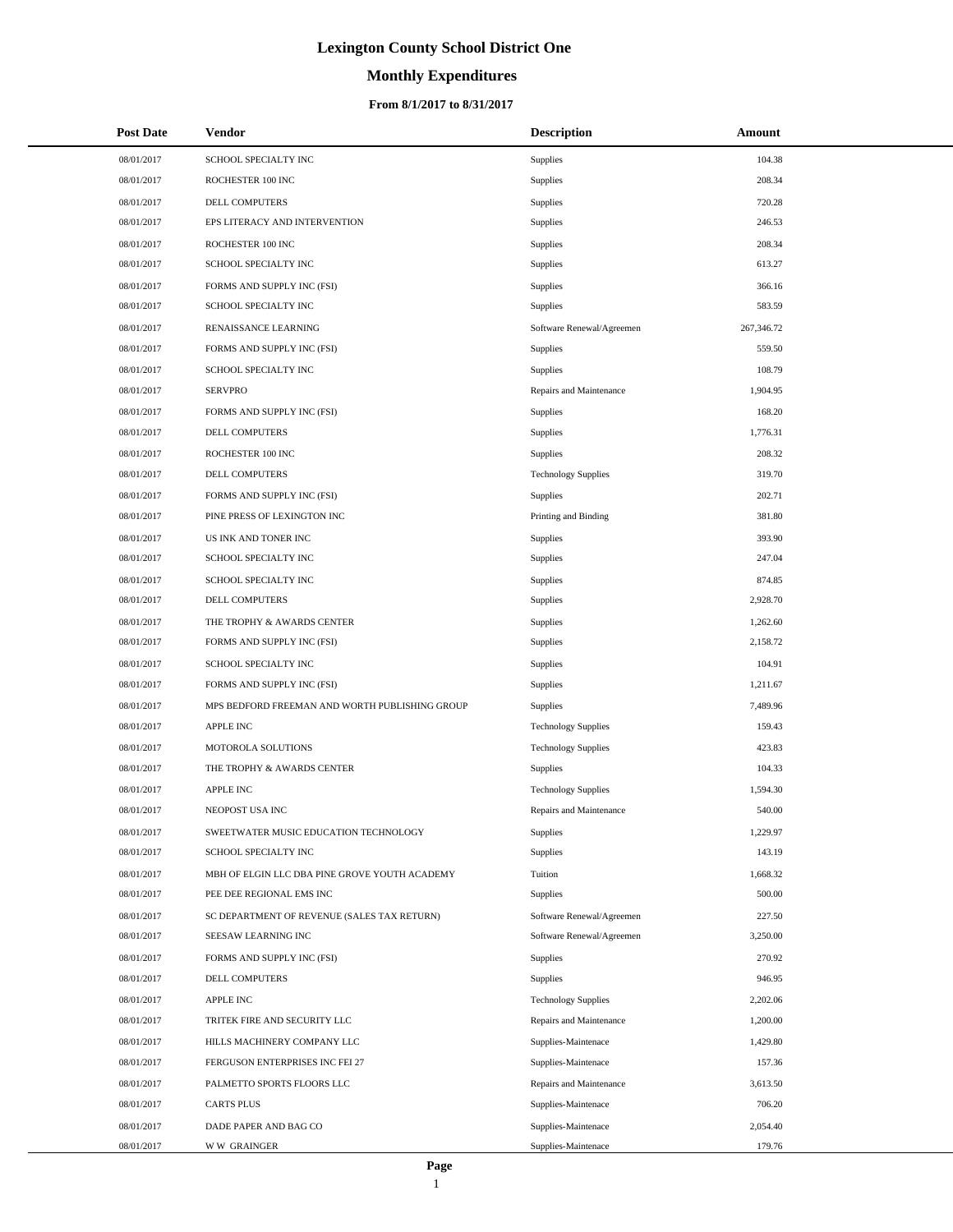# **Monthly Expenditures**

## **From 8/1/2017 to 8/31/2017**

| <b>Post Date</b> | Vendor                                            | <b>Description</b>        | Amount    |
|------------------|---------------------------------------------------|---------------------------|-----------|
| 08/01/2017       | PALMETTO SPORTS FLOORS LLC                        | Repairs and Maintenance   | 3,301.56  |
| 08/01/2017       | <b>SUPPLY WORKS</b>                               | Supplies-Maintenace       | 809.46    |
| 08/01/2017       | SUBURBAN PROPANE                                  | Energy                    | 385.08    |
| 08/01/2017       | PALMETTO SPORTS FLOORS LLC                        | Repairs and Maintenance   | 1,509.30  |
| 08/01/2017       | PALMETTO SPORTS FLOORS LLC                        | Repairs and Maintenance   | 3,301.56  |
| 08/01/2017       | SOUTHEASTERN PAPER                                | Supplies-Maintenace       | 467.38    |
| 08/01/2017       | <b>SUPPLY WORKS</b>                               | Supplies-Maintenace       | 936.52    |
| 08/01/2017       | W W GRAINGER                                      | Supplies-Maintenace       | 1,496.29  |
| 08/01/2017       | TRITEK FIRE AND SECURITY LLC                      | Repairs and Maintenance   | 600.00    |
| 08/01/2017       | A Z LAWN MOWER PARTS                              | Supplies-Maintenace       | 236.47    |
| 08/01/2017       | A Z LAWN MOWER PARTS                              | Supplies-Maintenace       | 236.47    |
| 08/01/2017       | GATEWAY SUPPLY CO INC                             | Supplies-Maintenace       | 302.01    |
| 08/01/2017       | CAROLINA WATER SERVICE INC                        | <b>Public Utilities</b>   | 2,016.03  |
| 08/01/2017       | DADE PAPER AND BAG CO                             | Supplies-Maintenace       | 367.22    |
| 08/01/2017       | SCHOOL SPECIALTY INC                              | Supplies-Maintenace       | 419.40    |
| 08/01/2017       | TRITEK FIRE AND SECURITY LLC                      | Repairs and Maintenance   | 550.00    |
| 08/01/2017       | SMITH AND JONES JANITORIAL SUPPLIES AND EQUIP INC | Supplies-Maintenace       | 710.48    |
| 08/01/2017       | SMITH AND JONES JANITORIAL SUPPLIES AND EQUIP INC | Supplies-Maintenace       | 303.88    |
| 08/01/2017       | <b>WW GRAINGER</b>                                | Supplies-Maintenace       | 615.41    |
| 08/01/2017       | <b>SUPPLY WORKS</b>                               | Supplies-Maintenace       | 617.44    |
| 08/01/2017       | PALMETTO SPORTS FLOORS LLC                        | Repairs and Maintenance   | 1,580.04  |
| 08/01/2017       | TRITEK FIRE AND SECURITY LLC                      | Repairs and Maintenance   | 650.00    |
| 08/01/2017       | A Z LAWN MOWER PARTS                              | Supplies-Maintenace       | 236.47    |
| 08/01/2017       | A Z LAWN MOWER PARTS                              | Supplies-Maintenace       | 256.75    |
| 08/01/2017       | TRITEK FIRE AND SECURITY LLC                      | Repairs and Maintenance   | 550.00    |
| 08/01/2017       | GATEWAY SUPPLY CO INC                             | Supplies-Maintenace       | 235.49    |
| 08/01/2017       | <b>SUPPLY WORKS</b>                               | Supplies-Maintenace       | 647.56    |
| 08/01/2017       | TRITEK FIRE AND SECURITY LLC                      | Repairs and Maintenance   | 900.00    |
| 08/01/2017       | SMITH AND JONES JANITORIAL SUPPLIES AND EQUIP INC | Supplies-Maintenace       | 708.34    |
| 08/01/2017       | TRITEK FIRE AND SECURITY LLC                      | Repairs and Maintenance   | 900.00    |
| 08/01/2017       | SMITH AND JONES JANITORIAL SUPPLIES AND EQUIP INC | Supplies-Maintenace       | 212.51    |
| 08/01/2017       | <b>WW GRAINGER</b>                                | Supplies-Maintenace       | 805.92    |
| 08/01/2017       | TRITEK FIRE AND SECURITY LLC                      | Repairs and Maintenance   | 550.00    |
| 08/01/2017       | DADE PAPER AND BAG CO                             | Supplies-Maintenace       | 367.22    |
| 08/01/2017       | SOUTHEASTERN PAPER                                | Supplies-Maintenace       | 898.80    |
| 08/01/2017       | SOUTHEASTERN PAPER                                | Supplies-Maintenace       | 1,335.36  |
| 08/01/2017       | <b>WW GRAINGER</b>                                | Supplies-Maintenace       | 898.80    |
| 08/01/2017       | TRITEK FIRE AND SECURITY LLC                      | Repairs and Maintenance   | 600.00    |
| 08/01/2017       | PALMETTO SPORTS FLOORS LLC                        | Repairs and Maintenance   | 2,280.78  |
| 08/01/2017       | PALMETTO SPORTS FLOORS LLC                        | Repairs and Maintenance   | 5,650.20  |
| 08/01/2017       | MAYER ELECTRIC SUPPLY COMPANY INC                 | Supplies-Maintenace       | 1,377.09  |
| 08/01/2017       | SMITH AND JONES JANITORIAL SUPPLIES AND EQUIP INC | Supplies-Maintenace       | 149.80    |
| 08/01/2017       | PINE PRESS OF LEXINGTON INC                       | Printing and Binding      | 106.33    |
| 08/01/2017       | PINE PRESS OF LEXINGTON INC                       | Printing and Binding      | 378.94    |
| 08/01/2017       | SPLASH OMNIMEDIA LLC                              | Other Prof & Tech Service | 1,800.00  |
| 08/01/2017       | SUNGARD PUBLIC SECTOR NATIONAL USERS GROUP        | Travel                    | 1,180.00  |
| 08/01/2017       | DATA MANAGEMENT INC                               | Software Renewal/Agreemen | 26,568.53 |
| 08/01/2017       | HEBBE, MARIAH MORGAN DEEN                         | Other Prof & Tech Service | 175.00    |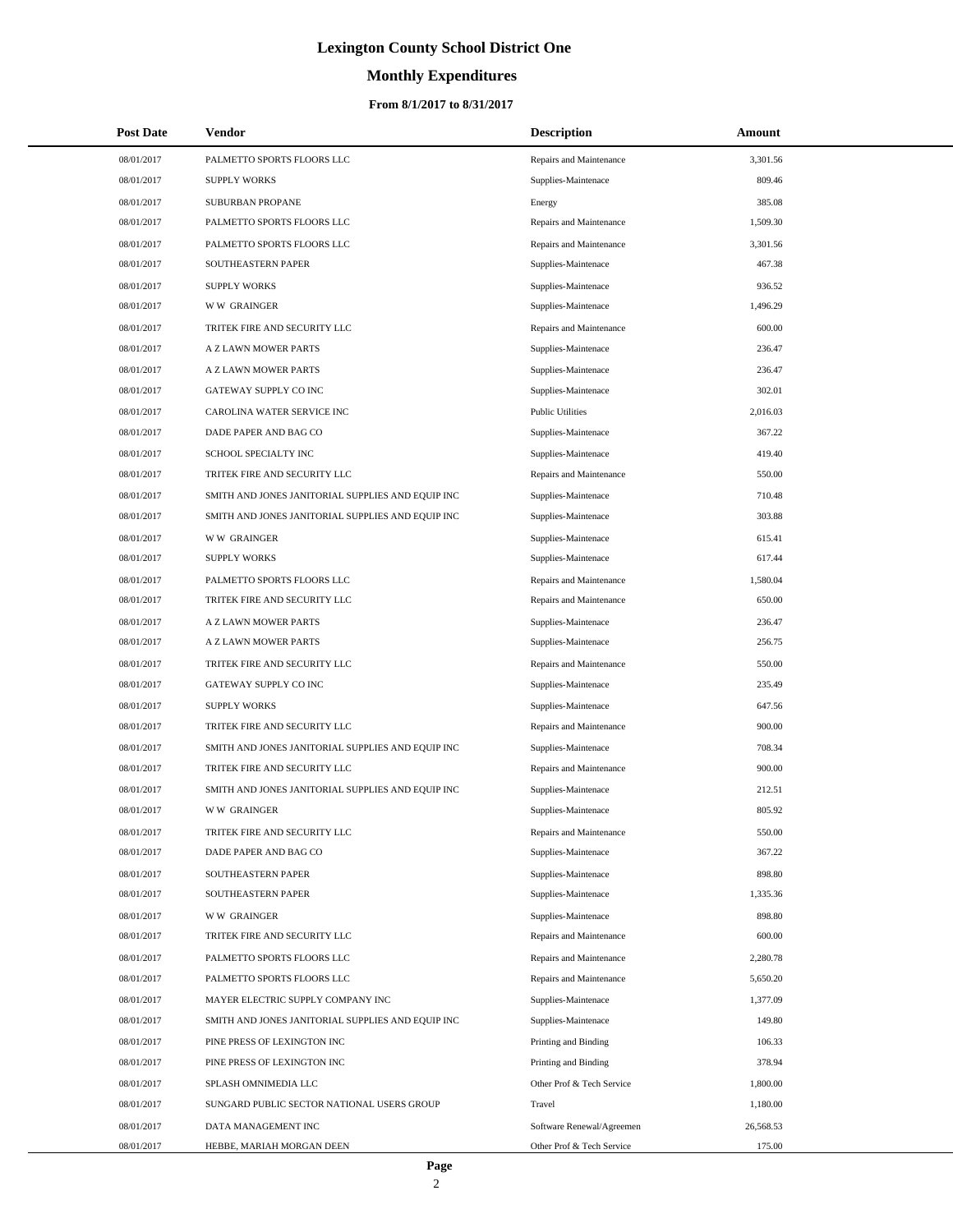# **Monthly Expenditures**

### **From 8/1/2017 to 8/31/2017**

| <b>Post Date</b> | Vendor                                             | <b>Description</b>             | Amount    |
|------------------|----------------------------------------------------|--------------------------------|-----------|
| 08/01/2017       | <b>APPLE INC</b>                                   | Supplies                       | 10,165.00 |
| 08/01/2017       | <b>CAMCOR</b>                                      | Supplies                       | 500.39    |
| 08/01/2017       | MAVERICKLABEL.COM                                  | Supplies                       | 768.35    |
| 08/01/2017       | MONOPRICE.COM                                      | Supplies                       | 575.25    |
| 08/01/2017       | HP INC                                             | <b>Technology Supplies</b>     | 575.66    |
| 08/01/2017       | RAPTOR TECHNOLOGIES LLC                            | <b>Technology Supplies</b>     | 14,355.00 |
| 08/01/2017       | SC DEPARTMENT OF REVENUE (SALES TAX RETURN)        | <b>Technology Supplies</b>     | 1,004.85  |
| 08/01/2017       | THE READING WAREHOUSE INC                          | <b>Supplies</b>                | 1,118.25  |
| 08/01/2017       | STATE DEPARTMENT OF EDUCATION LEX DIST ONEBUS SHOP | Pupil Transportation           | 1,742.20  |
| 08/01/2017       | AIKIDO ACADEMY OF SELF DEFENSE LLC                 | Other Prof & Tech Service      | 350.00    |
| 08/01/2017       | SHAMPY, MADELAINE DAISY                            | Other Prof & Tech Service      | 1,250.00  |
| 08/01/2017       | STATE DEPARTMENT OF EDUCATION LEX DIST ONEBUS SHOP | Pupil Transportation           | 3,162.00  |
| 08/01/2017       | CHILD 1ST PUBLICATIONS LLC                         | Supplies                       | 999.80    |
| 08/01/2017       | <b>GS2 ENGINEERING INC</b>                         | Building                       | 550.00    |
| 08/01/2017       | COUNTY OF LEXINGTON                                | Building                       | 9,371.00  |
| 08/01/2017       | <b>CAMCOR</b>                                      | <b>Technology Supplies</b>     | 1,756.52  |
| 08/01/2017       | ISITE SOFTWARE LLC                                 | Software Renewal/Agreemen      | 990.00    |
| 08/01/2017       | <b>B &amp; H PHOTO</b>                             | Pupil Activity                 | 496.36    |
| 08/01/2017       | APPLE INC                                          | Pupil Activity                 | 159.43    |
| 08/01/2017       | SCHOOL SPECIALTY INC                               | Pupil Activity                 | 981.61    |
| 08/01/2017       | WHITE KNOLL HIGH SCHOOL                            | Pupil Act-Fee/Collection Refnd | 300.00    |
| 08/01/2017       | COOLE SCHOOL INC                                   | Pupil Activity                 | 2,262.00  |
| 08/01/2017       | STUDIES WEEKLY DBA AMERICAN LEGACY PUBLISHING INC  | Pupil Activity                 | 2,478.60  |
| 08/01/2017       | THE FLIPPEN GROUP                                  | Pupil Activity                 | 1,491.88  |
| 08/01/2017       | <b>APPLE INC</b>                                   | Pupil Activity                 | 159.43    |
| 08/01/2017       | ROCHESTER 100 INC                                  | Pupil Activity                 | 812.50    |
| 08/01/2017       | UNIVERSITY OF SOUTH CAROLINA                       | Pupil Activity                 | 214.00    |
| 08/01/2017       | ROCHESTER 100 INC                                  | Pupil Activity                 | 833.75    |
| 08/01/2017       | WHITE KNOLL HIGH SCHOOL                            | Pupil Act-Fee/Collection Refnd | 110.98    |
| 08/01/2017       | SOCIAL STUDIES SCHOOL SERVICE                      | Pupil Activity                 | 142.25    |
| 08/01/2017       | SC HIGH SCHOOL LEAGUE                              | Pupil Activity                 | 2,030.00  |
| 08/01/2017       | SC HIGH SCHOOL LEAGUE                              | Pupil Activity                 | 4,610.00  |
| 08/01/2017       | T AND T SPORTS                                     | Pupil Activity                 | 731.88    |
| 08/01/2017       | T AND T SPORTS                                     | Pupil Activity                 | 128.40    |
| 08/01/2017       | <b>GILBERT HIGH SCHOOL</b>                         | Pupil Activity                 | 110.00    |
| 08/01/2017       | T AND T SPORTS                                     | Pupil Activity                 | 147.66    |
| 08/01/2017       | PLAYPOSIT INC                                      | Software Renewal/Agreemen      | 6,250.00  |
| 08/01/2017       | SC DEPARTMENT OF REVENUE (SALES TAX RETURN)        | Software Renewal/Agreemen      | 437.50    |
| 08/01/2017       | <b>HEINEMANN</b>                                   | Supplies                       | 1,453.25  |
| 08/02/2017       | CAPSTONE                                           | Software Renewal/Agreemen      | 897.75    |
| 08/02/2017       | MANAGEDPRINT                                       | Supplies                       | 297.46    |
| 08/02/2017       | SCHOOL SPECIALTY INC                               | Supplies                       | 395.60    |
| 08/02/2017       | <b>ANOTHER PRINTER</b>                             | Printing and Binding           | 1,029.37  |
| 08/02/2017       | SCHOOL SPECIALTY INC                               | Supplies                       | $-6.47$   |
| 08/02/2017       | PECKNEL MUSIC CO INC                               | Supplies                       | 577.80    |
| 08/02/2017       | AMERICAN SIGN AND DISPLAY CO                       | Supplies                       | 353.10    |
| 08/02/2017       | AED SUPERSTORE ALLIED MEDICAL PRODUCTS             | Supplies                       | 940.84    |
| 08/02/2017       | CHANNING BETE COMPANY                              | <b>Supplies</b>                | 441.45    |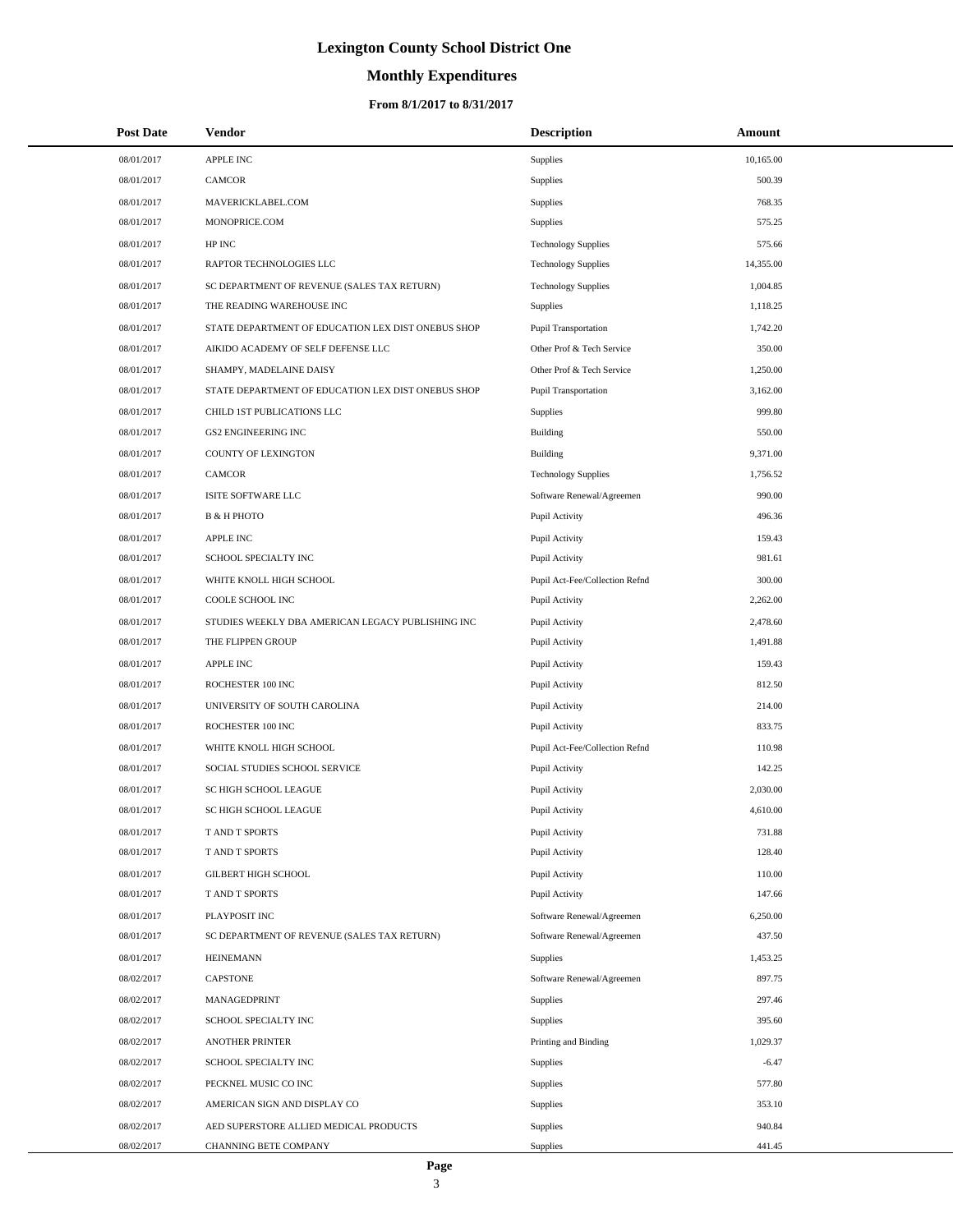## **Monthly Expenditures**

### **From 8/1/2017 to 8/31/2017**

| <b>Post Date</b> | Vendor                                          | <b>Description</b>         | Amount    |
|------------------|-------------------------------------------------|----------------------------|-----------|
| 08/02/2017       | PURCHASED SERVICE                               | Travel                     | 143.38    |
| 08/02/2017       | LCJMWANDSC (LEX CTY JOINT WATER AND SEWER COMMI | <b>Public Utilities</b>    | 112.58    |
| 08/02/2017       | LCJMWANDSC (LEX CTY JOINT WATER AND SEWER COMMI | <b>Public Utilities</b>    | 831.22    |
| 08/02/2017       | LCJMWANDSC (LEX CTY JOINT WATER AND SEWER COMMI | <b>Public Utilities</b>    | 682.02    |
| 08/02/2017       | LCJMWANDSC (LEX CTY JOINT WATER AND SEWER COMMI | <b>Public Utilities</b>    | 967.64    |
| 08/02/2017       | REBEL YELL INC                                  | Supplies-Maintenace        | 224.70    |
| 08/02/2017       | LCJMWANDSC (LEX CTY JOINT WATER AND SEWER COMMI | <b>Public Utilities</b>    | 563.88    |
| 08/02/2017       | LCJMWANDSC (LEX CTY JOINT WATER AND SEWER COMMI | <b>Public Utilities</b>    | 1,386.34  |
| 08/02/2017       | LCJMWANDSC (LEX CTY JOINT WATER AND SEWER COMMI | <b>Public Utilities</b>    | 4,167.82  |
| 08/02/2017       | LCJMWANDSC (LEX CTY JOINT WATER AND SEWER COMMI | <b>Public Utilities</b>    | 346.03    |
| 08/02/2017       | LCJMWANDSC (LEX CTY JOINT WATER AND SEWER COMMI | <b>Public Utilities</b>    | 185.84    |
| 08/02/2017       | LCJMWANDSC (LEX CTY JOINT WATER AND SEWER COMMI | <b>Public Utilities</b>    | 244.03    |
| 08/02/2017       | LCJMWANDSC (LEX CTY JOINT WATER AND SEWER COMMI | <b>Public Utilities</b>    | 259.90    |
| 08/02/2017       | LCJMWANDSC (LEX CTY JOINT WATER AND SEWER COMMI | <b>Public Utilities</b>    | 975.09    |
| 08/02/2017       | LCJMWANDSC (LEX CTY JOINT WATER AND SEWER COMMI | <b>Public Utilities</b>    | 1,953.94  |
| 08/02/2017       | LCJMWANDSC (LEX CTY JOINT WATER AND SEWER COMMI | <b>Public Utilities</b>    | 453.03    |
| 08/02/2017       | LCJMWANDSC (LEX CTY JOINT WATER AND SEWER COMMI | <b>Public Utilities</b>    | 376.45    |
| 08/02/2017       | LCJMWANDSC (LEX CTY JOINT WATER AND SEWER COMMI | <b>Public Utilities</b>    | 215.00    |
| 08/02/2017       | LCJMWANDSC (LEX CTY JOINT WATER AND SEWER COMMI | <b>Public Utilities</b>    | 1,568.86  |
| 08/02/2017       | LEXINGTON PRINTING LLC                          | Printing and Binding       | 4,053.16  |
| 08/02/2017       | PURCHASED SERVICE                               | Travel                     | 161.84    |
| 08/02/2017       | <b>COMPORIUM</b>                                | Communication              | 14,753.75 |
| 08/02/2017       | SPIRIT COMMUNICATIONS                           | Communication              | 181.57    |
| 08/02/2017       | <b>APPLE INC</b>                                | Supplies                   | 5,778.00  |
| 08/02/2017       | <b>COMPORIUM</b>                                | Communication              | 6,310.00  |
| 08/02/2017       | <b>COMPORIUM</b>                                | Communication              | 2,030.08  |
| 08/02/2017       | <b>COMPORIUM</b>                                | Communication              | 4,045.65  |
| 08/02/2017       | <b>COMPORIUM</b>                                | Communication              | 2,040.67  |
| 08/02/2017       | <b>COMPORIUM</b>                                | Communication              | 3,234.69  |
| 08/02/2017       | <b>COMPORIUM</b>                                | Communication              | 2,578.33  |
| 08/02/2017       | <b>COMPORIUM</b>                                | Communication              | 1,183.58  |
| 08/02/2017       | <b>COMPORIUM</b>                                | Communication              | 2,995.72  |
| 08/02/2017       | <b>COMPORIUM</b>                                | Communication              | 1,999.19  |
| 08/02/2017       | <b>COMPORIUM</b>                                | Communication              | 2,227.79  |
| 08/02/2017       | <b>COMPORIUM</b>                                | Communication              | 2,031.62  |
| 08/02/2017       | <b>COMPORIUM</b>                                | Communication              | 2,324.27  |
| 08/02/2017       | <b>COMPORIUM</b>                                | Communication              | 2,391.86  |
| 08/02/2017       | <b>COMPORIUM</b>                                | Communication              | 2,863.08  |
| 08/02/2017       | CAMCOR                                          | <b>Technology Supplies</b> | 1,670.77  |
| 08/02/2017       | <b>COMPORIUM</b>                                | Communication              | 5,447.40  |
| 08/02/2017       | CAMCOR                                          | <b>Technology Supplies</b> | 3,898.47  |
| 08/02/2017       | <b>COMPORIUM</b>                                | Communication              | 2,489.62  |
| 08/02/2017       | <b>COMPORIUM</b>                                | Communication              | 2,437.89  |
| 08/02/2017       | <b>COMPORIUM</b>                                | Communication              | 2,423.71  |
| 08/02/2017       | CAMCOR                                          | <b>Technology Supplies</b> | 556.93    |
| 08/02/2017       | <b>COMPORIUM</b>                                | Communication              | 2,283.29  |
| 08/02/2017       | <b>COMPORIUM</b>                                | Communication              | 2,533.55  |
| 08/02/2017       | <b>COMPORIUM</b>                                | Communication              | 3,109.10  |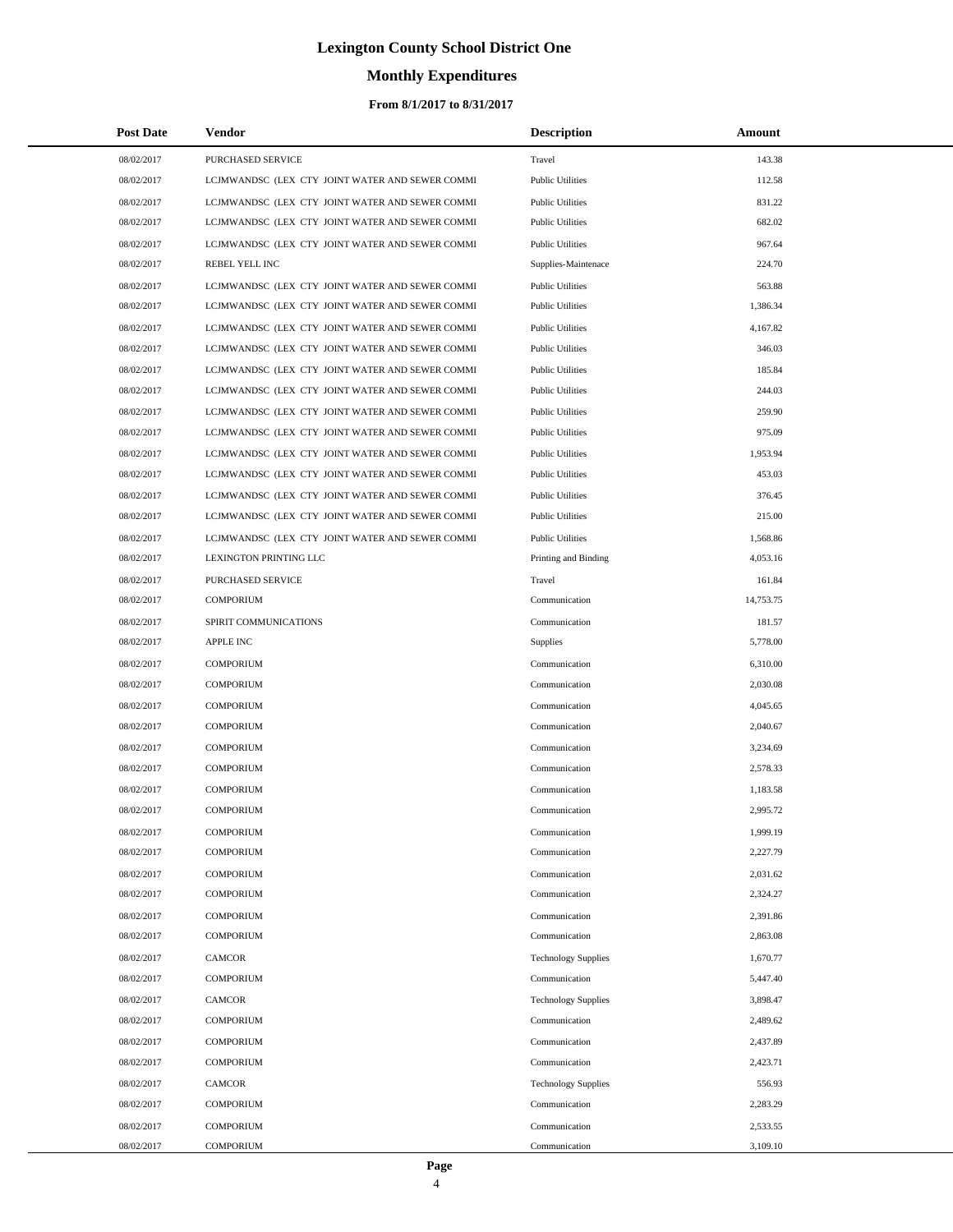# **Monthly Expenditures**

### **From 8/1/2017 to 8/31/2017**

| <b>Post Date</b> | Vendor                                             | <b>Description</b>             | Amount   |
|------------------|----------------------------------------------------|--------------------------------|----------|
| 08/02/2017       | <b>COMPORIUM</b>                                   | Communication                  | 2,465.18 |
| 08/02/2017       | <b>COMPORIUM</b>                                   | Communication                  | 2,352.80 |
| 08/02/2017       | CAMCOR                                             | <b>Technology Supplies</b>     | 1,113.85 |
| 08/02/2017       | <b>COMPORIUM</b>                                   | Communication                  | 2,335.73 |
| 08/02/2017       | <b>CAMCOR</b>                                      | <b>Technology Supplies</b>     | 1,113.85 |
| 08/02/2017       | <b>COMPORIUM</b>                                   | Communication                  | 1,910.90 |
| 08/02/2017       | CAMCOR                                             | <b>Technology Supplies</b>     | 556.92   |
| 08/02/2017       | <b>COMPORIUM</b>                                   | Communication                  | 1,862.19 |
| 08/02/2017       | <b>COMPORIUM</b>                                   | Communication                  | 2,066.83 |
| 08/02/2017       | <b>CAMCOR</b>                                      | <b>Technology Supplies</b>     | 556.92   |
| 08/02/2017       | <b>COMPORIUM</b>                                   | Communication                  | 2,494.00 |
| 08/02/2017       | <b>COMPORIUM</b>                                   | Communication                  | 2,804.97 |
| 08/02/2017       | <b>COMPORIUM</b>                                   | Communication                  | 6,961.71 |
| 08/02/2017       | <b>COMPORIUM</b>                                   | Communication                  | 2,783.90 |
| 08/02/2017       | STATE DEPARTMENT OF EDUCATION LEX DIST ONEBUS SHOP | Pupil Transportation           | 947.36   |
| 08/02/2017       | STATE DEPARTMENT OF EDUCATION LEX DIST ONEBUS SHOP | Pupil Transportation           | 2,101.80 |
| 08/02/2017       | FORMS AND SUPPLY INC (FSI)                         | Supplies                       | 323.97   |
| 08/02/2017       | SENN BROTHERS INC                                  | Food-summer Feeding            | 243.45   |
| 08/02/2017       | BORDEN DAIRY CO OF SC LLC                          | Food-summer Feeding            | 356.46   |
| 08/02/2017       | SENN BROTHERS INC                                  | Food-summer Feeding            | 575.70   |
| 08/02/2017       | SYSCO FOOD SERV OF COLUMBIA                        | Food-summer Feeding            | 349.36   |
| 08/02/2017       | BORDEN DAIRY CO OF SC LLC                          | Food-summer Feeding            | 435.78   |
| 08/02/2017       | SENN BROTHERS INC                                  | Food-summer Feeding            | 189.20   |
| 08/02/2017       | SYSCO FOOD SERV OF COLUMBIA                        | Food-summer Feeding            | 281.13   |
| 08/02/2017       | BORDEN DAIRY CO OF SC LLC                          | Food-summer Feeding            | 904.55   |
| 08/02/2017       | SENN BROTHERS INC                                  | Food-summer Feeding            | 1,039.00 |
| 08/02/2017       | SYSCO FOOD SERV OF COLUMBIA                        | Food-summer Feeding            | 312.09   |
| 08/02/2017       | BORDEN DAIRY CO OF SC LLC                          | Food-summer Feeding            | 554.13   |
| 08/02/2017       | SENN BROTHERS INC                                  | Food-summer Feeding            | 471.65   |
| 08/02/2017       | SYSCO FOOD SERV OF COLUMBIA                        | Food-summer Feeding            | 687.69   |
| 08/02/2017       | BORDEN DAIRY CO OF SC LLC                          | Food-summer Feeding            | 565.29   |
| 08/02/2017       | SENN BROTHERS INC                                  | Food-summer Feeding            | 560.90   |
| 08/02/2017       | RIVER BLUFF HIGH SCHOOL                            | Pupil Act-Fee/Collection Refnd | 250.00   |
| 08/02/2017       | PREMIER AGENDAS LLC                                | Pupil Activity                 | 464.48   |
| 08/02/2017       | <b>HUDL</b>                                        | Pupil Activity                 | 1,400.00 |
| 08/02/2017       | <b>HUDL</b>                                        | Pupil Activity                 | 700.00   |
| 08/02/2017       | <b>HUDL</b>                                        | Pupil Activity                 | 700.00   |
| 08/02/2017       | RIVER BLUFF HIGH SCHOOL                            | Pupil Act-Fee/Collection Refnd | 300.00   |
| 08/03/2017       | US INK AND TONER INC                               | Supplies                       | 1,507.88 |
| 08/03/2017       | OXFORD UNIVERSITY PRESS                            | Supplies                       | 1,299.35 |
| 08/03/2017       | PURCHASED SERVICE                                  | Travel                         | 310.50   |
| 08/03/2017       | PURCHASED SERVICE                                  | Travel                         | 878.98   |
| 08/03/2017       | PURCHASED SERVICE                                  | Travel                         | 683.17   |
| 08/03/2017       | PINE PRESS OF LEXINGTON INC                        | Printing and Binding           | 264.97   |
| 08/03/2017       | PURCHASED SERVICE                                  | Travel                         | 386.32   |
| 08/03/2017       | TOWN OF LEXINGTON                                  | <b>Public Utilities</b>        | 245.28   |
| 08/03/2017       | TOWN OF LEXINGTON                                  | <b>Public Utilities</b>        | 1,331.21 |
| 08/03/2017       | TRITEK FIRE AND SECURITY LLC                       | Repairs and Maintenance        | 616.00   |

÷.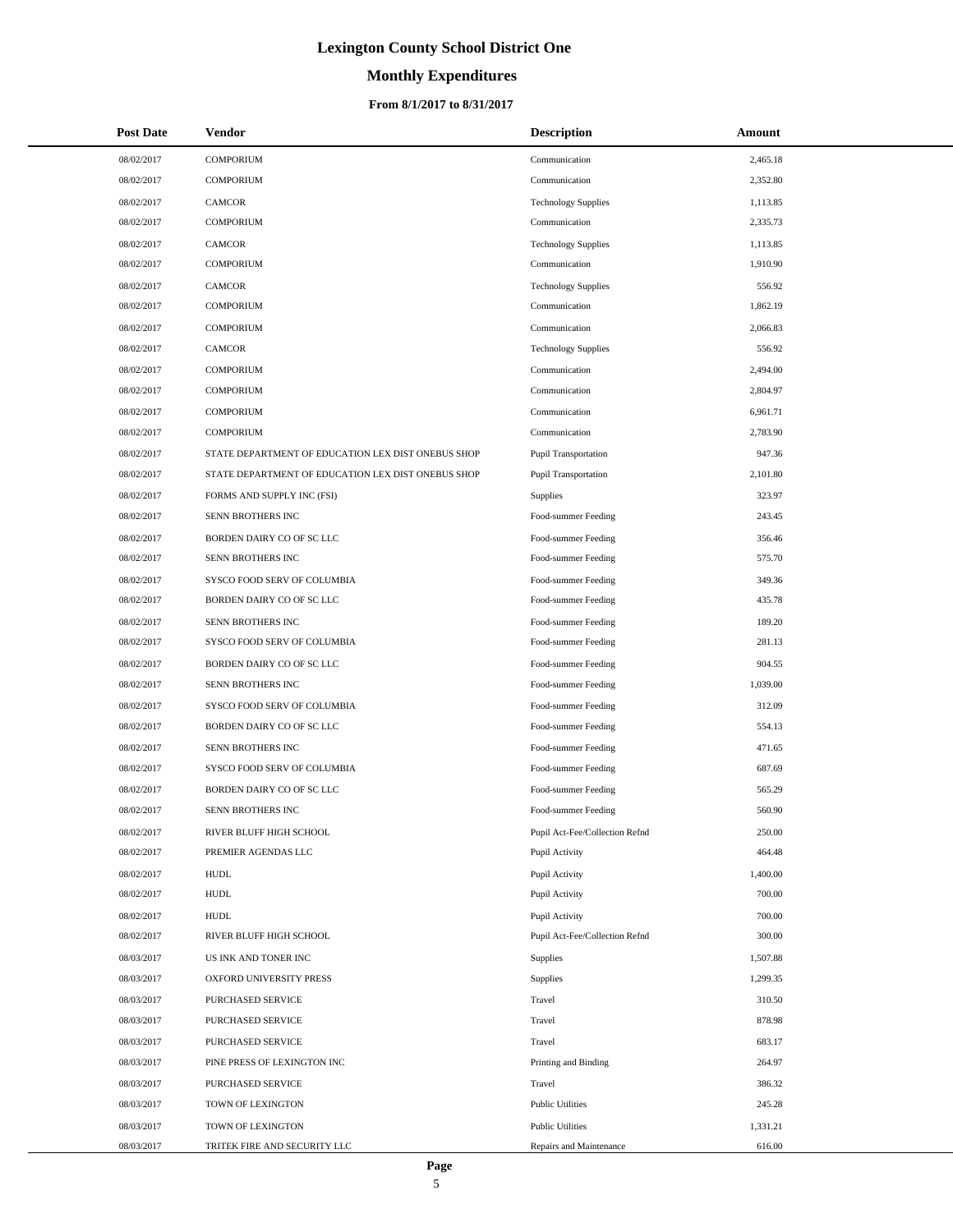# **Monthly Expenditures**

## **From 8/1/2017 to 8/31/2017**

| <b>Post Date</b> | Vendor                              | <b>Description</b>      | Amount     |  |
|------------------|-------------------------------------|-------------------------|------------|--|
| 08/03/2017       | TOWN OF LEXINGTON                   | <b>Public Utilities</b> | 282.06     |  |
| 08/03/2017       | TRITEK FIRE AND SECURITY LLC        | Repairs and Maintenance | 176.00     |  |
| 08/03/2017       | TOWN OF LEXINGTON                   | <b>Public Utilities</b> | 182.67     |  |
| 08/03/2017       | TOWN OF LEXINGTON                   | <b>Public Utilities</b> | 218.35     |  |
| 08/03/2017       | TRITEK FIRE AND SECURITY LLC        | Repairs and Maintenance | 132.00     |  |
| 08/03/2017       | REBEL YELL INC                      | Supplies-Maintenace     | 224.70     |  |
| 08/03/2017       | CITY OF WEST COLUMBIA               | <b>Public Utilities</b> | 404.50     |  |
| 08/03/2017       | TOWN OF LEXINGTON                   | <b>Public Utilities</b> | 1,959.53   |  |
| 08/03/2017       | TOWN OF LEXINGTON                   | <b>Public Utilities</b> | 129.37     |  |
| 08/03/2017       | TOWN OF LEXINGTON                   | <b>Public Utilities</b> | 199.72     |  |
| 08/03/2017       | <b>WW GRAINGER</b>                  | Supplies-Maintenace     | 332.56     |  |
| 08/03/2017       | <b>SUPPLY WORKS</b>                 | Supplies-Maintenace     | 809.46     |  |
| 08/03/2017       | TOWN OF LEXINGTON                   | <b>Public Utilities</b> | 352.93     |  |
| 08/03/2017       | TOWN OF LEXINGTON                   | <b>Public Utilities</b> | 769.82     |  |
| 08/03/2017       | TRITEK FIRE AND SECURITY LLC        | Repairs and Maintenance | 132.00     |  |
| 08/03/2017       | TOWN OF LEXINGTON                   | <b>Public Utilities</b> | 1,502.34   |  |
| 08/03/2017       | PURCHASED SERVICE                   | Travel                  | 416.00     |  |
| 08/03/2017       | PURCHASED SERVICE                   | Travel                  | 358.13     |  |
| 08/03/2017       | <b>APPLE INC</b>                    | Supplies                | 6,099.00   |  |
| 08/03/2017       | <b>CAPITOL TOURS</b>                | Travel                  | 991.35     |  |
| 08/03/2017       | PURCHASED SERVICE                   | Travel                  | 568.74     |  |
| 08/03/2017       | PURCHASED SERVICE                   | Travel                  | 795.15     |  |
| 08/03/2017       | PURCHASED SERVICE                   | Travel                  | 451.56     |  |
| 08/03/2017       | PURCHASED SERVICE                   | Travel                  | 459.05     |  |
| 08/03/2017       | AAR OF NORTH CAROLINA INC           | <b>Building</b>         | 308,374.92 |  |
| 08/03/2017       | HARCOURT OUTLINES INC               | Pupil Activity          | 2,030.83   |  |
| 08/03/2017       | PROVIDENCE HOSPITAL LLC             | Pupil Activity          | 150.00     |  |
| 08/03/2017       | <b>CRAFTY THINGS</b>                | Pupil Activity          | 398.04     |  |
| 08/03/2017       | <b>GTM SPORTSWEAR</b>               | Pupil Activity          | 624.00     |  |
| 08/03/2017       | POWDERSVILLE HIGH SCHOOL            | Pupil Activity          | 200.00     |  |
| 08/03/2017       | <b>KAEDEN BOOKS</b>                 | Supplies                | 1,302.00   |  |
| 08/04/2017       | FORMS AND SUPPLY INC (FSI)          | <b>Supplies</b>         | 179.89     |  |
| 08/04/2017       | SCHOOL SPECIALTY INC                | Supplies                | $-16.38$   |  |
| 08/04/2017       | FORMS AND SUPPLY INC (FSI)          | Supplies                | 179.89     |  |
| 08/04/2017       | NUIDEA SCHOOL SUPPLY CO             | Supplies                | 320.49     |  |
| 08/04/2017       | US POSTAL SERVICE                   | Supplies                | 1,660.00   |  |
| 08/04/2017       | FORMS AND SUPPLY INC (FSI)          | Supplies                | 563.89     |  |
| 08/04/2017       | FORMS AND SUPPLY INC (FSI)          | Supplies                | 1,726.98   |  |
| 08/04/2017       | FORMS AND SUPPLY INC (FSI)          | Supplies                | 2,878.30   |  |
| 08/04/2017       | FORMS AND SUPPLY INC (FSI)          | Supplies                | 179.91     |  |
| 08/04/2017       | SCHOOL SPECIALTY INC                | Supplies                | 463.33     |  |
| 08/04/2017       | SCHOOL SPECIALTY INC                | Supplies                | 146.70     |  |
| 08/04/2017       | FORMS AND SUPPLY INC (FSI)          | Supplies                | 482.04     |  |
| 08/04/2017       | FORMS AND SUPPLY INC (FSI)          | Supplies                | 179.89     |  |
| 08/04/2017       | MANSFIELD OIL CO OF GAINESVILLE INC | Supplies-Maintenace     | 3,888.81   |  |
| 08/04/2017       | TRITEK FIRE AND SECURITY LLC        | Repairs and Maintenance | 176.00     |  |
| 08/04/2017       | SOUTHEASTERN PAPER                  | Supplies-Maintenace     | 2,403.65   |  |
| 08/04/2017       | PALMETTO PLAYGROUNDS LLC            | Supplies-Maintenace     | 160.50     |  |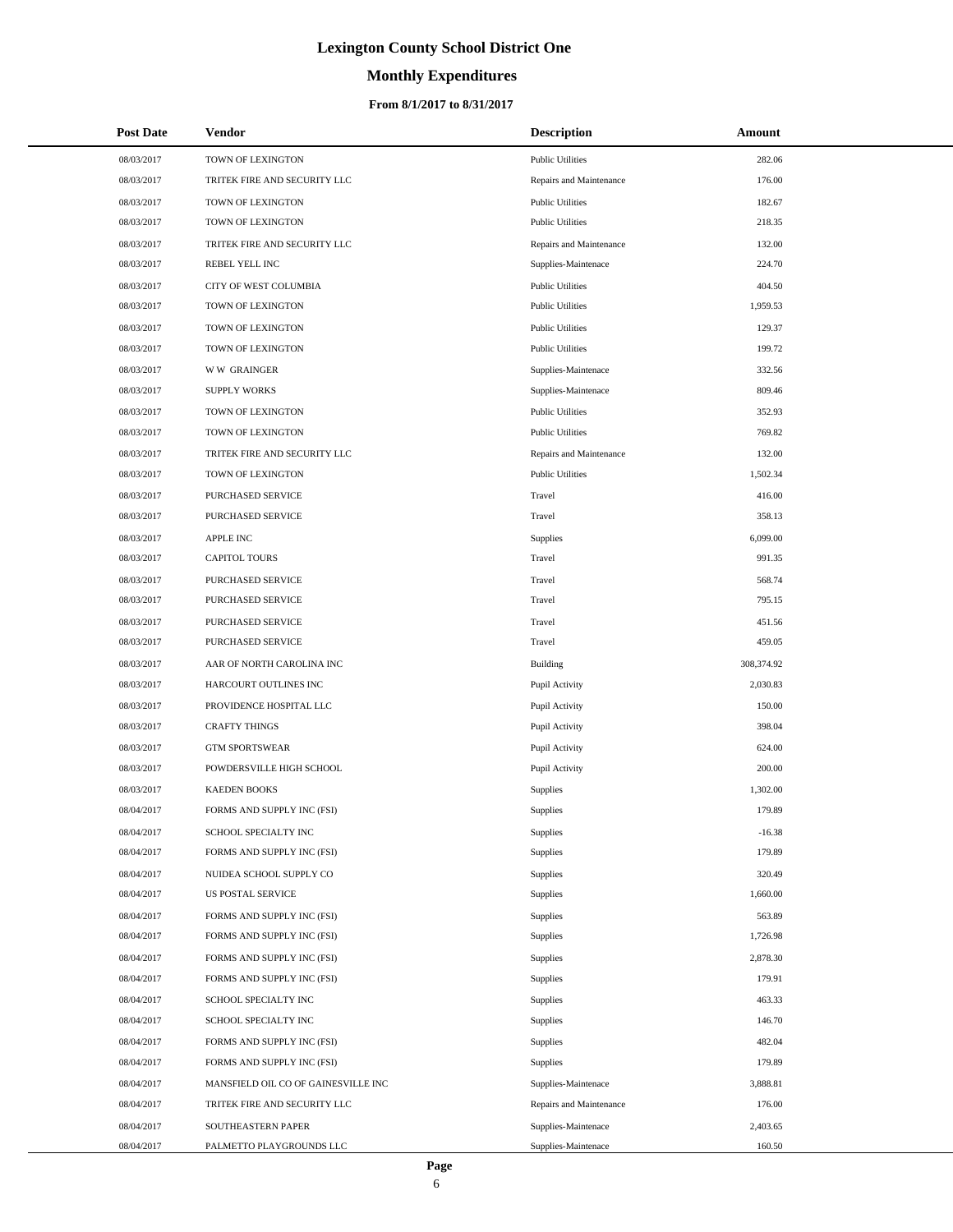# **Monthly Expenditures**

## **From 8/1/2017 to 8/31/2017**

| <b>Post Date</b> | Vendor                                            | <b>Description</b>        | Amount    |
|------------------|---------------------------------------------------|---------------------------|-----------|
| 08/04/2017       | SMITH AND JONES JANITORIAL SUPPLIES AND EQUIP INC | Supplies-Maintenace       | 149.80    |
| 08/04/2017       | PRECISION FIRE SOLUTIONS                          | Repairs and Maintenance   | 348.00    |
| 08/04/2017       | SIMPLEXGRINNELL                                   | Repairs and Maintenance   | 478.20    |
| 08/04/2017       | PALMETTO PLAYGROUNDS LLC                          | Supplies-Maintenace       | 240.75    |
| 08/04/2017       | SMITH AND JONES JANITORIAL SUPPLIES AND EQUIP INC | Supplies-Maintenace       | 1,871.64  |
| 08/04/2017       | SMITH AND JONES JANITORIAL SUPPLIES AND EQUIP INC | Supplies-Maintenace       | 1,406.21  |
| 08/04/2017       | ACE GLASS CO INC                                  | Repairs and Maintenance   | 421.99    |
| 08/04/2017       | SOUTHEASTERN PAPER                                | Supplies-Maintenace       | 1,129.92  |
| 08/04/2017       | CITY OF CAYCE                                     | <b>Public Utilities</b>   | 2,358.34  |
| 08/04/2017       | CITY OF CAYCE                                     | <b>Public Utilities</b>   | 2,399.84  |
| 08/04/2017       | SMITH AND JONES JANITORIAL SUPPLIES AND EQUIP INC | Supplies-Maintenace       | 607.97    |
| 08/04/2017       | TRITEK FIRE AND SECURITY LLC                      | Repairs and Maintenance   | 264.00    |
| 08/04/2017       | SMITH AND JONES JANITORIAL SUPPLIES AND EQUIP INC | Supplies-Maintenace       | 1,521.97  |
| 08/04/2017       | SOUTHEASTERN PAPER                                | Supplies-Maintenace       | 534.14    |
| 08/04/2017       | PALMETTO PLAYGROUNDS LLC                          | Supplies-Maintenace       | 100.31    |
| 08/04/2017       | SMITH AND JONES JANITORIAL SUPPLIES AND EQUIP INC | Supplies-Maintenace       | 1,988.28  |
| 08/04/2017       | SMITH AND JONES JANITORIAL SUPPLIES AND EQUIP INC | Supplies-Maintenace       | 639.50    |
| 08/04/2017       | SMITH AND JONES JANITORIAL SUPPLIES AND EQUIP INC | Supplies-Maintenace       | 154.08    |
| 08/04/2017       | SIMPLEXGRINNELL                                   | Repairs and Maintenance   | 224.68    |
| 08/04/2017       | TRITEK FIRE AND SECURITY LLC                      | Repairs and Maintenance   | 176.00    |
| 08/04/2017       | SOUTHEASTERN PAPER                                | Supplies-Maintenace       | 427.32    |
| 08/04/2017       | SMITH AND JONES JANITORIAL SUPPLIES AND EQUIP INC | Supplies-Maintenace       | 728.02    |
| 08/04/2017       | NEWZ GROUP                                        | Other Prof & Tech Service | 290.00    |
| 08/04/2017       | <b>COMPORIUM</b>                                  | Communication             | 111.02    |
| 08/04/2017       | COUNTY OF LEXINGTON                               | Improv Other Than Bldg    | 2,299.00  |
| 08/04/2017       | <b>COMPORIUM</b>                                  | Communication             | 387.30    |
| 08/04/2017       | R L BRYAN CO TEXTBOOK DEPOSITORY                  | Pupil Activity            | 6,144.00  |
| 08/04/2017       | <b>CENGAGE LEARNING</b>                           | Pupil Activity            | 1,448.43  |
| 08/04/2017       | SC HIGH SCHOOL LEAGUE                             | Pupil Activity            | 3,585.00  |
| 08/04/2017       | HENRY SCHEIN INC MEDICAL SPECIAL MARKETS          | Pupil Activity            | 923.08    |
| 08/04/2017       | <b>HUDL</b>                                       | Pupil Activity            | 1,710.93  |
| 08/04/2017       | <b>T AND T SPORTS</b>                             | Pupil Activity            | 156.22    |
| 08/04/2017       | T AND T SPORTS                                    | Pupil Activity            | 713.85    |
| 08/04/2017       | T AND T SPORTS                                    | Pupil Activity            | 975.84    |
| 08/07/2017       | STUDIES WEEKLY DBA AMERICAN LEGACY PUBLISHING INC | <b>Supplies</b>           | 918.00    |
| 08/07/2017       | FORMS AND SUPPLY INC (FSI)                        | <b>Supplies</b>           | 204.16    |
| 08/07/2017       | LEXIA LEARNING SYSTEMS INC                        | Software Renewal/Agreemen | 32,400.00 |
| 08/07/2017       | SC DEPARTMENT OF REVENUE (SALES TAX RETURN)       | Software Renewal/Agreemen | 2,268.00  |
| 08/07/2017       | MOTOROLA SOLUTIONS                                | <b>Supplies</b>           | 635.74    |
| 08/07/2017       | FORMS AND SUPPLY INC (FSI)                        | <b>Supplies</b>           | 263.39    |
| 08/07/2017       | SCHOOL SPECIALTY INC                              | <b>Supplies</b>           | 127.83    |
| 08/07/2017       | FORMS AND SUPPLY INC (FSI)                        | <b>Supplies</b>           | 452.67    |
| 08/07/2017       | SCHOOL SPECIALTY INC                              | Supplies                  | 529.83    |
| 08/07/2017       | SCHOOL SPECIALTY INC                              | <b>Supplies</b>           | 119.04    |
| 08/07/2017       | SCHOOL SPECIALTY INC                              | Supplies                  | 697.66    |
| 08/07/2017       | FORMS AND SUPPLY INC (FSI)                        | <b>Supplies</b>           | 121.17    |
| 08/07/2017       | MCWATERS INC (OFFICE FURNITURE ONLY)              | <b>Supplies</b>           | 2,469.56  |
| 08/07/2017       | PRAXAIR DISTRIBUTION                              | <b>Supplies</b>           | 113.96    |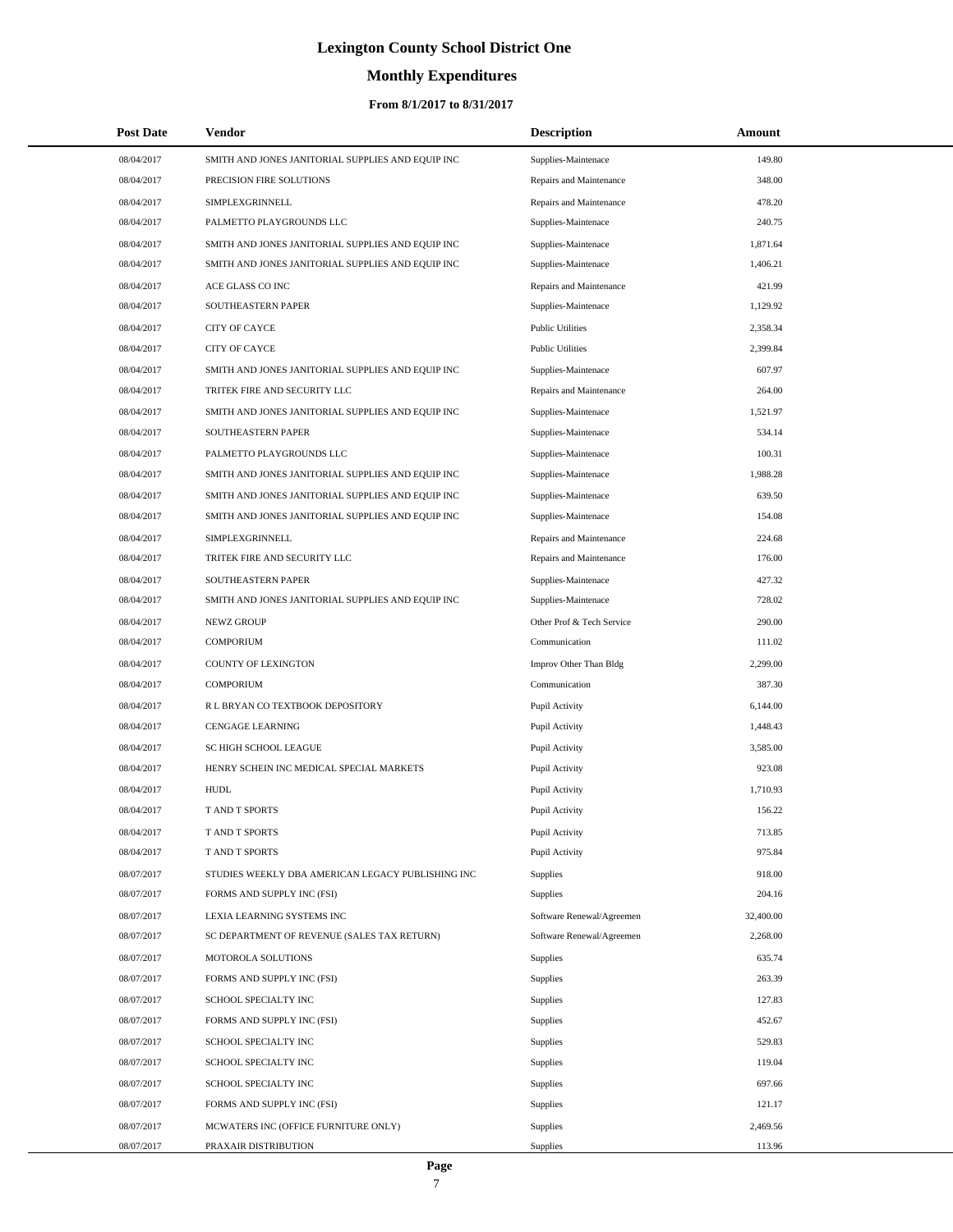# **Monthly Expenditures**

## **From 8/1/2017 to 8/31/2017**

| <b>Post Date</b> | <b>Vendor</b>                                      | <b>Description</b>         | Amount     |
|------------------|----------------------------------------------------|----------------------------|------------|
| 08/07/2017       | MBH OF ELGIN LLC DBA PINE GROVE YOUTH ACADEMY      | Tuition                    | 2,398.21   |
| 08/07/2017       | AUTISM ACADEMY OF SOUTH CAROLINA                   | Tuition                    | 10,500.00  |
| 08/07/2017       | T AND T SPORTS                                     | Supplies                   | 410.88     |
| 08/07/2017       | <b>BATES BROKERS INC</b>                           | Other Objects              | 294,000.00 |
| 08/07/2017       | SOUTHEASTERN PAPER                                 | Supplies-Maintenace        | 287.62     |
| 08/07/2017       | GATEWAY SUPPLY CO INC                              | Supplies-Maintenace        | 282.19     |
| 08/07/2017       | <b>WW GRAINGER</b>                                 | Supplies-Maintenace        | 166.28     |
| 08/07/2017       | DADE PAPER AND BAG CO                              | Supplies-Maintenace        | 661.00     |
| 08/07/2017       | <b>SUPPLY WORKS</b>                                | Supplies-Maintenace        | 465.72     |
| 08/07/2017       | <b>WW GRAINGER</b>                                 | Supplies-Maintenace        | 781.96     |
| 08/07/2017       | GATEWAY SUPPLY CO INC                              | Supplies-Maintenace        | 662.78     |
| 08/07/2017       | SIMPLEXGRINNELL                                    | Repairs and Maintenance    | 466.21     |
| 08/07/2017       | FORMS AND SUPPLY INC (FSI)                         | Supplies-Maintenace        | 1,007.94   |
| 08/07/2017       | <b>SUPPLY WORKS</b>                                | Supplies-Maintenace        | 404.73     |
| 08/07/2017       | GATEWAY SUPPLY CO INC                              | Supplies-Maintenace        | 402.88     |
| 08/07/2017       | ABSOLUTE GLASS INC                                 | Repairs and Maintenance    | 949.71     |
| 08/07/2017       | SOUTHEASTERN PAPER                                 | Supplies-Maintenace        | 667.68     |
| 08/07/2017       | SIMPLEXGRINNELL                                    | Repairs and Maintenance    | 337.02     |
| 08/07/2017       | SMITH AND JONES JANITORIAL SUPPLIES AND EQUIP INC  | Supplies-Maintenace        | 1,084.97   |
| 08/07/2017       | MELTWATER NEWS US INC                              | Other Prof & Tech Service  | 2,499.00   |
| 08/07/2017       | MOTOROLA SOLUTIONS                                 | <b>Technology Supplies</b> | 423.83     |
| 08/07/2017       | MOTOROLA SOLUTIONS                                 | <b>Technology Supplies</b> | 423.83     |
| 08/07/2017       | MOTOROLA SOLUTIONS                                 | <b>Technology Supplies</b> | 423.83     |
| 08/07/2017       | MOTOROLA SOLUTIONS                                 | <b>Technology Supplies</b> | 847.65     |
| 08/07/2017       | AUTISM ACADEMY OF SOUTH CAROLINA                   | <b>Pupil Services</b>      | 1,250.00   |
| 08/07/2017       | PALMETTO TESOL LLC                                 | Travel                     | 400.00     |
| 08/07/2017       | CENGAGE LEARNING                                   | Software Renewal/Agreemen  | 569.25     |
| 08/07/2017       | CDWG ACCT 305089                                   | <b>Technology Supplies</b> | 1,155.60   |
| 08/07/2017       | JUMPER CARTER SEASE ARCHITECTS P A                 | Other Prof & Tech Service  | 5,000.00   |
| 08/07/2017       | FOWLER HAULING AND GRADING LLC                     | Improv Other Than Bldg     | 44,805.21  |
| 08/07/2017       | JUMPER CARTER SEASE ARCHITECTS P A                 | Improv Other Than Bldg     | 33,815.58  |
| 08/07/2017       | PRO KITCHEN ONLINE LLC                             | Supplies                   | 1,658.97   |
| 08/07/2017       | GILBERT MIDDLE SCHOOL                              | Pupil Activity             | 257.46     |
| 08/07/2017       | CASH                                               | Pupil Activity             | 550.00     |
| 08/07/2017       | SCHOOL SPECIALTY INC                               | Pupil Activity             | 143.38     |
| 08/07/2017       | BARNES & NOBLE BOOKSELLERS INC                     | Pupil Activity             | 287.82     |
| 08/07/2017       | SARGENT WELCH LLC A VWR CO                         | Pupil Activity             | 132.47     |
| 08/07/2017       | FREY SCIENTIFIC                                    | Pupil Activity             | 128.67     |
| 08/07/2017       | MEDSHORE AMBULANCE SVC GOLD CROSS AMBULANCE SVC    | Pupil Activity             | 2,325.00   |
| 08/07/2017       | CASH                                               | Pupil Activity             | 4,500.00   |
| 08/07/2017       | HENRY SCHEIN INC MEDICAL SPECIAL MARKETS           | Pupil Activity             | 496.48     |
| 08/07/2017       | <b>HUDL</b>                                        | Pupil Activity             | 800.00     |
| 08/07/2017       | HEALY AWARDS INC                                   | Pupil Activity             | 424.80     |
| 08/07/2017       | PALMETTO TENNIS CLASSIC HIGH SCHOOL INVITATIONAL   | Pupil Activity             | 250.00     |
| 08/07/2017       | SC HIGH SCHOOL LEAGUE                              | Pupil Activity             | 458.00     |
| 08/07/2017       | STATE DEPARTMENT OF EDUCATION LEX DIST ONEBUS SHOP | Pupil Transportation       | 4,178.80   |
| 08/08/2017       | SCHOOL SPECIALTY INC                               | Supplies                   | 400.42     |
| 08/08/2017       | TRIUNE MARKETING CO                                | Supplies                   | 898.80     |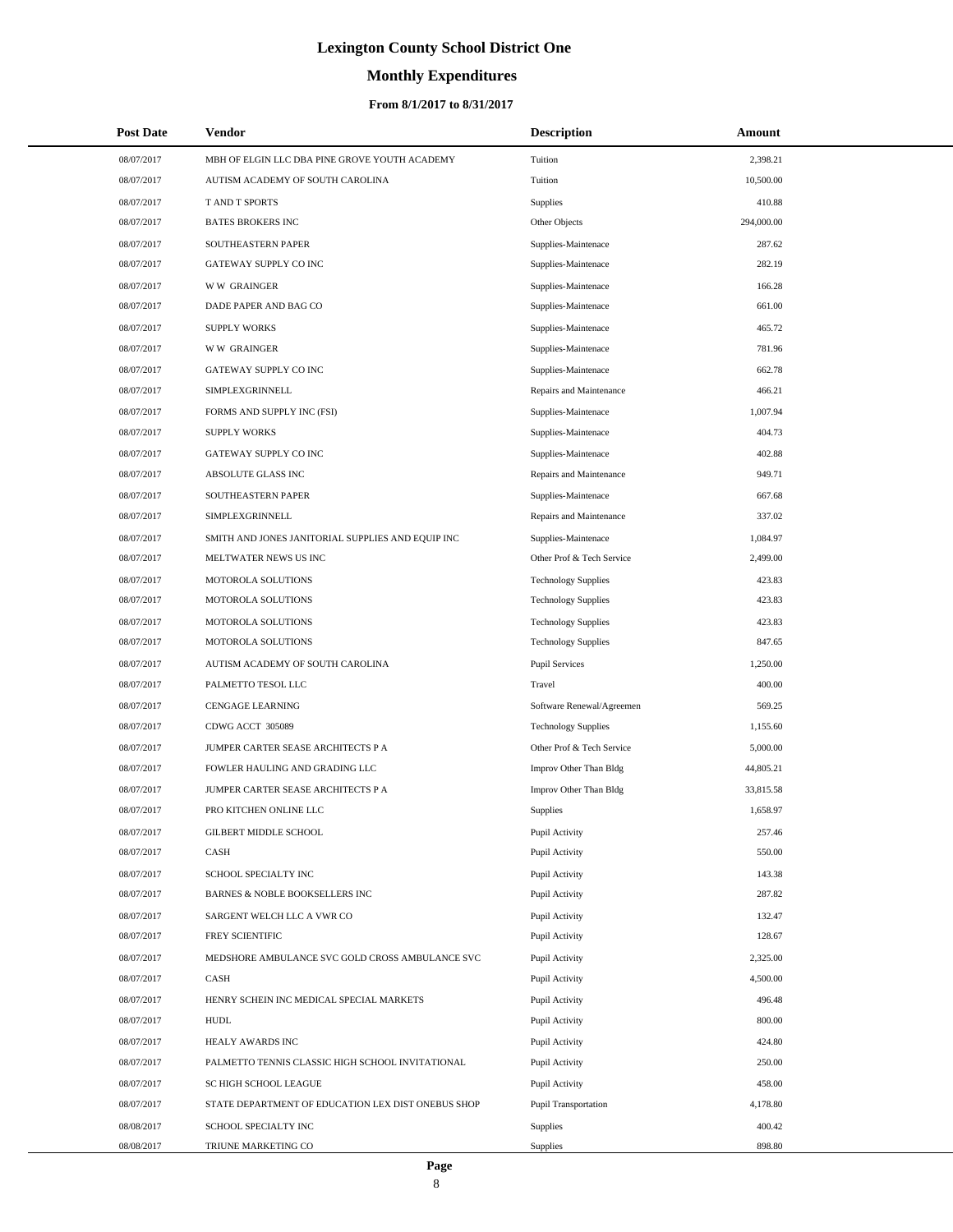## **Monthly Expenditures**

### **From 8/1/2017 to 8/31/2017**

| <b>Post Date</b> | Vendor                         | <b>Description</b>         | Amount    |
|------------------|--------------------------------|----------------------------|-----------|
| 08/08/2017       | US INK AND TONER INC           | Supplies                   | 465.68    |
| 08/08/2017       | FORMS AND SUPPLY INC (FSI)     | Supplies                   | 104.75    |
| 08/08/2017       | SCHOOL SPECIALTY INC           | Supplies                   | 2,051.43  |
| 08/08/2017       | US INK AND TONER INC           | Supplies                   | 1,730.91  |
| 08/08/2017       | TRIUNE MARKETING CO            | Supplies                   | 449.40    |
| 08/08/2017       | US INK AND TONER INC           | Supplies                   | 217.52    |
| 08/08/2017       | TRIUNE MARKETING CO            | Supplies                   | 679.45    |
| 08/08/2017       | SCHOOL SPECIALTY INC           | Supplies                   | 127.18    |
| 08/08/2017       | US INK AND TONER INC           | Supplies                   | 1,781.49  |
| 08/08/2017       | SCHOOL SPECIALTY INC           | Supplies                   | 194.74    |
| 08/08/2017       | TRIUNE MARKETING CO            | Supplies                   | 1,067.33  |
| 08/08/2017       | FORMS AND SUPPLY INC (FSI)     | Supplies                   | 147.02    |
| 08/08/2017       | AMERICAN SIGN AND DISPLAY CO   | Supplies                   | 1,133.24  |
| 08/08/2017       | <b>MBM CORP</b>                | Supplies                   | 218.92    |
| 08/08/2017       | <b>DELL COMPUTERS</b>          | Supplies                   | 394.02    |
| 08/08/2017       | <b>SUPPLY WORKS</b>            | Supplies-Maintenace        | 809.46    |
| 08/08/2017       | <b>GRAYBAR ELECTRIC CO INC</b> | Supplies-Maintenace        | 1,013.27  |
| 08/08/2017       | GRAYBAR ELECTRIC CO INC        | Supplies-Maintenace        | 1,013.27  |
| 08/08/2017       | <b>GRAYBAR ELECTRIC CO INC</b> | Supplies-Maintenace        | 15,047.41 |
| 08/08/2017       | TOWN OF LEXINGTON              | Other Prof & Tech Service  | 1,830.00  |
| 08/08/2017       | TOWN OF LEXINGTON              | Other Prof & Tech Service  | 1,830.00  |
| 08/08/2017       | NEWTEK INC                     | <b>Technology Supplies</b> | 319.95    |
| 08/08/2017       | SCHOOL SPECIALTY INC           | Supplies                   | 264.87    |
| 08/08/2017       | PURCHASED SERVICE              | Supplies                   | 275.00    |
| 08/08/2017       | PURCHASED SERVICE              | Supplies                   | 275.00    |
| 08/08/2017       | PURCHASED SERVICE              | Supplies                   | 275.00    |
| 08/08/2017       | PURCHASED SERVICE              | Supplies                   | 275.00    |
| 08/08/2017       | PURCHASED SERVICE              | Supplies                   | 275.00    |
| 08/08/2017       | PURCHASED SERVICE              | Supplies                   | 275.00    |
| 08/08/2017       | PURCHASED SERVICE              | Supplies                   | 275.00    |
| 08/08/2017       | PURCHASED SERVICE              | Supplies                   | 275.00    |
| 08/08/2017       | PURCHASED SERVICE              | Supplies                   | 275.00    |
| 08/08/2017       | PURCHASED SERVICE              | Supplies                   | 275.00    |
| 08/08/2017       | PURCHASED SERVICE              | Supplies                   | 275.00    |
| 08/08/2017       | PURCHASED SERVICE              | Supplies                   | 275.00    |
| 08/08/2017       | PURCHASED SERVICE              | Supplies                   | 275.00    |
| 08/08/2017       | PURCHASED SERVICE              | Supplies                   | 275.00    |
| 08/08/2017       | PURCHASED SERVICE              | Supplies                   | 275.00    |
| 08/08/2017       | PURCHASED SERVICE              | Supplies                   | 275.00    |
| 08/08/2017       | PURCHASED SERVICE              | Supplies                   | 275.00    |
| 08/08/2017       | PURCHASED SERVICE              | Supplies                   | 275.00    |
| 08/08/2017       | PURCHASED SERVICE              | Supplies                   | 275.00    |
| 08/08/2017       | PURCHASED SERVICE              | Supplies                   | 275.00    |
| 08/08/2017       | PURCHASED SERVICE              | Supplies                   | 275.00    |
| 08/08/2017       | PURCHASED SERVICE              | Supplies                   | 275.00    |
| 08/08/2017       | PURCHASED SERVICE              | Supplies                   | 275.00    |
| 08/08/2017       | PURCHASED SERVICE              | Supplies                   | 275.00    |
| 08/08/2017       | PURCHASED SERVICE              | Supplies                   | 275.00    |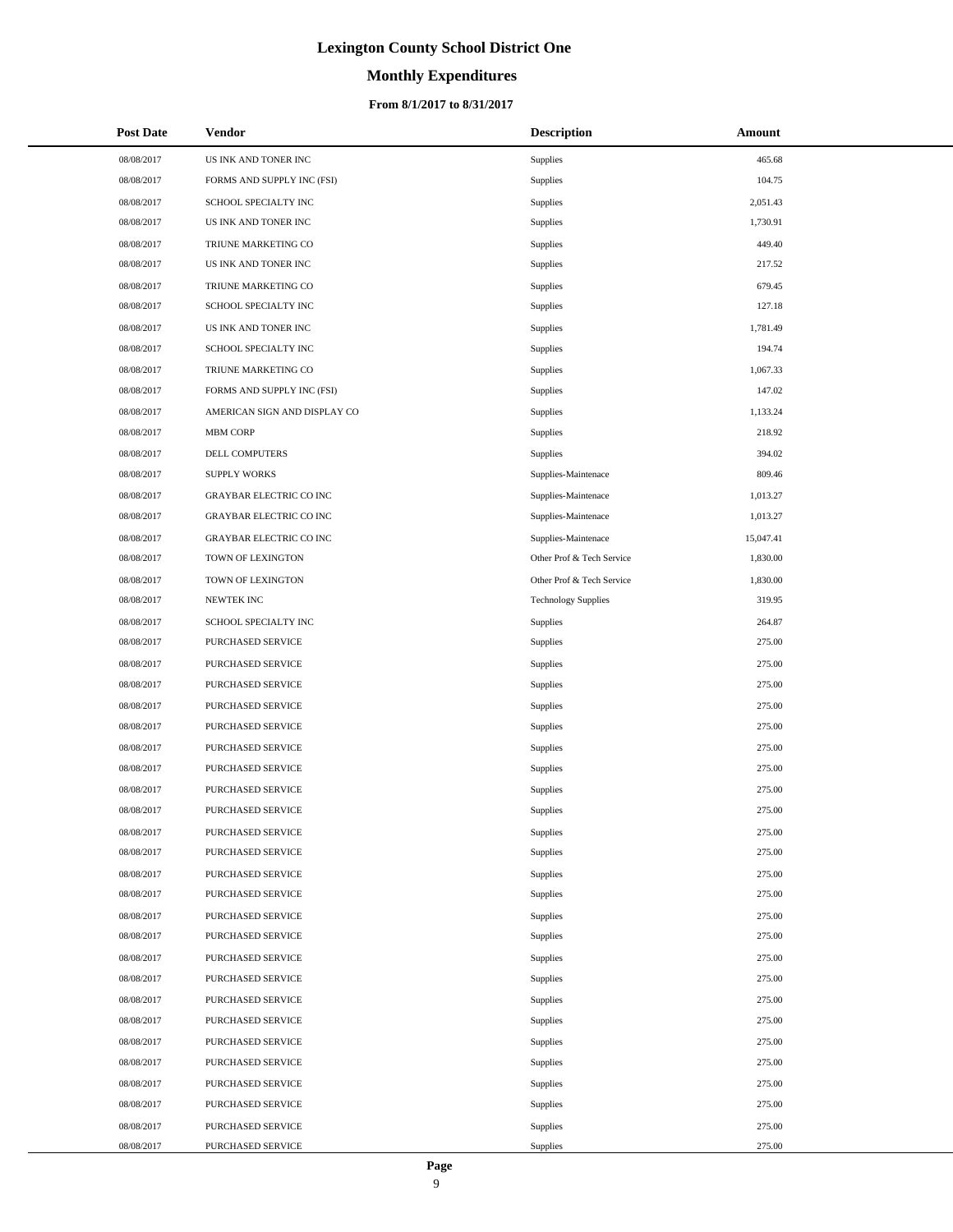# **Monthly Expenditures**

### **From 8/1/2017 to 8/31/2017**

| <b>Post Date</b> | <b>Vendor</b>     | <b>Description</b> | Amount |
|------------------|-------------------|--------------------|--------|
| 08/08/2017       | PURCHASED SERVICE | Supplies           | 275.00 |
| 08/08/2017       | PURCHASED SERVICE | Supplies           | 275.00 |
| 08/08/2017       | PURCHASED SERVICE | Supplies           | 275.00 |
| 08/08/2017       | PURCHASED SERVICE | Supplies           | 275.00 |
| 08/08/2017       | PURCHASED SERVICE | Supplies           | 275.00 |
| 08/08/2017       | PURCHASED SERVICE | Supplies           | 275.00 |
| 08/08/2017       | PURCHASED SERVICE | Supplies           | 275.00 |
| 08/08/2017       | PURCHASED SERVICE | Supplies           | 275.00 |
| 08/08/2017       | PURCHASED SERVICE | Supplies           | 275.00 |
| 08/08/2017       | PURCHASED SERVICE | Supplies           | 275.00 |
| 08/08/2017       | PURCHASED SERVICE | Supplies           | 275.00 |
| 08/08/2017       | PURCHASED SERVICE | Supplies           | 275.00 |
| 08/08/2017       | PURCHASED SERVICE | Supplies           | 275.00 |
| 08/08/2017       | PURCHASED SERVICE | Supplies           | 275.00 |
| 08/08/2017       | PURCHASED SERVICE | Supplies           | 275.00 |
| 08/08/2017       | PURCHASED SERVICE | Supplies           | 275.00 |
| 08/08/2017       | PURCHASED SERVICE | Supplies           | 275.00 |
| 08/08/2017       | PURCHASED SERVICE | Supplies           | 275.00 |
| 08/08/2017       | PURCHASED SERVICE | Supplies           | 275.00 |
| 08/08/2017       | PURCHASED SERVICE | Supplies           | 275.00 |
| 08/08/2017       | PURCHASED SERVICE | Supplies           | 275.00 |
| 08/08/2017       | PURCHASED SERVICE | Supplies           | 275.00 |
| 08/08/2017       | PURCHASED SERVICE | Supplies           | 275.00 |
| 08/08/2017       | PURCHASED SERVICE | Supplies           | 275.00 |
| 08/08/2017       | PURCHASED SERVICE | Supplies           | 275.00 |
| 08/08/2017       | PURCHASED SERVICE | Supplies           | 275.00 |
| 08/08/2017       | PURCHASED SERVICE | Supplies           | 275.00 |
| 08/08/2017       | PURCHASED SERVICE | Supplies           | 275.00 |
| 08/08/2017       | PURCHASED SERVICE | Supplies           | 275.00 |
| 08/08/2017       | PURCHASED SERVICE | Supplies           | 275.00 |
| 08/08/2017       | PURCHASED SERVICE | Supplies           | 275.00 |
| 08/08/2017       | PURCHASED SERVICE | Supplies           | 275.00 |
| 08/08/2017       | PURCHASED SERVICE | Supplies           | 275.00 |
| 08/08/2017       | PURCHASED SERVICE | Supplies           | 275.00 |
| 08/08/2017       | PURCHASED SERVICE | Supplies           | 275.00 |
| 08/08/2017       | PURCHASED SERVICE | Supplies           | 275.00 |
| 08/08/2017       | PURCHASED SERVICE | Supplies           | 275.00 |
| 08/08/2017       | PURCHASED SERVICE | Supplies           | 275.00 |
| 08/08/2017       | PURCHASED SERVICE | Supplies           | 275.00 |
| 08/08/2017       | PURCHASED SERVICE | Supplies           | 275.00 |
| 08/08/2017       | PURCHASED SERVICE | Supplies           | 275.00 |
| 08/08/2017       | PURCHASED SERVICE | Supplies           | 275.00 |
| 08/08/2017       | PURCHASED SERVICE | Supplies           | 275.00 |
| 08/08/2017       | PURCHASED SERVICE | Supplies           | 275.00 |
| 08/08/2017       | PURCHASED SERVICE | Supplies           | 275.00 |
| 08/08/2017       | PURCHASED SERVICE | Supplies           | 275.00 |
| 08/08/2017       | PURCHASED SERVICE | Supplies           | 275.00 |
| 08/08/2017       | PURCHASED SERVICE | Supplies           | 275.00 |

 $\overline{a}$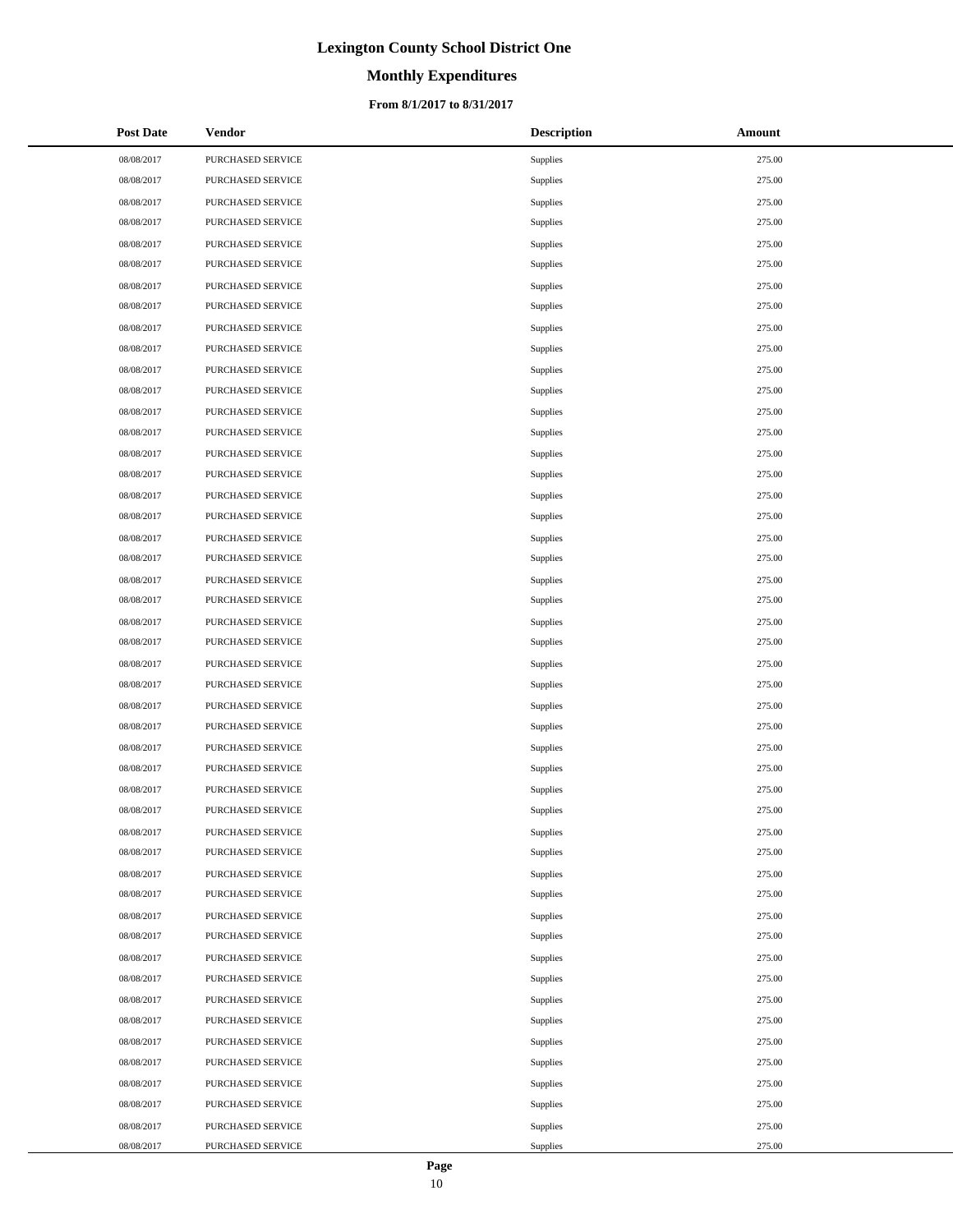# **Monthly Expenditures**

### **From 8/1/2017 to 8/31/2017**

| <b>Post Date</b> | <b>Vendor</b>     | <b>Description</b> | Amount |
|------------------|-------------------|--------------------|--------|
| 08/08/2017       | PURCHASED SERVICE | Supplies           | 275.00 |
| 08/08/2017       | PURCHASED SERVICE | Supplies           | 275.00 |
| 08/08/2017       | PURCHASED SERVICE | Supplies           | 275.00 |
| 08/08/2017       | PURCHASED SERVICE | Supplies           | 275.00 |
| 08/08/2017       | PURCHASED SERVICE | Supplies           | 275.00 |
| 08/08/2017       | PURCHASED SERVICE | Supplies           | 275.00 |
| 08/08/2017       | PURCHASED SERVICE | Supplies           | 275.00 |
| 08/08/2017       | PURCHASED SERVICE | Supplies           | 275.00 |
| 08/08/2017       | PURCHASED SERVICE | Supplies           | 275.00 |
| 08/08/2017       | PURCHASED SERVICE | Supplies           | 275.00 |
| 08/08/2017       | PURCHASED SERVICE | Supplies           | 275.00 |
| 08/08/2017       | PURCHASED SERVICE | Supplies           | 275.00 |
| 08/08/2017       | PURCHASED SERVICE | Supplies           | 275.00 |
| 08/08/2017       | PURCHASED SERVICE | Supplies           | 275.00 |
| 08/08/2017       | PURCHASED SERVICE | Supplies           | 275.00 |
| 08/08/2017       | PURCHASED SERVICE | Supplies           | 275.00 |
| 08/08/2017       | PURCHASED SERVICE | Supplies           | 275.00 |
| 08/08/2017       | PURCHASED SERVICE | Supplies           | 275.00 |
| 08/08/2017       | PURCHASED SERVICE | Supplies           | 275.00 |
| 08/08/2017       | PURCHASED SERVICE | Supplies           | 275.00 |
| 08/08/2017       | PURCHASED SERVICE | Supplies           | 275.00 |
| 08/08/2017       | PURCHASED SERVICE | Supplies           | 275.00 |
| 08/08/2017       | PURCHASED SERVICE | Supplies           | 275.00 |
| 08/08/2017       | PURCHASED SERVICE | Supplies           | 275.00 |
| 08/08/2017       | PURCHASED SERVICE | Supplies           | 275.00 |
| 08/08/2017       | PURCHASED SERVICE | Supplies           | 275.00 |
| 08/08/2017       | PURCHASED SERVICE | Supplies           | 275.00 |
| 08/08/2017       | PURCHASED SERVICE | Supplies           | 275.00 |
| 08/08/2017       | PURCHASED SERVICE | Supplies           | 275.00 |
| 08/08/2017       | PURCHASED SERVICE | Supplies           | 275.00 |
| 08/08/2017       | PURCHASED SERVICE | Supplies           | 275.00 |
| 08/08/2017       | PURCHASED SERVICE | Supplies           | 275.00 |
| 08/08/2017       | PURCHASED SERVICE | Supplies           | 275.00 |
| 08/08/2017       | PURCHASED SERVICE | Supplies           | 275.00 |
| 08/08/2017       | PURCHASED SERVICE | Supplies           | 275.00 |
| 08/08/2017       | PURCHASED SERVICE | Supplies           | 275.00 |
| 08/08/2017       | PURCHASED SERVICE | Supplies           | 275.00 |
| 08/08/2017       | PURCHASED SERVICE | Supplies           | 275.00 |
| 08/08/2017       | PURCHASED SERVICE | Supplies           | 275.00 |
| 08/08/2017       | PURCHASED SERVICE | Supplies           | 275.00 |
| 08/08/2017       | PURCHASED SERVICE | Supplies           | 275.00 |
| 08/08/2017       | PURCHASED SERVICE | Supplies           | 275.00 |
| 08/08/2017       | PURCHASED SERVICE | Supplies           | 275.00 |
| 08/08/2017       | PURCHASED SERVICE | Supplies           | 275.00 |
| 08/08/2017       | PURCHASED SERVICE | Supplies           | 275.00 |
| 08/08/2017       | PURCHASED SERVICE | Supplies           | 275.00 |
| 08/08/2017       | PURCHASED SERVICE | Supplies           | 275.00 |
| 08/08/2017       | PURCHASED SERVICE | Supplies           | 275.00 |

 $\overline{a}$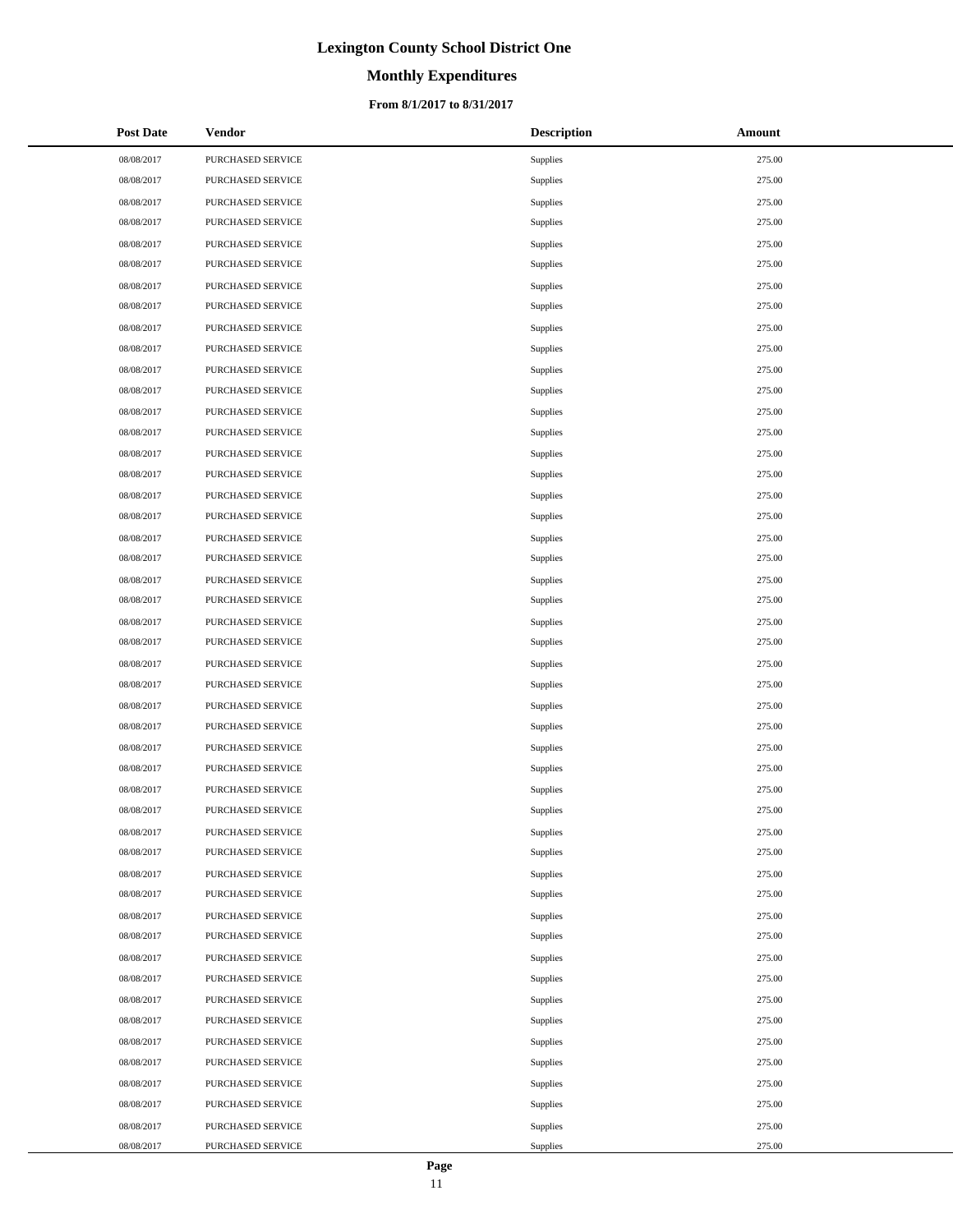# **Monthly Expenditures**

### **From 8/1/2017 to 8/31/2017**

| <b>Post Date</b> | <b>Vendor</b>     | <b>Description</b> | Amount |
|------------------|-------------------|--------------------|--------|
| 08/08/2017       | PURCHASED SERVICE | Supplies           | 275.00 |
| 08/08/2017       | PURCHASED SERVICE | Supplies           | 275.00 |
| 08/08/2017       | PURCHASED SERVICE | Supplies           | 275.00 |
| 08/08/2017       | PURCHASED SERVICE | Supplies           | 275.00 |
| 08/08/2017       | PURCHASED SERVICE | Supplies           | 275.00 |
| 08/08/2017       | PURCHASED SERVICE | Supplies           | 275.00 |
| 08/08/2017       | PURCHASED SERVICE | Supplies           | 275.00 |
| 08/08/2017       | PURCHASED SERVICE | Supplies           | 275.00 |
| 08/08/2017       | PURCHASED SERVICE | Supplies           | 275.00 |
| 08/08/2017       | PURCHASED SERVICE | Supplies           | 275.00 |
| 08/08/2017       | PURCHASED SERVICE | Supplies           | 275.00 |
| 08/08/2017       | PURCHASED SERVICE | Supplies           | 275.00 |
| 08/08/2017       | PURCHASED SERVICE | Supplies           | 275.00 |
| 08/08/2017       | PURCHASED SERVICE | Supplies           | 275.00 |
| 08/08/2017       | PURCHASED SERVICE | Supplies           | 275.00 |
| 08/08/2017       | PURCHASED SERVICE | Supplies           | 275.00 |
| 08/08/2017       | PURCHASED SERVICE | Supplies           | 275.00 |
| 08/08/2017       | PURCHASED SERVICE | Supplies           | 275.00 |
| 08/08/2017       | PURCHASED SERVICE | Supplies           | 275.00 |
| 08/08/2017       | PURCHASED SERVICE | Supplies           | 275.00 |
| 08/08/2017       | PURCHASED SERVICE | Supplies           | 275.00 |
| 08/08/2017       | PURCHASED SERVICE | Supplies           | 275.00 |
| 08/08/2017       | PURCHASED SERVICE | Supplies           | 275.00 |
| 08/08/2017       | PURCHASED SERVICE | Supplies           | 275.00 |
| 08/08/2017       | PURCHASED SERVICE | Supplies           | 275.00 |
| 08/08/2017       | PURCHASED SERVICE | Supplies           | 275.00 |
| 08/08/2017       | PURCHASED SERVICE | Supplies           | 275.00 |
| 08/08/2017       | PURCHASED SERVICE | Supplies           | 275.00 |
| 08/08/2017       | PURCHASED SERVICE | Supplies           | 275.00 |
| 08/08/2017       | PURCHASED SERVICE | Supplies           | 275.00 |
| 08/08/2017       | PURCHASED SERVICE | Supplies           | 275.00 |
| 08/08/2017       | PURCHASED SERVICE | Supplies           | 275.00 |
| 08/08/2017       | PURCHASED SERVICE | Supplies           | 275.00 |
| 08/08/2017       | PURCHASED SERVICE | Supplies           | 275.00 |
| 08/08/2017       | PURCHASED SERVICE | Supplies           | 275.00 |
| 08/08/2017       | PURCHASED SERVICE | Supplies           | 275.00 |
| 08/08/2017       | PURCHASED SERVICE | Supplies           | 275.00 |
| 08/08/2017       | PURCHASED SERVICE | Supplies           | 275.00 |
| 08/08/2017       | PURCHASED SERVICE | Supplies           | 275.00 |
| 08/08/2017       | PURCHASED SERVICE | Supplies           | 275.00 |
| 08/08/2017       | PURCHASED SERVICE | Supplies           | 275.00 |
| 08/08/2017       | PURCHASED SERVICE | Supplies           | 275.00 |
| 08/08/2017       | PURCHASED SERVICE | Supplies           | 275.00 |
| 08/08/2017       | PURCHASED SERVICE | Supplies           | 275.00 |
| 08/08/2017       | PURCHASED SERVICE | Supplies           | 275.00 |
| 08/08/2017       | PURCHASED SERVICE | Supplies           | 275.00 |
| 08/08/2017       | PURCHASED SERVICE | Supplies           | 275.00 |
| 08/08/2017       | PURCHASED SERVICE | Supplies           | 275.00 |

 $\overline{a}$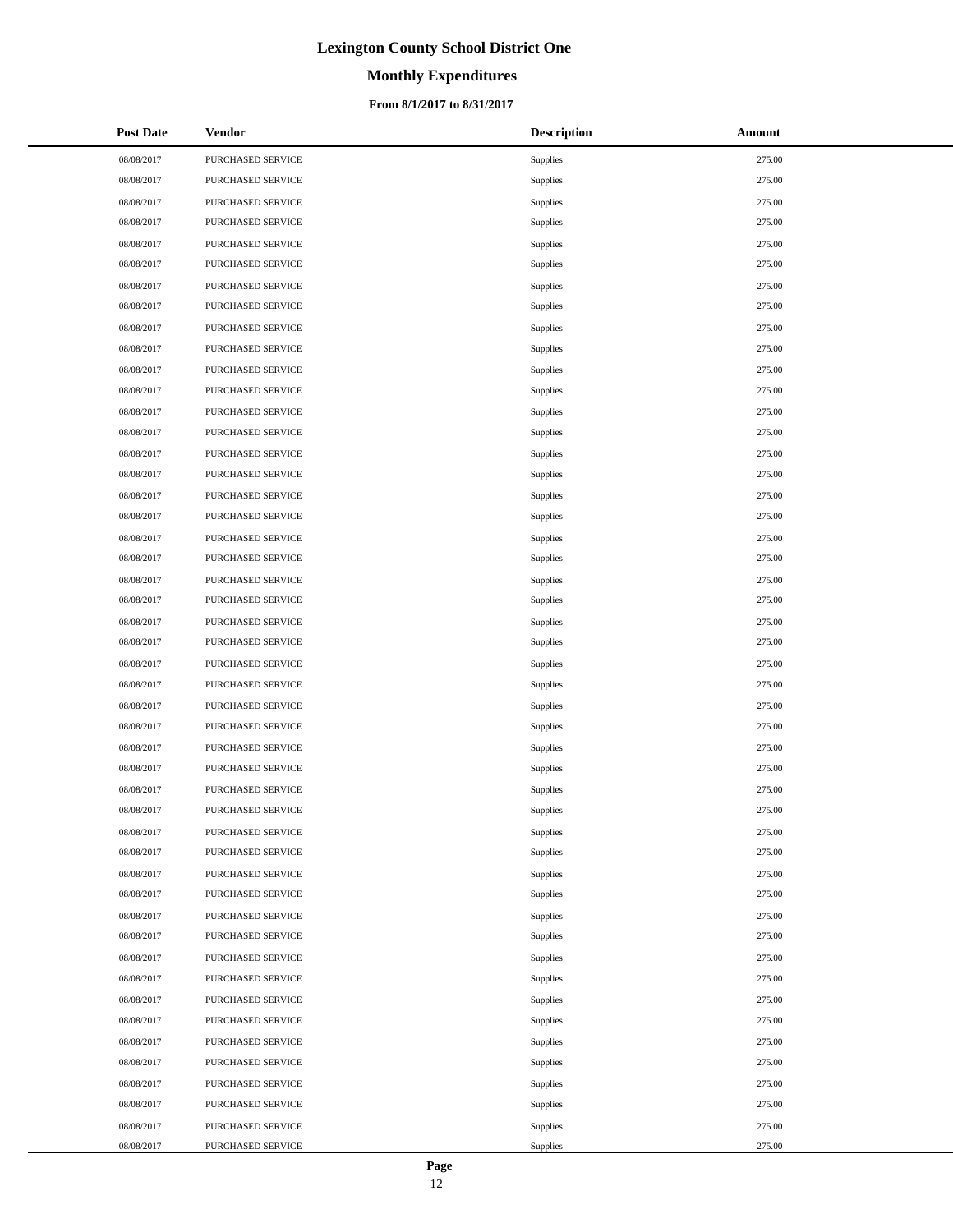# **Monthly Expenditures**

### **From 8/1/2017 to 8/31/2017**

| <b>Post Date</b> | <b>Vendor</b>     | <b>Description</b> | Amount |
|------------------|-------------------|--------------------|--------|
| 08/08/2017       | PURCHASED SERVICE | Supplies           | 275.00 |
| 08/08/2017       | PURCHASED SERVICE | Supplies           | 275.00 |
| 08/08/2017       | PURCHASED SERVICE | Supplies           | 275.00 |
| 08/08/2017       | PURCHASED SERVICE | Supplies           | 275.00 |
| 08/08/2017       | PURCHASED SERVICE | Supplies           | 275.00 |
| 08/08/2017       | PURCHASED SERVICE | Supplies           | 275.00 |
| 08/08/2017       | PURCHASED SERVICE | Supplies           | 275.00 |
| 08/08/2017       | PURCHASED SERVICE | Supplies           | 275.00 |
| 08/08/2017       | PURCHASED SERVICE | Supplies           | 275.00 |
| 08/08/2017       | PURCHASED SERVICE | Supplies           | 275.00 |
| 08/08/2017       | PURCHASED SERVICE | Supplies           | 275.00 |
| 08/08/2017       | PURCHASED SERVICE | Supplies           | 275.00 |
| 08/08/2017       | PURCHASED SERVICE | Supplies           | 275.00 |
| 08/08/2017       | PURCHASED SERVICE | Supplies           | 275.00 |
| 08/08/2017       | PURCHASED SERVICE | Supplies           | 275.00 |
| 08/08/2017       | PURCHASED SERVICE | Supplies           | 275.00 |
| 08/08/2017       | PURCHASED SERVICE | Supplies           | 275.00 |
| 08/08/2017       | PURCHASED SERVICE | Supplies           | 275.00 |
| 08/08/2017       | PURCHASED SERVICE | Supplies           | 275.00 |
| 08/08/2017       | PURCHASED SERVICE | Supplies           | 275.00 |
| 08/08/2017       | PURCHASED SERVICE | Supplies           | 275.00 |
| 08/08/2017       | PURCHASED SERVICE | Supplies           | 275.00 |
| 08/08/2017       | PURCHASED SERVICE | Supplies           | 275.00 |
| 08/08/2017       | PURCHASED SERVICE | Supplies           | 275.00 |
| 08/08/2017       | PURCHASED SERVICE | Supplies           | 275.00 |
| 08/08/2017       | PURCHASED SERVICE | Supplies           | 275.00 |
| 08/08/2017       | PURCHASED SERVICE | Supplies           | 275.00 |
| 08/08/2017       | PURCHASED SERVICE | Supplies           | 275.00 |
| 08/08/2017       | PURCHASED SERVICE | Supplies           | 275.00 |
| 08/08/2017       | PURCHASED SERVICE | Supplies           | 275.00 |
| 08/08/2017       | PURCHASED SERVICE | Supplies           | 275.00 |
| 08/08/2017       | PURCHASED SERVICE | Supplies           | 275.00 |
| 08/08/2017       | PURCHASED SERVICE | Supplies           | 275.00 |
| 08/08/2017       | PURCHASED SERVICE | Supplies           | 275.00 |
| 08/08/2017       | PURCHASED SERVICE | Supplies           | 275.00 |
| 08/08/2017       | PURCHASED SERVICE | Supplies           | 275.00 |
| 08/08/2017       | PURCHASED SERVICE | Supplies           | 275.00 |
| 08/08/2017       | PURCHASED SERVICE | Supplies           | 275.00 |
| 08/08/2017       | PURCHASED SERVICE | Supplies           | 275.00 |
| 08/08/2017       | PURCHASED SERVICE | Supplies           | 275.00 |
| 08/08/2017       | PURCHASED SERVICE | Supplies           | 275.00 |
| 08/08/2017       | PURCHASED SERVICE | Supplies           | 275.00 |
| 08/08/2017       | PURCHASED SERVICE | Supplies           | 275.00 |
| 08/08/2017       | PURCHASED SERVICE | Supplies           | 275.00 |
| 08/08/2017       | PURCHASED SERVICE | Supplies           | 275.00 |
| 08/08/2017       | PURCHASED SERVICE | Supplies           | 275.00 |
| 08/08/2017       | PURCHASED SERVICE | Supplies           | 275.00 |
| 08/08/2017       | PURCHASED SERVICE | Supplies           | 275.00 |

 $\overline{a}$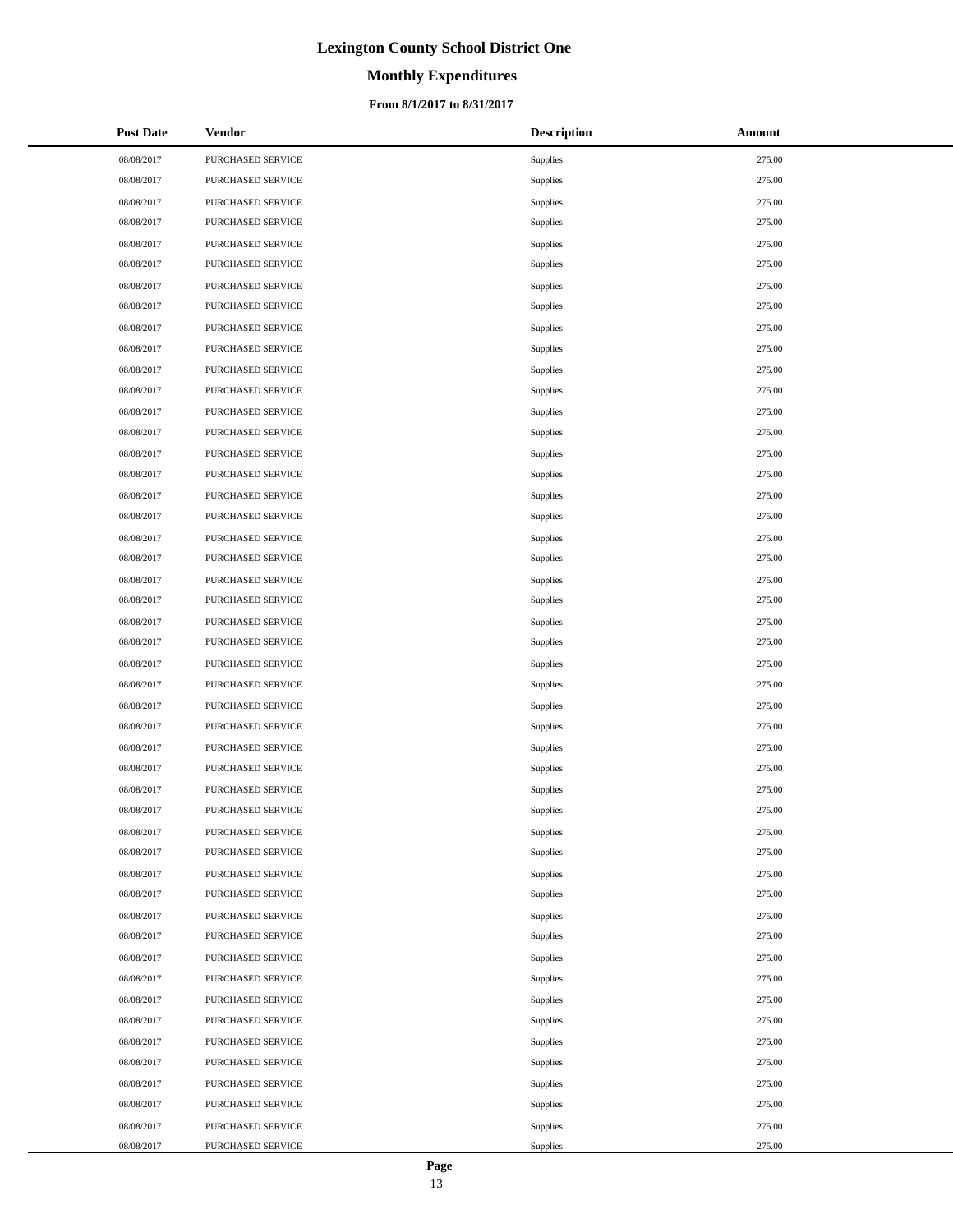# **Monthly Expenditures**

### **From 8/1/2017 to 8/31/2017**

| <b>Post Date</b> | <b>Vendor</b>     | <b>Description</b> | Amount |
|------------------|-------------------|--------------------|--------|
| 08/08/2017       | PURCHASED SERVICE | Supplies           | 275.00 |
| 08/08/2017       | PURCHASED SERVICE | Supplies           | 275.00 |
| 08/08/2017       | PURCHASED SERVICE | Supplies           | 275.00 |
| 08/08/2017       | PURCHASED SERVICE | Supplies           | 275.00 |
| 08/08/2017       | PURCHASED SERVICE | Supplies           | 275.00 |
| 08/08/2017       | PURCHASED SERVICE | Supplies           | 275.00 |
| 08/08/2017       | PURCHASED SERVICE | Supplies           | 275.00 |
| 08/08/2017       | PURCHASED SERVICE | Supplies           | 275.00 |
| 08/08/2017       | PURCHASED SERVICE | Supplies           | 275.00 |
| 08/08/2017       | PURCHASED SERVICE | Supplies           | 275.00 |
| 08/08/2017       | PURCHASED SERVICE | Supplies           | 275.00 |
| 08/08/2017       | PURCHASED SERVICE | Supplies           | 275.00 |
| 08/08/2017       | PURCHASED SERVICE | Supplies           | 275.00 |
| 08/08/2017       | PURCHASED SERVICE | Supplies           | 275.00 |
| 08/08/2017       | PURCHASED SERVICE | Supplies           | 275.00 |
| 08/08/2017       | PURCHASED SERVICE | Supplies           | 275.00 |
| 08/08/2017       | PURCHASED SERVICE | Supplies           | 275.00 |
| 08/08/2017       | PURCHASED SERVICE | Supplies           | 275.00 |
| 08/08/2017       | PURCHASED SERVICE | Supplies           | 275.00 |
| 08/08/2017       | PURCHASED SERVICE | Supplies           | 275.00 |
| 08/08/2017       | PURCHASED SERVICE | Supplies           | 275.00 |
| 08/08/2017       | PURCHASED SERVICE | Supplies           | 275.00 |
| 08/08/2017       | PURCHASED SERVICE | Supplies           | 275.00 |
| 08/08/2017       | PURCHASED SERVICE | Supplies           | 275.00 |
| 08/08/2017       | PURCHASED SERVICE | Supplies           | 275.00 |
| 08/08/2017       | PURCHASED SERVICE | Supplies           | 275.00 |
| 08/08/2017       | PURCHASED SERVICE | Supplies           | 275.00 |
| 08/08/2017       | PURCHASED SERVICE | Supplies           | 275.00 |
| 08/08/2017       | PURCHASED SERVICE | Supplies           | 275.00 |
| 08/08/2017       | PURCHASED SERVICE | Supplies           | 275.00 |
| 08/08/2017       | PURCHASED SERVICE | Supplies           | 275.00 |
| 08/08/2017       | PURCHASED SERVICE | Supplies           | 275.00 |
| 08/08/2017       | PURCHASED SERVICE | Supplies           | 275.00 |
| 08/08/2017       | PURCHASED SERVICE | Supplies           | 275.00 |
| 08/08/2017       | PURCHASED SERVICE | Supplies           | 275.00 |
| 08/08/2017       | PURCHASED SERVICE | Supplies           | 275.00 |
| 08/08/2017       | PURCHASED SERVICE | Supplies           | 275.00 |
| 08/08/2017       | PURCHASED SERVICE | Supplies           | 275.00 |
| 08/08/2017       | PURCHASED SERVICE | Supplies           | 275.00 |
| 08/08/2017       | PURCHASED SERVICE | Supplies           | 275.00 |
| 08/08/2017       | PURCHASED SERVICE | Supplies           | 275.00 |
| 08/08/2017       | PURCHASED SERVICE | Supplies           | 275.00 |
| 08/08/2017       | PURCHASED SERVICE | Supplies           | 275.00 |
| 08/08/2017       | PURCHASED SERVICE | Supplies           | 275.00 |
| 08/08/2017       | PURCHASED SERVICE | Supplies           | 275.00 |
| 08/08/2017       | PURCHASED SERVICE | Supplies           | 275.00 |
| 08/08/2017       | PURCHASED SERVICE | Supplies           | 275.00 |
| 08/08/2017       | PURCHASED SERVICE | Supplies           | 275.00 |

 $\overline{a}$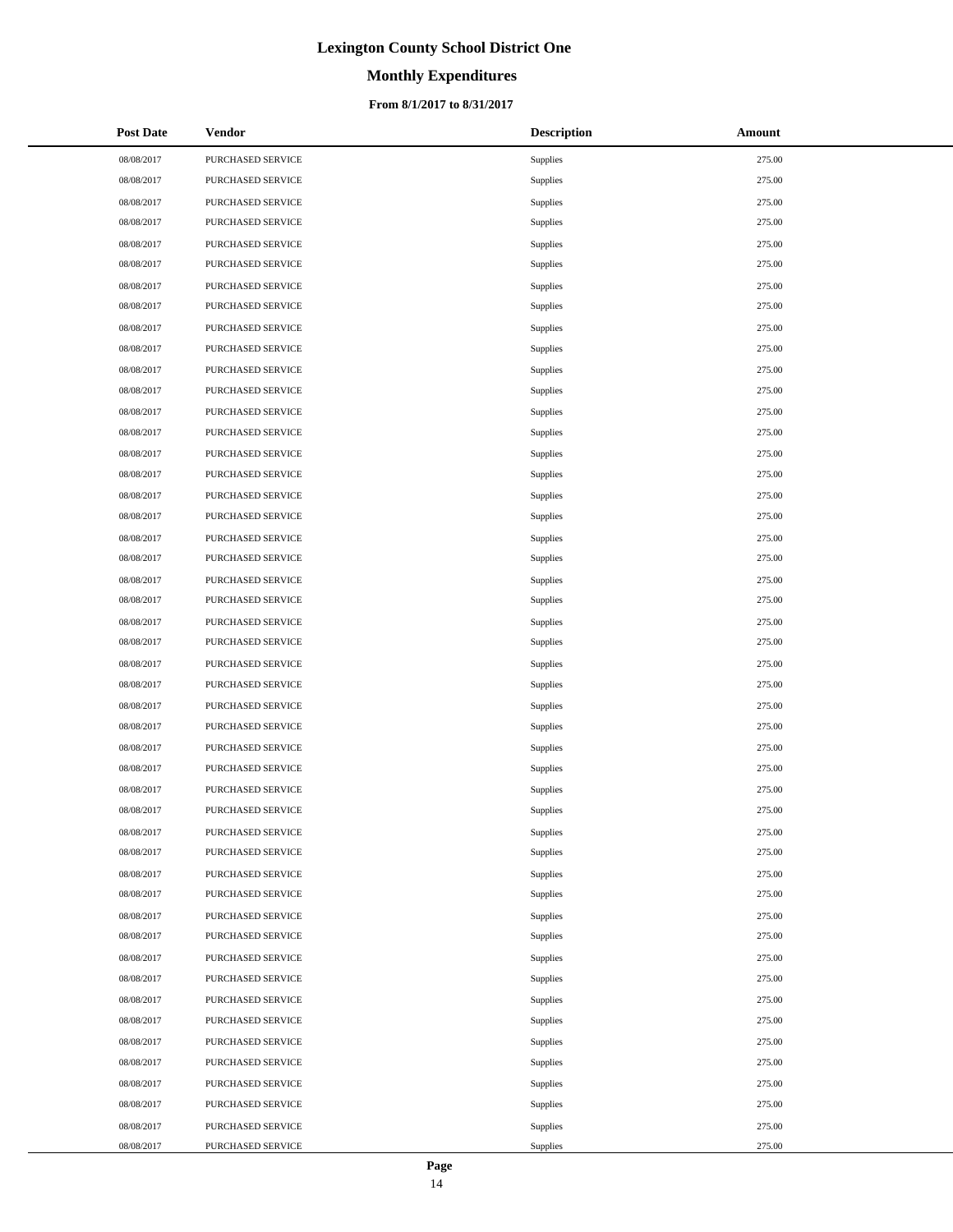# **Monthly Expenditures**

### **From 8/1/2017 to 8/31/2017**

| <b>Post Date</b> | <b>Vendor</b>     | <b>Description</b> | Amount |
|------------------|-------------------|--------------------|--------|
| 08/08/2017       | PURCHASED SERVICE | Supplies           | 275.00 |
| 08/08/2017       | PURCHASED SERVICE | Supplies           | 275.00 |
| 08/08/2017       | PURCHASED SERVICE | Supplies           | 275.00 |
| 08/08/2017       | PURCHASED SERVICE | Supplies           | 275.00 |
| 08/08/2017       | PURCHASED SERVICE | Supplies           | 275.00 |
| 08/08/2017       | PURCHASED SERVICE | Supplies           | 275.00 |
| 08/08/2017       | PURCHASED SERVICE | Supplies           | 275.00 |
| 08/08/2017       | PURCHASED SERVICE | Supplies           | 275.00 |
| 08/08/2017       | PURCHASED SERVICE | Supplies           | 275.00 |
| 08/08/2017       | PURCHASED SERVICE | Supplies           | 275.00 |
| 08/08/2017       | PURCHASED SERVICE | Supplies           | 275.00 |
| 08/08/2017       | PURCHASED SERVICE | Supplies           | 275.00 |
| 08/08/2017       | PURCHASED SERVICE | Supplies           | 275.00 |
| 08/08/2017       | PURCHASED SERVICE | Supplies           | 275.00 |
| 08/08/2017       | PURCHASED SERVICE | Supplies           | 275.00 |
| 08/08/2017       | PURCHASED SERVICE | Supplies           | 275.00 |
| 08/08/2017       | PURCHASED SERVICE | Supplies           | 275.00 |
| 08/08/2017       | PURCHASED SERVICE | Supplies           | 275.00 |
| 08/08/2017       | PURCHASED SERVICE | Supplies           | 275.00 |
| 08/08/2017       | PURCHASED SERVICE | Supplies           | 275.00 |
| 08/08/2017       | PURCHASED SERVICE | Supplies           | 275.00 |
| 08/08/2017       | PURCHASED SERVICE | Supplies           | 275.00 |
| 08/08/2017       | PURCHASED SERVICE | Supplies           | 275.00 |
| 08/08/2017       | PURCHASED SERVICE | Supplies           | 275.00 |
| 08/08/2017       | PURCHASED SERVICE | Supplies           | 275.00 |
| 08/08/2017       | PURCHASED SERVICE | Supplies           | 275.00 |
| 08/08/2017       | PURCHASED SERVICE | Supplies           | 275.00 |
| 08/08/2017       | PURCHASED SERVICE | Supplies           | 275.00 |
| 08/08/2017       | PURCHASED SERVICE | Supplies           | 275.00 |
| 08/08/2017       | PURCHASED SERVICE | Supplies           | 275.00 |
| 08/08/2017       | PURCHASED SERVICE | Supplies           | 275.00 |
| 08/08/2017       | PURCHASED SERVICE | Supplies           | 275.00 |
| 08/08/2017       | PURCHASED SERVICE | Supplies           | 275.00 |
| 08/08/2017       | PURCHASED SERVICE | Supplies           | 275.00 |
| 08/08/2017       | PURCHASED SERVICE | Supplies           | 275.00 |
| 08/08/2017       | PURCHASED SERVICE | Supplies           | 275.00 |
| 08/08/2017       | PURCHASED SERVICE | Supplies           | 275.00 |
| 08/08/2017       | PURCHASED SERVICE | Supplies           | 275.00 |
| 08/08/2017       | PURCHASED SERVICE | Supplies           | 275.00 |
| 08/08/2017       | PURCHASED SERVICE | Supplies           | 275.00 |
| 08/08/2017       | PURCHASED SERVICE | Supplies           | 275.00 |
| 08/08/2017       | PURCHASED SERVICE | Supplies           | 275.00 |
| 08/08/2017       | PURCHASED SERVICE | Supplies           | 275.00 |
| 08/08/2017       | PURCHASED SERVICE | Supplies           | 275.00 |
| 08/08/2017       | PURCHASED SERVICE | Supplies           | 275.00 |
| 08/08/2017       | PURCHASED SERVICE | Supplies           | 275.00 |
| 08/08/2017       | PURCHASED SERVICE | Supplies           | 275.00 |
| 08/08/2017       | PURCHASED SERVICE | Supplies           | 275.00 |

 $\overline{a}$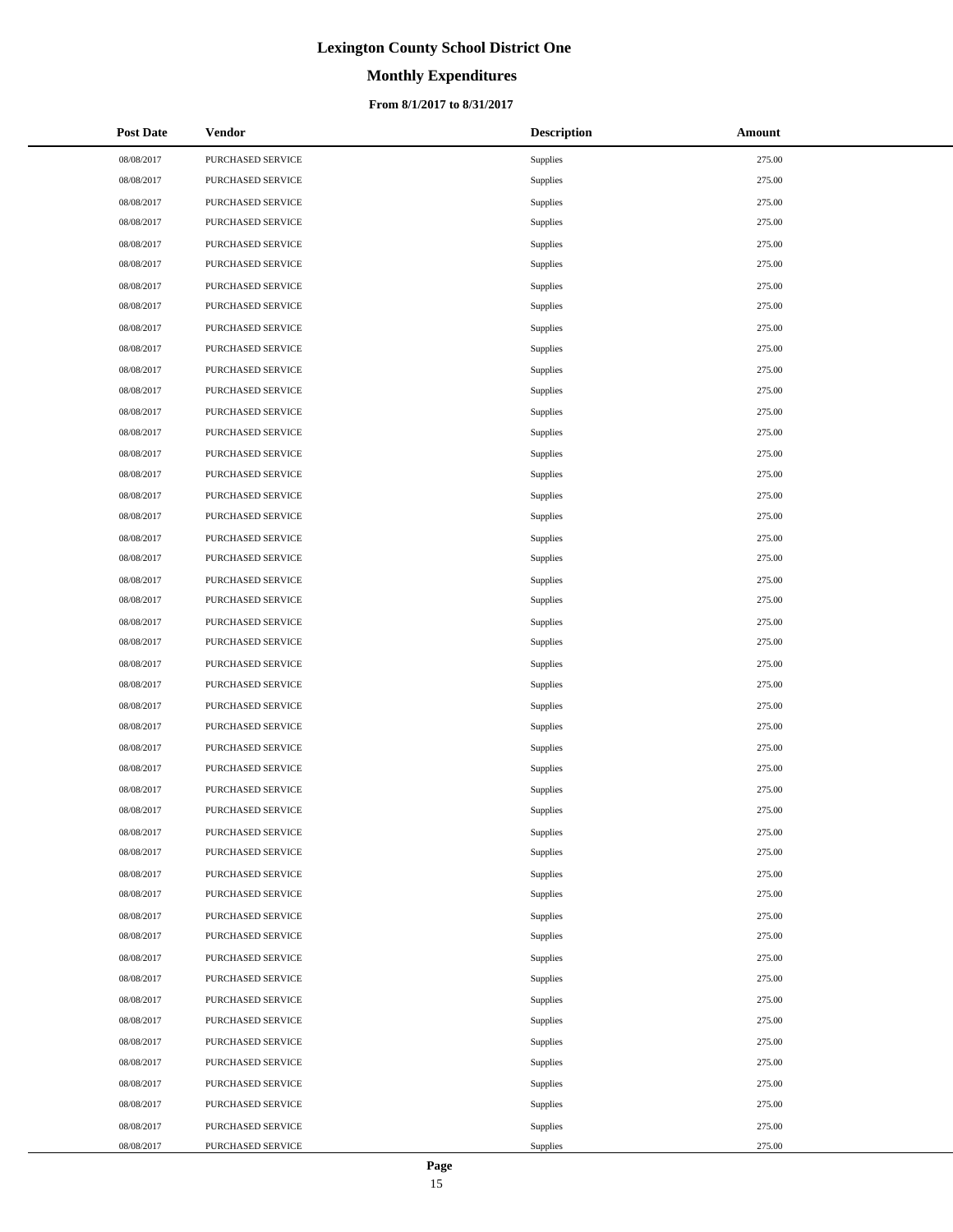# **Monthly Expenditures**

### **From 8/1/2017 to 8/31/2017**

| <b>Post Date</b> | <b>Vendor</b>     | <b>Description</b> | Amount |
|------------------|-------------------|--------------------|--------|
| 08/08/2017       | PURCHASED SERVICE | Supplies           | 275.00 |
| 08/08/2017       | PURCHASED SERVICE | Supplies           | 275.00 |
| 08/08/2017       | PURCHASED SERVICE | Supplies           | 275.00 |
| 08/08/2017       | PURCHASED SERVICE | Supplies           | 275.00 |
| 08/08/2017       | PURCHASED SERVICE | Supplies           | 275.00 |
| 08/08/2017       | PURCHASED SERVICE | Supplies           | 275.00 |
| 08/08/2017       | PURCHASED SERVICE | Supplies           | 275.00 |
| 08/08/2017       | PURCHASED SERVICE | Supplies           | 275.00 |
| 08/08/2017       | PURCHASED SERVICE | Supplies           | 275.00 |
| 08/08/2017       | PURCHASED SERVICE | Supplies           | 275.00 |
| 08/08/2017       | PURCHASED SERVICE | Supplies           | 275.00 |
| 08/08/2017       | PURCHASED SERVICE | Supplies           | 275.00 |
| 08/08/2017       | PURCHASED SERVICE | Supplies           | 275.00 |
| 08/08/2017       | PURCHASED SERVICE | Supplies           | 275.00 |
| 08/08/2017       | PURCHASED SERVICE | Supplies           | 275.00 |
| 08/08/2017       | PURCHASED SERVICE | Supplies           | 275.00 |
| 08/08/2017       | PURCHASED SERVICE | Supplies           | 275.00 |
| 08/08/2017       | PURCHASED SERVICE | Supplies           | 275.00 |
| 08/08/2017       | PURCHASED SERVICE | Supplies           | 275.00 |
| 08/08/2017       | PURCHASED SERVICE | Supplies           | 275.00 |
| 08/08/2017       | PURCHASED SERVICE | Supplies           | 275.00 |
| 08/08/2017       | PURCHASED SERVICE | Supplies           | 275.00 |
| 08/08/2017       | PURCHASED SERVICE | Supplies           | 275.00 |
| 08/08/2017       | PURCHASED SERVICE | Supplies           | 275.00 |
| 08/08/2017       | PURCHASED SERVICE | Supplies           | 275.00 |
| 08/08/2017       | PURCHASED SERVICE | Supplies           | 275.00 |
| 08/08/2017       | PURCHASED SERVICE | Supplies           | 275.00 |
| 08/08/2017       | PURCHASED SERVICE | Supplies           | 275.00 |
| 08/08/2017       | PURCHASED SERVICE | Supplies           | 275.00 |
| 08/08/2017       | PURCHASED SERVICE | Supplies           | 275.00 |
| 08/08/2017       | PURCHASED SERVICE | Supplies           | 275.00 |
| 08/08/2017       | PURCHASED SERVICE | Supplies           | 275.00 |
| 08/08/2017       | PURCHASED SERVICE | Supplies           | 275.00 |
| 08/08/2017       | PURCHASED SERVICE | Supplies           | 275.00 |
| 08/08/2017       | PURCHASED SERVICE | Supplies           | 275.00 |
| 08/08/2017       | PURCHASED SERVICE | Supplies           | 275.00 |
| 08/08/2017       | PURCHASED SERVICE | Supplies           | 275.00 |
| 08/08/2017       | PURCHASED SERVICE | Supplies           | 275.00 |
| 08/08/2017       | PURCHASED SERVICE | Supplies           | 275.00 |
| 08/08/2017       | PURCHASED SERVICE | Supplies           | 275.00 |
| 08/08/2017       | PURCHASED SERVICE | Supplies           | 275.00 |
| 08/08/2017       | PURCHASED SERVICE | Supplies           | 275.00 |
| 08/08/2017       | PURCHASED SERVICE | Supplies           | 275.00 |
| 08/08/2017       | PURCHASED SERVICE | Supplies           | 275.00 |
| 08/08/2017       | PURCHASED SERVICE | Supplies           | 275.00 |
| 08/08/2017       | PURCHASED SERVICE | Supplies           | 275.00 |
| 08/08/2017       | PURCHASED SERVICE | Supplies           | 275.00 |
| 08/08/2017       | PURCHASED SERVICE | Supplies           | 275.00 |

 $\overline{a}$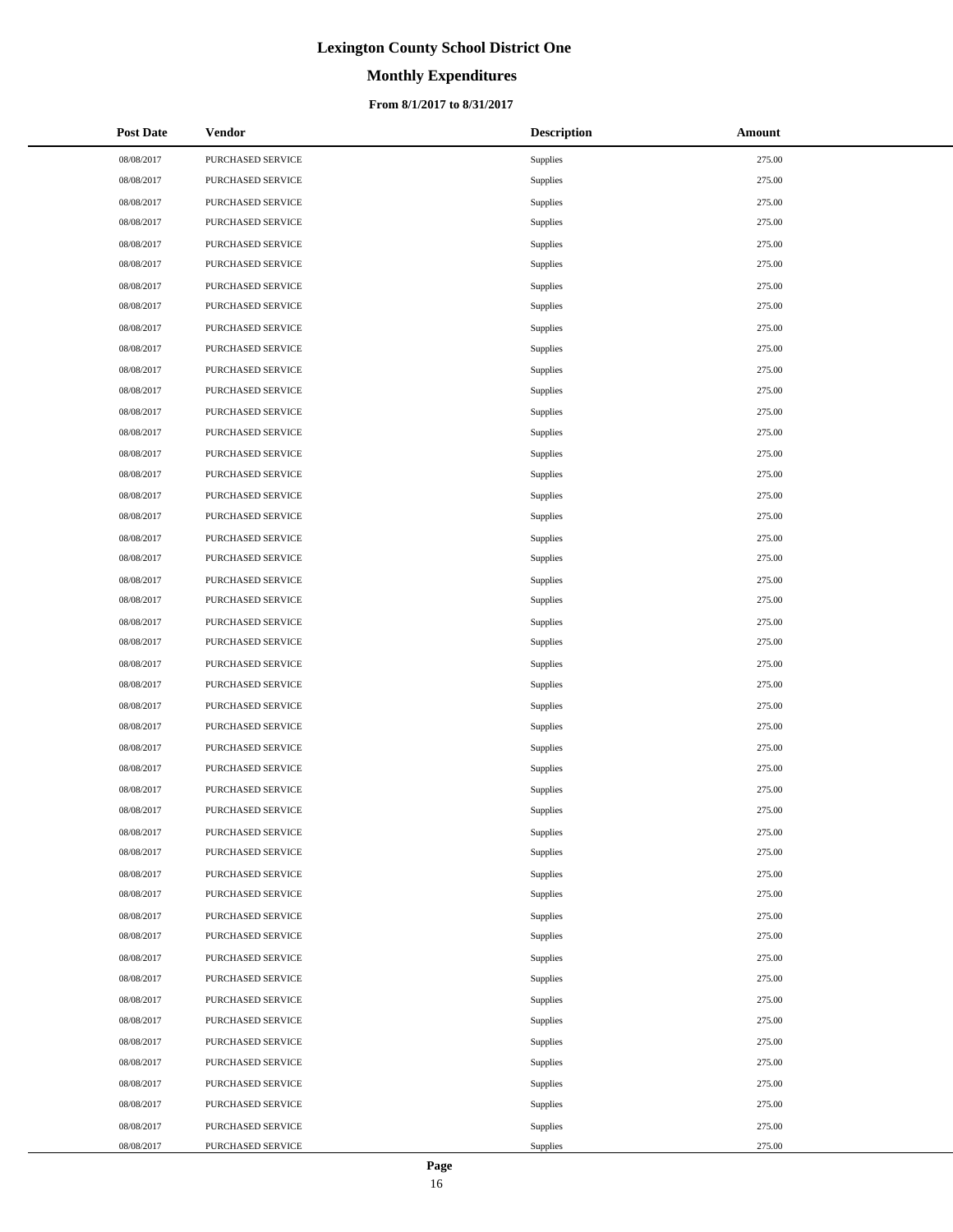# **Monthly Expenditures**

### **From 8/1/2017 to 8/31/2017**

| <b>Post Date</b> | Vendor            | <b>Description</b> | Amount |
|------------------|-------------------|--------------------|--------|
| 08/08/2017       | PURCHASED SERVICE | Supplies           | 275.00 |
| 08/08/2017       | PURCHASED SERVICE | Supplies           | 275.00 |
| 08/08/2017       | PURCHASED SERVICE | Supplies           | 275.00 |
| 08/08/2017       | PURCHASED SERVICE | Supplies           | 275.00 |
| 08/08/2017       | PURCHASED SERVICE | <b>Supplies</b>    | 275.00 |
| 08/08/2017       | PURCHASED SERVICE | Supplies           | 275.00 |
| 08/08/2017       | PURCHASED SERVICE | Supplies           | 275.00 |
| 08/08/2017       | PURCHASED SERVICE | Supplies           | 275.00 |
| 08/08/2017       | PURCHASED SERVICE | <b>Supplies</b>    | 275.00 |
| 08/08/2017       | PURCHASED SERVICE | Supplies           | 275.00 |
| 08/08/2017       | PURCHASED SERVICE | Supplies           | 275.00 |
| 08/08/2017       | PURCHASED SERVICE | Supplies           | 275.00 |
| 08/08/2017       | PURCHASED SERVICE | <b>Supplies</b>    | 275.00 |
| 08/08/2017       | PURCHASED SERVICE | Supplies           | 275.00 |
| 08/08/2017       | PURCHASED SERVICE | Supplies           | 275.00 |
| 08/08/2017       | PURCHASED SERVICE | Supplies           | 275.00 |
| 08/08/2017       | PURCHASED SERVICE | Supplies           | 275.00 |
| 08/08/2017       | PURCHASED SERVICE | Supplies           | 275.00 |
| 08/08/2017       | PURCHASED SERVICE | Supplies           | 275.00 |
| 08/08/2017       | PURCHASED SERVICE | Supplies           | 275.00 |
| 08/08/2017       | PURCHASED SERVICE | <b>Supplies</b>    | 275.00 |
| 08/08/2017       | PURCHASED SERVICE | Supplies           | 275.00 |
| 08/08/2017       | PURCHASED SERVICE | Supplies           | 275.00 |
| 08/08/2017       | PURCHASED SERVICE | Supplies           | 275.00 |
| 08/08/2017       | PURCHASED SERVICE | <b>Supplies</b>    | 275.00 |
| 08/08/2017       | PURCHASED SERVICE | Supplies           | 275.00 |
| 08/08/2017       | PURCHASED SERVICE | Supplies           | 275.00 |
| 08/08/2017       | PURCHASED SERVICE | Supplies           | 275.00 |
| 08/08/2017       | PURCHASED SERVICE | <b>Supplies</b>    | 275.00 |
| 08/08/2017       | PURCHASED SERVICE | Supplies           | 275.00 |
| 08/08/2017       | PURCHASED SERVICE | Supplies           | 275.00 |
| 08/08/2017       | PURCHASED SERVICE | Supplies           | 275.00 |
| 08/08/2017       | PURCHASED SERVICE | Supplies           | 275.00 |
| 08/08/2017       | PURCHASED SERVICE | Supplies           | 275.00 |
| 08/08/2017       | PURCHASED SERVICE | Supplies           | 275.00 |
| 08/08/2017       | PURCHASED SERVICE | Supplies           | 275.00 |
| 08/08/2017       | PURCHASED SERVICE | Supplies           | 275.00 |
| 08/08/2017       | PURCHASED SERVICE | Supplies           | 275.00 |
| 08/08/2017       | PURCHASED SERVICE | Supplies           | 275.00 |
| 08/08/2017       | PURCHASED SERVICE | Supplies           | 275.00 |
| 08/08/2017       | PURCHASED SERVICE | Supplies           | 275.00 |
| 08/08/2017       | PURCHASED SERVICE | Supplies           | 275.00 |
| 08/08/2017       | PURCHASED SERVICE | Supplies           | 275.00 |
| 08/08/2017       | PURCHASED SERVICE | Supplies           | 275.00 |
| 08/08/2017       | PURCHASED SERVICE | Supplies           | 275.00 |
| 08/08/2017       | PURCHASED SERVICE | Supplies           | 275.00 |
| 08/08/2017       | PURCHASED SERVICE | Supplies           | 275.00 |
| 08/08/2017       | PURCHASED SERVICE | Supplies           | 275.00 |

 $\overline{a}$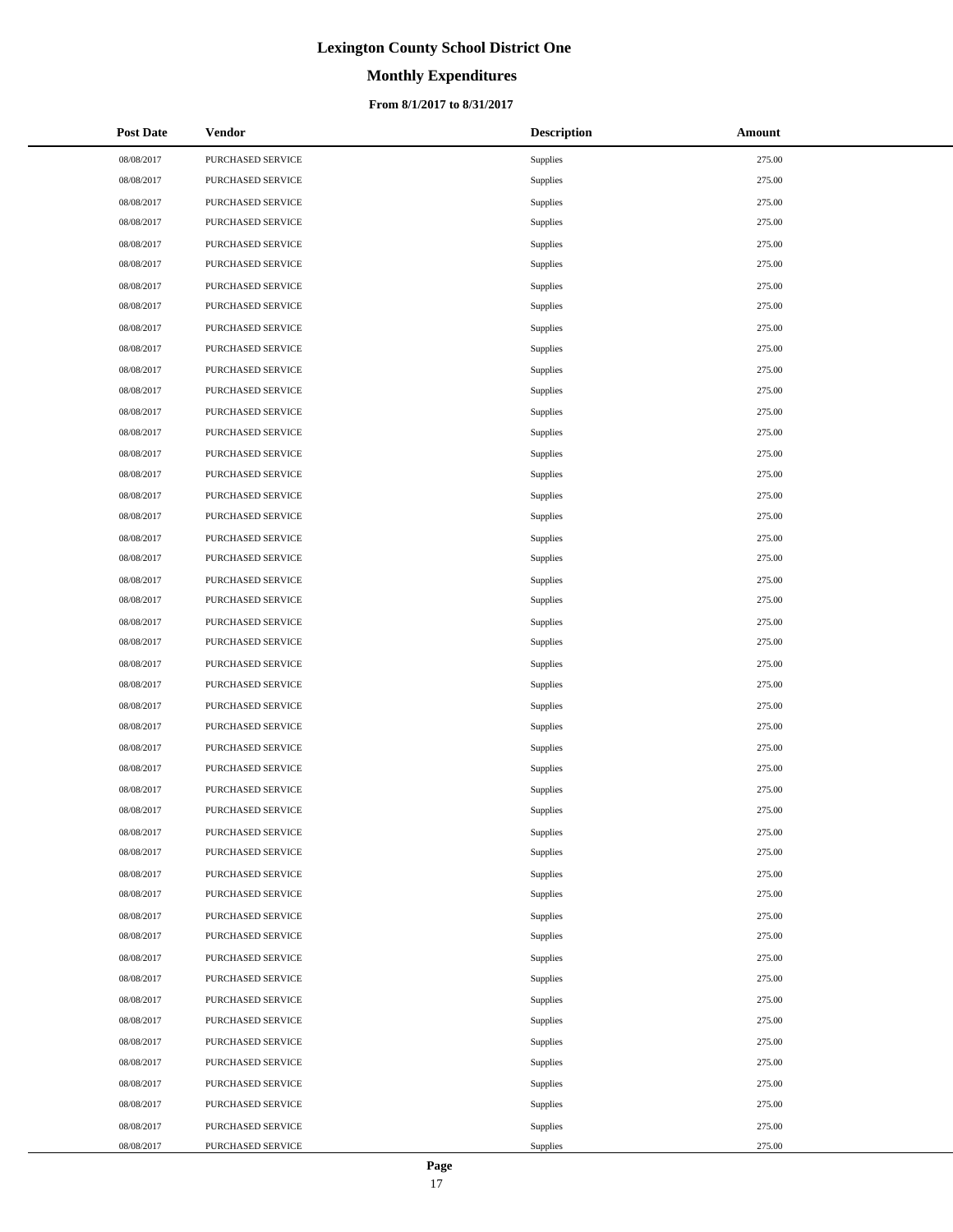# **Monthly Expenditures**

### **From 8/1/2017 to 8/31/2017**

| <b>Post Date</b> | <b>Vendor</b>     | <b>Description</b> | Amount |
|------------------|-------------------|--------------------|--------|
| 08/08/2017       | PURCHASED SERVICE | Supplies           | 275.00 |
| 08/08/2017       | PURCHASED SERVICE | Supplies           | 275.00 |
| 08/08/2017       | PURCHASED SERVICE | Supplies           | 275.00 |
| 08/08/2017       | PURCHASED SERVICE | Supplies           | 275.00 |
| 08/08/2017       | PURCHASED SERVICE | Supplies           | 275.00 |
| 08/08/2017       | PURCHASED SERVICE | Supplies           | 275.00 |
| 08/08/2017       | PURCHASED SERVICE | Supplies           | 275.00 |
| 08/08/2017       | PURCHASED SERVICE | Supplies           | 275.00 |
| 08/08/2017       | PURCHASED SERVICE | Supplies           | 275.00 |
| 08/08/2017       | PURCHASED SERVICE | Supplies           | 275.00 |
| 08/08/2017       | PURCHASED SERVICE | Supplies           | 275.00 |
| 08/08/2017       | PURCHASED SERVICE | Supplies           | 275.00 |
| 08/08/2017       | PURCHASED SERVICE | Supplies           | 275.00 |
| 08/08/2017       | PURCHASED SERVICE | Supplies           | 275.00 |
| 08/08/2017       | PURCHASED SERVICE | Supplies           | 275.00 |
| 08/08/2017       | PURCHASED SERVICE | Supplies           | 275.00 |
| 08/08/2017       | PURCHASED SERVICE | Supplies           | 275.00 |
| 08/08/2017       | PURCHASED SERVICE | Supplies           | 275.00 |
| 08/08/2017       | PURCHASED SERVICE | Supplies           | 275.00 |
| 08/08/2017       | PURCHASED SERVICE | Supplies           | 275.00 |
| 08/08/2017       | PURCHASED SERVICE | Supplies           | 275.00 |
| 08/08/2017       | PURCHASED SERVICE | Supplies           | 275.00 |
| 08/08/2017       | PURCHASED SERVICE | Supplies           | 275.00 |
| 08/08/2017       | PURCHASED SERVICE | Supplies           | 275.00 |
| 08/08/2017       | PURCHASED SERVICE | Supplies           | 275.00 |
| 08/08/2017       | PURCHASED SERVICE | Supplies           | 275.00 |
| 08/08/2017       | PURCHASED SERVICE | Supplies           | 275.00 |
| 08/08/2017       | PURCHASED SERVICE | Supplies           | 275.00 |
| 08/08/2017       | PURCHASED SERVICE | Supplies           | 275.00 |
| 08/08/2017       | PURCHASED SERVICE | Supplies           | 275.00 |
| 08/08/2017       | PURCHASED SERVICE | Supplies           | 275.00 |
| 08/08/2017       | PURCHASED SERVICE | Supplies           | 275.00 |
| 08/08/2017       | PURCHASED SERVICE | Supplies           | 275.00 |
| 08/08/2017       | PURCHASED SERVICE | Supplies           | 275.00 |
| 08/08/2017       | PURCHASED SERVICE | Supplies           | 275.00 |
| 08/08/2017       | PURCHASED SERVICE | Supplies           | 275.00 |
| 08/08/2017       | PURCHASED SERVICE | Supplies           | 275.00 |
| 08/08/2017       | PURCHASED SERVICE | Supplies           | 275.00 |
| 08/08/2017       | PURCHASED SERVICE | Supplies           | 275.00 |
| 08/08/2017       | PURCHASED SERVICE | Supplies           | 275.00 |
| 08/08/2017       | PURCHASED SERVICE | Supplies           | 275.00 |
| 08/08/2017       | PURCHASED SERVICE | Supplies           | 275.00 |
| 08/08/2017       | PURCHASED SERVICE | Supplies           | 275.00 |
| 08/08/2017       | PURCHASED SERVICE | Supplies           | 275.00 |
| 08/08/2017       | PURCHASED SERVICE | Supplies           | 275.00 |
| 08/08/2017       | PURCHASED SERVICE | Supplies           | 275.00 |
| 08/08/2017       | PURCHASED SERVICE | Supplies           | 275.00 |
| 08/08/2017       | PURCHASED SERVICE | Supplies           | 275.00 |

 $\overline{a}$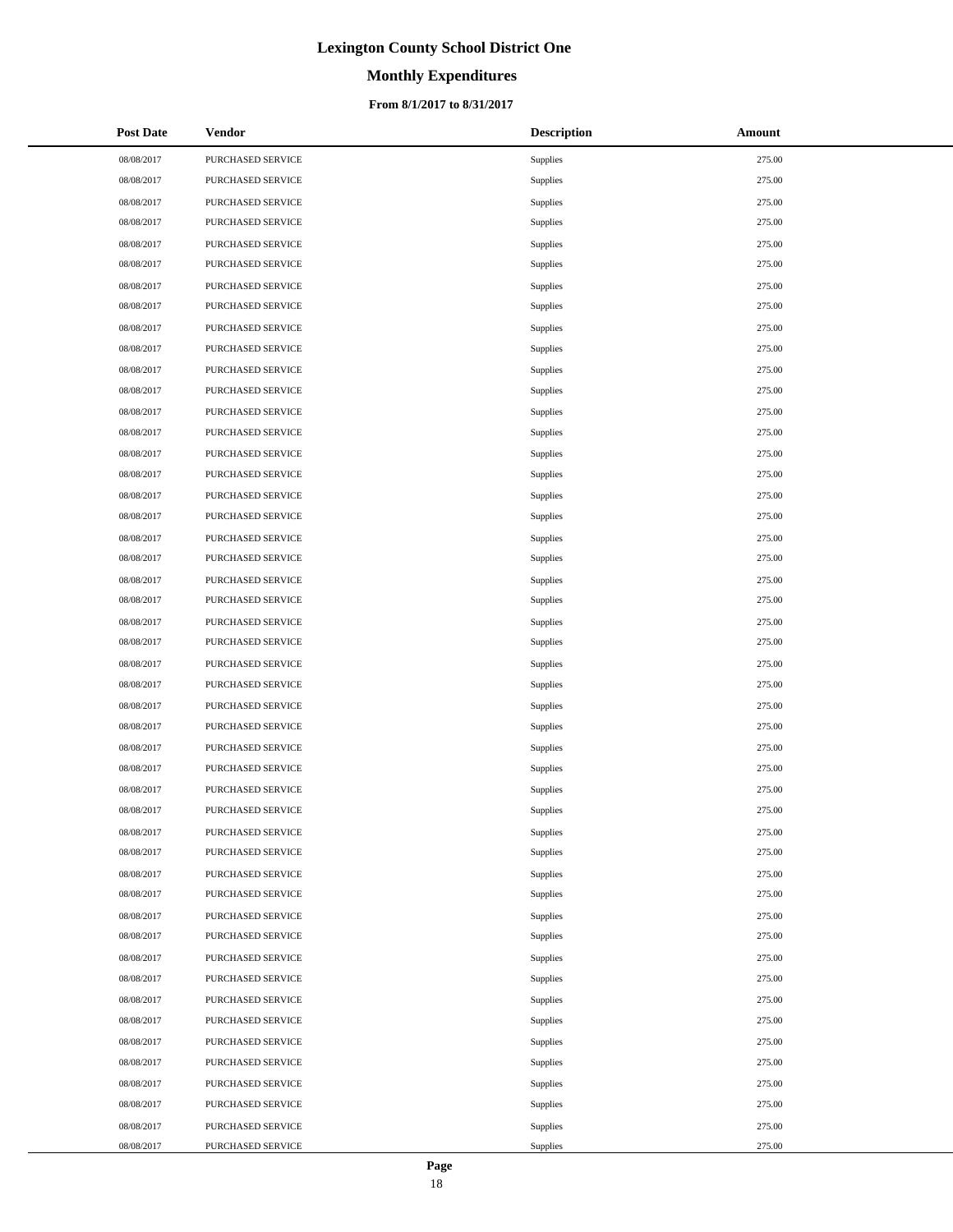# **Monthly Expenditures**

### **From 8/1/2017 to 8/31/2017**

| <b>Post Date</b> | <b>Vendor</b>     | <b>Description</b> | Amount |
|------------------|-------------------|--------------------|--------|
| 08/08/2017       | PURCHASED SERVICE | Supplies           | 275.00 |
| 08/08/2017       | PURCHASED SERVICE | Supplies           | 275.00 |
| 08/08/2017       | PURCHASED SERVICE | Supplies           | 275.00 |
| 08/08/2017       | PURCHASED SERVICE | Supplies           | 275.00 |
| 08/08/2017       | PURCHASED SERVICE | Supplies           | 275.00 |
| 08/08/2017       | PURCHASED SERVICE | Supplies           | 275.00 |
| 08/08/2017       | PURCHASED SERVICE | Supplies           | 275.00 |
| 08/08/2017       | PURCHASED SERVICE | Supplies           | 275.00 |
| 08/08/2017       | PURCHASED SERVICE | Supplies           | 275.00 |
| 08/08/2017       | PURCHASED SERVICE | Supplies           | 275.00 |
| 08/08/2017       | PURCHASED SERVICE | Supplies           | 275.00 |
| 08/08/2017       | PURCHASED SERVICE | Supplies           | 275.00 |
| 08/08/2017       | PURCHASED SERVICE | Supplies           | 275.00 |
| 08/08/2017       | PURCHASED SERVICE | Supplies           | 275.00 |
| 08/08/2017       | PURCHASED SERVICE | Supplies           | 275.00 |
| 08/08/2017       | PURCHASED SERVICE | Supplies           | 275.00 |
| 08/08/2017       | PURCHASED SERVICE | Supplies           | 275.00 |
| 08/08/2017       | PURCHASED SERVICE | Supplies           | 275.00 |
| 08/08/2017       | PURCHASED SERVICE | Supplies           | 275.00 |
| 08/08/2017       | PURCHASED SERVICE | Supplies           | 275.00 |
| 08/08/2017       | PURCHASED SERVICE | Supplies           | 275.00 |
| 08/08/2017       | PURCHASED SERVICE | Supplies           | 275.00 |
| 08/08/2017       | PURCHASED SERVICE | Supplies           | 275.00 |
| 08/08/2017       | PURCHASED SERVICE | Supplies           | 275.00 |
| 08/08/2017       | PURCHASED SERVICE | Supplies           | 275.00 |
| 08/08/2017       | PURCHASED SERVICE | Supplies           | 275.00 |
| 08/08/2017       | PURCHASED SERVICE | Supplies           | 275.00 |
| 08/08/2017       | PURCHASED SERVICE | Supplies           | 275.00 |
| 08/08/2017       | PURCHASED SERVICE | Supplies           | 275.00 |
| 08/08/2017       | PURCHASED SERVICE | Supplies           | 275.00 |
| 08/08/2017       | PURCHASED SERVICE | Supplies           | 275.00 |
| 08/08/2017       | PURCHASED SERVICE | Supplies           | 275.00 |
| 08/08/2017       | PURCHASED SERVICE | Supplies           | 275.00 |
| 08/08/2017       | PURCHASED SERVICE | Supplies           | 275.00 |
| 08/08/2017       | PURCHASED SERVICE | Supplies           | 275.00 |
| 08/08/2017       | PURCHASED SERVICE | Supplies           | 275.00 |
| 08/08/2017       | PURCHASED SERVICE | Supplies           | 275.00 |
| 08/08/2017       | PURCHASED SERVICE | Supplies           | 275.00 |
| 08/08/2017       | PURCHASED SERVICE | Supplies           | 275.00 |
| 08/08/2017       | PURCHASED SERVICE | Supplies           | 275.00 |
| 08/08/2017       | PURCHASED SERVICE | Supplies           | 275.00 |
| 08/08/2017       | PURCHASED SERVICE | Supplies           | 275.00 |
| 08/08/2017       | PURCHASED SERVICE | Supplies           | 275.00 |
| 08/08/2017       | PURCHASED SERVICE | Supplies           | 275.00 |
| 08/08/2017       | PURCHASED SERVICE | Supplies           | 275.00 |
| 08/08/2017       | PURCHASED SERVICE | Supplies           | 275.00 |
| 08/08/2017       | PURCHASED SERVICE | Supplies           | 275.00 |
| 08/08/2017       | PURCHASED SERVICE | Supplies           | 275.00 |

 $\overline{a}$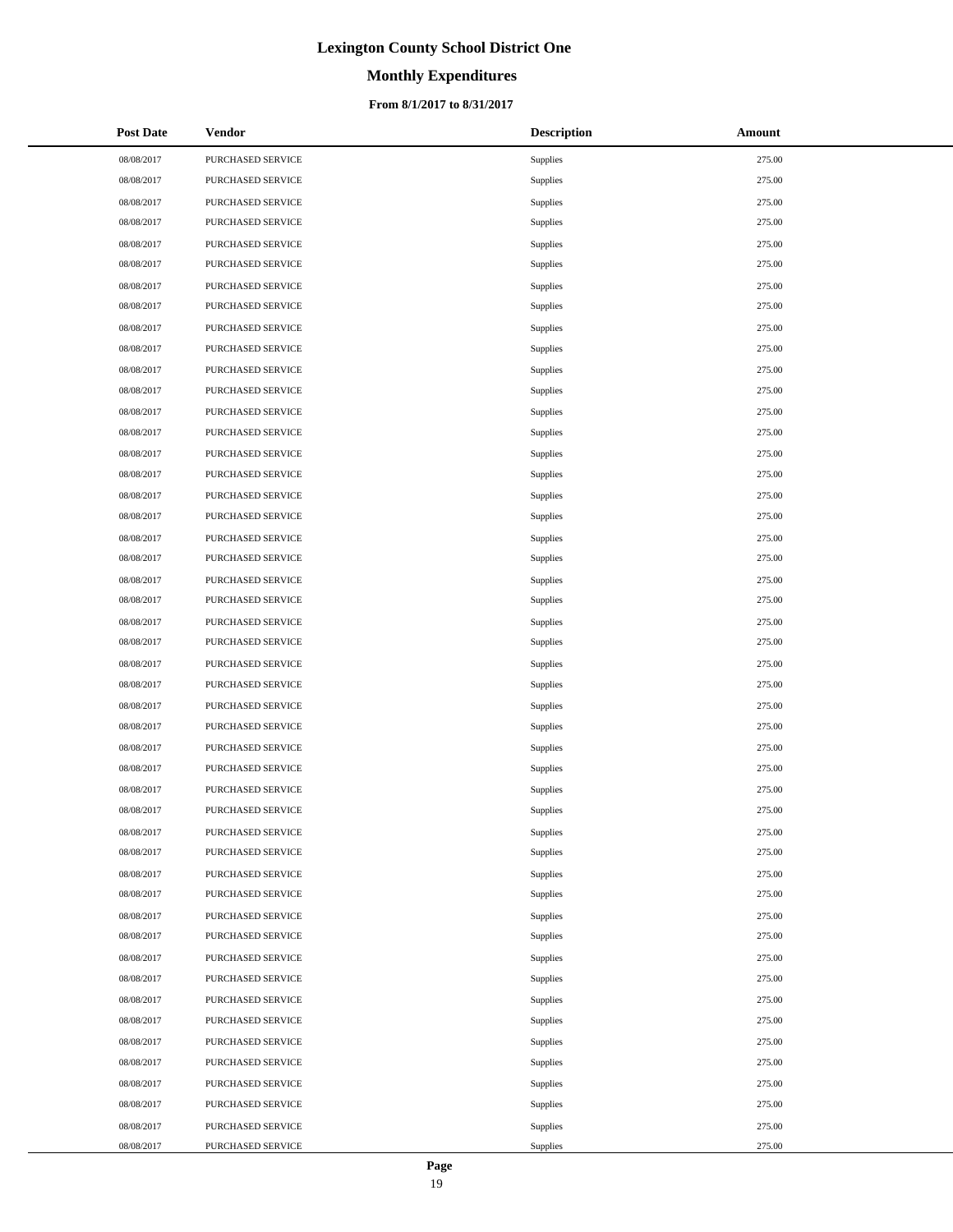# **Monthly Expenditures**

### **From 8/1/2017 to 8/31/2017**

| <b>Post Date</b> | <b>Vendor</b>     | <b>Description</b> | Amount |
|------------------|-------------------|--------------------|--------|
| 08/08/2017       | PURCHASED SERVICE | Supplies           | 275.00 |
| 08/08/2017       | PURCHASED SERVICE | Supplies           | 275.00 |
| 08/08/2017       | PURCHASED SERVICE | Supplies           | 275.00 |
| 08/08/2017       | PURCHASED SERVICE | Supplies           | 275.00 |
| 08/08/2017       | PURCHASED SERVICE | Supplies           | 275.00 |
| 08/08/2017       | PURCHASED SERVICE | Supplies           | 275.00 |
| 08/08/2017       | PURCHASED SERVICE | Supplies           | 275.00 |
| 08/08/2017       | PURCHASED SERVICE | Supplies           | 275.00 |
| 08/08/2017       | PURCHASED SERVICE | Supplies           | 275.00 |
| 08/08/2017       | PURCHASED SERVICE | Supplies           | 275.00 |
| 08/08/2017       | PURCHASED SERVICE | Supplies           | 275.00 |
| 08/08/2017       | PURCHASED SERVICE | Supplies           | 275.00 |
| 08/08/2017       | PURCHASED SERVICE | Supplies           | 275.00 |
| 08/08/2017       | PURCHASED SERVICE | Supplies           | 275.00 |
| 08/08/2017       | PURCHASED SERVICE | Supplies           | 275.00 |
| 08/08/2017       | PURCHASED SERVICE | Supplies           | 275.00 |
| 08/08/2017       | PURCHASED SERVICE | Supplies           | 275.00 |
| 08/08/2017       | PURCHASED SERVICE | Supplies           | 275.00 |
| 08/08/2017       | PURCHASED SERVICE | Supplies           | 275.00 |
| 08/08/2017       | PURCHASED SERVICE | Supplies           | 275.00 |
| 08/08/2017       | PURCHASED SERVICE | Supplies           | 275.00 |
| 08/08/2017       | PURCHASED SERVICE | Supplies           | 275.00 |
| 08/08/2017       | PURCHASED SERVICE | Supplies           | 275.00 |
| 08/08/2017       | PURCHASED SERVICE | Supplies           | 275.00 |
| 08/08/2017       | PURCHASED SERVICE | Supplies           | 275.00 |
| 08/08/2017       | PURCHASED SERVICE | Supplies           | 275.00 |
| 08/08/2017       | PURCHASED SERVICE | Supplies           | 275.00 |
| 08/08/2017       | PURCHASED SERVICE | Supplies           | 275.00 |
| 08/08/2017       | PURCHASED SERVICE | Supplies           | 275.00 |
| 08/08/2017       | PURCHASED SERVICE | Supplies           | 275.00 |
| 08/08/2017       | PURCHASED SERVICE | Supplies           | 275.00 |
| 08/08/2017       | PURCHASED SERVICE | Supplies           | 275.00 |
| 08/08/2017       | PURCHASED SERVICE | Supplies           | 275.00 |
| 08/08/2017       | PURCHASED SERVICE | Supplies           | 275.00 |
| 08/08/2017       | PURCHASED SERVICE | Supplies           | 275.00 |
| 08/08/2017       | PURCHASED SERVICE | Supplies           | 275.00 |
| 08/08/2017       | PURCHASED SERVICE | Supplies           | 275.00 |
| 08/08/2017       | PURCHASED SERVICE | Supplies           | 275.00 |
| 08/08/2017       | PURCHASED SERVICE | Supplies           | 275.00 |
| 08/08/2017       | PURCHASED SERVICE | Supplies           | 275.00 |
| 08/08/2017       | PURCHASED SERVICE | Supplies           | 275.00 |
| 08/08/2017       | PURCHASED SERVICE | Supplies           | 275.00 |
| 08/08/2017       | PURCHASED SERVICE | Supplies           | 275.00 |
| 08/08/2017       | PURCHASED SERVICE | Supplies           | 275.00 |
| 08/08/2017       | PURCHASED SERVICE | Supplies           | 275.00 |
| 08/08/2017       | PURCHASED SERVICE | Supplies           | 275.00 |
| 08/08/2017       | PURCHASED SERVICE | Supplies           | 275.00 |
| 08/08/2017       | PURCHASED SERVICE | Supplies           | 275.00 |

 $\overline{a}$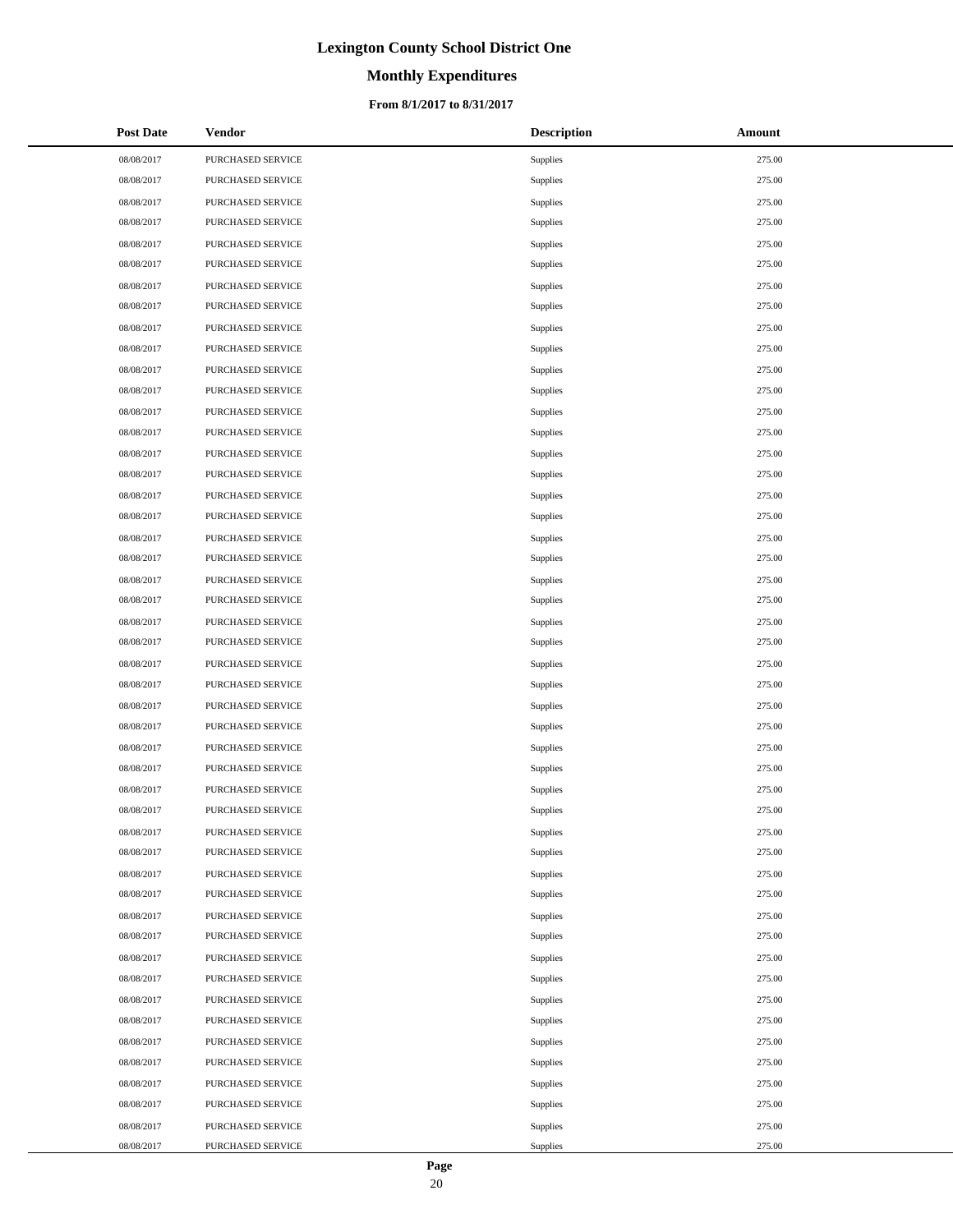# **Monthly Expenditures**

### **From 8/1/2017 to 8/31/2017**

| <b>Post Date</b> | <b>Vendor</b>     | <b>Description</b> | Amount |
|------------------|-------------------|--------------------|--------|
| 08/08/2017       | PURCHASED SERVICE | Supplies           | 275.00 |
| 08/08/2017       | PURCHASED SERVICE | Supplies           | 275.00 |
| 08/08/2017       | PURCHASED SERVICE | Supplies           | 275.00 |
| 08/08/2017       | PURCHASED SERVICE | Supplies           | 275.00 |
| 08/08/2017       | PURCHASED SERVICE | Supplies           | 275.00 |
| 08/08/2017       | PURCHASED SERVICE | Supplies           | 275.00 |
| 08/08/2017       | PURCHASED SERVICE | Supplies           | 275.00 |
| 08/08/2017       | PURCHASED SERVICE | Supplies           | 275.00 |
| 08/08/2017       | PURCHASED SERVICE | Supplies           | 275.00 |
| 08/08/2017       | PURCHASED SERVICE | Supplies           | 275.00 |
| 08/08/2017       | PURCHASED SERVICE | Supplies           | 275.00 |
| 08/08/2017       | PURCHASED SERVICE | Supplies           | 275.00 |
| 08/08/2017       | PURCHASED SERVICE | Supplies           | 275.00 |
| 08/08/2017       | PURCHASED SERVICE | Supplies           | 275.00 |
| 08/08/2017       | PURCHASED SERVICE | Supplies           | 275.00 |
| 08/08/2017       | PURCHASED SERVICE | Supplies           | 275.00 |
| 08/08/2017       | PURCHASED SERVICE | Supplies           | 275.00 |
| 08/08/2017       | PURCHASED SERVICE | Supplies           | 275.00 |
| 08/08/2017       | PURCHASED SERVICE | Supplies           | 275.00 |
| 08/08/2017       | PURCHASED SERVICE | Supplies           | 275.00 |
| 08/08/2017       | PURCHASED SERVICE | Supplies           | 275.00 |
| 08/08/2017       | PURCHASED SERVICE | Supplies           | 275.00 |
| 08/08/2017       | PURCHASED SERVICE | Supplies           | 275.00 |
| 08/08/2017       | PURCHASED SERVICE | Supplies           | 275.00 |
| 08/08/2017       | PURCHASED SERVICE | Supplies           | 275.00 |
| 08/08/2017       | PURCHASED SERVICE | Supplies           | 275.00 |
| 08/08/2017       | PURCHASED SERVICE | Supplies           | 275.00 |
| 08/08/2017       | PURCHASED SERVICE | Supplies           | 275.00 |
| 08/08/2017       | PURCHASED SERVICE | Supplies           | 275.00 |
| 08/08/2017       | PURCHASED SERVICE | Supplies           | 275.00 |
| 08/08/2017       | PURCHASED SERVICE | Supplies           | 275.00 |
| 08/08/2017       | PURCHASED SERVICE | Supplies           | 275.00 |
| 08/08/2017       | PURCHASED SERVICE | Supplies           | 275.00 |
| 08/08/2017       | PURCHASED SERVICE | Supplies           | 275.00 |
| 08/08/2017       | PURCHASED SERVICE | Supplies           | 275.00 |
| 08/08/2017       | PURCHASED SERVICE | Supplies           | 275.00 |
| 08/08/2017       | PURCHASED SERVICE | Supplies           | 275.00 |
| 08/08/2017       | PURCHASED SERVICE | Supplies           | 275.00 |
| 08/08/2017       | PURCHASED SERVICE | Supplies           | 275.00 |
| 08/08/2017       | PURCHASED SERVICE | Supplies           | 275.00 |
| 08/08/2017       | PURCHASED SERVICE | Supplies           | 275.00 |
| 08/08/2017       | PURCHASED SERVICE | Supplies           | 275.00 |
| 08/08/2017       | PURCHASED SERVICE | Supplies           | 275.00 |
| 08/08/2017       | PURCHASED SERVICE | Supplies           | 275.00 |
| 08/08/2017       | PURCHASED SERVICE | Supplies           | 275.00 |
| 08/08/2017       | PURCHASED SERVICE | Supplies           | 275.00 |
| 08/08/2017       | PURCHASED SERVICE | Supplies           | 275.00 |
| 08/08/2017       | PURCHASED SERVICE | Supplies           | 275.00 |

 $\overline{a}$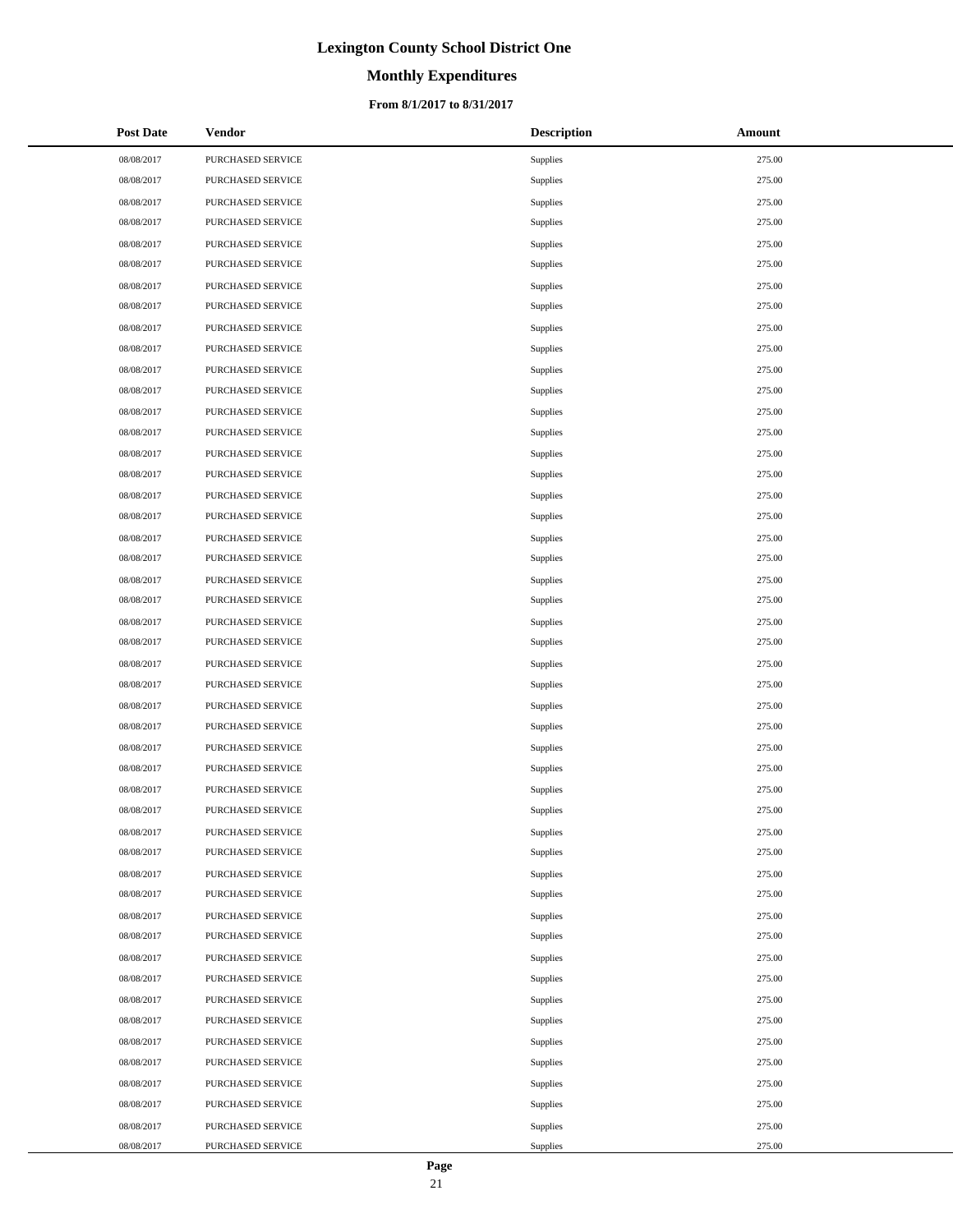# **Monthly Expenditures**

### **From 8/1/2017 to 8/31/2017**

| <b>Post Date</b> | <b>Vendor</b>     | <b>Description</b> | Amount |
|------------------|-------------------|--------------------|--------|
| 08/08/2017       | PURCHASED SERVICE | Supplies           | 275.00 |
| 08/08/2017       | PURCHASED SERVICE | Supplies           | 275.00 |
| 08/08/2017       | PURCHASED SERVICE | Supplies           | 275.00 |
| 08/08/2017       | PURCHASED SERVICE | Supplies           | 275.00 |
| 08/08/2017       | PURCHASED SERVICE | Supplies           | 275.00 |
| 08/08/2017       | PURCHASED SERVICE | Supplies           | 275.00 |
| 08/08/2017       | PURCHASED SERVICE | Supplies           | 275.00 |
| 08/08/2017       | PURCHASED SERVICE | Supplies           | 275.00 |
| 08/08/2017       | PURCHASED SERVICE | Supplies           | 275.00 |
| 08/08/2017       | PURCHASED SERVICE | Supplies           | 275.00 |
| 08/08/2017       | PURCHASED SERVICE | Supplies           | 275.00 |
| 08/08/2017       | PURCHASED SERVICE | Supplies           | 275.00 |
| 08/08/2017       | PURCHASED SERVICE | Supplies           | 275.00 |
| 08/08/2017       | PURCHASED SERVICE | Supplies           | 275.00 |
| 08/08/2017       | PURCHASED SERVICE | Supplies           | 275.00 |
| 08/08/2017       | PURCHASED SERVICE | Supplies           | 275.00 |
| 08/08/2017       | PURCHASED SERVICE | Supplies           | 275.00 |
| 08/08/2017       | PURCHASED SERVICE | Supplies           | 275.00 |
| 08/08/2017       | PURCHASED SERVICE | Supplies           | 275.00 |
| 08/08/2017       | PURCHASED SERVICE | Supplies           | 275.00 |
| 08/08/2017       | PURCHASED SERVICE | Supplies           | 275.00 |
| 08/08/2017       | PURCHASED SERVICE | Supplies           | 275.00 |
| 08/08/2017       | PURCHASED SERVICE | Supplies           | 275.00 |
| 08/08/2017       | PURCHASED SERVICE | Supplies           | 275.00 |
| 08/08/2017       | PURCHASED SERVICE | Supplies           | 275.00 |
| 08/08/2017       | PURCHASED SERVICE | Supplies           | 275.00 |
| 08/08/2017       | PURCHASED SERVICE | Supplies           | 275.00 |
| 08/08/2017       | PURCHASED SERVICE | Supplies           | 275.00 |
| 08/08/2017       | PURCHASED SERVICE | Supplies           | 275.00 |
| 08/08/2017       | PURCHASED SERVICE | Supplies           | 275.00 |
| 08/08/2017       | PURCHASED SERVICE | Supplies           | 275.00 |
| 08/08/2017       | PURCHASED SERVICE | Supplies           | 275.00 |
| 08/08/2017       | PURCHASED SERVICE | Supplies           | 275.00 |
| 08/08/2017       | PURCHASED SERVICE | Supplies           | 275.00 |
| 08/08/2017       | PURCHASED SERVICE | Supplies           | 275.00 |
| 08/08/2017       | PURCHASED SERVICE | Supplies           | 275.00 |
| 08/08/2017       | PURCHASED SERVICE | Supplies           | 275.00 |
| 08/08/2017       | PURCHASED SERVICE | Supplies           | 275.00 |
| 08/08/2017       | PURCHASED SERVICE | Supplies           | 275.00 |
| 08/08/2017       | PURCHASED SERVICE | Supplies           | 275.00 |
| 08/08/2017       | PURCHASED SERVICE | Supplies           | 275.00 |
| 08/08/2017       | PURCHASED SERVICE | Supplies           | 275.00 |
| 08/08/2017       | PURCHASED SERVICE | Supplies           | 275.00 |
| 08/08/2017       | PURCHASED SERVICE | Supplies           | 275.00 |
| 08/08/2017       | PURCHASED SERVICE | Supplies           | 275.00 |
| 08/08/2017       | PURCHASED SERVICE | Supplies           | 275.00 |
| 08/08/2017       | PURCHASED SERVICE | Supplies           | 275.00 |
| 08/08/2017       | PURCHASED SERVICE | Supplies           | 275.00 |

 $\overline{a}$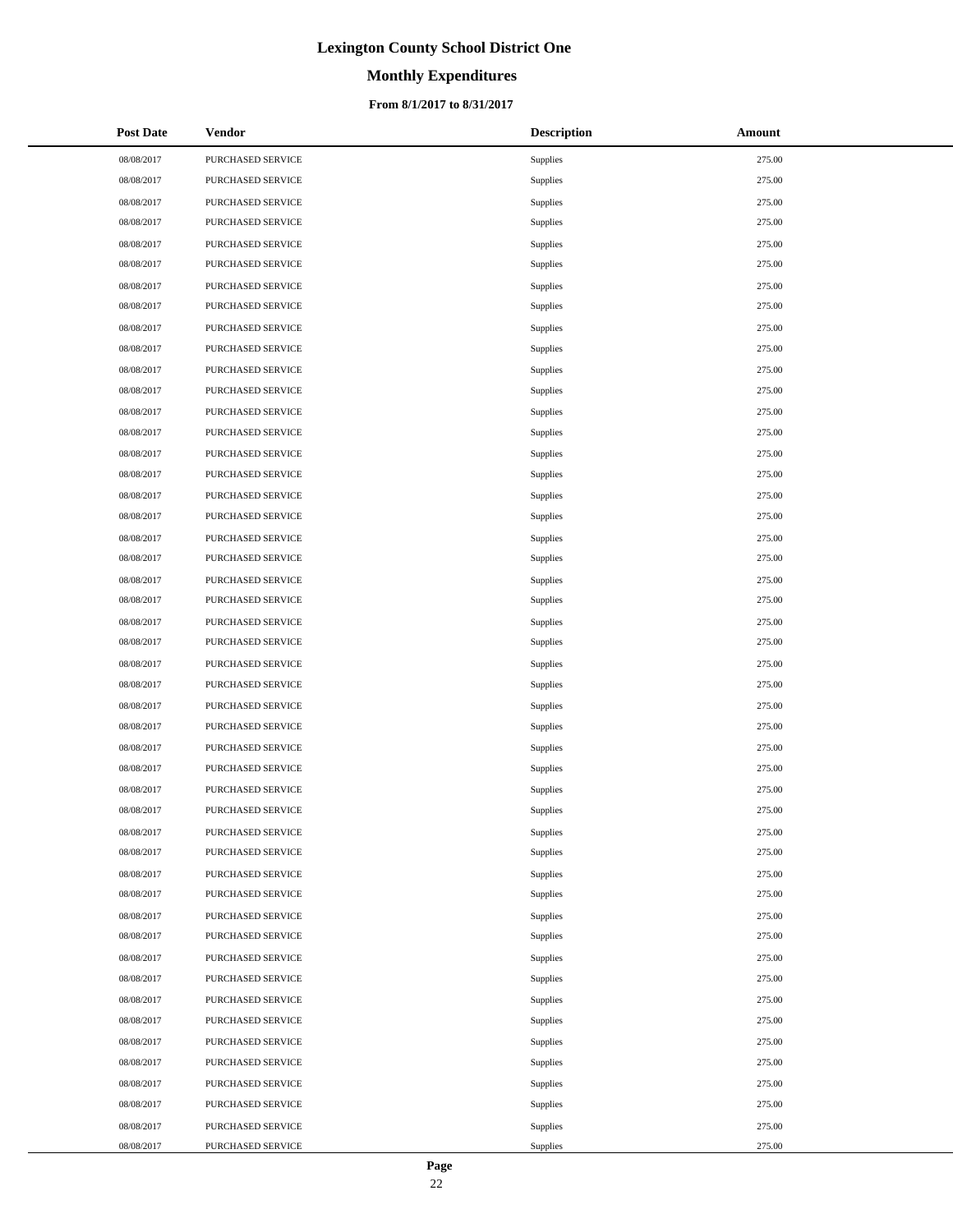# **Monthly Expenditures**

### **From 8/1/2017 to 8/31/2017**

| <b>Post Date</b> | <b>Vendor</b>     | <b>Description</b> | Amount |
|------------------|-------------------|--------------------|--------|
| 08/08/2017       | PURCHASED SERVICE | Supplies           | 275.00 |
| 08/08/2017       | PURCHASED SERVICE | Supplies           | 275.00 |
| 08/08/2017       | PURCHASED SERVICE | Supplies           | 275.00 |
| 08/08/2017       | PURCHASED SERVICE | Supplies           | 275.00 |
| 08/08/2017       | PURCHASED SERVICE | Supplies           | 275.00 |
| 08/08/2017       | PURCHASED SERVICE | Supplies           | 275.00 |
| 08/08/2017       | PURCHASED SERVICE | Supplies           | 275.00 |
| 08/08/2017       | PURCHASED SERVICE | Supplies           | 275.00 |
| 08/08/2017       | PURCHASED SERVICE | Supplies           | 275.00 |
| 08/08/2017       | PURCHASED SERVICE | Supplies           | 275.00 |
| 08/08/2017       | PURCHASED SERVICE | Supplies           | 275.00 |
| 08/08/2017       | PURCHASED SERVICE | Supplies           | 275.00 |
| 08/08/2017       | PURCHASED SERVICE | Supplies           | 275.00 |
| 08/08/2017       | PURCHASED SERVICE | Supplies           | 275.00 |
| 08/08/2017       | PURCHASED SERVICE | Supplies           | 275.00 |
| 08/08/2017       | PURCHASED SERVICE | Supplies           | 275.00 |
| 08/08/2017       | PURCHASED SERVICE | Supplies           | 275.00 |
| 08/08/2017       | PURCHASED SERVICE | Supplies           | 275.00 |
| 08/08/2017       | PURCHASED SERVICE | Supplies           | 275.00 |
| 08/08/2017       | PURCHASED SERVICE | Supplies           | 275.00 |
| 08/08/2017       | PURCHASED SERVICE | Supplies           | 275.00 |
| 08/08/2017       | PURCHASED SERVICE | Supplies           | 275.00 |
| 08/08/2017       | PURCHASED SERVICE | Supplies           | 275.00 |
| 08/08/2017       | PURCHASED SERVICE | Supplies           | 275.00 |
| 08/08/2017       | PURCHASED SERVICE | Supplies           | 275.00 |
| 08/08/2017       | PURCHASED SERVICE | Supplies           | 275.00 |
| 08/08/2017       | PURCHASED SERVICE | Supplies           | 275.00 |
| 08/08/2017       | PURCHASED SERVICE | Supplies           | 275.00 |
| 08/08/2017       | PURCHASED SERVICE | Supplies           | 275.00 |
| 08/08/2017       | PURCHASED SERVICE | Supplies           | 275.00 |
| 08/08/2017       | PURCHASED SERVICE | Supplies           | 275.00 |
| 08/08/2017       | PURCHASED SERVICE | Supplies           | 275.00 |
| 08/08/2017       | PURCHASED SERVICE | Supplies           | 275.00 |
| 08/08/2017       | PURCHASED SERVICE | Supplies           | 275.00 |
| 08/08/2017       | PURCHASED SERVICE | Supplies           | 275.00 |
| 08/08/2017       | PURCHASED SERVICE | Supplies           | 275.00 |
| 08/08/2017       | PURCHASED SERVICE | Supplies           | 275.00 |
| 08/08/2017       | PURCHASED SERVICE | Supplies           | 275.00 |
| 08/08/2017       | PURCHASED SERVICE | Supplies           | 275.00 |
| 08/08/2017       | PURCHASED SERVICE | Supplies           | 275.00 |
| 08/08/2017       | PURCHASED SERVICE | Supplies           | 275.00 |
| 08/08/2017       | PURCHASED SERVICE | Supplies           | 275.00 |
| 08/08/2017       | PURCHASED SERVICE | Supplies           | 275.00 |
| 08/08/2017       | PURCHASED SERVICE | Supplies           | 275.00 |
| 08/08/2017       | PURCHASED SERVICE | Supplies           | 275.00 |
| 08/08/2017       | PURCHASED SERVICE | Supplies           | 275.00 |
| 08/08/2017       | PURCHASED SERVICE | Supplies           | 275.00 |
| 08/08/2017       | PURCHASED SERVICE | Supplies           | 275.00 |

 $\overline{a}$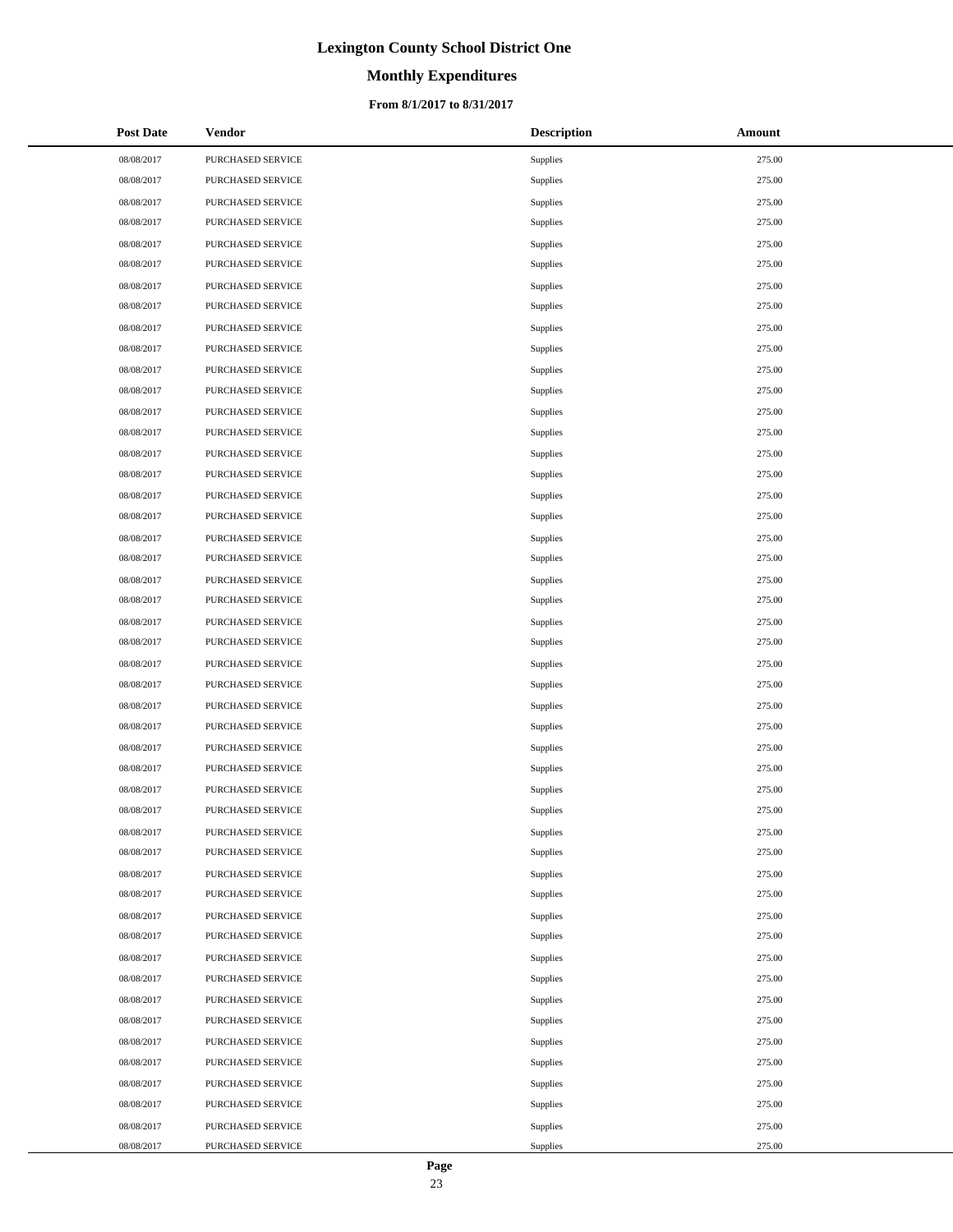# **Monthly Expenditures**

### **From 8/1/2017 to 8/31/2017**

| <b>Post Date</b> | <b>Vendor</b>     | <b>Description</b> | Amount |
|------------------|-------------------|--------------------|--------|
| 08/08/2017       | PURCHASED SERVICE | Supplies           | 275.00 |
| 08/08/2017       | PURCHASED SERVICE | Supplies           | 275.00 |
| 08/08/2017       | PURCHASED SERVICE | Supplies           | 275.00 |
| 08/08/2017       | PURCHASED SERVICE | Supplies           | 275.00 |
| 08/08/2017       | PURCHASED SERVICE | Supplies           | 275.00 |
| 08/08/2017       | PURCHASED SERVICE | Supplies           | 275.00 |
| 08/08/2017       | PURCHASED SERVICE | Supplies           | 275.00 |
| 08/08/2017       | PURCHASED SERVICE | Supplies           | 275.00 |
| 08/08/2017       | PURCHASED SERVICE | Supplies           | 275.00 |
| 08/08/2017       | PURCHASED SERVICE | Supplies           | 275.00 |
| 08/08/2017       | PURCHASED SERVICE | Supplies           | 275.00 |
| 08/08/2017       | PURCHASED SERVICE | Supplies           | 275.00 |
| 08/08/2017       | PURCHASED SERVICE | Supplies           | 275.00 |
| 08/08/2017       | PURCHASED SERVICE | Supplies           | 275.00 |
| 08/08/2017       | PURCHASED SERVICE | Supplies           | 275.00 |
| 08/08/2017       | PURCHASED SERVICE | Supplies           | 275.00 |
| 08/08/2017       | PURCHASED SERVICE | Supplies           | 275.00 |
| 08/08/2017       | PURCHASED SERVICE | Supplies           | 275.00 |
| 08/08/2017       | PURCHASED SERVICE | Supplies           | 275.00 |
| 08/08/2017       | PURCHASED SERVICE | Supplies           | 275.00 |
| 08/08/2017       | PURCHASED SERVICE | Supplies           | 275.00 |
| 08/08/2017       | PURCHASED SERVICE | Supplies           | 275.00 |
| 08/08/2017       | PURCHASED SERVICE | Supplies           | 275.00 |
| 08/08/2017       | PURCHASED SERVICE | Supplies           | 275.00 |
| 08/08/2017       | PURCHASED SERVICE | Supplies           | 275.00 |
| 08/08/2017       | PURCHASED SERVICE | Supplies           | 275.00 |
| 08/08/2017       | PURCHASED SERVICE | Supplies           | 275.00 |
| 08/08/2017       | PURCHASED SERVICE | Supplies           | 275.00 |
| 08/08/2017       | PURCHASED SERVICE | Supplies           | 275.00 |
| 08/08/2017       | PURCHASED SERVICE | Supplies           | 275.00 |
| 08/08/2017       | PURCHASED SERVICE | Supplies           | 275.00 |
| 08/08/2017       | PURCHASED SERVICE | Supplies           | 275.00 |
| 08/08/2017       | PURCHASED SERVICE | Supplies           | 275.00 |
| 08/08/2017       | PURCHASED SERVICE | Supplies           | 275.00 |
| 08/08/2017       | PURCHASED SERVICE | Supplies           | 275.00 |
| 08/08/2017       | PURCHASED SERVICE | Supplies           | 275.00 |
| 08/08/2017       | PURCHASED SERVICE | Supplies           | 275.00 |
| 08/08/2017       | PURCHASED SERVICE | Supplies           | 275.00 |
| 08/08/2017       | PURCHASED SERVICE | Supplies           | 275.00 |
| 08/08/2017       | PURCHASED SERVICE | Supplies           | 275.00 |
| 08/08/2017       | PURCHASED SERVICE | Supplies           | 275.00 |
| 08/08/2017       | PURCHASED SERVICE | Supplies           | 275.00 |
| 08/08/2017       | PURCHASED SERVICE | Supplies           | 275.00 |
| 08/08/2017       | PURCHASED SERVICE | Supplies           | 275.00 |
| 08/08/2017       | PURCHASED SERVICE | Supplies           | 275.00 |
| 08/08/2017       | PURCHASED SERVICE | Supplies           | 275.00 |
| 08/08/2017       | PURCHASED SERVICE | Supplies           | 275.00 |
| 08/08/2017       | PURCHASED SERVICE | Supplies           | 275.00 |

 $\overline{a}$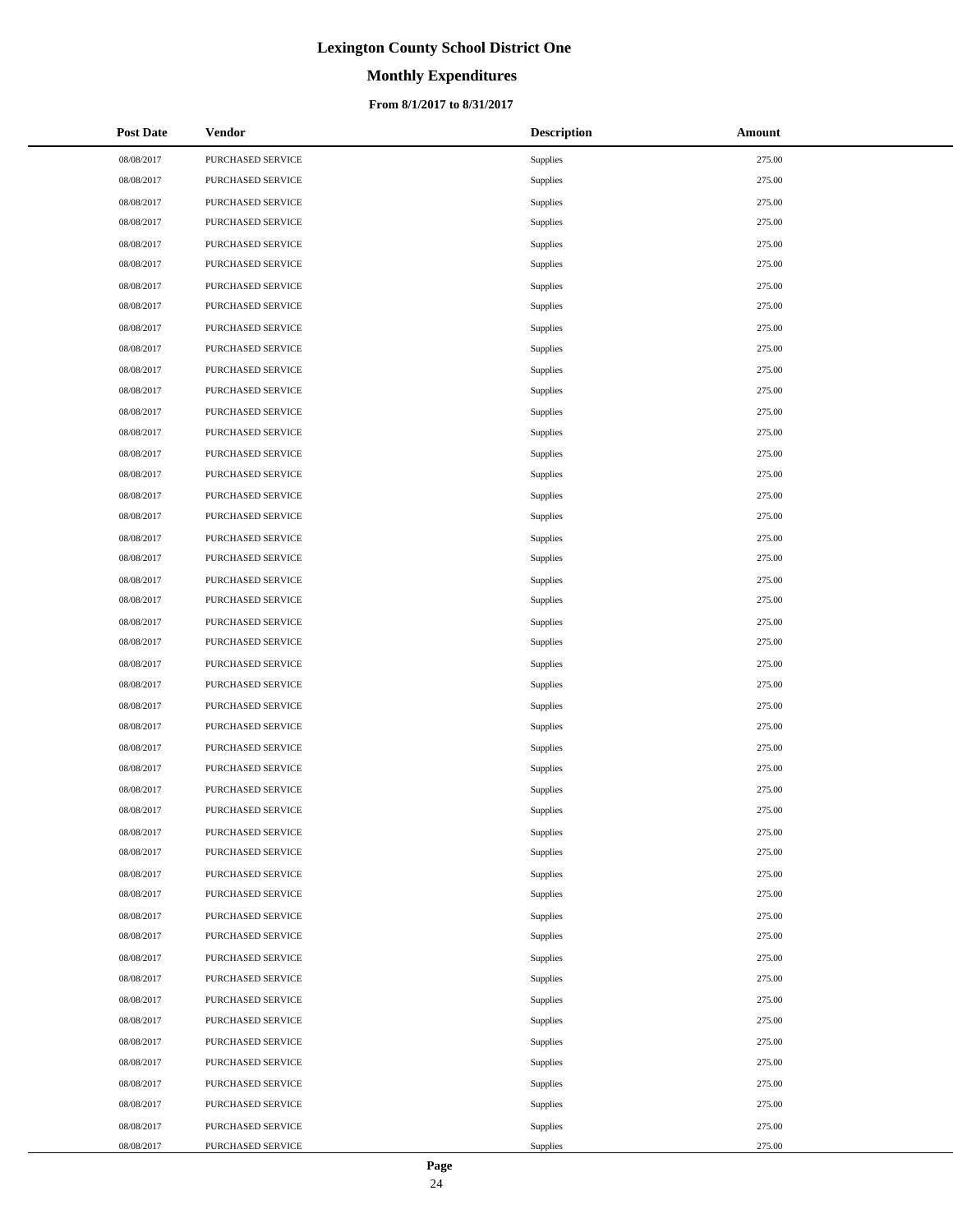# **Monthly Expenditures**

### **From 8/1/2017 to 8/31/2017**

| <b>Post Date</b> | <b>Vendor</b>     | <b>Description</b> | Amount |
|------------------|-------------------|--------------------|--------|
| 08/08/2017       | PURCHASED SERVICE | Supplies           | 275.00 |
| 08/08/2017       | PURCHASED SERVICE | Supplies           | 275.00 |
| 08/08/2017       | PURCHASED SERVICE | Supplies           | 275.00 |
| 08/08/2017       | PURCHASED SERVICE | Supplies           | 275.00 |
| 08/08/2017       | PURCHASED SERVICE | Supplies           | 275.00 |
| 08/08/2017       | PURCHASED SERVICE | Supplies           | 275.00 |
| 08/08/2017       | PURCHASED SERVICE | Supplies           | 275.00 |
| 08/08/2017       | PURCHASED SERVICE | Supplies           | 275.00 |
| 08/08/2017       | PURCHASED SERVICE | Supplies           | 275.00 |
| 08/08/2017       | PURCHASED SERVICE | Supplies           | 275.00 |
| 08/08/2017       | PURCHASED SERVICE | Supplies           | 275.00 |
| 08/08/2017       | PURCHASED SERVICE | Supplies           | 275.00 |
| 08/08/2017       | PURCHASED SERVICE | Supplies           | 275.00 |
| 08/08/2017       | PURCHASED SERVICE | Supplies           | 275.00 |
| 08/08/2017       | PURCHASED SERVICE | Supplies           | 275.00 |
| 08/08/2017       | PURCHASED SERVICE | Supplies           | 275.00 |
| 08/08/2017       | PURCHASED SERVICE | Supplies           | 275.00 |
| 08/08/2017       | PURCHASED SERVICE | Supplies           | 275.00 |
| 08/08/2017       | PURCHASED SERVICE | Supplies           | 275.00 |
| 08/08/2017       | PURCHASED SERVICE | Supplies           | 275.00 |
| 08/08/2017       | PURCHASED SERVICE | Supplies           | 275.00 |
| 08/08/2017       | PURCHASED SERVICE | Supplies           | 275.00 |
| 08/08/2017       | PURCHASED SERVICE | Supplies           | 275.00 |
| 08/08/2017       | PURCHASED SERVICE | Supplies           | 275.00 |
| 08/08/2017       | PURCHASED SERVICE | Supplies           | 275.00 |
| 08/08/2017       | PURCHASED SERVICE | Supplies           | 275.00 |
| 08/08/2017       | PURCHASED SERVICE | Supplies           | 275.00 |
| 08/08/2017       | PURCHASED SERVICE | Supplies           | 275.00 |
| 08/08/2017       | PURCHASED SERVICE | Supplies           | 275.00 |
| 08/08/2017       | PURCHASED SERVICE | Supplies           | 275.00 |
| 08/08/2017       | PURCHASED SERVICE | Supplies           | 275.00 |
| 08/08/2017       | PURCHASED SERVICE | Supplies           | 275.00 |
| 08/08/2017       | PURCHASED SERVICE | Supplies           | 275.00 |
| 08/08/2017       | PURCHASED SERVICE | Supplies           | 275.00 |
| 08/08/2017       | PURCHASED SERVICE | Supplies           | 275.00 |
| 08/08/2017       | PURCHASED SERVICE | Supplies           | 275.00 |
| 08/08/2017       | PURCHASED SERVICE | Supplies           | 275.00 |
| 08/08/2017       | PURCHASED SERVICE | Supplies           | 275.00 |
| 08/08/2017       | PURCHASED SERVICE | Supplies           | 275.00 |
| 08/08/2017       | PURCHASED SERVICE | Supplies           | 275.00 |
| 08/08/2017       | PURCHASED SERVICE | Supplies           | 275.00 |
| 08/08/2017       | PURCHASED SERVICE | Supplies           | 275.00 |
| 08/08/2017       | PURCHASED SERVICE | Supplies           | 275.00 |
| 08/08/2017       | PURCHASED SERVICE | Supplies           | 275.00 |
| 08/08/2017       | PURCHASED SERVICE | Supplies           | 275.00 |
| 08/08/2017       | PURCHASED SERVICE | Supplies           | 275.00 |
| 08/08/2017       | PURCHASED SERVICE | Supplies           | 275.00 |
| 08/08/2017       | PURCHASED SERVICE | Supplies           | 275.00 |

 $\overline{a}$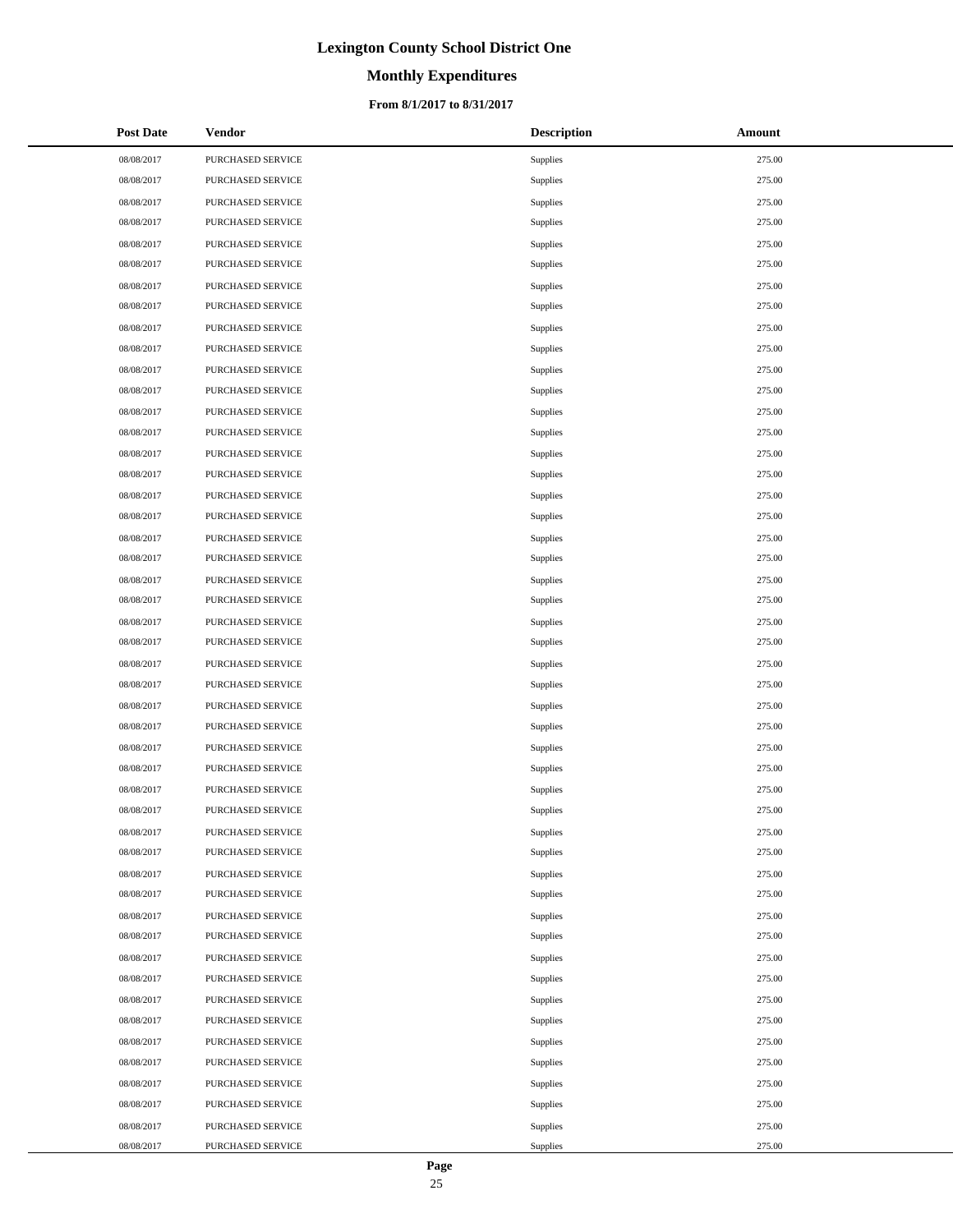# **Monthly Expenditures**

### **From 8/1/2017 to 8/31/2017**

| <b>Post Date</b> | <b>Vendor</b>     | <b>Description</b> | Amount |
|------------------|-------------------|--------------------|--------|
| 08/08/2017       | PURCHASED SERVICE | Supplies           | 275.00 |
| 08/08/2017       | PURCHASED SERVICE | Supplies           | 275.00 |
| 08/08/2017       | PURCHASED SERVICE | Supplies           | 275.00 |
| 08/08/2017       | PURCHASED SERVICE | Supplies           | 275.00 |
| 08/08/2017       | PURCHASED SERVICE | Supplies           | 275.00 |
| 08/08/2017       | PURCHASED SERVICE | Supplies           | 275.00 |
| 08/08/2017       | PURCHASED SERVICE | Supplies           | 275.00 |
| 08/08/2017       | PURCHASED SERVICE | Supplies           | 275.00 |
| 08/08/2017       | PURCHASED SERVICE | Supplies           | 275.00 |
| 08/08/2017       | PURCHASED SERVICE | Supplies           | 275.00 |
| 08/08/2017       | PURCHASED SERVICE | Supplies           | 275.00 |
| 08/08/2017       | PURCHASED SERVICE | Supplies           | 275.00 |
| 08/08/2017       | PURCHASED SERVICE | Supplies           | 275.00 |
| 08/08/2017       | PURCHASED SERVICE | Supplies           | 275.00 |
| 08/08/2017       | PURCHASED SERVICE | Supplies           | 275.00 |
| 08/08/2017       | PURCHASED SERVICE | Supplies           | 275.00 |
| 08/08/2017       | PURCHASED SERVICE | Supplies           | 275.00 |
| 08/08/2017       | PURCHASED SERVICE | Supplies           | 275.00 |
| 08/08/2017       | PURCHASED SERVICE | Supplies           | 275.00 |
| 08/08/2017       | PURCHASED SERVICE | Supplies           | 275.00 |
| 08/08/2017       | PURCHASED SERVICE | Supplies           | 275.00 |
| 08/08/2017       | PURCHASED SERVICE | Supplies           | 275.00 |
| 08/08/2017       | PURCHASED SERVICE | Supplies           | 275.00 |
| 08/08/2017       | PURCHASED SERVICE | Supplies           | 275.00 |
| 08/08/2017       | PURCHASED SERVICE | Supplies           | 275.00 |
| 08/08/2017       | PURCHASED SERVICE | Supplies           | 275.00 |
| 08/08/2017       | PURCHASED SERVICE | Supplies           | 275.00 |
| 08/08/2017       | PURCHASED SERVICE | Supplies           | 275.00 |
| 08/08/2017       | PURCHASED SERVICE | Supplies           | 275.00 |
| 08/08/2017       | PURCHASED SERVICE | Supplies           | 275.00 |
| 08/08/2017       | PURCHASED SERVICE | Supplies           | 275.00 |
| 08/08/2017       | PURCHASED SERVICE | Supplies           | 275.00 |
| 08/08/2017       | PURCHASED SERVICE | Supplies           | 275.00 |
| 08/08/2017       | PURCHASED SERVICE | Supplies           | 275.00 |
| 08/08/2017       | PURCHASED SERVICE | Supplies           | 275.00 |
| 08/08/2017       | PURCHASED SERVICE | Supplies           | 275.00 |
| 08/08/2017       | PURCHASED SERVICE | Supplies           | 275.00 |
| 08/08/2017       | PURCHASED SERVICE | Supplies           | 275.00 |
| 08/08/2017       | PURCHASED SERVICE | Supplies           | 275.00 |
| 08/08/2017       | PURCHASED SERVICE | Supplies           | 275.00 |
| 08/08/2017       | PURCHASED SERVICE | Supplies           | 275.00 |
| 08/08/2017       | PURCHASED SERVICE | Supplies           | 275.00 |
| 08/08/2017       | PURCHASED SERVICE | Supplies           | 275.00 |
| 08/08/2017       | PURCHASED SERVICE | Supplies           | 275.00 |
| 08/08/2017       | PURCHASED SERVICE | Supplies           | 275.00 |
| 08/08/2017       | PURCHASED SERVICE | Supplies           | 275.00 |
| 08/08/2017       | PURCHASED SERVICE | Supplies           | 275.00 |
| 08/08/2017       | PURCHASED SERVICE | Supplies           | 275.00 |

 $\overline{a}$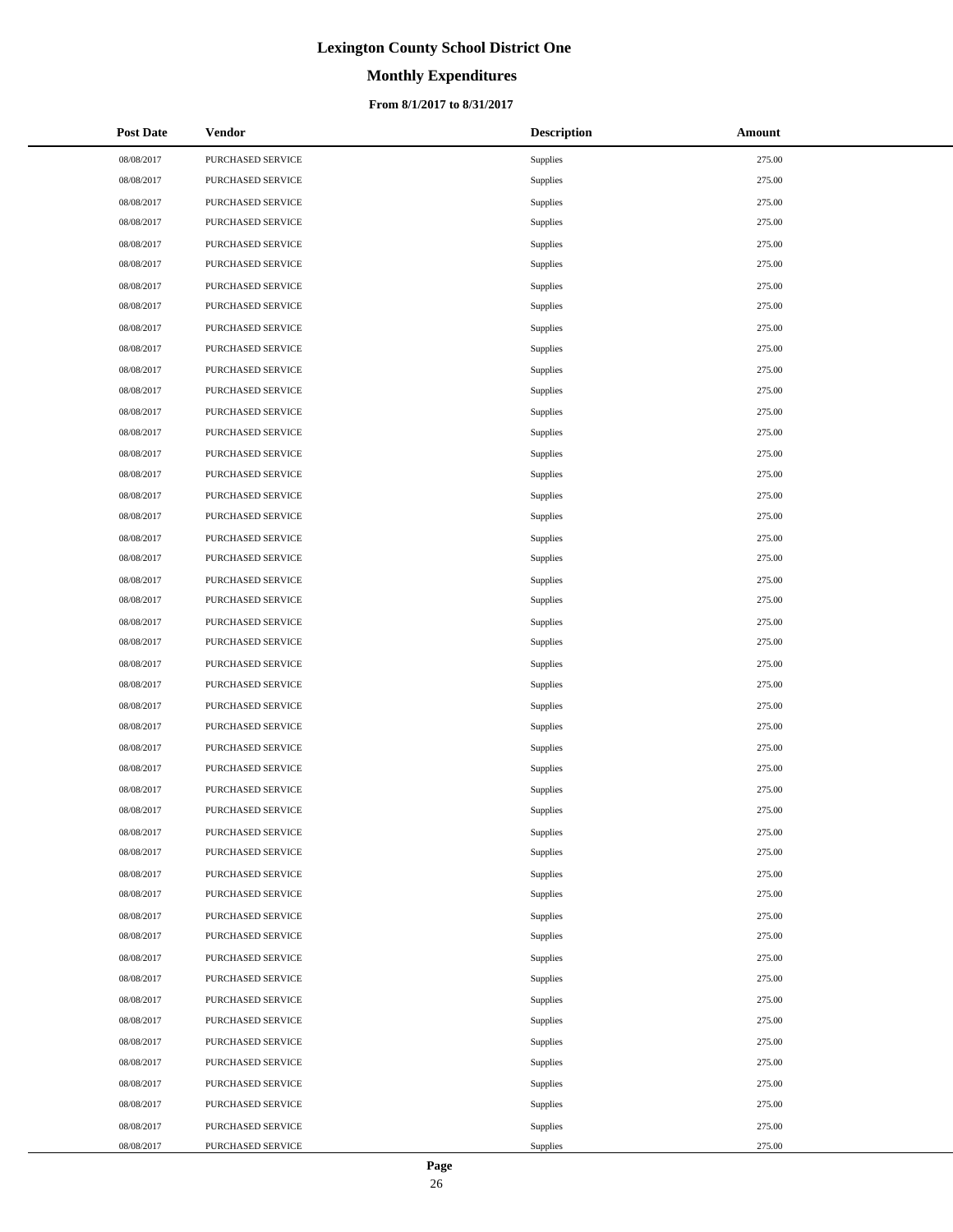# **Monthly Expenditures**

### **From 8/1/2017 to 8/31/2017**

| <b>Post Date</b> | <b>Vendor</b>     | <b>Description</b> | Amount |
|------------------|-------------------|--------------------|--------|
| 08/08/2017       | PURCHASED SERVICE | Supplies           | 275.00 |
| 08/08/2017       | PURCHASED SERVICE | Supplies           | 275.00 |
| 08/08/2017       | PURCHASED SERVICE | Supplies           | 275.00 |
| 08/08/2017       | PURCHASED SERVICE | Supplies           | 275.00 |
| 08/08/2017       | PURCHASED SERVICE | Supplies           | 275.00 |
| 08/08/2017       | PURCHASED SERVICE | Supplies           | 275.00 |
| 08/08/2017       | PURCHASED SERVICE | Supplies           | 275.00 |
| 08/08/2017       | PURCHASED SERVICE | Supplies           | 275.00 |
| 08/08/2017       | PURCHASED SERVICE | Supplies           | 275.00 |
| 08/08/2017       | PURCHASED SERVICE | Supplies           | 275.00 |
| 08/08/2017       | PURCHASED SERVICE | Supplies           | 275.00 |
| 08/08/2017       | PURCHASED SERVICE | Supplies           | 275.00 |
| 08/08/2017       | PURCHASED SERVICE | Supplies           | 275.00 |
| 08/08/2017       | PURCHASED SERVICE | Supplies           | 275.00 |
| 08/08/2017       | PURCHASED SERVICE | Supplies           | 275.00 |
| 08/08/2017       | PURCHASED SERVICE | Supplies           | 275.00 |
| 08/08/2017       | PURCHASED SERVICE | Supplies           | 275.00 |
| 08/08/2017       | PURCHASED SERVICE | Supplies           | 275.00 |
| 08/08/2017       | PURCHASED SERVICE | Supplies           | 275.00 |
| 08/08/2017       | PURCHASED SERVICE | Supplies           | 275.00 |
| 08/08/2017       | PURCHASED SERVICE | Supplies           | 275.00 |
| 08/08/2017       | PURCHASED SERVICE | Supplies           | 275.00 |
| 08/08/2017       | PURCHASED SERVICE | Supplies           | 275.00 |
| 08/08/2017       | PURCHASED SERVICE | Supplies           | 275.00 |
| 08/08/2017       | PURCHASED SERVICE | Supplies           | 275.00 |
| 08/08/2017       | PURCHASED SERVICE | Supplies           | 275.00 |
| 08/08/2017       | PURCHASED SERVICE | Supplies           | 275.00 |
| 08/08/2017       | PURCHASED SERVICE | Supplies           | 275.00 |
| 08/08/2017       | PURCHASED SERVICE | Supplies           | 275.00 |
| 08/08/2017       | PURCHASED SERVICE | Supplies           | 275.00 |
| 08/08/2017       | PURCHASED SERVICE | Supplies           | 275.00 |
| 08/08/2017       | PURCHASED SERVICE | Supplies           | 275.00 |
| 08/08/2017       | PURCHASED SERVICE | Supplies           | 275.00 |
| 08/08/2017       | PURCHASED SERVICE | Supplies           | 275.00 |
| 08/08/2017       | PURCHASED SERVICE | Supplies           | 275.00 |
| 08/08/2017       | PURCHASED SERVICE | Supplies           | 275.00 |
| 08/08/2017       | PURCHASED SERVICE | Supplies           | 275.00 |
| 08/08/2017       | PURCHASED SERVICE | Supplies           | 275.00 |
| 08/08/2017       | PURCHASED SERVICE | Supplies           | 275.00 |
| 08/08/2017       | PURCHASED SERVICE | Supplies           | 275.00 |
| 08/08/2017       | PURCHASED SERVICE | Supplies           | 275.00 |
| 08/08/2017       | PURCHASED SERVICE | Supplies           | 275.00 |
| 08/08/2017       | PURCHASED SERVICE | Supplies           | 275.00 |
| 08/08/2017       | PURCHASED SERVICE | Supplies           | 275.00 |
| 08/08/2017       | PURCHASED SERVICE | Supplies           | 275.00 |
| 08/08/2017       | PURCHASED SERVICE | Supplies           | 275.00 |
| 08/08/2017       | PURCHASED SERVICE | Supplies           | 275.00 |
| 08/08/2017       | PURCHASED SERVICE | Supplies           | 275.00 |

 $\overline{a}$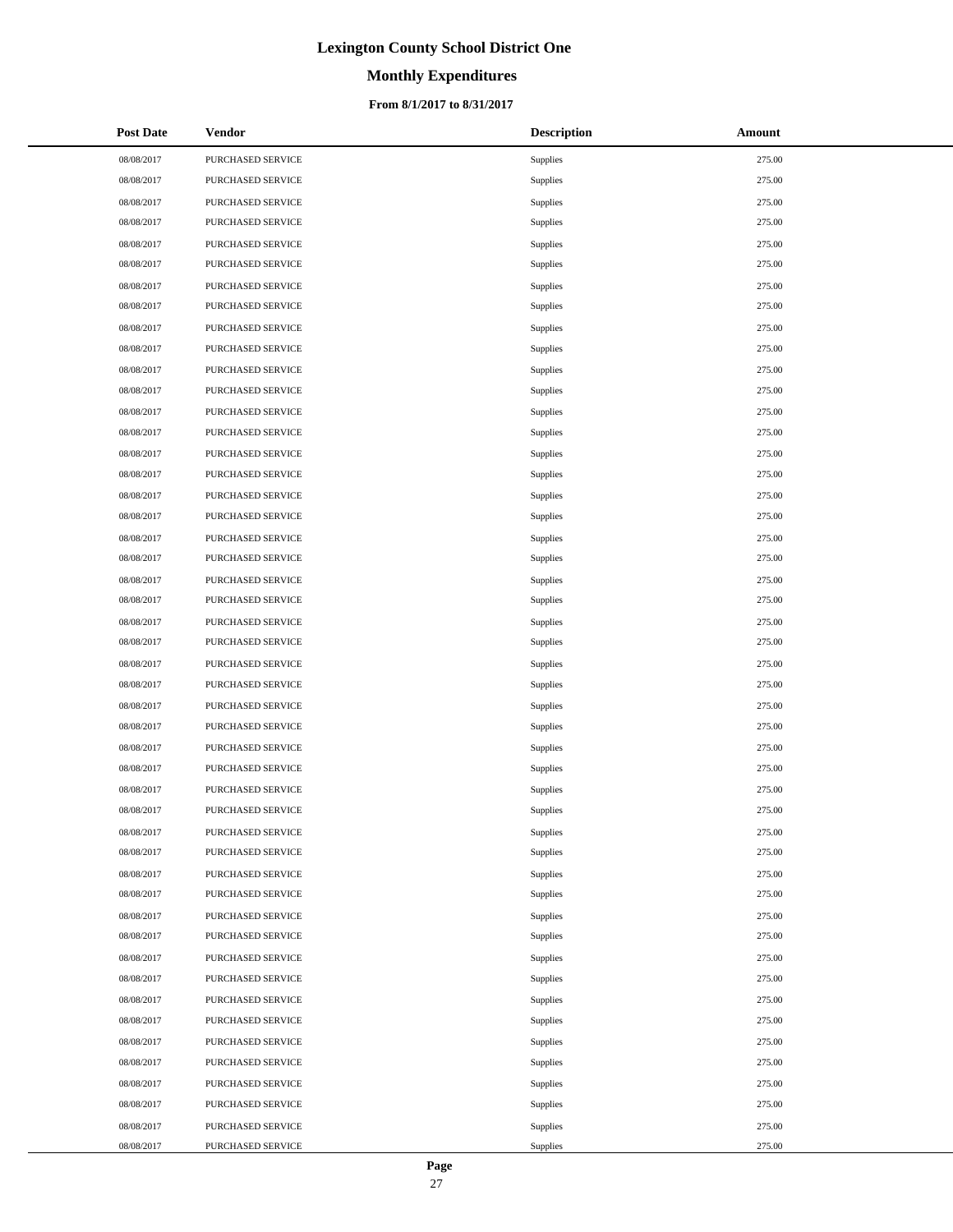# **Monthly Expenditures**

### **From 8/1/2017 to 8/31/2017**

| <b>Post Date</b> | <b>Vendor</b>     | <b>Description</b> | Amount |
|------------------|-------------------|--------------------|--------|
| 08/08/2017       | PURCHASED SERVICE | Supplies           | 275.00 |
| 08/08/2017       | PURCHASED SERVICE | Supplies           | 275.00 |
| 08/08/2017       | PURCHASED SERVICE | Supplies           | 275.00 |
| 08/08/2017       | PURCHASED SERVICE | Supplies           | 275.00 |
| 08/08/2017       | PURCHASED SERVICE | Supplies           | 275.00 |
| 08/08/2017       | PURCHASED SERVICE | Supplies           | 275.00 |
| 08/08/2017       | PURCHASED SERVICE | Supplies           | 275.00 |
| 08/08/2017       | PURCHASED SERVICE | Supplies           | 275.00 |
| 08/08/2017       | PURCHASED SERVICE | Supplies           | 275.00 |
| 08/08/2017       | PURCHASED SERVICE | Supplies           | 275.00 |
| 08/08/2017       | PURCHASED SERVICE | Supplies           | 275.00 |
| 08/08/2017       | PURCHASED SERVICE | Supplies           | 275.00 |
| 08/08/2017       | PURCHASED SERVICE | Supplies           | 275.00 |
| 08/08/2017       | PURCHASED SERVICE | Supplies           | 275.00 |
| 08/08/2017       | PURCHASED SERVICE | Supplies           | 275.00 |
| 08/08/2017       | PURCHASED SERVICE | Supplies           | 275.00 |
| 08/08/2017       | PURCHASED SERVICE | Supplies           | 275.00 |
| 08/08/2017       | PURCHASED SERVICE | Supplies           | 275.00 |
| 08/08/2017       | PURCHASED SERVICE | Supplies           | 275.00 |
| 08/08/2017       | PURCHASED SERVICE | Supplies           | 275.00 |
| 08/08/2017       | PURCHASED SERVICE | Supplies           | 275.00 |
| 08/08/2017       | PURCHASED SERVICE | Supplies           | 275.00 |
| 08/08/2017       | PURCHASED SERVICE | Supplies           | 275.00 |
| 08/08/2017       | PURCHASED SERVICE | Supplies           | 275.00 |
| 08/08/2017       | PURCHASED SERVICE | Supplies           | 275.00 |
| 08/08/2017       | PURCHASED SERVICE | Supplies           | 275.00 |
| 08/08/2017       | PURCHASED SERVICE | Supplies           | 275.00 |
| 08/08/2017       | PURCHASED SERVICE | Supplies           | 275.00 |
| 08/08/2017       | PURCHASED SERVICE | Supplies           | 275.00 |
| 08/08/2017       | PURCHASED SERVICE | Supplies           | 275.00 |
| 08/08/2017       | PURCHASED SERVICE | Supplies           | 275.00 |
| 08/08/2017       | PURCHASED SERVICE | Supplies           | 275.00 |
| 08/08/2017       | PURCHASED SERVICE | Supplies           | 275.00 |
| 08/08/2017       | PURCHASED SERVICE | Supplies           | 275.00 |
| 08/08/2017       | PURCHASED SERVICE | Supplies           | 275.00 |
| 08/08/2017       | PURCHASED SERVICE | Supplies           | 275.00 |
| 08/08/2017       | PURCHASED SERVICE | Supplies           | 275.00 |
| 08/08/2017       | PURCHASED SERVICE | Supplies           | 275.00 |
| 08/08/2017       | PURCHASED SERVICE | Supplies           | 275.00 |
| 08/08/2017       | PURCHASED SERVICE | Supplies           | 275.00 |
| 08/08/2017       | PURCHASED SERVICE | Supplies           | 275.00 |
| 08/08/2017       | PURCHASED SERVICE | Supplies           | 275.00 |
| 08/08/2017       | PURCHASED SERVICE | Supplies           | 275.00 |
| 08/08/2017       | PURCHASED SERVICE | Supplies           | 275.00 |
| 08/08/2017       | PURCHASED SERVICE | Supplies           | 275.00 |
| 08/08/2017       | PURCHASED SERVICE | Supplies           | 275.00 |
| 08/08/2017       | PURCHASED SERVICE | Supplies           | 275.00 |
| 08/08/2017       | PURCHASED SERVICE | Supplies           | 275.00 |

 $\overline{a}$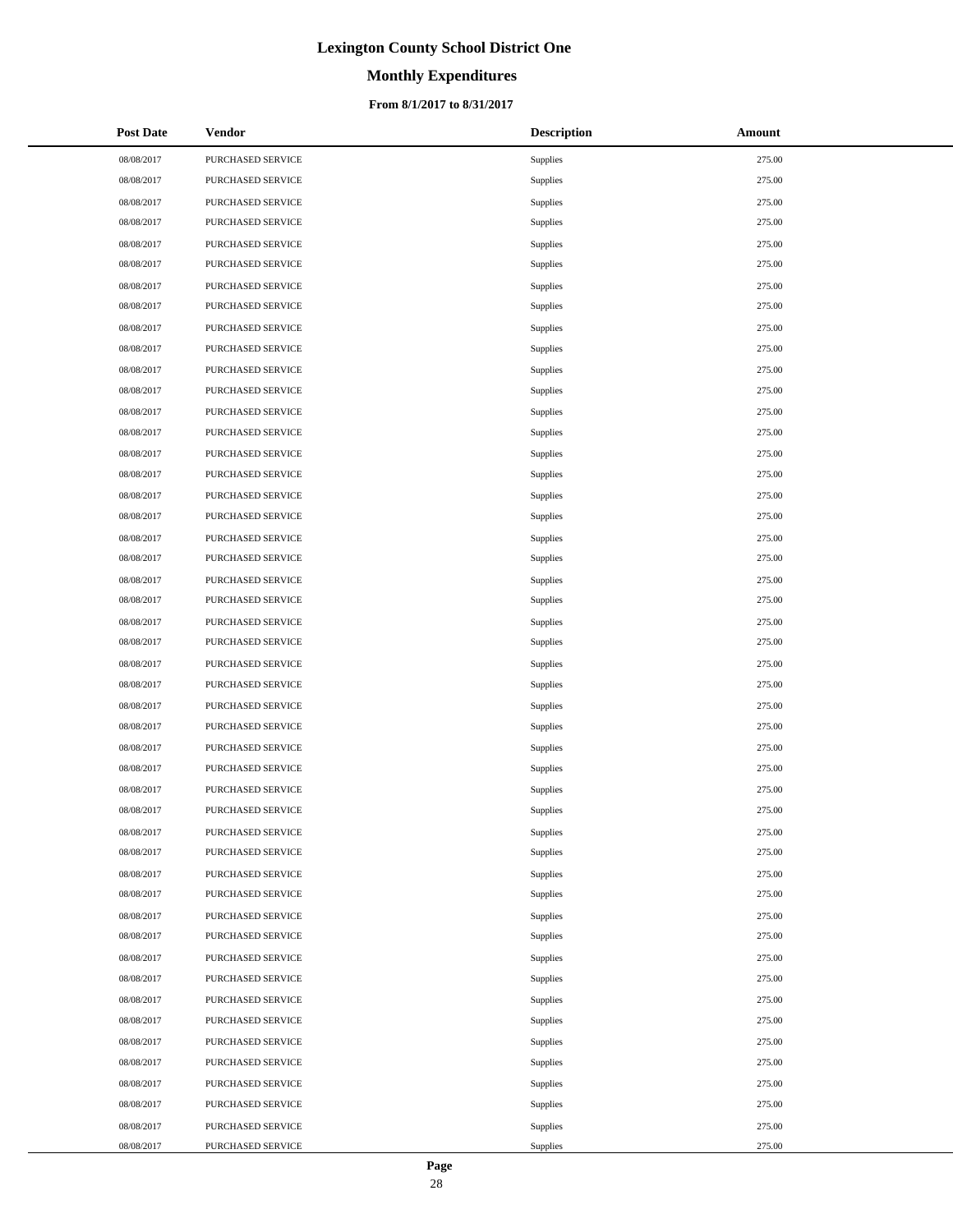# **Monthly Expenditures**

### **From 8/1/2017 to 8/31/2017**

| <b>Post Date</b> | <b>Vendor</b>     | <b>Description</b> | Amount |
|------------------|-------------------|--------------------|--------|
| 08/08/2017       | PURCHASED SERVICE | Supplies           | 275.00 |
| 08/08/2017       | PURCHASED SERVICE | Supplies           | 275.00 |
| 08/08/2017       | PURCHASED SERVICE | Supplies           | 275.00 |
| 08/08/2017       | PURCHASED SERVICE | Supplies           | 275.00 |
| 08/08/2017       | PURCHASED SERVICE | Supplies           | 275.00 |
| 08/08/2017       | PURCHASED SERVICE | Supplies           | 275.00 |
| 08/08/2017       | PURCHASED SERVICE | Supplies           | 275.00 |
| 08/08/2017       | PURCHASED SERVICE | Supplies           | 275.00 |
| 08/08/2017       | PURCHASED SERVICE | Supplies           | 275.00 |
| 08/08/2017       | PURCHASED SERVICE | Supplies           | 275.00 |
| 08/08/2017       | PURCHASED SERVICE | Supplies           | 275.00 |
| 08/08/2017       | PURCHASED SERVICE | Supplies           | 275.00 |
| 08/08/2017       | PURCHASED SERVICE | Supplies           | 275.00 |
| 08/08/2017       | PURCHASED SERVICE | Supplies           | 275.00 |
| 08/08/2017       | PURCHASED SERVICE | Supplies           | 275.00 |
| 08/08/2017       | PURCHASED SERVICE | Supplies           | 275.00 |
| 08/08/2017       | PURCHASED SERVICE | Supplies           | 275.00 |
| 08/08/2017       | PURCHASED SERVICE | Supplies           | 275.00 |
| 08/08/2017       | PURCHASED SERVICE | Supplies           | 275.00 |
| 08/08/2017       | PURCHASED SERVICE | Supplies           | 275.00 |
| 08/08/2017       | PURCHASED SERVICE | Supplies           | 275.00 |
| 08/08/2017       | PURCHASED SERVICE | Supplies           | 275.00 |
| 08/08/2017       | PURCHASED SERVICE | Supplies           | 275.00 |
| 08/08/2017       | PURCHASED SERVICE | Supplies           | 275.00 |
| 08/08/2017       | PURCHASED SERVICE | Supplies           | 275.00 |
| 08/08/2017       | PURCHASED SERVICE | Supplies           | 275.00 |
| 08/08/2017       | PURCHASED SERVICE | Supplies           | 275.00 |
| 08/08/2017       | PURCHASED SERVICE | Supplies           | 275.00 |
| 08/08/2017       | PURCHASED SERVICE | Supplies           | 275.00 |
| 08/08/2017       | PURCHASED SERVICE | Supplies           | 275.00 |
| 08/08/2017       | PURCHASED SERVICE | Supplies           | 275.00 |
| 08/08/2017       | PURCHASED SERVICE | Supplies           | 275.00 |
| 08/08/2017       | PURCHASED SERVICE | Supplies           | 275.00 |
| 08/08/2017       | PURCHASED SERVICE | Supplies           | 275.00 |
| 08/08/2017       | PURCHASED SERVICE | Supplies           | 275.00 |
| 08/08/2017       | PURCHASED SERVICE | Supplies           | 275.00 |
| 08/08/2017       | PURCHASED SERVICE | Supplies           | 275.00 |
| 08/08/2017       | PURCHASED SERVICE | Supplies           | 275.00 |
| 08/08/2017       | PURCHASED SERVICE | Supplies           | 275.00 |
| 08/08/2017       | PURCHASED SERVICE | Supplies           | 275.00 |
| 08/08/2017       | PURCHASED SERVICE | Supplies           | 275.00 |
| 08/08/2017       | PURCHASED SERVICE | Supplies           | 275.00 |
| 08/08/2017       | PURCHASED SERVICE | Supplies           | 275.00 |
| 08/08/2017       | PURCHASED SERVICE | Supplies           | 275.00 |
| 08/08/2017       | PURCHASED SERVICE | Supplies           | 275.00 |
| 08/08/2017       | PURCHASED SERVICE | Supplies           | 275.00 |
| 08/08/2017       | PURCHASED SERVICE | Supplies           | 275.00 |
| 08/08/2017       | PURCHASED SERVICE | Supplies           | 275.00 |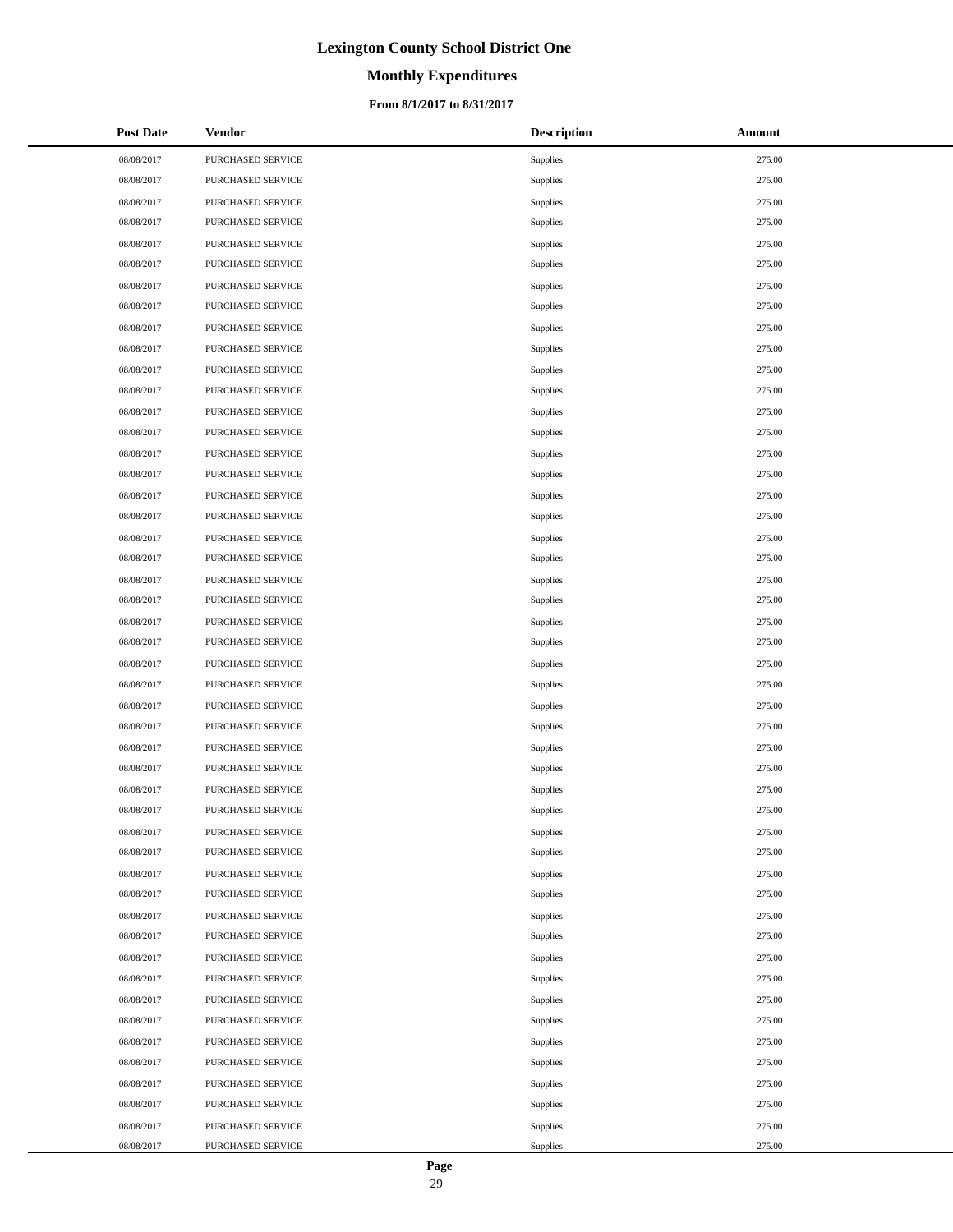# **Monthly Expenditures**

### **From 8/1/2017 to 8/31/2017**

| <b>Post Date</b> | <b>Vendor</b>     | <b>Description</b> | Amount |
|------------------|-------------------|--------------------|--------|
| 08/08/2017       | PURCHASED SERVICE | Supplies           | 275.00 |
| 08/08/2017       | PURCHASED SERVICE | Supplies           | 275.00 |
| 08/08/2017       | PURCHASED SERVICE | Supplies           | 275.00 |
| 08/08/2017       | PURCHASED SERVICE | Supplies           | 275.00 |
| 08/08/2017       | PURCHASED SERVICE | Supplies           | 275.00 |
| 08/08/2017       | PURCHASED SERVICE | Supplies           | 275.00 |
| 08/08/2017       | PURCHASED SERVICE | Supplies           | 275.00 |
| 08/08/2017       | PURCHASED SERVICE | Supplies           | 275.00 |
| 08/08/2017       | PURCHASED SERVICE | Supplies           | 275.00 |
| 08/08/2017       | PURCHASED SERVICE | Supplies           | 275.00 |
| 08/08/2017       | PURCHASED SERVICE | Supplies           | 275.00 |
| 08/08/2017       | PURCHASED SERVICE | Supplies           | 275.00 |
| 08/08/2017       | PURCHASED SERVICE | Supplies           | 275.00 |
| 08/08/2017       | PURCHASED SERVICE | Supplies           | 275.00 |
| 08/08/2017       | PURCHASED SERVICE | Supplies           | 275.00 |
| 08/08/2017       | PURCHASED SERVICE | Supplies           | 275.00 |
| 08/08/2017       | PURCHASED SERVICE | Supplies           | 275.00 |
| 08/08/2017       | PURCHASED SERVICE | Supplies           | 275.00 |
| 08/08/2017       | PURCHASED SERVICE | Supplies           | 275.00 |
| 08/08/2017       | PURCHASED SERVICE | Supplies           | 275.00 |
| 08/08/2017       | PURCHASED SERVICE | Supplies           | 275.00 |
| 08/08/2017       | PURCHASED SERVICE | Supplies           | 275.00 |
| 08/08/2017       | PURCHASED SERVICE | Supplies           | 275.00 |
| 08/08/2017       | PURCHASED SERVICE | Supplies           | 275.00 |
| 08/08/2017       | PURCHASED SERVICE | Supplies           | 275.00 |
| 08/08/2017       | PURCHASED SERVICE | Supplies           | 275.00 |
| 08/08/2017       | PURCHASED SERVICE | Supplies           | 275.00 |
| 08/08/2017       | PURCHASED SERVICE | Supplies           | 275.00 |
| 08/08/2017       | PURCHASED SERVICE | Supplies           | 275.00 |
| 08/08/2017       | PURCHASED SERVICE | Supplies           | 275.00 |
| 08/08/2017       | PURCHASED SERVICE | Supplies           | 275.00 |
| 08/08/2017       | PURCHASED SERVICE | Supplies           | 275.00 |
| 08/08/2017       | PURCHASED SERVICE | Supplies           | 275.00 |
| 08/08/2017       | PURCHASED SERVICE | Supplies           | 275.00 |
| 08/08/2017       | PURCHASED SERVICE | Supplies           | 275.00 |
| 08/08/2017       | PURCHASED SERVICE | Supplies           | 275.00 |
| 08/08/2017       | PURCHASED SERVICE | Supplies           | 275.00 |
| 08/08/2017       | PURCHASED SERVICE | Supplies           | 275.00 |
| 08/08/2017       | PURCHASED SERVICE | Supplies           | 275.00 |
| 08/08/2017       | PURCHASED SERVICE | Supplies           | 275.00 |
| 08/08/2017       | PURCHASED SERVICE | Supplies           | 275.00 |
| 08/08/2017       | PURCHASED SERVICE | Supplies           | 275.00 |
| 08/08/2017       | PURCHASED SERVICE | Supplies           | 275.00 |
| 08/08/2017       | PURCHASED SERVICE | Supplies           | 275.00 |
| 08/08/2017       | PURCHASED SERVICE | Supplies           | 275.00 |
| 08/08/2017       | PURCHASED SERVICE | Supplies           | 275.00 |
| 08/08/2017       | PURCHASED SERVICE | Supplies           | 275.00 |
| 08/08/2017       | PURCHASED SERVICE | Supplies           | 275.00 |

 $\overline{a}$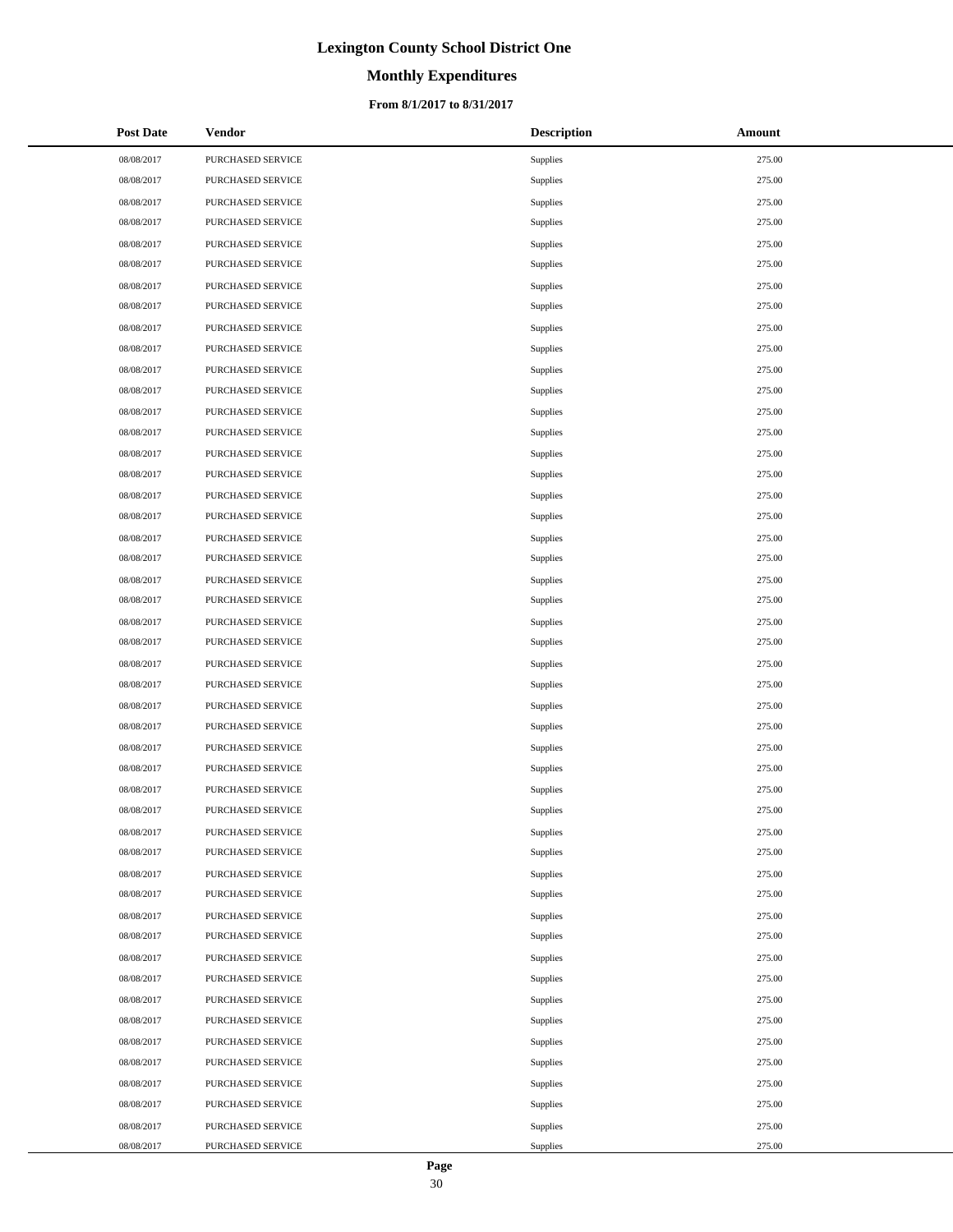# **Monthly Expenditures**

### **From 8/1/2017 to 8/31/2017**

| <b>Post Date</b> | <b>Vendor</b>     | <b>Description</b> | Amount |
|------------------|-------------------|--------------------|--------|
| 08/08/2017       | PURCHASED SERVICE | Supplies           | 275.00 |
| 08/08/2017       | PURCHASED SERVICE | Supplies           | 275.00 |
| 08/08/2017       | PURCHASED SERVICE | Supplies           | 275.00 |
| 08/08/2017       | PURCHASED SERVICE | Supplies           | 275.00 |
| 08/08/2017       | PURCHASED SERVICE | Supplies           | 275.00 |
| 08/08/2017       | PURCHASED SERVICE | Supplies           | 275.00 |
| 08/08/2017       | PURCHASED SERVICE | Supplies           | 275.00 |
| 08/08/2017       | PURCHASED SERVICE | Supplies           | 275.00 |
| 08/08/2017       | PURCHASED SERVICE | Supplies           | 275.00 |
| 08/08/2017       | PURCHASED SERVICE | Supplies           | 275.00 |
| 08/08/2017       | PURCHASED SERVICE | Supplies           | 275.00 |
| 08/08/2017       | PURCHASED SERVICE | Supplies           | 275.00 |
| 08/08/2017       | PURCHASED SERVICE | Supplies           | 275.00 |
| 08/08/2017       | PURCHASED SERVICE | Supplies           | 275.00 |
| 08/08/2017       | PURCHASED SERVICE | Supplies           | 275.00 |
| 08/08/2017       | PURCHASED SERVICE | Supplies           | 275.00 |
| 08/08/2017       | PURCHASED SERVICE | Supplies           | 275.00 |
| 08/08/2017       | PURCHASED SERVICE | Supplies           | 275.00 |
| 08/08/2017       | PURCHASED SERVICE | Supplies           | 275.00 |
| 08/08/2017       | PURCHASED SERVICE | Supplies           | 275.00 |
| 08/08/2017       | PURCHASED SERVICE | Supplies           | 275.00 |
| 08/08/2017       | PURCHASED SERVICE | Supplies           | 275.00 |
| 08/08/2017       | PURCHASED SERVICE | Supplies           | 275.00 |
| 08/08/2017       | PURCHASED SERVICE | Supplies           | 275.00 |
| 08/08/2017       | PURCHASED SERVICE | Supplies           | 275.00 |
| 08/08/2017       | PURCHASED SERVICE | Supplies           | 275.00 |
| 08/08/2017       | PURCHASED SERVICE | Supplies           | 275.00 |
| 08/08/2017       | PURCHASED SERVICE | Supplies           | 275.00 |
| 08/08/2017       | PURCHASED SERVICE | Supplies           | 275.00 |
| 08/08/2017       | PURCHASED SERVICE | Supplies           | 275.00 |
| 08/08/2017       | PURCHASED SERVICE | Supplies           | 275.00 |
| 08/08/2017       | PURCHASED SERVICE | Supplies           | 275.00 |
| 08/08/2017       | PURCHASED SERVICE | Supplies           | 275.00 |
| 08/08/2017       | PURCHASED SERVICE | Supplies           | 275.00 |
| 08/08/2017       | PURCHASED SERVICE | Supplies           | 275.00 |
| 08/08/2017       | PURCHASED SERVICE | Supplies           | 275.00 |
| 08/08/2017       | PURCHASED SERVICE | Supplies           | 275.00 |
| 08/08/2017       | PURCHASED SERVICE | Supplies           | 275.00 |
| 08/08/2017       | PURCHASED SERVICE | Supplies           | 275.00 |
| 08/08/2017       | PURCHASED SERVICE | Supplies           | 275.00 |
| 08/08/2017       | PURCHASED SERVICE | Supplies           | 275.00 |
| 08/08/2017       | PURCHASED SERVICE | Supplies           | 275.00 |
| 08/08/2017       | PURCHASED SERVICE | Supplies           | 275.00 |
| 08/08/2017       | PURCHASED SERVICE | Supplies           | 275.00 |
| 08/08/2017       | PURCHASED SERVICE | Supplies           | 275.00 |
| 08/08/2017       | PURCHASED SERVICE | Supplies           | 275.00 |
| 08/08/2017       | PURCHASED SERVICE | Supplies           | 275.00 |
| 08/08/2017       | PURCHASED SERVICE | Supplies           | 275.00 |

 $\overline{a}$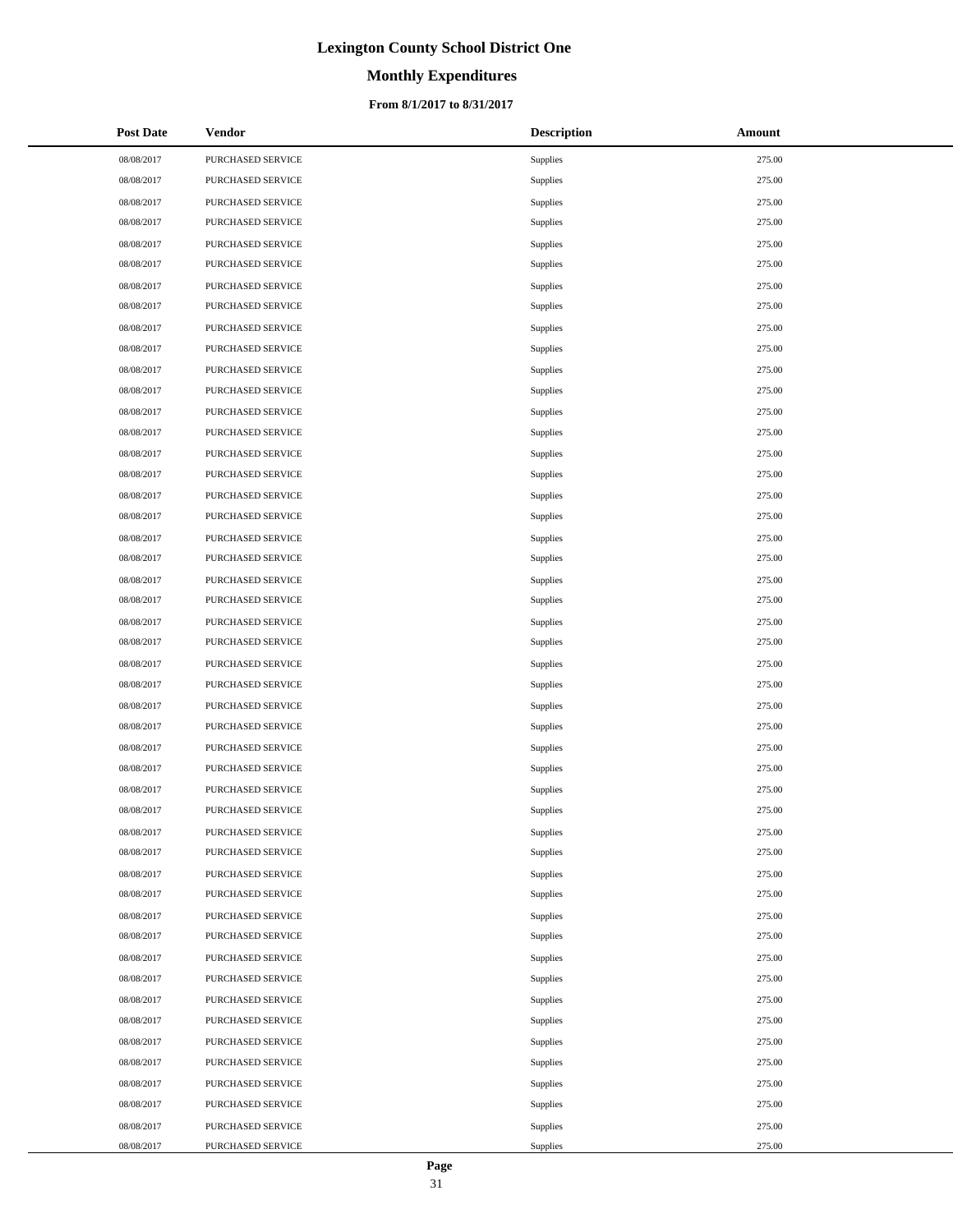# **Monthly Expenditures**

### **From 8/1/2017 to 8/31/2017**

| <b>Post Date</b> | <b>Vendor</b>     | <b>Description</b> | Amount |
|------------------|-------------------|--------------------|--------|
| 08/08/2017       | PURCHASED SERVICE | Supplies           | 275.00 |
| 08/08/2017       | PURCHASED SERVICE | Supplies           | 275.00 |
| 08/08/2017       | PURCHASED SERVICE | Supplies           | 275.00 |
| 08/08/2017       | PURCHASED SERVICE | Supplies           | 275.00 |
| 08/08/2017       | PURCHASED SERVICE | Supplies           | 275.00 |
| 08/08/2017       | PURCHASED SERVICE | Supplies           | 275.00 |
| 08/08/2017       | PURCHASED SERVICE | Supplies           | 275.00 |
| 08/08/2017       | PURCHASED SERVICE | Supplies           | 275.00 |
| 08/08/2017       | PURCHASED SERVICE | Supplies           | 275.00 |
| 08/08/2017       | PURCHASED SERVICE | Supplies           | 275.00 |
| 08/08/2017       | PURCHASED SERVICE | Supplies           | 275.00 |
| 08/08/2017       | PURCHASED SERVICE | Supplies           | 275.00 |
| 08/08/2017       | PURCHASED SERVICE | Supplies           | 275.00 |
| 08/08/2017       | PURCHASED SERVICE | Supplies           | 275.00 |
| 08/08/2017       | PURCHASED SERVICE | Supplies           | 275.00 |
| 08/08/2017       | PURCHASED SERVICE | Supplies           | 275.00 |
| 08/08/2017       | PURCHASED SERVICE | Supplies           | 275.00 |
| 08/08/2017       | PURCHASED SERVICE | Supplies           | 275.00 |
| 08/08/2017       | PURCHASED SERVICE | Supplies           | 275.00 |
| 08/08/2017       | PURCHASED SERVICE | Supplies           | 275.00 |
| 08/08/2017       | PURCHASED SERVICE | Supplies           | 275.00 |
| 08/08/2017       | PURCHASED SERVICE | Supplies           | 275.00 |
| 08/08/2017       | PURCHASED SERVICE | Supplies           | 275.00 |
| 08/08/2017       | PURCHASED SERVICE | Supplies           | 275.00 |
| 08/08/2017       | PURCHASED SERVICE | Supplies           | 275.00 |
| 08/08/2017       | PURCHASED SERVICE | Supplies           | 275.00 |
| 08/08/2017       | PURCHASED SERVICE | Supplies           | 275.00 |
| 08/08/2017       | PURCHASED SERVICE | Supplies           | 275.00 |
| 08/08/2017       | PURCHASED SERVICE | Supplies           | 275.00 |
| 08/08/2017       | PURCHASED SERVICE | Supplies           | 275.00 |
| 08/08/2017       | PURCHASED SERVICE | Supplies           | 275.00 |
| 08/08/2017       | PURCHASED SERVICE | Supplies           | 275.00 |
| 08/08/2017       | PURCHASED SERVICE | Supplies           | 275.00 |
| 08/08/2017       | PURCHASED SERVICE | Supplies           | 275.00 |
| 08/08/2017       | PURCHASED SERVICE | Supplies           | 275.00 |
| 08/08/2017       | PURCHASED SERVICE | Supplies           | 275.00 |
| 08/08/2017       | PURCHASED SERVICE | Supplies           | 275.00 |
| 08/08/2017       | PURCHASED SERVICE | Supplies           | 275.00 |
| 08/08/2017       | PURCHASED SERVICE | Supplies           | 275.00 |
| 08/08/2017       | PURCHASED SERVICE | Supplies           | 275.00 |
| 08/08/2017       | PURCHASED SERVICE | Supplies           | 275.00 |
| 08/08/2017       | PURCHASED SERVICE | Supplies           | 275.00 |
| 08/08/2017       | PURCHASED SERVICE | Supplies           | 275.00 |
| 08/08/2017       | PURCHASED SERVICE | Supplies           | 275.00 |
| 08/08/2017       | PURCHASED SERVICE | Supplies           | 275.00 |
| 08/08/2017       | PURCHASED SERVICE | Supplies           | 275.00 |
| 08/08/2017       | PURCHASED SERVICE | Supplies           | 275.00 |
| 08/08/2017       | PURCHASED SERVICE | Supplies           | 275.00 |

 $\overline{a}$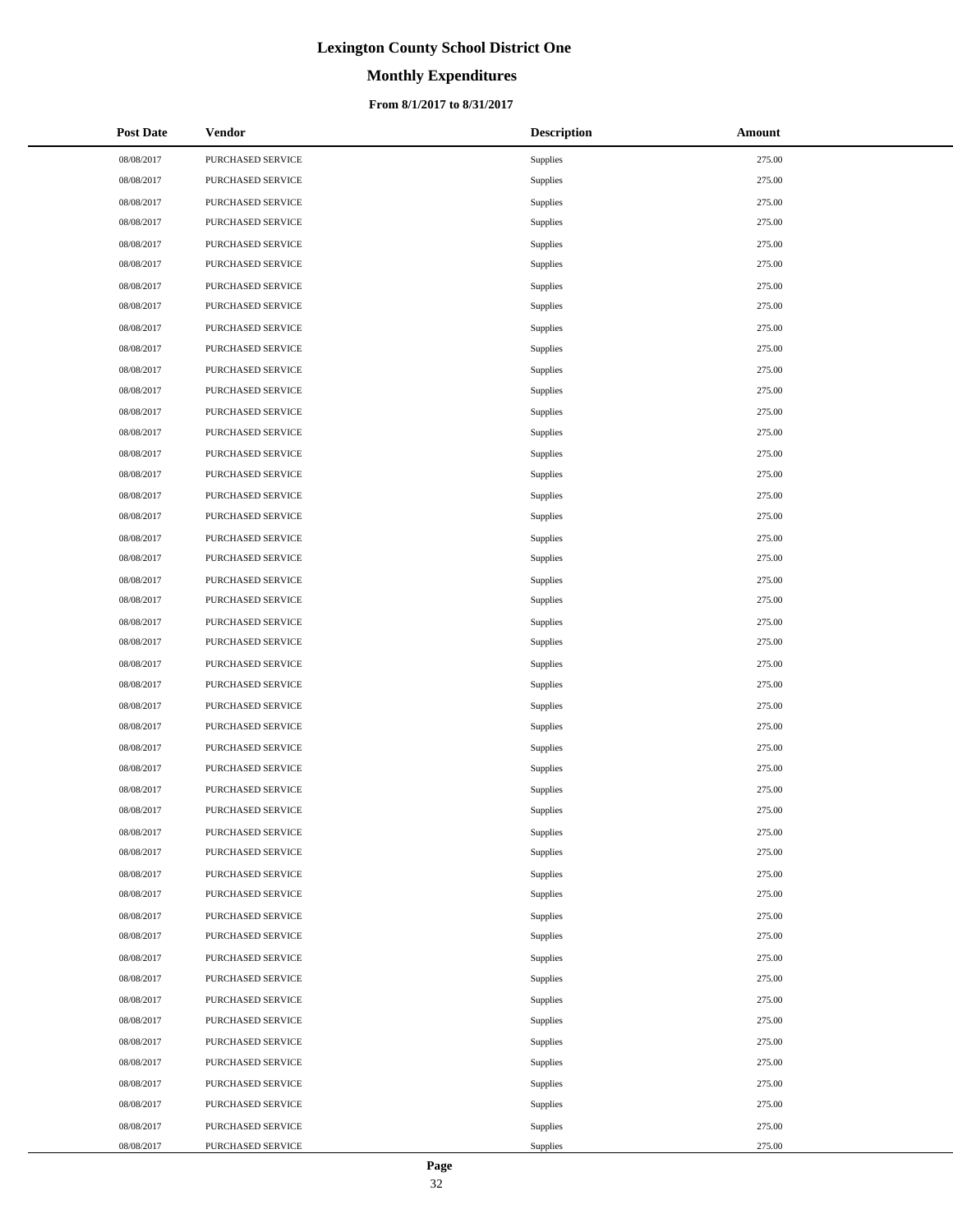# **Monthly Expenditures**

### **From 8/1/2017 to 8/31/2017**

| <b>Post Date</b> | <b>Vendor</b>     | <b>Description</b> | Amount |
|------------------|-------------------|--------------------|--------|
| 08/08/2017       | PURCHASED SERVICE | Supplies           | 275.00 |
| 08/08/2017       | PURCHASED SERVICE | Supplies           | 275.00 |
| 08/08/2017       | PURCHASED SERVICE | Supplies           | 275.00 |
| 08/08/2017       | PURCHASED SERVICE | Supplies           | 275.00 |
| 08/08/2017       | PURCHASED SERVICE | Supplies           | 275.00 |
| 08/08/2017       | PURCHASED SERVICE | Supplies           | 275.00 |
| 08/08/2017       | PURCHASED SERVICE | Supplies           | 275.00 |
| 08/08/2017       | PURCHASED SERVICE | Supplies           | 275.00 |
| 08/08/2017       | PURCHASED SERVICE | Supplies           | 275.00 |
| 08/08/2017       | PURCHASED SERVICE | Supplies           | 275.00 |
| 08/08/2017       | PURCHASED SERVICE | Supplies           | 275.00 |
| 08/08/2017       | PURCHASED SERVICE | Supplies           | 275.00 |
| 08/08/2017       | PURCHASED SERVICE | Supplies           | 275.00 |
| 08/08/2017       | PURCHASED SERVICE | Supplies           | 275.00 |
| 08/08/2017       | PURCHASED SERVICE | Supplies           | 275.00 |
| 08/08/2017       | PURCHASED SERVICE | Supplies           | 275.00 |
| 08/08/2017       | PURCHASED SERVICE | Supplies           | 275.00 |
| 08/08/2017       | PURCHASED SERVICE | Supplies           | 275.00 |
| 08/08/2017       | PURCHASED SERVICE | Supplies           | 275.00 |
| 08/08/2017       | PURCHASED SERVICE | Supplies           | 275.00 |
| 08/08/2017       | PURCHASED SERVICE | Supplies           | 275.00 |
| 08/08/2017       | PURCHASED SERVICE | Supplies           | 275.00 |
| 08/08/2017       | PURCHASED SERVICE | Supplies           | 275.00 |
| 08/08/2017       | PURCHASED SERVICE | Supplies           | 275.00 |
| 08/08/2017       | PURCHASED SERVICE | Supplies           | 275.00 |
| 08/08/2017       | PURCHASED SERVICE | Supplies           | 275.00 |
| 08/08/2017       | PURCHASED SERVICE | Supplies           | 275.00 |
| 08/08/2017       | PURCHASED SERVICE | Supplies           | 275.00 |
| 08/08/2017       | PURCHASED SERVICE | Supplies           | 275.00 |
| 08/08/2017       | PURCHASED SERVICE | Supplies           | 275.00 |
| 08/08/2017       | PURCHASED SERVICE | Supplies           | 275.00 |
| 08/08/2017       | PURCHASED SERVICE | Supplies           | 275.00 |
| 08/08/2017       | PURCHASED SERVICE | Supplies           | 275.00 |
| 08/08/2017       | PURCHASED SERVICE | Supplies           | 275.00 |
| 08/08/2017       | PURCHASED SERVICE | Supplies           | 275.00 |
| 08/08/2017       | PURCHASED SERVICE | Supplies           | 275.00 |
| 08/08/2017       | PURCHASED SERVICE | Supplies           | 275.00 |
| 08/08/2017       | PURCHASED SERVICE | Supplies           | 275.00 |
| 08/08/2017       | PURCHASED SERVICE | Supplies           | 275.00 |
| 08/08/2017       | PURCHASED SERVICE | Supplies           | 275.00 |
| 08/08/2017       | PURCHASED SERVICE | Supplies           | 275.00 |
| 08/08/2017       | PURCHASED SERVICE | Supplies           | 275.00 |
| 08/08/2017       | PURCHASED SERVICE | Supplies           | 275.00 |
| 08/08/2017       | PURCHASED SERVICE | Supplies           | 275.00 |
| 08/08/2017       | PURCHASED SERVICE | Supplies           | 275.00 |
| 08/08/2017       | PURCHASED SERVICE | Supplies           | 275.00 |
| 08/08/2017       | PURCHASED SERVICE | Supplies           | 275.00 |
| 08/08/2017       | PURCHASED SERVICE | Supplies           | 275.00 |

 $\overline{a}$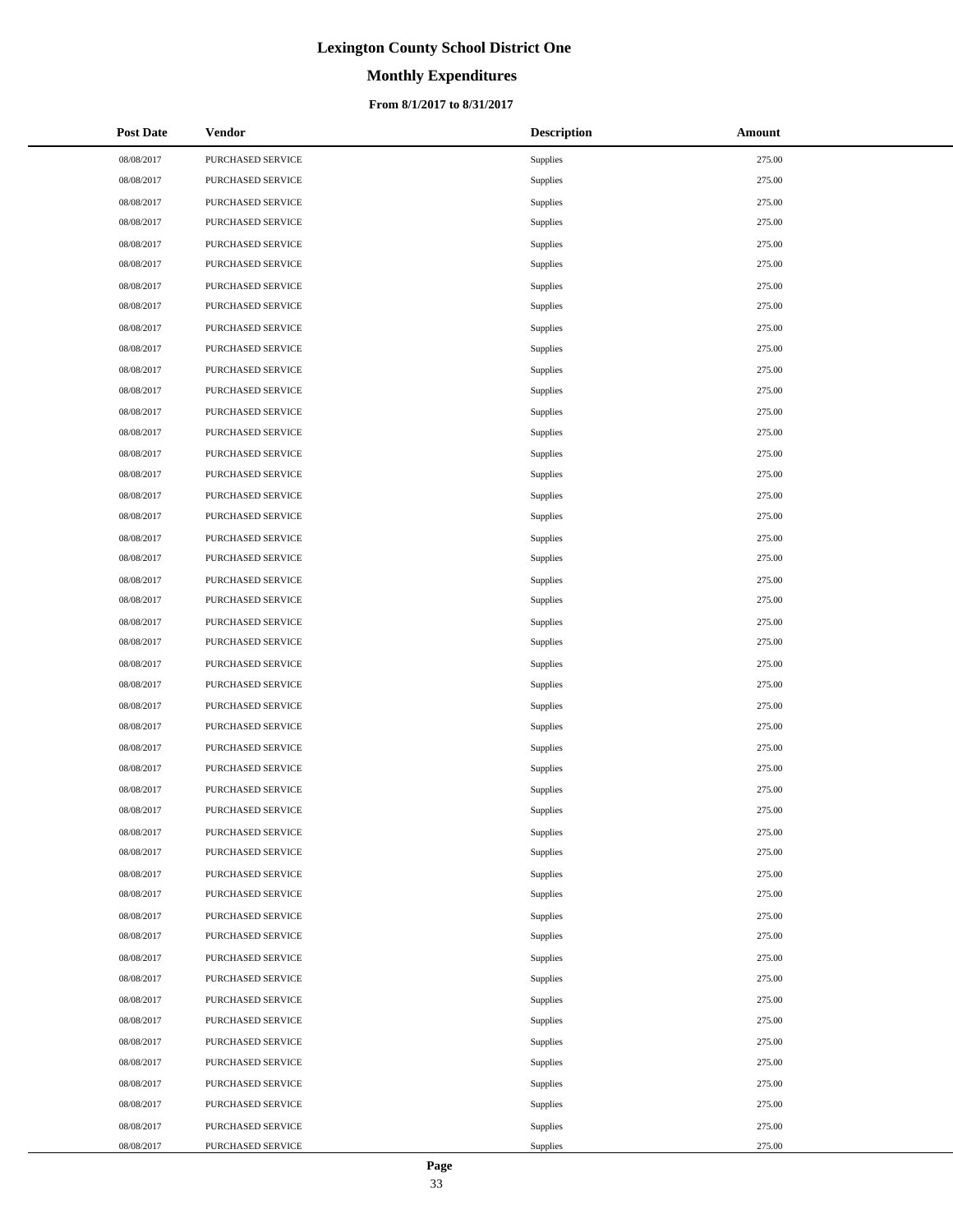# **Monthly Expenditures**

### **From 8/1/2017 to 8/31/2017**

| <b>Post Date</b> | <b>Vendor</b>     | <b>Description</b> | Amount |
|------------------|-------------------|--------------------|--------|
| 08/08/2017       | PURCHASED SERVICE | Supplies           | 275.00 |
| 08/08/2017       | PURCHASED SERVICE | Supplies           | 275.00 |
| 08/08/2017       | PURCHASED SERVICE | Supplies           | 275.00 |
| 08/08/2017       | PURCHASED SERVICE | Supplies           | 275.00 |
| 08/08/2017       | PURCHASED SERVICE | Supplies           | 275.00 |
| 08/08/2017       | PURCHASED SERVICE | Supplies           | 275.00 |
| 08/08/2017       | PURCHASED SERVICE | Supplies           | 275.00 |
| 08/08/2017       | PURCHASED SERVICE | Supplies           | 275.00 |
| 08/08/2017       | PURCHASED SERVICE | Supplies           | 275.00 |
| 08/08/2017       | PURCHASED SERVICE | Supplies           | 275.00 |
| 08/08/2017       | PURCHASED SERVICE | Supplies           | 275.00 |
| 08/08/2017       | PURCHASED SERVICE | Supplies           | 275.00 |
| 08/08/2017       | PURCHASED SERVICE | Supplies           | 275.00 |
| 08/08/2017       | PURCHASED SERVICE | Supplies           | 275.00 |
| 08/08/2017       | PURCHASED SERVICE | Supplies           | 275.00 |
| 08/08/2017       | PURCHASED SERVICE | Supplies           | 275.00 |
| 08/08/2017       | PURCHASED SERVICE | Supplies           | 275.00 |
| 08/08/2017       | PURCHASED SERVICE | Supplies           | 275.00 |
| 08/08/2017       | PURCHASED SERVICE | Supplies           | 275.00 |
| 08/08/2017       | PURCHASED SERVICE | Supplies           | 275.00 |
| 08/08/2017       | PURCHASED SERVICE | Supplies           | 275.00 |
| 08/08/2017       | PURCHASED SERVICE | Supplies           | 275.00 |
| 08/08/2017       | PURCHASED SERVICE | Supplies           | 275.00 |
| 08/08/2017       | PURCHASED SERVICE | Supplies           | 275.00 |
| 08/08/2017       | PURCHASED SERVICE | Supplies           | 275.00 |
| 08/08/2017       | PURCHASED SERVICE | Supplies           | 275.00 |
| 08/08/2017       | PURCHASED SERVICE | Supplies           | 275.00 |
| 08/08/2017       | PURCHASED SERVICE | Supplies           | 275.00 |
| 08/08/2017       | PURCHASED SERVICE | Supplies           | 275.00 |
| 08/08/2017       | PURCHASED SERVICE | Supplies           | 275.00 |
| 08/08/2017       | PURCHASED SERVICE | Supplies           | 275.00 |
| 08/08/2017       | PURCHASED SERVICE | Supplies           | 275.00 |
| 08/08/2017       | PURCHASED SERVICE | Supplies           | 275.00 |
| 08/08/2017       | PURCHASED SERVICE | Supplies           | 275.00 |
| 08/08/2017       | PURCHASED SERVICE | Supplies           | 275.00 |
| 08/08/2017       | PURCHASED SERVICE | Supplies           | 275.00 |
| 08/08/2017       | PURCHASED SERVICE | Supplies           | 275.00 |
| 08/08/2017       | PURCHASED SERVICE | Supplies           | 275.00 |
| 08/08/2017       | PURCHASED SERVICE | Supplies           | 275.00 |
| 08/08/2017       | PURCHASED SERVICE | Supplies           | 275.00 |
| 08/08/2017       | PURCHASED SERVICE | Supplies           | 275.00 |
| 08/08/2017       | PURCHASED SERVICE | Supplies           | 275.00 |
| 08/08/2017       | PURCHASED SERVICE | Supplies           | 275.00 |
| 08/08/2017       | PURCHASED SERVICE | Supplies           | 275.00 |
| 08/08/2017       | PURCHASED SERVICE | Supplies           | 275.00 |
| 08/08/2017       | PURCHASED SERVICE | Supplies           | 275.00 |
| 08/08/2017       | PURCHASED SERVICE | Supplies           | 275.00 |
| 08/08/2017       | PURCHASED SERVICE | Supplies           | 275.00 |

 $\overline{a}$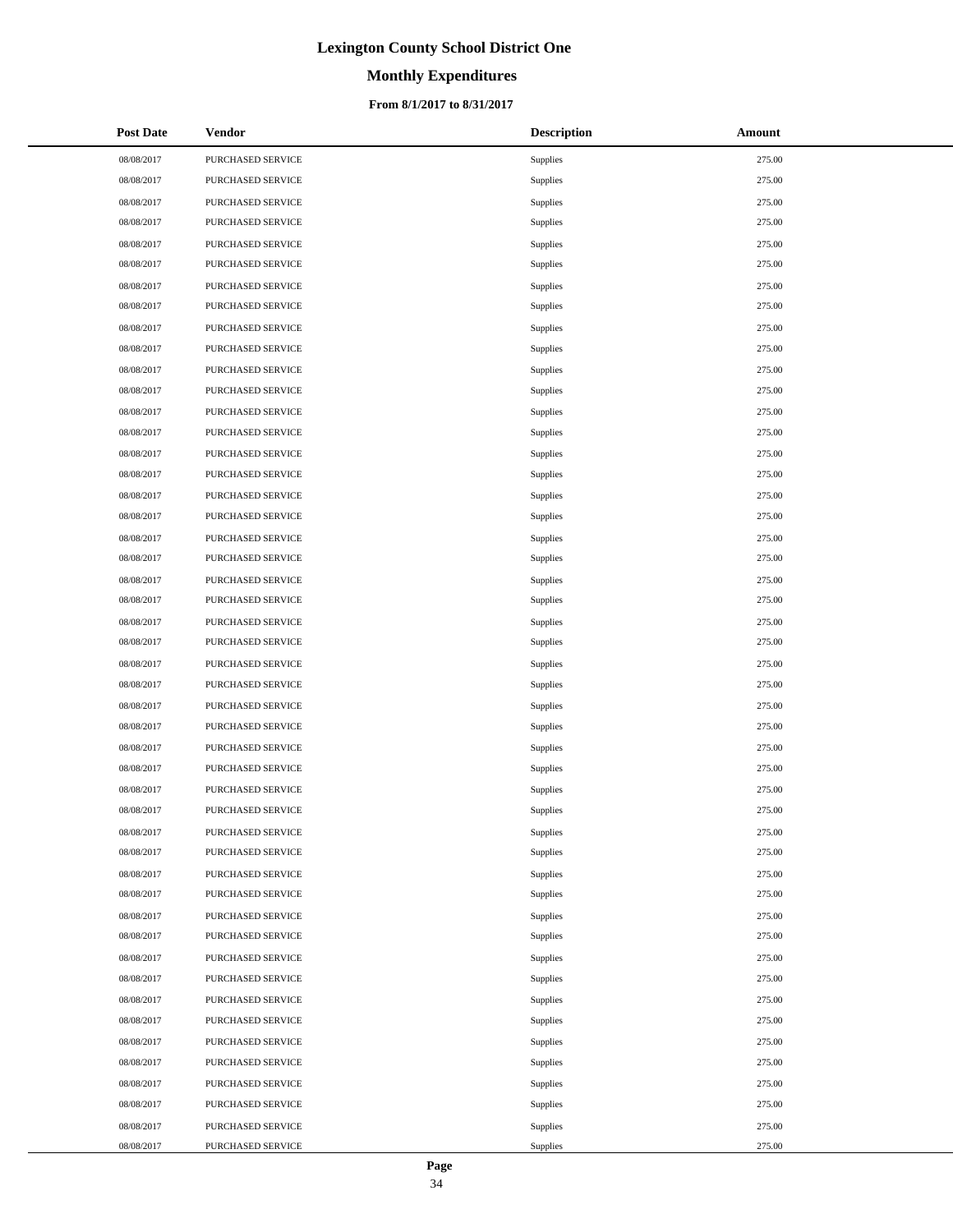# **Monthly Expenditures**

### **From 8/1/2017 to 8/31/2017**

| <b>Post Date</b> | <b>Vendor</b>     | <b>Description</b> | Amount |
|------------------|-------------------|--------------------|--------|
| 08/08/2017       | PURCHASED SERVICE | Supplies           | 275.00 |
| 08/08/2017       | PURCHASED SERVICE | Supplies           | 275.00 |
| 08/08/2017       | PURCHASED SERVICE | Supplies           | 275.00 |
| 08/08/2017       | PURCHASED SERVICE | Supplies           | 275.00 |
| 08/08/2017       | PURCHASED SERVICE | Supplies           | 275.00 |
| 08/08/2017       | PURCHASED SERVICE | Supplies           | 275.00 |
| 08/08/2017       | PURCHASED SERVICE | Supplies           | 275.00 |
| 08/08/2017       | PURCHASED SERVICE | Supplies           | 275.00 |
| 08/08/2017       | PURCHASED SERVICE | Supplies           | 275.00 |
| 08/08/2017       | PURCHASED SERVICE | Supplies           | 275.00 |
| 08/08/2017       | PURCHASED SERVICE | Supplies           | 275.00 |
| 08/08/2017       | PURCHASED SERVICE | Supplies           | 275.00 |
| 08/08/2017       | PURCHASED SERVICE | Supplies           | 275.00 |
| 08/08/2017       | PURCHASED SERVICE | Supplies           | 275.00 |
| 08/08/2017       | PURCHASED SERVICE | Supplies           | 275.00 |
| 08/08/2017       | PURCHASED SERVICE | Supplies           | 275.00 |
| 08/08/2017       | PURCHASED SERVICE | Supplies           | 275.00 |
| 08/08/2017       | PURCHASED SERVICE | Supplies           | 275.00 |
| 08/08/2017       | PURCHASED SERVICE | Supplies           | 275.00 |
| 08/08/2017       | PURCHASED SERVICE | Supplies           | 275.00 |
| 08/08/2017       | PURCHASED SERVICE | Supplies           | 275.00 |
| 08/08/2017       | PURCHASED SERVICE | Supplies           | 275.00 |
| 08/08/2017       | PURCHASED SERVICE | Supplies           | 275.00 |
| 08/08/2017       | PURCHASED SERVICE | Supplies           | 275.00 |
| 08/08/2017       | PURCHASED SERVICE | Supplies           | 275.00 |
| 08/08/2017       | PURCHASED SERVICE | Supplies           | 275.00 |
| 08/08/2017       | PURCHASED SERVICE | Supplies           | 275.00 |
| 08/08/2017       | PURCHASED SERVICE | Supplies           | 275.00 |
| 08/08/2017       | PURCHASED SERVICE | Supplies           | 275.00 |
| 08/08/2017       | PURCHASED SERVICE | Supplies           | 275.00 |
| 08/08/2017       | PURCHASED SERVICE | Supplies           | 275.00 |
| 08/08/2017       | PURCHASED SERVICE | Supplies           | 275.00 |
| 08/08/2017       | PURCHASED SERVICE | Supplies           | 275.00 |
| 08/08/2017       | PURCHASED SERVICE | Supplies           | 275.00 |
| 08/08/2017       | PURCHASED SERVICE | Supplies           | 275.00 |
| 08/08/2017       | PURCHASED SERVICE | Supplies           | 275.00 |
| 08/08/2017       | PURCHASED SERVICE | Supplies           | 275.00 |
| 08/08/2017       | PURCHASED SERVICE | Supplies           | 275.00 |
| 08/08/2017       | PURCHASED SERVICE | Supplies           | 275.00 |
| 08/08/2017       | PURCHASED SERVICE | Supplies           | 275.00 |
| 08/08/2017       | PURCHASED SERVICE | Supplies           | 275.00 |
| 08/08/2017       | PURCHASED SERVICE | Supplies           | 275.00 |
| 08/08/2017       | PURCHASED SERVICE | Supplies           | 275.00 |
| 08/08/2017       | PURCHASED SERVICE | Supplies           | 275.00 |
| 08/08/2017       | PURCHASED SERVICE | Supplies           | 275.00 |
| 08/08/2017       | PURCHASED SERVICE | Supplies           | 275.00 |
| 08/08/2017       | PURCHASED SERVICE | Supplies           | 275.00 |
| 08/08/2017       | PURCHASED SERVICE | Supplies           | 275.00 |

 $\overline{a}$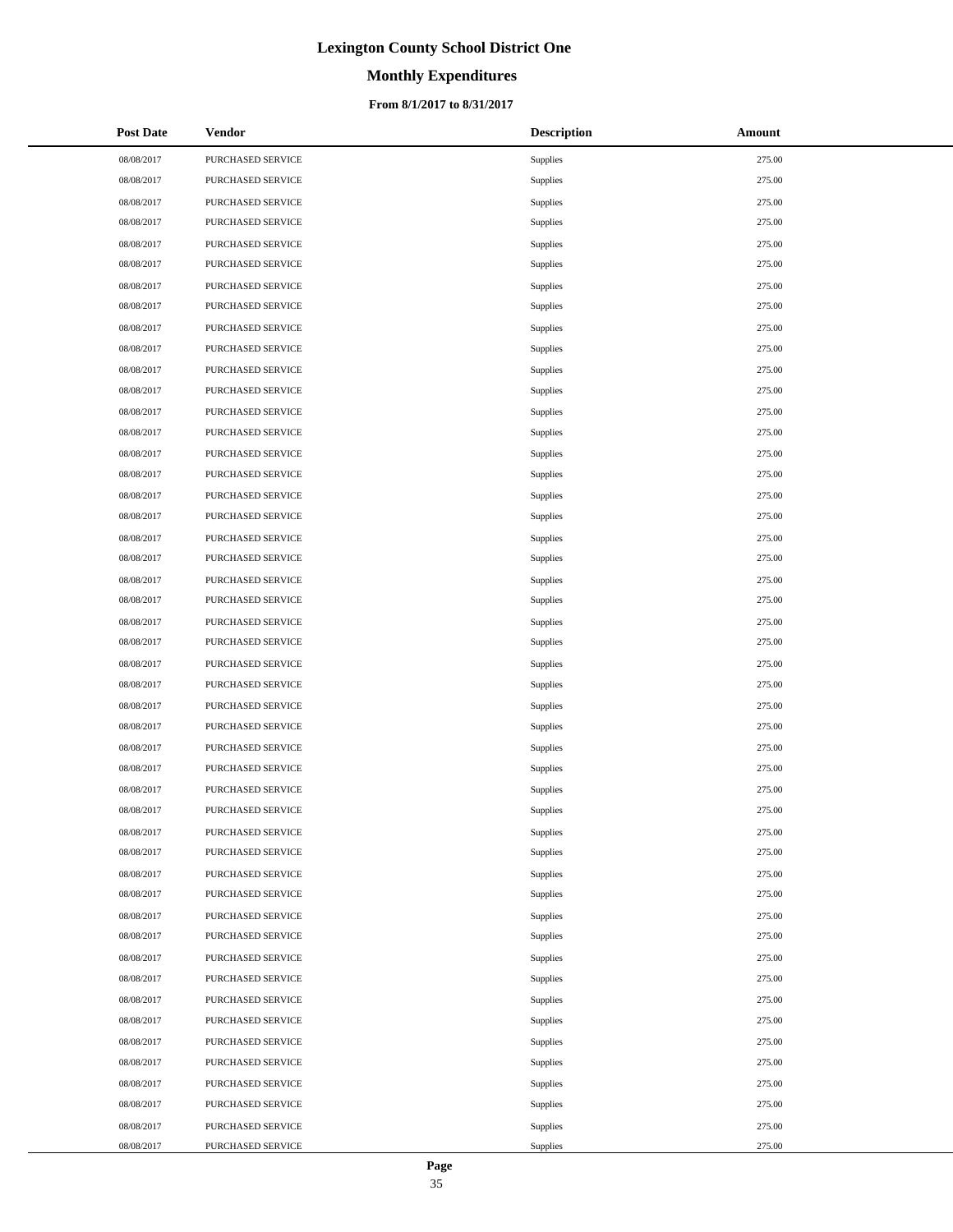# **Monthly Expenditures**

### **From 8/1/2017 to 8/31/2017**

| <b>Post Date</b> | <b>Vendor</b>     | <b>Description</b> | Amount |
|------------------|-------------------|--------------------|--------|
| 08/08/2017       | PURCHASED SERVICE | Supplies           | 275.00 |
| 08/08/2017       | PURCHASED SERVICE | Supplies           | 275.00 |
| 08/08/2017       | PURCHASED SERVICE | Supplies           | 275.00 |
| 08/08/2017       | PURCHASED SERVICE | Supplies           | 275.00 |
| 08/08/2017       | PURCHASED SERVICE | Supplies           | 275.00 |
| 08/08/2017       | PURCHASED SERVICE | Supplies           | 275.00 |
| 08/08/2017       | PURCHASED SERVICE | Supplies           | 275.00 |
| 08/08/2017       | PURCHASED SERVICE | Supplies           | 275.00 |
| 08/08/2017       | PURCHASED SERVICE | Supplies           | 275.00 |
| 08/08/2017       | PURCHASED SERVICE | Supplies           | 275.00 |
| 08/08/2017       | PURCHASED SERVICE | Supplies           | 275.00 |
| 08/08/2017       | PURCHASED SERVICE | Supplies           | 275.00 |
| 08/08/2017       | PURCHASED SERVICE | Supplies           | 275.00 |
| 08/08/2017       | PURCHASED SERVICE | Supplies           | 275.00 |
| 08/08/2017       | PURCHASED SERVICE | Supplies           | 275.00 |
| 08/08/2017       | PURCHASED SERVICE | Supplies           | 275.00 |
| 08/08/2017       | PURCHASED SERVICE | Supplies           | 275.00 |
| 08/08/2017       | PURCHASED SERVICE | Supplies           | 275.00 |
| 08/08/2017       | PURCHASED SERVICE | Supplies           | 275.00 |
| 08/08/2017       | PURCHASED SERVICE | Supplies           | 275.00 |
| 08/08/2017       | PURCHASED SERVICE | Supplies           | 275.00 |
| 08/08/2017       | PURCHASED SERVICE | Supplies           | 275.00 |
| 08/08/2017       | PURCHASED SERVICE | Supplies           | 275.00 |
| 08/08/2017       | PURCHASED SERVICE | Supplies           | 275.00 |
| 08/08/2017       | PURCHASED SERVICE | Supplies           | 275.00 |
| 08/08/2017       | PURCHASED SERVICE | Supplies           | 275.00 |
| 08/08/2017       | PURCHASED SERVICE | Supplies           | 275.00 |
| 08/08/2017       | PURCHASED SERVICE | Supplies           | 275.00 |
| 08/08/2017       | PURCHASED SERVICE | Supplies           | 275.00 |
| 08/08/2017       | PURCHASED SERVICE | Supplies           | 275.00 |
| 08/08/2017       | PURCHASED SERVICE | Supplies           | 275.00 |
| 08/08/2017       | PURCHASED SERVICE | Supplies           | 275.00 |
| 08/08/2017       | PURCHASED SERVICE | Supplies           | 275.00 |
| 08/08/2017       | PURCHASED SERVICE | Supplies           | 275.00 |
| 08/08/2017       | PURCHASED SERVICE | Supplies           | 275.00 |
| 08/08/2017       | PURCHASED SERVICE | Supplies           | 275.00 |
| 08/08/2017       | PURCHASED SERVICE | Supplies           | 275.00 |
| 08/08/2017       | PURCHASED SERVICE | Supplies           | 275.00 |
| 08/08/2017       | PURCHASED SERVICE | Supplies           | 275.00 |
| 08/08/2017       | PURCHASED SERVICE | Supplies           | 275.00 |
| 08/08/2017       | PURCHASED SERVICE | Supplies           | 275.00 |
| 08/08/2017       | PURCHASED SERVICE | Supplies           | 275.00 |
| 08/08/2017       | PURCHASED SERVICE | Supplies           | 275.00 |
| 08/08/2017       | PURCHASED SERVICE | Supplies           | 275.00 |
| 08/08/2017       | PURCHASED SERVICE | Supplies           | 275.00 |
| 08/08/2017       | PURCHASED SERVICE | Supplies           | 275.00 |
| 08/08/2017       | PURCHASED SERVICE | Supplies           | 275.00 |
| 08/08/2017       | PURCHASED SERVICE | Supplies           | 275.00 |

 $\overline{a}$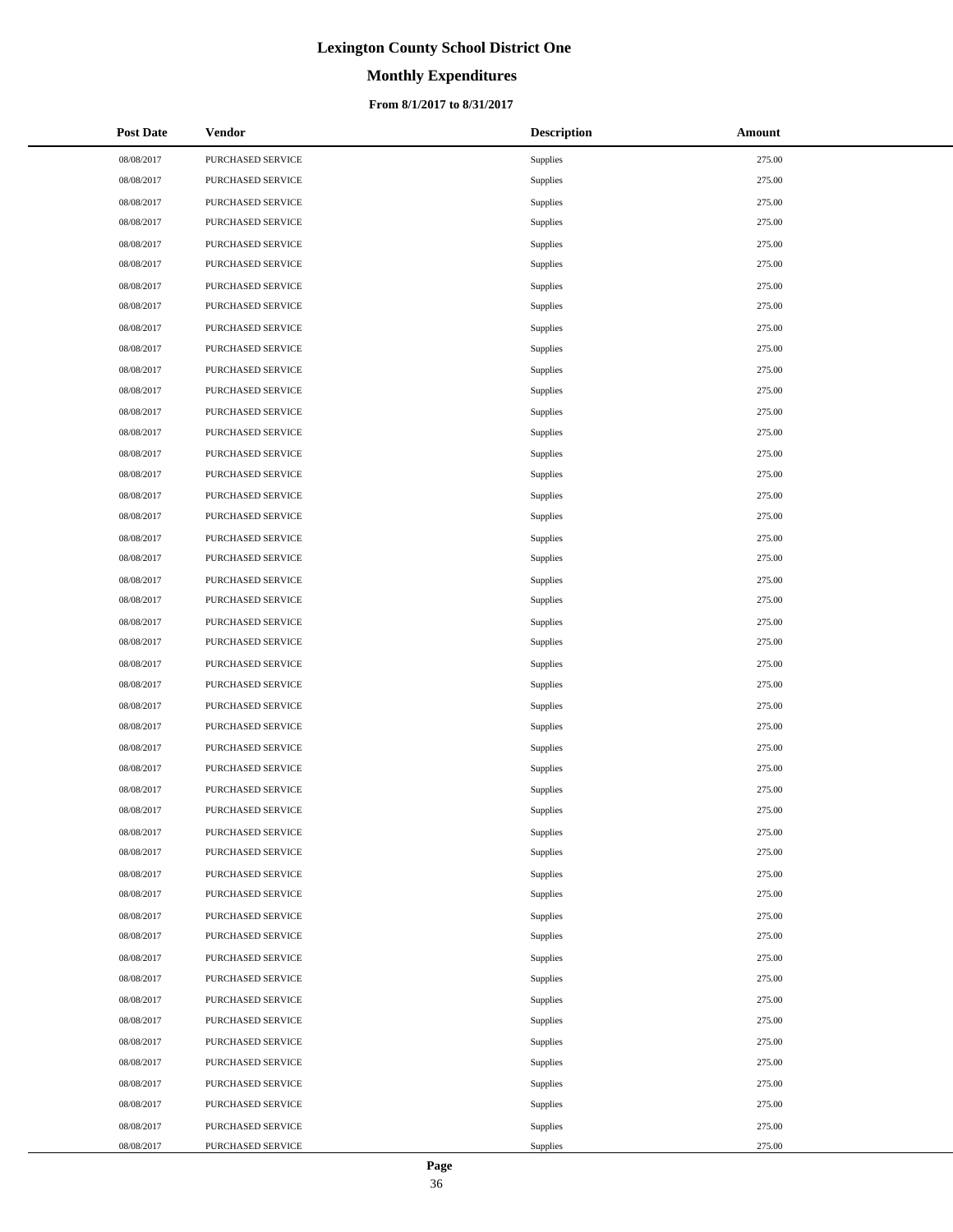# **Monthly Expenditures**

### **From 8/1/2017 to 8/31/2017**

| <b>Post Date</b> | <b>Vendor</b>     | <b>Description</b> | Amount |
|------------------|-------------------|--------------------|--------|
| 08/08/2017       | PURCHASED SERVICE | Supplies           | 275.00 |
| 08/08/2017       | PURCHASED SERVICE | Supplies           | 275.00 |
| 08/08/2017       | PURCHASED SERVICE | Supplies           | 275.00 |
| 08/08/2017       | PURCHASED SERVICE | Supplies           | 275.00 |
| 08/08/2017       | PURCHASED SERVICE | Supplies           | 275.00 |
| 08/08/2017       | PURCHASED SERVICE | Supplies           | 275.00 |
| 08/08/2017       | PURCHASED SERVICE | Supplies           | 275.00 |
| 08/08/2017       | PURCHASED SERVICE | Supplies           | 275.00 |
| 08/08/2017       | PURCHASED SERVICE | Supplies           | 275.00 |
| 08/08/2017       | PURCHASED SERVICE | Supplies           | 275.00 |
| 08/08/2017       | PURCHASED SERVICE | Supplies           | 275.00 |
| 08/08/2017       | PURCHASED SERVICE | Supplies           | 275.00 |
| 08/08/2017       | PURCHASED SERVICE | Supplies           | 275.00 |
| 08/08/2017       | PURCHASED SERVICE | Supplies           | 275.00 |
| 08/08/2017       | PURCHASED SERVICE | Supplies           | 275.00 |
| 08/08/2017       | PURCHASED SERVICE | Supplies           | 275.00 |
| 08/08/2017       | PURCHASED SERVICE | Supplies           | 275.00 |
| 08/08/2017       | PURCHASED SERVICE | Supplies           | 275.00 |
| 08/08/2017       | PURCHASED SERVICE | Supplies           | 275.00 |
| 08/08/2017       | PURCHASED SERVICE | Supplies           | 275.00 |
| 08/08/2017       | PURCHASED SERVICE | Supplies           | 275.00 |
| 08/08/2017       | PURCHASED SERVICE | Supplies           | 275.00 |
| 08/08/2017       | PURCHASED SERVICE | Supplies           | 275.00 |
| 08/08/2017       | PURCHASED SERVICE | Supplies           | 275.00 |
| 08/08/2017       | PURCHASED SERVICE | Supplies           | 275.00 |
| 08/08/2017       | PURCHASED SERVICE | Supplies           | 275.00 |
| 08/08/2017       | PURCHASED SERVICE | Supplies           | 275.00 |
| 08/08/2017       | PURCHASED SERVICE | Supplies           | 275.00 |
| 08/08/2017       | PURCHASED SERVICE | Supplies           | 275.00 |
| 08/08/2017       | PURCHASED SERVICE | Supplies           | 275.00 |
| 08/08/2017       | PURCHASED SERVICE | Supplies           | 275.00 |
| 08/08/2017       | PURCHASED SERVICE | Supplies           | 275.00 |
| 08/08/2017       | PURCHASED SERVICE | Supplies           | 275.00 |
| 08/08/2017       | PURCHASED SERVICE | Supplies           | 275.00 |
| 08/08/2017       | PURCHASED SERVICE | Supplies           | 275.00 |
| 08/08/2017       | PURCHASED SERVICE | Supplies           | 275.00 |
| 08/08/2017       | PURCHASED SERVICE | Supplies           | 275.00 |
| 08/08/2017       | PURCHASED SERVICE | Supplies           | 275.00 |
| 08/08/2017       | PURCHASED SERVICE | Supplies           | 275.00 |
| 08/08/2017       | PURCHASED SERVICE | Supplies           | 275.00 |
| 08/08/2017       | PURCHASED SERVICE | Supplies           | 275.00 |
| 08/08/2017       | PURCHASED SERVICE | Supplies           | 275.00 |
| 08/08/2017       | PURCHASED SERVICE | Supplies           | 275.00 |
| 08/08/2017       | PURCHASED SERVICE | Supplies           | 275.00 |
| 08/08/2017       | PURCHASED SERVICE | Supplies           | 275.00 |
| 08/08/2017       | PURCHASED SERVICE | Supplies           | 275.00 |
| 08/08/2017       | PURCHASED SERVICE | Supplies           | 275.00 |
| 08/08/2017       | PURCHASED SERVICE | Supplies           | 275.00 |

 $\overline{a}$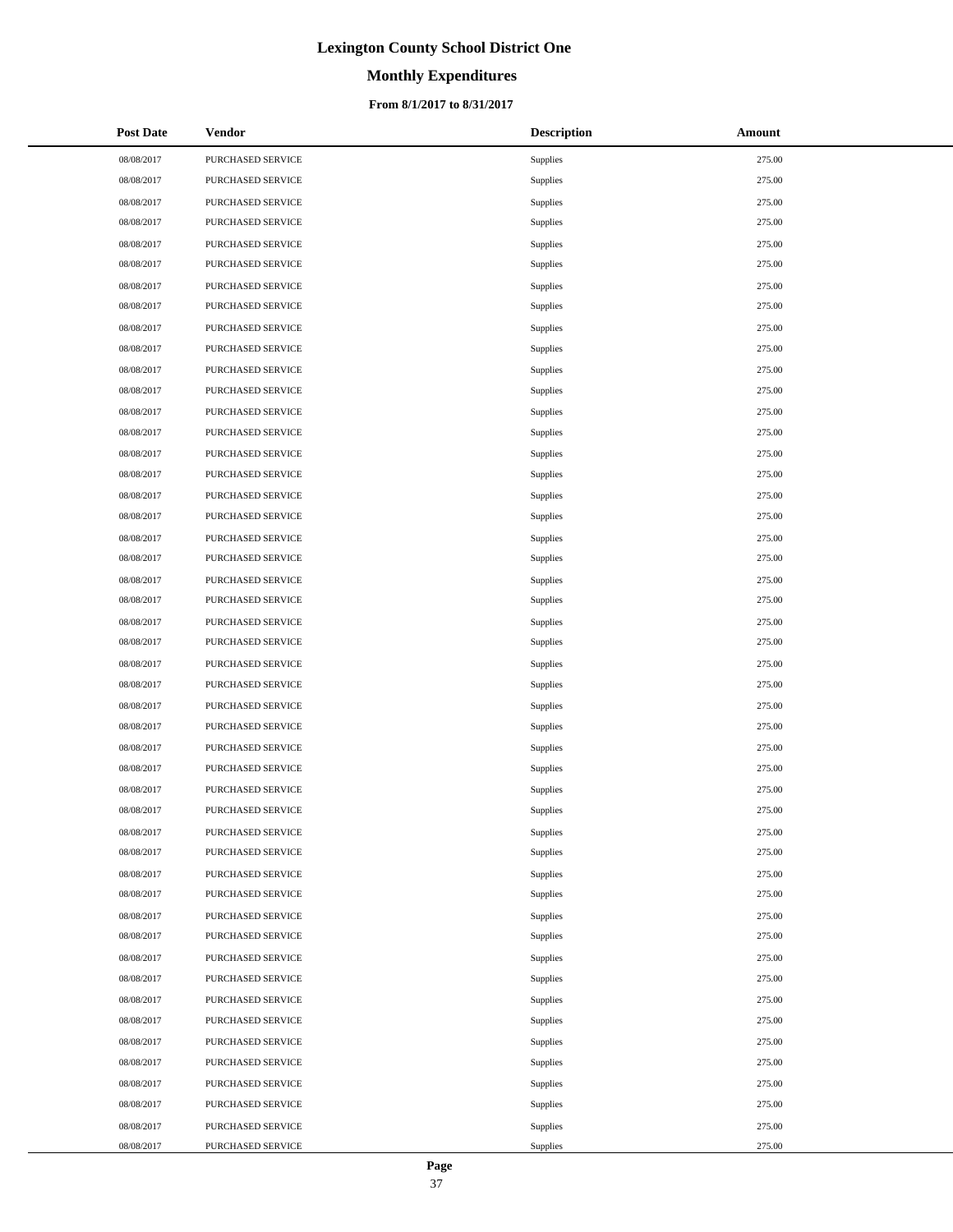# **Monthly Expenditures**

### **From 8/1/2017 to 8/31/2017**

| <b>Post Date</b> | <b>Vendor</b>     | <b>Description</b> | Amount |
|------------------|-------------------|--------------------|--------|
| 08/08/2017       | PURCHASED SERVICE | Supplies           | 275.00 |
| 08/08/2017       | PURCHASED SERVICE | Supplies           | 275.00 |
| 08/08/2017       | PURCHASED SERVICE | Supplies           | 275.00 |
| 08/08/2017       | PURCHASED SERVICE | Supplies           | 275.00 |
| 08/08/2017       | PURCHASED SERVICE | Supplies           | 275.00 |
| 08/08/2017       | PURCHASED SERVICE | Supplies           | 275.00 |
| 08/08/2017       | PURCHASED SERVICE | Supplies           | 275.00 |
| 08/08/2017       | PURCHASED SERVICE | Supplies           | 275.00 |
| 08/08/2017       | PURCHASED SERVICE | Supplies           | 275.00 |
| 08/08/2017       | PURCHASED SERVICE | Supplies           | 275.00 |
| 08/08/2017       | PURCHASED SERVICE | Supplies           | 275.00 |
| 08/08/2017       | PURCHASED SERVICE | Supplies           | 275.00 |
| 08/08/2017       | PURCHASED SERVICE | Supplies           | 275.00 |
| 08/08/2017       | PURCHASED SERVICE | Supplies           | 275.00 |
| 08/08/2017       | PURCHASED SERVICE | Supplies           | 275.00 |
| 08/08/2017       | PURCHASED SERVICE | Supplies           | 275.00 |
| 08/08/2017       | PURCHASED SERVICE | Supplies           | 275.00 |
| 08/08/2017       | PURCHASED SERVICE | Supplies           | 275.00 |
| 08/08/2017       | PURCHASED SERVICE | Supplies           | 275.00 |
| 08/08/2017       | PURCHASED SERVICE | Supplies           | 275.00 |
| 08/08/2017       | PURCHASED SERVICE | Supplies           | 275.00 |
| 08/08/2017       | PURCHASED SERVICE | Supplies           | 275.00 |
| 08/08/2017       | PURCHASED SERVICE | Supplies           | 275.00 |
| 08/08/2017       | PURCHASED SERVICE | Supplies           | 275.00 |
| 08/08/2017       | PURCHASED SERVICE | Supplies           | 275.00 |
| 08/08/2017       | PURCHASED SERVICE | Supplies           | 275.00 |
| 08/08/2017       | PURCHASED SERVICE | Supplies           | 275.00 |
| 08/08/2017       | PURCHASED SERVICE | Supplies           | 275.00 |
| 08/08/2017       | PURCHASED SERVICE | Supplies           | 275.00 |
| 08/08/2017       | PURCHASED SERVICE | Supplies           | 275.00 |
| 08/08/2017       | PURCHASED SERVICE | Supplies           | 275.00 |
| 08/08/2017       | PURCHASED SERVICE | Supplies           | 275.00 |
| 08/08/2017       | PURCHASED SERVICE | Supplies           | 275.00 |
| 08/08/2017       | PURCHASED SERVICE | Supplies           | 275.00 |
| 08/08/2017       | PURCHASED SERVICE | Supplies           | 275.00 |
| 08/08/2017       | PURCHASED SERVICE | <b>Supplies</b>    | 275.00 |
| 08/08/2017       | PURCHASED SERVICE | Supplies           | 275.00 |
| 08/08/2017       | PURCHASED SERVICE | Supplies           | 275.00 |
| 08/08/2017       | PURCHASED SERVICE | Supplies           | 275.00 |
| 08/08/2017       | PURCHASED SERVICE | Supplies           | 275.00 |
| 08/08/2017       | PURCHASED SERVICE | Supplies           | 275.00 |
| 08/08/2017       | PURCHASED SERVICE | Supplies           | 275.00 |
| 08/08/2017       | PURCHASED SERVICE | Supplies           | 275.00 |
| 08/08/2017       | PURCHASED SERVICE | Supplies           | 275.00 |
| 08/08/2017       | PURCHASED SERVICE | Supplies           | 275.00 |
| 08/08/2017       | PURCHASED SERVICE | Supplies           | 275.00 |
| 08/08/2017       | PURCHASED SERVICE | Supplies           | 275.00 |
| 08/08/2017       | PURCHASED SERVICE | Supplies           | 275.00 |

 $\overline{a}$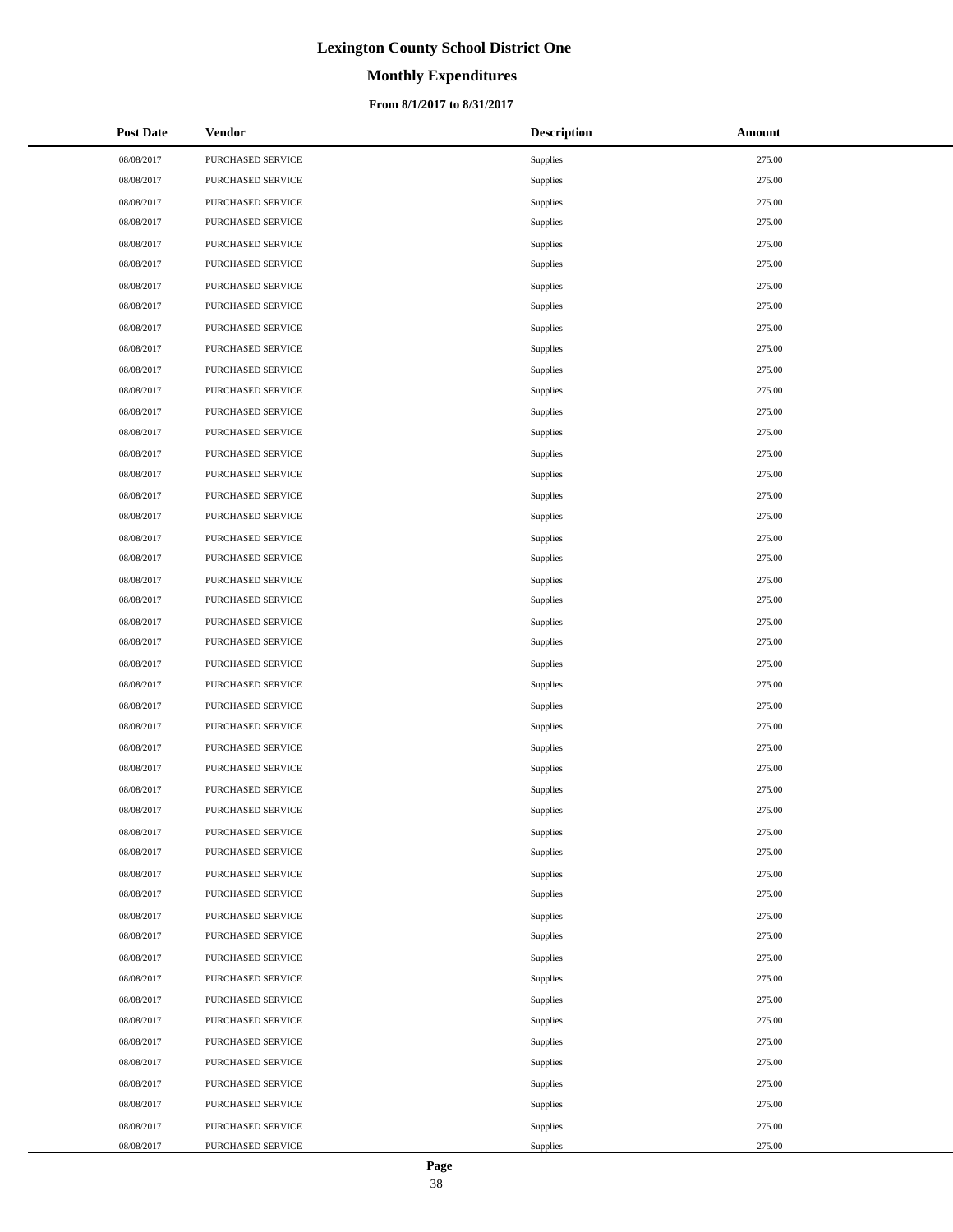# **Monthly Expenditures**

### **From 8/1/2017 to 8/31/2017**

| <b>Post Date</b> | <b>Vendor</b>     | <b>Description</b> | Amount |
|------------------|-------------------|--------------------|--------|
| 08/08/2017       | PURCHASED SERVICE | Supplies           | 275.00 |
| 08/08/2017       | PURCHASED SERVICE | Supplies           | 275.00 |
| 08/08/2017       | PURCHASED SERVICE | Supplies           | 275.00 |
| 08/08/2017       | PURCHASED SERVICE | Supplies           | 275.00 |
| 08/08/2017       | PURCHASED SERVICE | Supplies           | 275.00 |
| 08/08/2017       | PURCHASED SERVICE | Supplies           | 275.00 |
| 08/08/2017       | PURCHASED SERVICE | Supplies           | 275.00 |
| 08/08/2017       | PURCHASED SERVICE | Supplies           | 275.00 |
| 08/08/2017       | PURCHASED SERVICE | Supplies           | 275.00 |
| 08/08/2017       | PURCHASED SERVICE | Supplies           | 275.00 |
| 08/08/2017       | PURCHASED SERVICE | Supplies           | 275.00 |
| 08/08/2017       | PURCHASED SERVICE | Supplies           | 275.00 |
| 08/08/2017       | PURCHASED SERVICE | Supplies           | 275.00 |
| 08/08/2017       | PURCHASED SERVICE | Supplies           | 275.00 |
| 08/08/2017       | PURCHASED SERVICE | Supplies           | 275.00 |
| 08/08/2017       | PURCHASED SERVICE | Supplies           | 275.00 |
| 08/08/2017       | PURCHASED SERVICE | Supplies           | 275.00 |
| 08/08/2017       | PURCHASED SERVICE | Supplies           | 275.00 |
| 08/08/2017       | PURCHASED SERVICE | Supplies           | 275.00 |
| 08/08/2017       | PURCHASED SERVICE | Supplies           | 275.00 |
| 08/08/2017       | PURCHASED SERVICE | Supplies           | 275.00 |
| 08/08/2017       | PURCHASED SERVICE | Supplies           | 275.00 |
| 08/08/2017       | PURCHASED SERVICE | Supplies           | 275.00 |
| 08/08/2017       | PURCHASED SERVICE | Supplies           | 275.00 |
| 08/08/2017       | PURCHASED SERVICE | Supplies           | 275.00 |
| 08/08/2017       | PURCHASED SERVICE | Supplies           | 275.00 |
| 08/08/2017       | PURCHASED SERVICE | Supplies           | 275.00 |
| 08/08/2017       | PURCHASED SERVICE | Supplies           | 275.00 |
| 08/08/2017       | PURCHASED SERVICE | Supplies           | 275.00 |
| 08/08/2017       | PURCHASED SERVICE | Supplies           | 275.00 |
| 08/08/2017       | PURCHASED SERVICE | Supplies           | 275.00 |
| 08/08/2017       | PURCHASED SERVICE | Supplies           | 275.00 |
| 08/08/2017       | PURCHASED SERVICE | Supplies           | 275.00 |
| 08/08/2017       | PURCHASED SERVICE | Supplies           | 275.00 |
| 08/08/2017       | PURCHASED SERVICE | Supplies           | 275.00 |
| 08/08/2017       | PURCHASED SERVICE | Supplies           | 275.00 |
| 08/08/2017       | PURCHASED SERVICE | Supplies           | 275.00 |
| 08/08/2017       | PURCHASED SERVICE | Supplies           | 275.00 |
| 08/08/2017       | PURCHASED SERVICE | Supplies           | 275.00 |
| 08/08/2017       | PURCHASED SERVICE | Supplies           | 275.00 |
| 08/08/2017       | PURCHASED SERVICE | Supplies           | 275.00 |
| 08/08/2017       | PURCHASED SERVICE | Supplies           | 275.00 |
| 08/08/2017       | PURCHASED SERVICE | Supplies           | 275.00 |
| 08/08/2017       | PURCHASED SERVICE | Supplies           | 275.00 |
| 08/08/2017       | PURCHASED SERVICE | Supplies           | 275.00 |
| 08/08/2017       | PURCHASED SERVICE | Supplies           | 275.00 |
| 08/08/2017       | PURCHASED SERVICE | Supplies           | 275.00 |
| 08/08/2017       | PURCHASED SERVICE | Supplies           | 275.00 |

 $\overline{a}$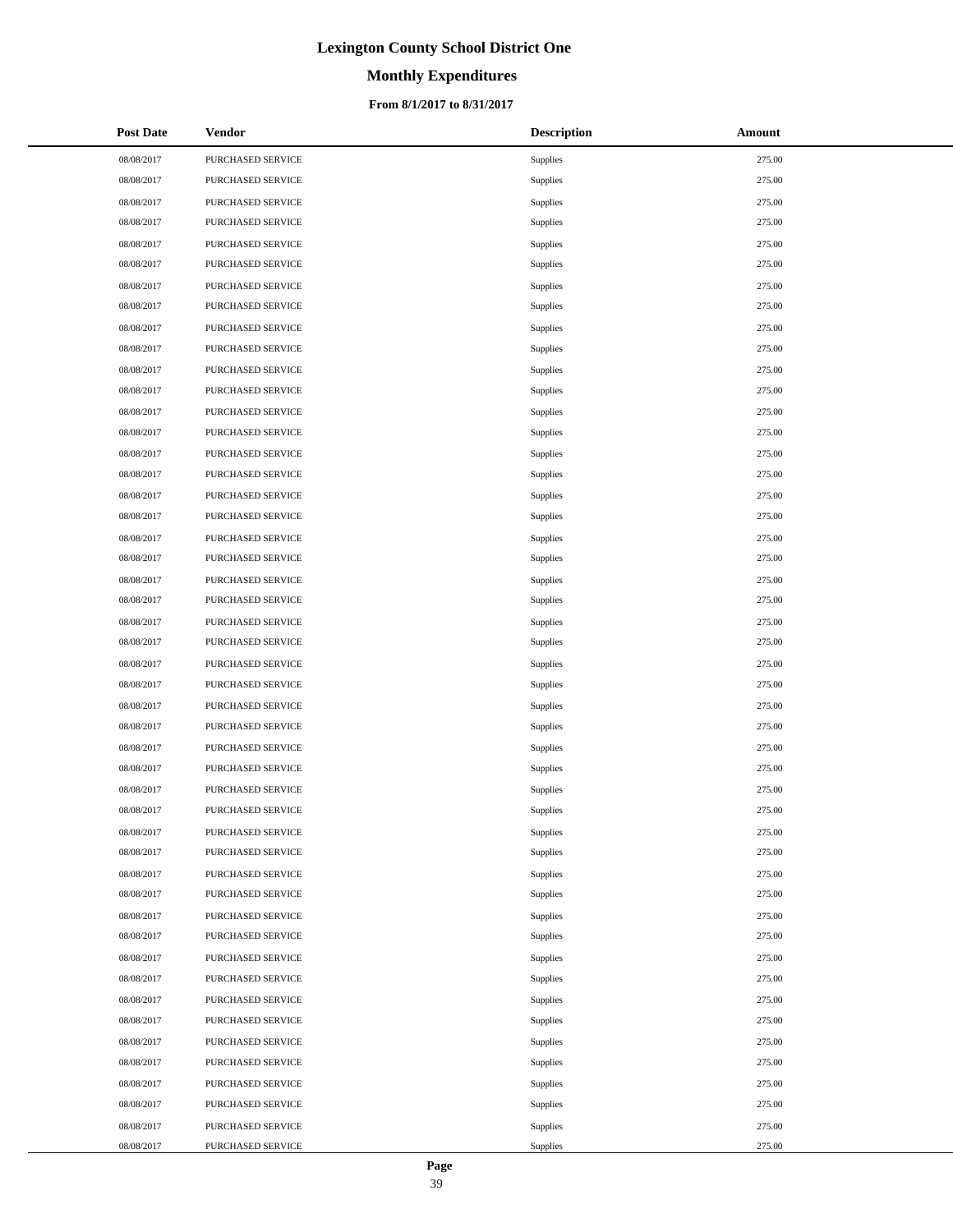# **Monthly Expenditures**

### **From 8/1/2017 to 8/31/2017**

| <b>Post Date</b> | <b>Vendor</b>     | <b>Description</b> | Amount |
|------------------|-------------------|--------------------|--------|
| 08/08/2017       | PURCHASED SERVICE | Supplies           | 275.00 |
| 08/08/2017       | PURCHASED SERVICE | Supplies           | 275.00 |
| 08/08/2017       | PURCHASED SERVICE | Supplies           | 275.00 |
| 08/08/2017       | PURCHASED SERVICE | Supplies           | 275.00 |
| 08/08/2017       | PURCHASED SERVICE | Supplies           | 275.00 |
| 08/08/2017       | PURCHASED SERVICE | Supplies           | 275.00 |
| 08/08/2017       | PURCHASED SERVICE | Supplies           | 275.00 |
| 08/08/2017       | PURCHASED SERVICE | Supplies           | 275.00 |
| 08/08/2017       | PURCHASED SERVICE | Supplies           | 275.00 |
| 08/08/2017       | PURCHASED SERVICE | Supplies           | 275.00 |
| 08/08/2017       | PURCHASED SERVICE | Supplies           | 275.00 |
| 08/08/2017       | PURCHASED SERVICE | Supplies           | 275.00 |
| 08/08/2017       | PURCHASED SERVICE | Supplies           | 275.00 |
| 08/08/2017       | PURCHASED SERVICE | Supplies           | 275.00 |
| 08/08/2017       | PURCHASED SERVICE | Supplies           | 275.00 |
| 08/08/2017       | PURCHASED SERVICE | Supplies           | 275.00 |
| 08/08/2017       | PURCHASED SERVICE | Supplies           | 275.00 |
| 08/08/2017       | PURCHASED SERVICE | Supplies           | 275.00 |
| 08/08/2017       | PURCHASED SERVICE | Supplies           | 275.00 |
| 08/08/2017       | PURCHASED SERVICE | Supplies           | 275.00 |
| 08/08/2017       | PURCHASED SERVICE | Supplies           | 275.00 |
| 08/08/2017       | PURCHASED SERVICE | Supplies           | 275.00 |
| 08/08/2017       | PURCHASED SERVICE | Supplies           | 275.00 |
| 08/08/2017       | PURCHASED SERVICE | Supplies           | 275.00 |
| 08/08/2017       | PURCHASED SERVICE | Supplies           | 275.00 |
| 08/08/2017       | PURCHASED SERVICE | Supplies           | 275.00 |
| 08/08/2017       | PURCHASED SERVICE | Supplies           | 275.00 |
| 08/08/2017       | PURCHASED SERVICE | Supplies           | 275.00 |
| 08/08/2017       | PURCHASED SERVICE | Supplies           | 275.00 |
| 08/08/2017       | PURCHASED SERVICE | Supplies           | 275.00 |
| 08/08/2017       | PURCHASED SERVICE | Supplies           | 275.00 |
| 08/08/2017       | PURCHASED SERVICE | Supplies           | 275.00 |
| 08/08/2017       | PURCHASED SERVICE | Supplies           | 275.00 |
| 08/08/2017       | PURCHASED SERVICE | Supplies           | 275.00 |
| 08/08/2017       | PURCHASED SERVICE | Supplies           | 275.00 |
| 08/08/2017       | PURCHASED SERVICE | Supplies           | 275.00 |
| 08/08/2017       | PURCHASED SERVICE | Supplies           | 275.00 |
| 08/08/2017       | PURCHASED SERVICE | Supplies           | 275.00 |
| 08/08/2017       | PURCHASED SERVICE | Supplies           | 275.00 |
| 08/08/2017       | PURCHASED SERVICE | Supplies           | 275.00 |
| 08/08/2017       | PURCHASED SERVICE | Supplies           | 275.00 |
| 08/08/2017       | PURCHASED SERVICE | Supplies           | 275.00 |
| 08/08/2017       | PURCHASED SERVICE | Supplies           | 275.00 |
| 08/08/2017       | PURCHASED SERVICE | Supplies           | 275.00 |
| 08/08/2017       | PURCHASED SERVICE | Supplies           | 275.00 |
| 08/08/2017       | PURCHASED SERVICE | Supplies           | 275.00 |
| 08/08/2017       | PURCHASED SERVICE | Supplies           | 275.00 |
| 08/08/2017       | PURCHASED SERVICE | Supplies           | 275.00 |

 $\overline{a}$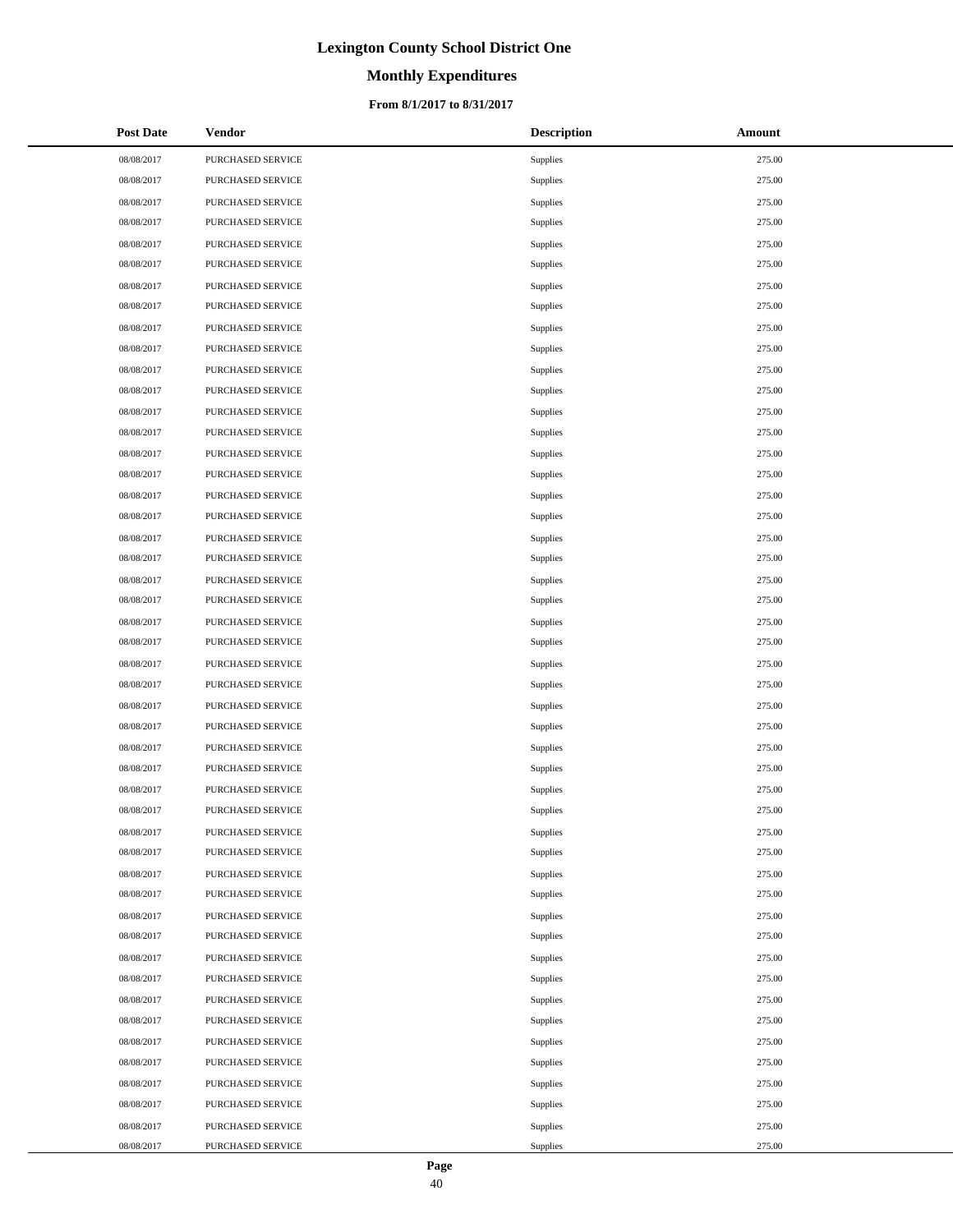# **Monthly Expenditures**

### **From 8/1/2017 to 8/31/2017**

| <b>Post Date</b> | <b>Vendor</b>     | <b>Description</b> | Amount |
|------------------|-------------------|--------------------|--------|
| 08/08/2017       | PURCHASED SERVICE | Supplies           | 275.00 |
| 08/08/2017       | PURCHASED SERVICE | Supplies           | 275.00 |
| 08/08/2017       | PURCHASED SERVICE | Supplies           | 275.00 |
| 08/08/2017       | PURCHASED SERVICE | Supplies           | 275.00 |
| 08/08/2017       | PURCHASED SERVICE | Supplies           | 275.00 |
| 08/08/2017       | PURCHASED SERVICE | Supplies           | 275.00 |
| 08/08/2017       | PURCHASED SERVICE | Supplies           | 275.00 |
| 08/08/2017       | PURCHASED SERVICE | Supplies           | 275.00 |
| 08/08/2017       | PURCHASED SERVICE | Supplies           | 275.00 |
| 08/08/2017       | PURCHASED SERVICE | Supplies           | 275.00 |
| 08/08/2017       | PURCHASED SERVICE | Supplies           | 275.00 |
| 08/08/2017       | PURCHASED SERVICE | Supplies           | 275.00 |
| 08/08/2017       | PURCHASED SERVICE | Supplies           | 275.00 |
| 08/08/2017       | PURCHASED SERVICE | Supplies           | 275.00 |
| 08/08/2017       | PURCHASED SERVICE | Supplies           | 275.00 |
| 08/08/2017       | PURCHASED SERVICE | Supplies           | 275.00 |
| 08/08/2017       | PURCHASED SERVICE | Supplies           | 275.00 |
| 08/08/2017       | PURCHASED SERVICE | Supplies           | 275.00 |
| 08/08/2017       | PURCHASED SERVICE | Supplies           | 275.00 |
| 08/08/2017       | PURCHASED SERVICE | Supplies           | 275.00 |
| 08/08/2017       | PURCHASED SERVICE | Supplies           | 275.00 |
| 08/08/2017       | PURCHASED SERVICE | Supplies           | 275.00 |
| 08/08/2017       | PURCHASED SERVICE | Supplies           | 275.00 |
| 08/08/2017       | PURCHASED SERVICE | Supplies           | 275.00 |
| 08/08/2017       | PURCHASED SERVICE | Supplies           | 275.00 |
| 08/08/2017       | PURCHASED SERVICE | Supplies           | 275.00 |
| 08/08/2017       | PURCHASED SERVICE | Supplies           | 275.00 |
| 08/08/2017       | PURCHASED SERVICE | Supplies           | 275.00 |
| 08/08/2017       | PURCHASED SERVICE | Supplies           | 275.00 |
| 08/08/2017       | PURCHASED SERVICE | Supplies           | 275.00 |
| 08/08/2017       | PURCHASED SERVICE | Supplies           | 275.00 |
| 08/08/2017       | PURCHASED SERVICE | Supplies           | 275.00 |
| 08/08/2017       | PURCHASED SERVICE | Supplies           | 275.00 |
| 08/08/2017       | PURCHASED SERVICE | Supplies           | 275.00 |
| 08/08/2017       | PURCHASED SERVICE | Supplies           | 275.00 |
| 08/08/2017       | PURCHASED SERVICE | Supplies           | 275.00 |
| 08/08/2017       | PURCHASED SERVICE | Supplies           | 275.00 |
| 08/08/2017       | PURCHASED SERVICE | Supplies           | 275.00 |
| 08/08/2017       | PURCHASED SERVICE | Supplies           | 275.00 |
| 08/08/2017       | PURCHASED SERVICE | Supplies           | 275.00 |
| 08/08/2017       | PURCHASED SERVICE | Supplies           | 275.00 |
| 08/08/2017       | PURCHASED SERVICE | Supplies           | 275.00 |
| 08/08/2017       | PURCHASED SERVICE | Supplies           | 275.00 |
| 08/08/2017       | PURCHASED SERVICE | Supplies           | 275.00 |
| 08/08/2017       | PURCHASED SERVICE | Supplies           | 275.00 |
| 08/08/2017       | PURCHASED SERVICE | Supplies           | 275.00 |
| 08/08/2017       | PURCHASED SERVICE | Supplies           | 275.00 |
| 08/08/2017       | PURCHASED SERVICE | Supplies           | 275.00 |

 $\overline{a}$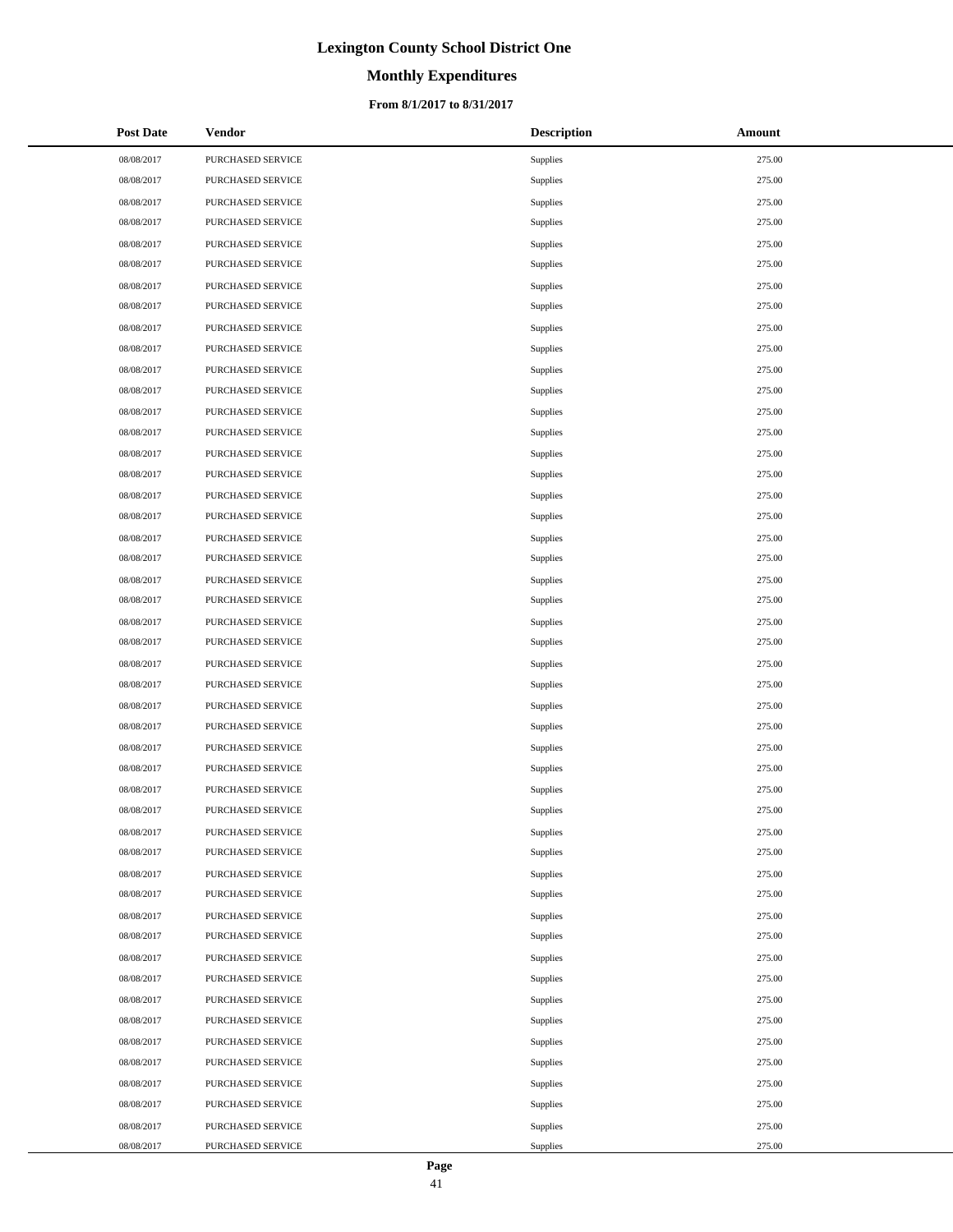# **Monthly Expenditures**

### **From 8/1/2017 to 8/31/2017**

| <b>Post Date</b> | Vendor                   | <b>Description</b> | Amount |
|------------------|--------------------------|--------------------|--------|
| 08/08/2017       | PURCHASED SERVICE        | Supplies           | 275.00 |
| 08/08/2017       | PURCHASED SERVICE        | Supplies           | 275.00 |
| 08/08/2017       | PURCHASED SERVICE        | Supplies           | 275.00 |
| 08/08/2017       | PURCHASED SERVICE        | Supplies           | 275.00 |
| 08/08/2017       | PURCHASED SERVICE        | <b>Supplies</b>    | 275.00 |
| 08/08/2017       | PURCHASED SERVICE        | Supplies           | 275.00 |
| 08/08/2017       | PURCHASED SERVICE        | Supplies           | 275.00 |
| 08/08/2017       | PURCHASED SERVICE        | Supplies           | 275.00 |
| 08/08/2017       | PURCHASED SERVICE        | <b>Supplies</b>    | 275.00 |
| 08/08/2017       | PURCHASED SERVICE        | Supplies           | 275.00 |
| 08/08/2017       | PURCHASED SERVICE        | Supplies           | 275.00 |
| 08/08/2017       | PURCHASED SERVICE        | Supplies           | 275.00 |
| 08/08/2017       | PURCHASED SERVICE        | <b>Supplies</b>    | 275.00 |
| 08/08/2017       | PURCHASED SERVICE        | Supplies           | 275.00 |
| 08/08/2017       | PURCHASED SERVICE        | Supplies           | 275.00 |
| 08/08/2017       | PURCHASED SERVICE        | Supplies           | 275.00 |
| 08/08/2017       | PURCHASED SERVICE        | Supplies           | 275.00 |
| 08/08/2017       | PURCHASED SERVICE        | Supplies           | 275.00 |
| 08/08/2017       | PURCHASED SERVICE        | Supplies           | 275.00 |
| 08/08/2017       | PURCHASED SERVICE        | Supplies           | 275.00 |
| 08/08/2017       | PURCHASED SERVICE        | <b>Supplies</b>    | 275.00 |
| 08/08/2017       | PURCHASED SERVICE        | Supplies           | 275.00 |
| 08/08/2017       | PURCHASED SERVICE        | Supplies           | 275.00 |
| 08/08/2017       | PURCHASED SERVICE        | Supplies           | 275.00 |
| 08/08/2017       | PURCHASED SERVICE        | <b>Supplies</b>    | 275.00 |
| 08/08/2017       | PURCHASED SERVICE        | Supplies           | 275.00 |
| 08/08/2017       | PURCHASED SERVICE        | Supplies           | 275.00 |
| 08/08/2017       | PURCHASED SERVICE        | Supplies           | 275.00 |
| 08/08/2017       | PURCHASED SERVICE        | <b>Supplies</b>    | 275.00 |
| 08/08/2017       | PURCHASED SERVICE        | Supplies           | 275.00 |
| 08/08/2017       | PURCHASED SERVICE        | Supplies           | 275.00 |
| 08/08/2017       | <b>PURCHASED SERVICE</b> | Supplies           | 275.00 |
| 08/08/2017       | PURCHASED SERVICE        | Supplies           | 275.00 |
| 08/08/2017       | PURCHASED SERVICE        | Supplies           | 275.00 |
| 08/08/2017       | PURCHASED SERVICE        | Supplies           | 275.00 |
| 08/08/2017       | PURCHASED SERVICE        | Supplies           | 275.00 |
| 08/08/2017       | PURCHASED SERVICE        | Supplies           | 275.00 |
| 08/08/2017       | PURCHASED SERVICE        | Supplies           | 275.00 |
| 08/08/2017       | PURCHASED SERVICE        | Supplies           | 275.00 |
| 08/08/2017       | PURCHASED SERVICE        | Supplies           | 275.00 |
| 08/08/2017       | PURCHASED SERVICE        | Supplies           | 275.00 |
| 08/08/2017       | PURCHASED SERVICE        | Supplies           | 275.00 |
| 08/08/2017       | PURCHASED SERVICE        | Supplies           | 275.00 |
| 08/08/2017       | PURCHASED SERVICE        | Supplies           | 275.00 |
| 08/08/2017       | PURCHASED SERVICE        | Supplies           | 275.00 |
| 08/08/2017       | PURCHASED SERVICE        | Supplies           | 275.00 |
| 08/08/2017       | PURCHASED SERVICE        | Supplies           | 275.00 |
| 08/08/2017       | PURCHASED SERVICE        | Supplies           | 275.00 |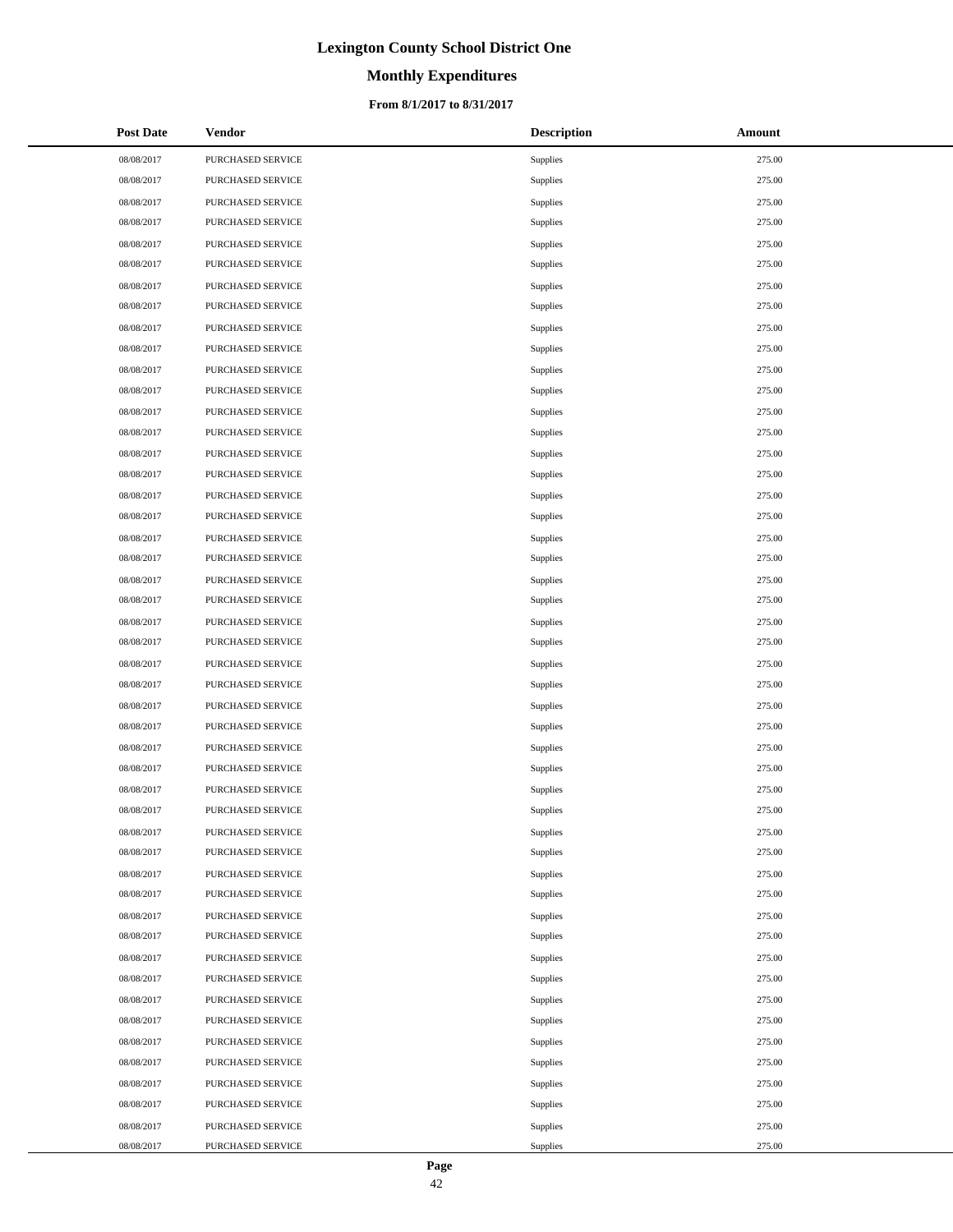# **Monthly Expenditures**

### **From 8/1/2017 to 8/31/2017**

| <b>Post Date</b> | <b>Vendor</b>     | <b>Description</b> | Amount |
|------------------|-------------------|--------------------|--------|
| 08/08/2017       | PURCHASED SERVICE | Supplies           | 275.00 |
| 08/08/2017       | PURCHASED SERVICE | Supplies           | 275.00 |
| 08/08/2017       | PURCHASED SERVICE | Supplies           | 275.00 |
| 08/08/2017       | PURCHASED SERVICE | Supplies           | 275.00 |
| 08/08/2017       | PURCHASED SERVICE | Supplies           | 275.00 |
| 08/08/2017       | PURCHASED SERVICE | Supplies           | 275.00 |
| 08/08/2017       | PURCHASED SERVICE | Supplies           | 275.00 |
| 08/08/2017       | PURCHASED SERVICE | Supplies           | 275.00 |
| 08/08/2017       | PURCHASED SERVICE | Supplies           | 275.00 |
| 08/08/2017       | PURCHASED SERVICE | Supplies           | 275.00 |
| 08/08/2017       | PURCHASED SERVICE | Supplies           | 275.00 |
| 08/08/2017       | PURCHASED SERVICE | Supplies           | 275.00 |
| 08/08/2017       | PURCHASED SERVICE | Supplies           | 275.00 |
| 08/08/2017       | PURCHASED SERVICE | Supplies           | 275.00 |
| 08/08/2017       | PURCHASED SERVICE | Supplies           | 275.00 |
| 08/08/2017       | PURCHASED SERVICE | Supplies           | 275.00 |
| 08/08/2017       | PURCHASED SERVICE | Supplies           | 275.00 |
| 08/08/2017       | PURCHASED SERVICE | Supplies           | 275.00 |
| 08/08/2017       | PURCHASED SERVICE | Supplies           | 275.00 |
| 08/08/2017       | PURCHASED SERVICE | Supplies           | 275.00 |
| 08/08/2017       | PURCHASED SERVICE | Supplies           | 275.00 |
| 08/08/2017       | PURCHASED SERVICE | Supplies           | 275.00 |
| 08/08/2017       | PURCHASED SERVICE | Supplies           | 275.00 |
| 08/08/2017       | PURCHASED SERVICE | Supplies           | 275.00 |
| 08/08/2017       | PURCHASED SERVICE | Supplies           | 275.00 |
| 08/08/2017       | PURCHASED SERVICE | Supplies           | 275.00 |
| 08/08/2017       | PURCHASED SERVICE | Supplies           | 275.00 |
| 08/08/2017       | PURCHASED SERVICE | Supplies           | 275.00 |
| 08/08/2017       | PURCHASED SERVICE | Supplies           | 275.00 |
| 08/08/2017       | PURCHASED SERVICE | Supplies           | 275.00 |
| 08/08/2017       | PURCHASED SERVICE | Supplies           | 275.00 |
| 08/08/2017       | PURCHASED SERVICE | Supplies           | 275.00 |
| 08/08/2017       | PURCHASED SERVICE | Supplies           | 275.00 |
| 08/08/2017       | PURCHASED SERVICE | Supplies           | 275.00 |
| 08/08/2017       | PURCHASED SERVICE | Supplies           | 275.00 |
| 08/08/2017       | PURCHASED SERVICE | Supplies           | 275.00 |
| 08/08/2017       | PURCHASED SERVICE | Supplies           | 275.00 |
| 08/08/2017       | PURCHASED SERVICE | Supplies           | 275.00 |
| 08/08/2017       | PURCHASED SERVICE | Supplies           | 275.00 |
| 08/08/2017       | PURCHASED SERVICE | Supplies           | 275.00 |
| 08/08/2017       | PURCHASED SERVICE | Supplies           | 275.00 |
| 08/08/2017       | PURCHASED SERVICE | Supplies           | 275.00 |
| 08/08/2017       | PURCHASED SERVICE | Supplies           | 275.00 |
| 08/08/2017       | PURCHASED SERVICE | Supplies           | 275.00 |
| 08/08/2017       | PURCHASED SERVICE | Supplies           | 275.00 |
| 08/08/2017       | PURCHASED SERVICE | Supplies           | 275.00 |
| 08/08/2017       | PURCHASED SERVICE | Supplies           | 275.00 |
| 08/08/2017       | PURCHASED SERVICE | Supplies           | 275.00 |

 $\overline{a}$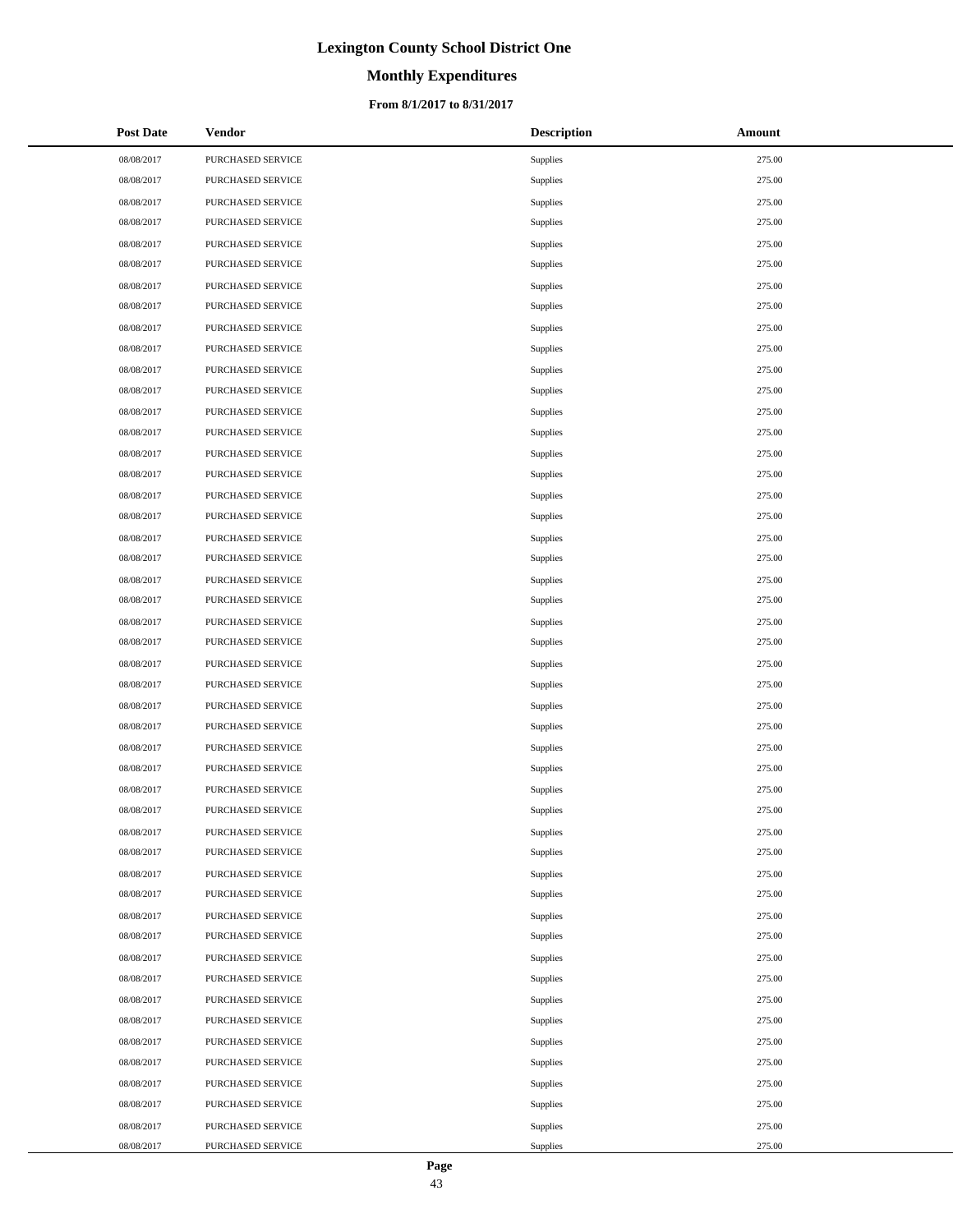# **Monthly Expenditures**

### **From 8/1/2017 to 8/31/2017**

| <b>Post Date</b> | <b>Vendor</b>     | <b>Description</b> | Amount |
|------------------|-------------------|--------------------|--------|
| 08/08/2017       | PURCHASED SERVICE | Supplies           | 275.00 |
| 08/08/2017       | PURCHASED SERVICE | Supplies           | 275.00 |
| 08/08/2017       | PURCHASED SERVICE | Supplies           | 275.00 |
| 08/08/2017       | PURCHASED SERVICE | Supplies           | 275.00 |
| 08/08/2017       | PURCHASED SERVICE | Supplies           | 275.00 |
| 08/08/2017       | PURCHASED SERVICE | Supplies           | 275.00 |
| 08/08/2017       | PURCHASED SERVICE | Supplies           | 275.00 |
| 08/08/2017       | PURCHASED SERVICE | Supplies           | 275.00 |
| 08/08/2017       | PURCHASED SERVICE | Supplies           | 275.00 |
| 08/08/2017       | PURCHASED SERVICE | Supplies           | 275.00 |
| 08/08/2017       | PURCHASED SERVICE | Supplies           | 275.00 |
| 08/08/2017       | PURCHASED SERVICE | Supplies           | 275.00 |
| 08/08/2017       | PURCHASED SERVICE | Supplies           | 275.00 |
| 08/08/2017       | PURCHASED SERVICE | Supplies           | 275.00 |
| 08/08/2017       | PURCHASED SERVICE | Supplies           | 275.00 |
| 08/08/2017       | PURCHASED SERVICE | Supplies           | 275.00 |
| 08/08/2017       | PURCHASED SERVICE | Supplies           | 275.00 |
| 08/08/2017       | PURCHASED SERVICE | Supplies           | 275.00 |
| 08/08/2017       | PURCHASED SERVICE | Supplies           | 275.00 |
| 08/08/2017       | PURCHASED SERVICE | Supplies           | 275.00 |
| 08/08/2017       | PURCHASED SERVICE | Supplies           | 275.00 |
| 08/08/2017       | PURCHASED SERVICE | Supplies           | 275.00 |
| 08/08/2017       | PURCHASED SERVICE | Supplies           | 275.00 |
| 08/08/2017       | PURCHASED SERVICE | Supplies           | 275.00 |
| 08/08/2017       | PURCHASED SERVICE | Supplies           | 275.00 |
| 08/08/2017       | PURCHASED SERVICE | Supplies           | 275.00 |
| 08/08/2017       | PURCHASED SERVICE | Supplies           | 275.00 |
| 08/08/2017       | PURCHASED SERVICE | Supplies           | 275.00 |
| 08/08/2017       | PURCHASED SERVICE | Supplies           | 275.00 |
| 08/08/2017       | PURCHASED SERVICE | Supplies           | 275.00 |
| 08/08/2017       | PURCHASED SERVICE | Supplies           | 275.00 |
| 08/08/2017       | PURCHASED SERVICE | Supplies           | 275.00 |
| 08/08/2017       | PURCHASED SERVICE | Supplies           | 275.00 |
| 08/08/2017       | PURCHASED SERVICE | Supplies           | 275.00 |
| 08/08/2017       | PURCHASED SERVICE | Supplies           | 275.00 |
| 08/08/2017       | PURCHASED SERVICE | Supplies           | 275.00 |
| 08/08/2017       | PURCHASED SERVICE | Supplies           | 275.00 |
| 08/08/2017       | PURCHASED SERVICE | Supplies           | 275.00 |
| 08/08/2017       | PURCHASED SERVICE | <b>Supplies</b>    | 275.00 |
| 08/08/2017       | PURCHASED SERVICE | Supplies           | 275.00 |
| 08/08/2017       | PURCHASED SERVICE | Supplies           | 275.00 |
| 08/08/2017       | PURCHASED SERVICE | Supplies           | 275.00 |
| 08/08/2017       | PURCHASED SERVICE | Supplies           | 275.00 |
| 08/08/2017       | PURCHASED SERVICE | Supplies           | 275.00 |
| 08/08/2017       | PURCHASED SERVICE | Supplies           | 275.00 |
| 08/08/2017       | PURCHASED SERVICE | Supplies           | 275.00 |
| 08/08/2017       | PURCHASED SERVICE | Supplies           | 275.00 |
| 08/08/2017       | PURCHASED SERVICE | Supplies           | 275.00 |

 $\overline{a}$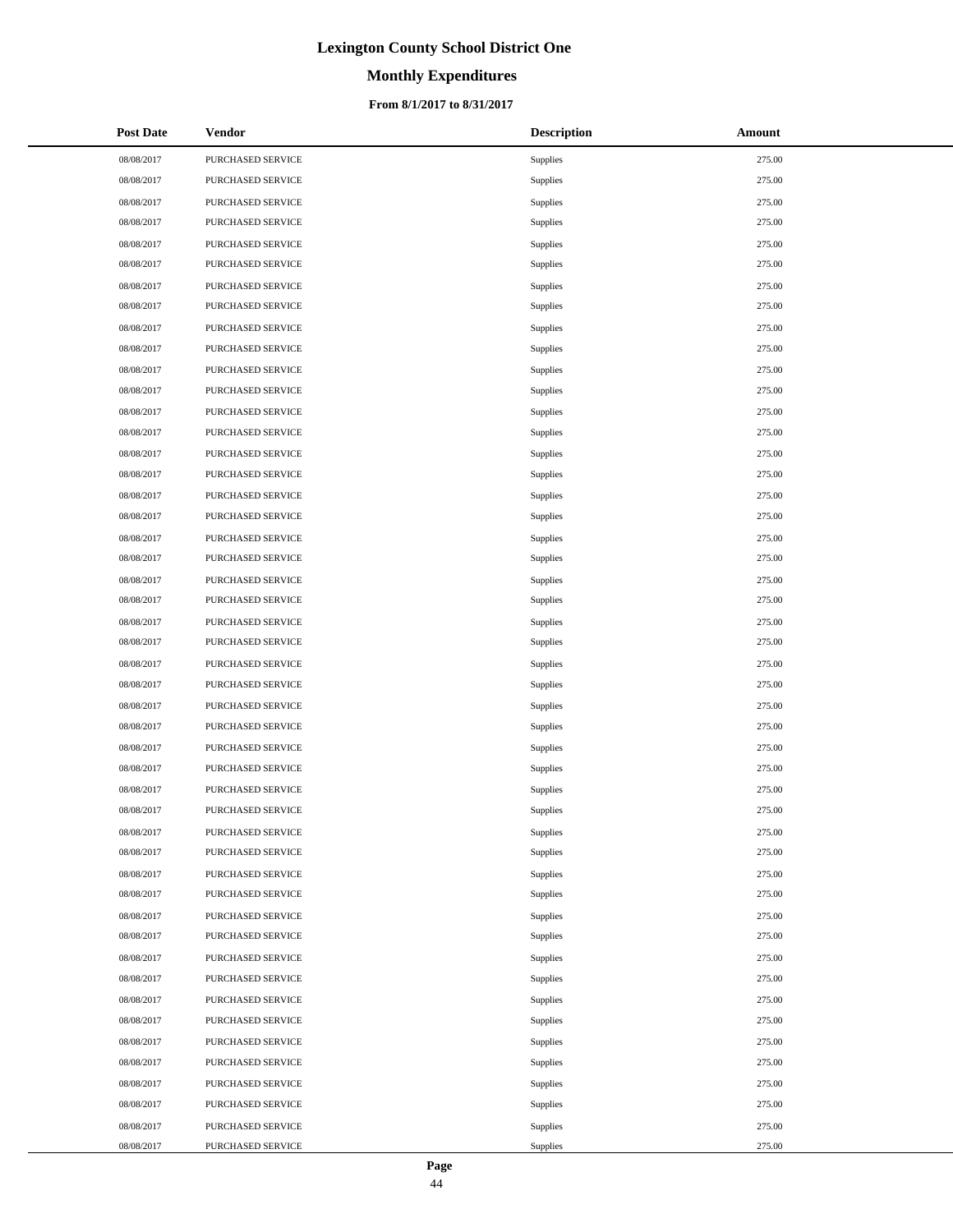# **Monthly Expenditures**

### **From 8/1/2017 to 8/31/2017**

| <b>Post Date</b> | Vendor                   | <b>Description</b> | Amount |
|------------------|--------------------------|--------------------|--------|
| 08/08/2017       | PURCHASED SERVICE        | Supplies           | 275.00 |
| 08/08/2017       | PURCHASED SERVICE        | Supplies           | 275.00 |
| 08/08/2017       | PURCHASED SERVICE        | Supplies           | 275.00 |
| 08/08/2017       | PURCHASED SERVICE        | Supplies           | 275.00 |
| 08/08/2017       | PURCHASED SERVICE        | Supplies           | 275.00 |
| 08/08/2017       | PURCHASED SERVICE        | Supplies           | 275.00 |
| 08/08/2017       | PURCHASED SERVICE        | Supplies           | 275.00 |
| 08/08/2017       | PURCHASED SERVICE        | Supplies           | 275.00 |
| 08/08/2017       | PURCHASED SERVICE        | Supplies           | 275.00 |
| 08/08/2017       | PURCHASED SERVICE        | Supplies           | 275.00 |
| 08/08/2017       | PURCHASED SERVICE        | Supplies           | 275.00 |
| 08/08/2017       | PURCHASED SERVICE        | Supplies           | 275.00 |
| 08/08/2017       | PURCHASED SERVICE        | Supplies           | 275.00 |
| 08/08/2017       | PURCHASED SERVICE        | Supplies           | 275.00 |
| 08/08/2017       | PURCHASED SERVICE        | Supplies           | 275.00 |
| 08/08/2017       | PURCHASED SERVICE        | Supplies           | 275.00 |
| 08/08/2017       | PURCHASED SERVICE        | Supplies           | 275.00 |
| 08/08/2017       | PURCHASED SERVICE        | Supplies           | 275.00 |
| 08/08/2017       | PURCHASED SERVICE        | Supplies           | 275.00 |
| 08/08/2017       | PURCHASED SERVICE        | Supplies           | 275.00 |
| 08/08/2017       | PURCHASED SERVICE        | Supplies           | 275.00 |
| 08/08/2017       | PURCHASED SERVICE        | Supplies           | 275.00 |
| 08/08/2017       | PURCHASED SERVICE        | Supplies           | 275.00 |
| 08/08/2017       | PURCHASED SERVICE        | Supplies           | 275.00 |
| 08/08/2017       | PURCHASED SERVICE        | Supplies           | 275.00 |
| 08/08/2017       | PURCHASED SERVICE        | Supplies           | 275.00 |
| 08/08/2017       | PURCHASED SERVICE        | Supplies           | 275.00 |
| 08/08/2017       | PURCHASED SERVICE        | Supplies           | 275.00 |
| 08/08/2017       | PURCHASED SERVICE        | Supplies           | 275.00 |
| 08/08/2017       | PURCHASED SERVICE        | Supplies           | 275.00 |
| 08/08/2017       | PURCHASED SERVICE        | Supplies           | 275.00 |
| 08/08/2017       | <b>PURCHASED SERVICE</b> | Supplies           | 275.00 |
| 08/08/2017       | PURCHASED SERVICE        | Supplies           | 275.00 |
| 08/08/2017       | PURCHASED SERVICE        | Supplies           | 275.00 |
| 08/08/2017       | PURCHASED SERVICE        | Supplies           | 275.00 |
| 08/08/2017       | PURCHASED SERVICE        | Supplies           | 275.00 |
| 08/08/2017       | PURCHASED SERVICE        | Supplies           | 275.00 |
| 08/08/2017       | PURCHASED SERVICE        | Supplies           | 275.00 |
| 08/08/2017       | PURCHASED SERVICE        | Supplies           | 275.00 |
| 08/08/2017       | PURCHASED SERVICE        | Supplies           | 275.00 |
| 08/08/2017       | PURCHASED SERVICE        | Supplies           | 275.00 |
| 08/08/2017       | PURCHASED SERVICE        | Supplies           | 275.00 |
| 08/08/2017       | PURCHASED SERVICE        | Supplies           | 275.00 |
| 08/08/2017       | PURCHASED SERVICE        | Supplies           | 275.00 |
| 08/08/2017       | PURCHASED SERVICE        | Supplies           | 275.00 |
| 08/08/2017       | PURCHASED SERVICE        | Supplies           | 275.00 |
| 08/08/2017       | PURCHASED SERVICE        | Supplies           | 275.00 |
| 08/08/2017       | PURCHASED SERVICE        | Supplies           | 275.00 |

 $\overline{a}$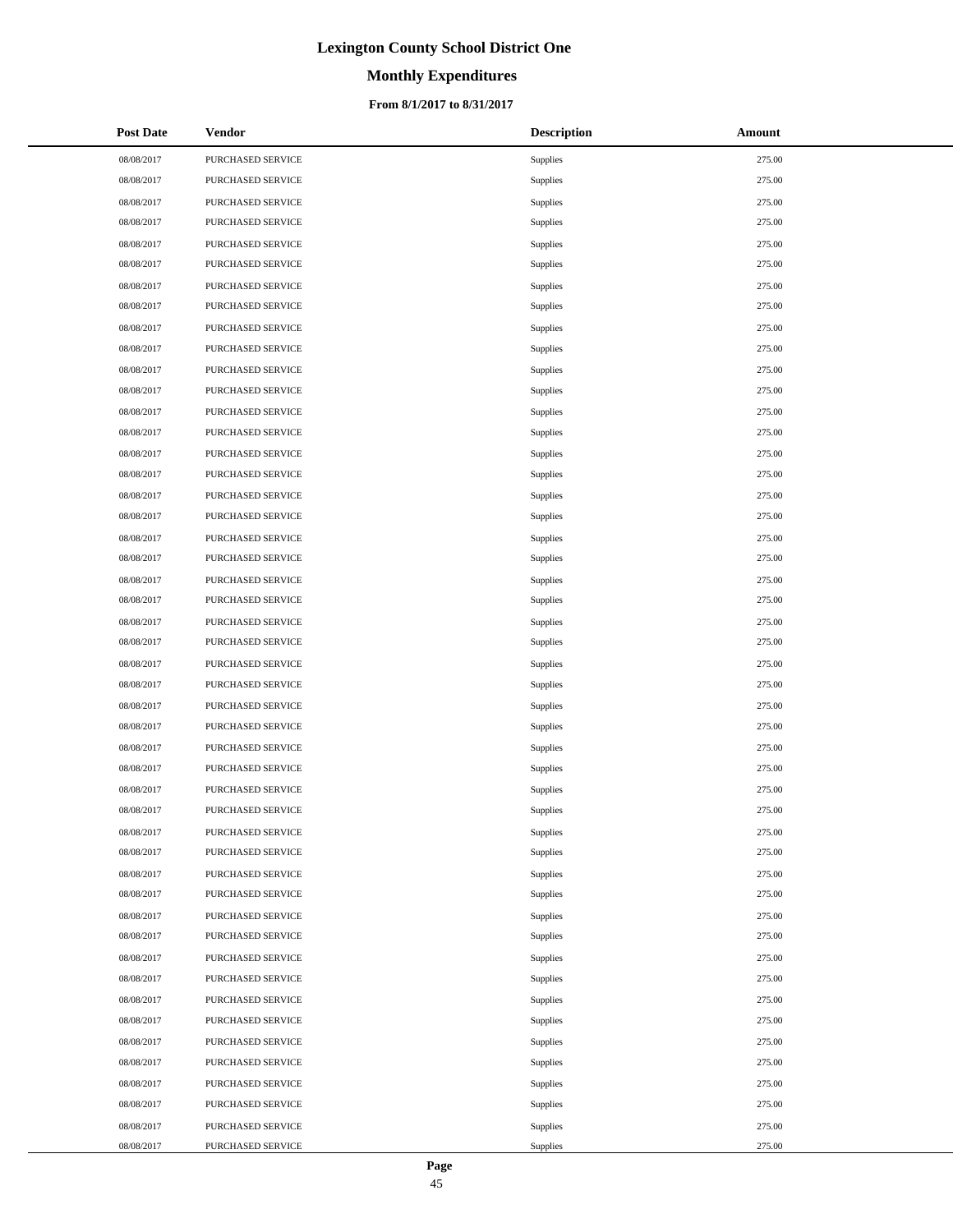# **Monthly Expenditures**

### **From 8/1/2017 to 8/31/2017**

| <b>Post Date</b> | Vendor            | <b>Description</b> | Amount |
|------------------|-------------------|--------------------|--------|
| 08/08/2017       | PURCHASED SERVICE | Supplies           | 275.00 |
| 08/08/2017       | PURCHASED SERVICE | Supplies           | 275.00 |
| 08/08/2017       | PURCHASED SERVICE | Supplies           | 275.00 |
| 08/08/2017       | PURCHASED SERVICE | Supplies           | 275.00 |
| 08/08/2017       | PURCHASED SERVICE | Supplies           | 275.00 |
| 08/08/2017       | PURCHASED SERVICE | Supplies           | 275.00 |
| 08/08/2017       | PURCHASED SERVICE | Supplies           | 275.00 |
| 08/08/2017       | PURCHASED SERVICE | Supplies           | 275.00 |
| 08/08/2017       | PURCHASED SERVICE | Supplies           | 275.00 |
| 08/08/2017       | PURCHASED SERVICE | Supplies           | 275.00 |
| 08/08/2017       | PURCHASED SERVICE | Supplies           | 275.00 |
| 08/08/2017       | PURCHASED SERVICE | Supplies           | 275.00 |
| 08/08/2017       | PURCHASED SERVICE | Supplies           | 275.00 |
| 08/08/2017       | PURCHASED SERVICE | Supplies           | 275.00 |
| 08/08/2017       | PURCHASED SERVICE | Supplies           | 275.00 |
| 08/08/2017       | PURCHASED SERVICE | Supplies           | 275.00 |
| 08/08/2017       | PURCHASED SERVICE | Supplies           | 275.00 |
| 08/08/2017       | PURCHASED SERVICE | <b>Supplies</b>    | 275.00 |
| 08/08/2017       | PURCHASED SERVICE | <b>Supplies</b>    | 275.00 |
| 08/08/2017       | PURCHASED SERVICE | Supplies           | 275.00 |
| 08/08/2017       | PURCHASED SERVICE | Supplies           | 275.00 |
| 08/08/2017       | PURCHASED SERVICE | <b>Supplies</b>    | 275.00 |
| 08/08/2017       | PURCHASED SERVICE | Supplies           | 275.00 |
| 08/08/2017       | PURCHASED SERVICE | Supplies           | 275.00 |
| 08/08/2017       | PURCHASED SERVICE | Supplies           | 275.00 |
| 08/08/2017       | PURCHASED SERVICE | <b>Supplies</b>    | 275.00 |
| 08/08/2017       | PURCHASED SERVICE | <b>Supplies</b>    | 275.00 |
| 08/08/2017       | PURCHASED SERVICE | <b>Supplies</b>    | 275.00 |
| 08/08/2017       | PURCHASED SERVICE | Supplies           | 275.00 |
| 08/08/2017       | PURCHASED SERVICE | <b>Supplies</b>    | 275.00 |
| 08/08/2017       | PURCHASED SERVICE | Supplies           | 275.00 |
| 08/08/2017       | PURCHASED SERVICE | Supplies           | 275.00 |
| 08/08/2017       | PURCHASED SERVICE | Supplies           | 275.00 |
| 08/08/2017       | PURCHASED SERVICE | Supplies           | 275.00 |
| 08/08/2017       | PURCHASED SERVICE | Supplies           | 275.00 |
| 08/08/2017       | PURCHASED SERVICE | Supplies           | 275.00 |
| 08/08/2017       | PURCHASED SERVICE | Supplies           | 275.00 |
| 08/08/2017       | PURCHASED SERVICE | <b>Supplies</b>    | 275.00 |
| 08/08/2017       | PURCHASED SERVICE | Supplies           | 275.00 |
| 08/08/2017       | PURCHASED SERVICE | Supplies           | 275.00 |
| 08/08/2017       | PURCHASED SERVICE | Supplies           | 275.00 |
| 08/08/2017       | PURCHASED SERVICE | Supplies           | 275.00 |
| 08/08/2017       | PURCHASED SERVICE | Supplies           | 275.00 |
| 08/08/2017       | PURCHASED SERVICE | Supplies           | 275.00 |
| 08/08/2017       | PURCHASED SERVICE | Supplies           | 275.00 |
| 08/08/2017       | PURCHASED SERVICE | Supplies           | 275.00 |
| 08/08/2017       | PURCHASED SERVICE | Supplies           | 275.00 |
| 08/08/2017       | PURCHASED SERVICE | Supplies           | 275.00 |

 $\overline{a}$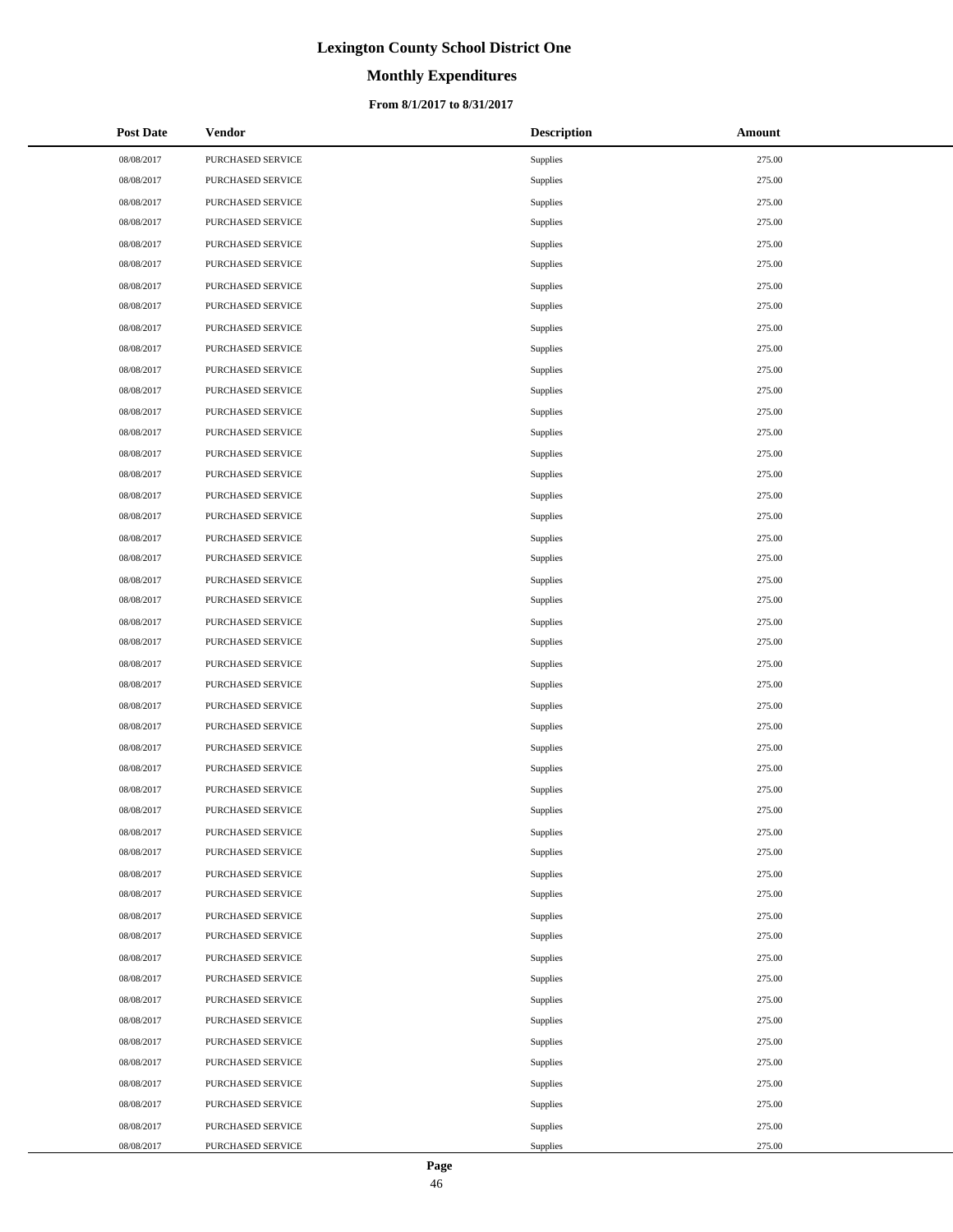# **Monthly Expenditures**

### **From 8/1/2017 to 8/31/2017**

| <b>Post Date</b> | <b>Vendor</b>     | <b>Description</b> | Amount |
|------------------|-------------------|--------------------|--------|
| 08/08/2017       | PURCHASED SERVICE | Supplies           | 275.00 |
| 08/08/2017       | PURCHASED SERVICE | Supplies           | 275.00 |
| 08/08/2017       | PURCHASED SERVICE | Supplies           | 275.00 |
| 08/08/2017       | PURCHASED SERVICE | Supplies           | 275.00 |
| 08/08/2017       | PURCHASED SERVICE | Supplies           | 275.00 |
| 08/08/2017       | PURCHASED SERVICE | Supplies           | 275.00 |
| 08/08/2017       | PURCHASED SERVICE | Supplies           | 275.00 |
| 08/08/2017       | PURCHASED SERVICE | Supplies           | 275.00 |
| 08/08/2017       | PURCHASED SERVICE | Supplies           | 275.00 |
| 08/08/2017       | PURCHASED SERVICE | Supplies           | 275.00 |
| 08/08/2017       | PURCHASED SERVICE | Supplies           | 275.00 |
| 08/08/2017       | PURCHASED SERVICE | Supplies           | 275.00 |
| 08/08/2017       | PURCHASED SERVICE | Supplies           | 275.00 |
| 08/08/2017       | PURCHASED SERVICE | Supplies           | 275.00 |
| 08/08/2017       | PURCHASED SERVICE | Supplies           | 275.00 |
| 08/08/2017       | PURCHASED SERVICE | Supplies           | 275.00 |
| 08/08/2017       | PURCHASED SERVICE | Supplies           | 275.00 |
| 08/08/2017       | PURCHASED SERVICE | Supplies           | 275.00 |
| 08/08/2017       | PURCHASED SERVICE | Supplies           | 275.00 |
| 08/08/2017       | PURCHASED SERVICE | Supplies           | 275.00 |
| 08/08/2017       | PURCHASED SERVICE | Supplies           | 275.00 |
| 08/08/2017       | PURCHASED SERVICE | Supplies           | 275.00 |
| 08/08/2017       | PURCHASED SERVICE | Supplies           | 275.00 |
| 08/08/2017       | PURCHASED SERVICE | Supplies           | 275.00 |
| 08/08/2017       | PURCHASED SERVICE | Supplies           | 275.00 |
| 08/08/2017       | PURCHASED SERVICE | Supplies           | 275.00 |
| 08/08/2017       | PURCHASED SERVICE | Supplies           | 275.00 |
| 08/08/2017       | PURCHASED SERVICE | Supplies           | 275.00 |
| 08/08/2017       | PURCHASED SERVICE | Supplies           | 275.00 |
| 08/08/2017       | PURCHASED SERVICE | Supplies           | 275.00 |
| 08/08/2017       | PURCHASED SERVICE | Supplies           | 275.00 |
| 08/08/2017       | PURCHASED SERVICE | Supplies           | 275.00 |
| 08/08/2017       | PURCHASED SERVICE | Supplies           | 275.00 |
| 08/08/2017       | PURCHASED SERVICE | Supplies           | 275.00 |
| 08/08/2017       | PURCHASED SERVICE | Supplies           | 275.00 |
| 08/08/2017       | PURCHASED SERVICE | Supplies           | 275.00 |
| 08/08/2017       | PURCHASED SERVICE | Supplies           | 275.00 |
| 08/08/2017       | PURCHASED SERVICE | Supplies           | 275.00 |
| 08/08/2017       | PURCHASED SERVICE | Supplies           | 275.00 |
| 08/08/2017       | PURCHASED SERVICE | Supplies           | 275.00 |
| 08/08/2017       | PURCHASED SERVICE | Supplies           | 275.00 |
| 08/08/2017       | PURCHASED SERVICE | Supplies           | 275.00 |
| 08/08/2017       | PURCHASED SERVICE | Supplies           | 275.00 |
| 08/08/2017       | PURCHASED SERVICE | Supplies           | 275.00 |
| 08/08/2017       | PURCHASED SERVICE | Supplies           | 275.00 |
| 08/08/2017       | PURCHASED SERVICE | Supplies           | 275.00 |
| 08/08/2017       | PURCHASED SERVICE | Supplies           | 275.00 |
| 08/08/2017       | PURCHASED SERVICE | Supplies           | 275.00 |

 $\overline{a}$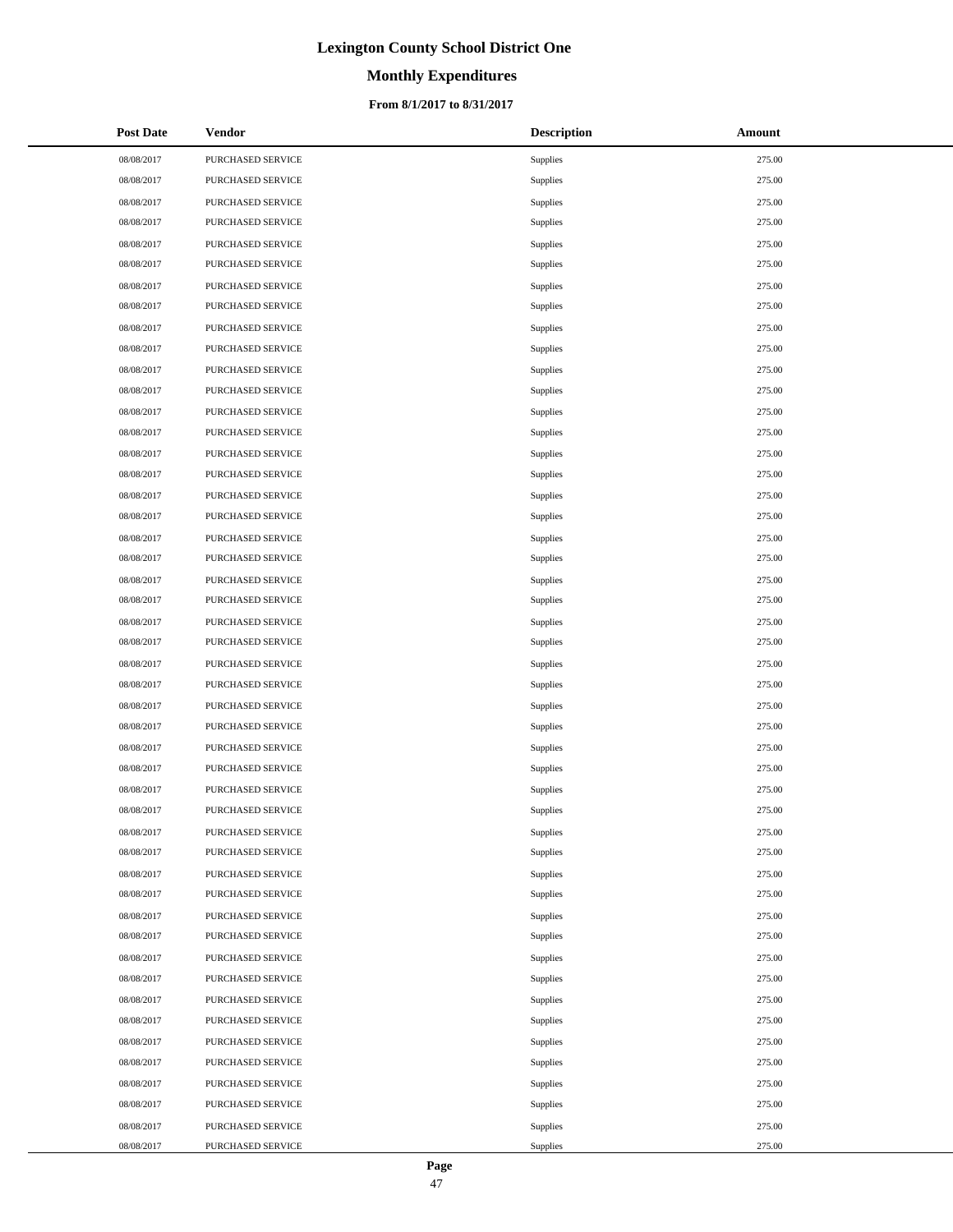# **Monthly Expenditures**

### **From 8/1/2017 to 8/31/2017**

| <b>Post Date</b> | <b>Vendor</b>     | <b>Description</b> | Amount |
|------------------|-------------------|--------------------|--------|
| 08/08/2017       | PURCHASED SERVICE | Supplies           | 275.00 |
| 08/08/2017       | PURCHASED SERVICE | Supplies           | 275.00 |
| 08/08/2017       | PURCHASED SERVICE | Supplies           | 275.00 |
| 08/08/2017       | PURCHASED SERVICE | Supplies           | 275.00 |
| 08/08/2017       | PURCHASED SERVICE | Supplies           | 275.00 |
| 08/08/2017       | PURCHASED SERVICE | Supplies           | 275.00 |
| 08/08/2017       | PURCHASED SERVICE | Supplies           | 275.00 |
| 08/08/2017       | PURCHASED SERVICE | Supplies           | 275.00 |
| 08/08/2017       | PURCHASED SERVICE | Supplies           | 275.00 |
| 08/08/2017       | PURCHASED SERVICE | Supplies           | 275.00 |
| 08/08/2017       | PURCHASED SERVICE | Supplies           | 275.00 |
| 08/08/2017       | PURCHASED SERVICE | Supplies           | 275.00 |
| 08/08/2017       | PURCHASED SERVICE | Supplies           | 275.00 |
| 08/08/2017       | PURCHASED SERVICE | Supplies           | 275.00 |
| 08/08/2017       | PURCHASED SERVICE | Supplies           | 275.00 |
| 08/08/2017       | PURCHASED SERVICE | Supplies           | 275.00 |
| 08/08/2017       | PURCHASED SERVICE | Supplies           | 275.00 |
| 08/08/2017       | PURCHASED SERVICE | Supplies           | 275.00 |
| 08/08/2017       | PURCHASED SERVICE | Supplies           | 275.00 |
| 08/08/2017       | PURCHASED SERVICE | Supplies           | 275.00 |
| 08/08/2017       | PURCHASED SERVICE | Supplies           | 275.00 |
| 08/08/2017       | PURCHASED SERVICE | Supplies           | 275.00 |
| 08/08/2017       | PURCHASED SERVICE | Supplies           | 275.00 |
| 08/08/2017       | PURCHASED SERVICE | Supplies           | 275.00 |
| 08/08/2017       | PURCHASED SERVICE | Supplies           | 275.00 |
| 08/08/2017       | PURCHASED SERVICE | Supplies           | 275.00 |
| 08/08/2017       | PURCHASED SERVICE | Supplies           | 275.00 |
| 08/08/2017       | PURCHASED SERVICE | Supplies           | 275.00 |
| 08/08/2017       | PURCHASED SERVICE | Supplies           | 275.00 |
| 08/08/2017       | PURCHASED SERVICE | Supplies           | 275.00 |
| 08/08/2017       | PURCHASED SERVICE | Supplies           | 275.00 |
| 08/08/2017       | PURCHASED SERVICE | Supplies           | 275.00 |
| 08/08/2017       | PURCHASED SERVICE | Supplies           | 275.00 |
| 08/08/2017       | PURCHASED SERVICE | Supplies           | 275.00 |
| 08/08/2017       | PURCHASED SERVICE | Supplies           | 275.00 |
| 08/08/2017       | PURCHASED SERVICE | Supplies           | 275.00 |
| 08/08/2017       | PURCHASED SERVICE | Supplies           | 275.00 |
| 08/08/2017       | PURCHASED SERVICE | Supplies           | 275.00 |
| 08/08/2017       | PURCHASED SERVICE | Supplies           | 275.00 |
| 08/08/2017       | PURCHASED SERVICE | Supplies           | 275.00 |
| 08/08/2017       | PURCHASED SERVICE | Supplies           | 275.00 |
| 08/08/2017       | PURCHASED SERVICE | Supplies           | 275.00 |
| 08/08/2017       | PURCHASED SERVICE | Supplies           | 275.00 |
| 08/08/2017       | PURCHASED SERVICE | Supplies           | 275.00 |
| 08/08/2017       | PURCHASED SERVICE | Supplies           | 275.00 |
| 08/08/2017       | PURCHASED SERVICE | Supplies           | 275.00 |
| 08/08/2017       | PURCHASED SERVICE | Supplies           | 275.00 |
| 08/08/2017       | PURCHASED SERVICE | Supplies           | 275.00 |

 $\overline{a}$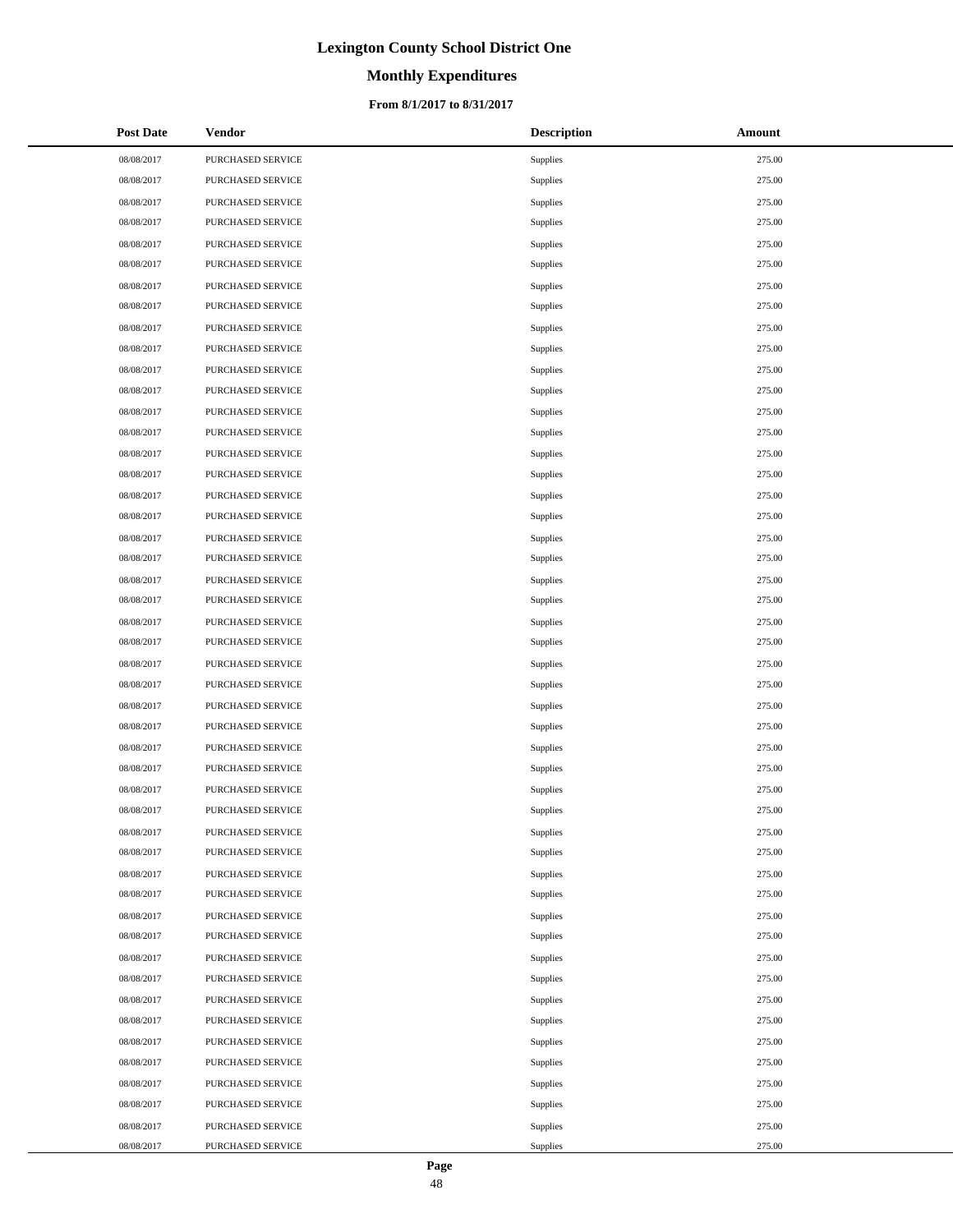# **Monthly Expenditures**

### **From 8/1/2017 to 8/31/2017**

| <b>Post Date</b> | <b>Vendor</b>     | <b>Description</b> | Amount |
|------------------|-------------------|--------------------|--------|
| 08/08/2017       | PURCHASED SERVICE | Supplies           | 275.00 |
| 08/08/2017       | PURCHASED SERVICE | Supplies           | 275.00 |
| 08/08/2017       | PURCHASED SERVICE | Supplies           | 275.00 |
| 08/08/2017       | PURCHASED SERVICE | Supplies           | 275.00 |
| 08/08/2017       | PURCHASED SERVICE | Supplies           | 275.00 |
| 08/08/2017       | PURCHASED SERVICE | Supplies           | 275.00 |
| 08/08/2017       | PURCHASED SERVICE | Supplies           | 275.00 |
| 08/08/2017       | PURCHASED SERVICE | Supplies           | 275.00 |
| 08/08/2017       | PURCHASED SERVICE | Supplies           | 275.00 |
| 08/08/2017       | PURCHASED SERVICE | Supplies           | 275.00 |
| 08/08/2017       | PURCHASED SERVICE | Supplies           | 275.00 |
| 08/08/2017       | PURCHASED SERVICE | Supplies           | 275.00 |
| 08/08/2017       | PURCHASED SERVICE | Supplies           | 275.00 |
| 08/08/2017       | PURCHASED SERVICE | Supplies           | 275.00 |
| 08/08/2017       | PURCHASED SERVICE | Supplies           | 275.00 |
| 08/08/2017       | PURCHASED SERVICE | Supplies           | 275.00 |
| 08/08/2017       | PURCHASED SERVICE | Supplies           | 275.00 |
| 08/08/2017       | PURCHASED SERVICE | Supplies           | 275.00 |
| 08/08/2017       | PURCHASED SERVICE | Supplies           | 275.00 |
| 08/08/2017       | PURCHASED SERVICE | Supplies           | 275.00 |
| 08/08/2017       | PURCHASED SERVICE | Supplies           | 275.00 |
| 08/08/2017       | PURCHASED SERVICE | Supplies           | 275.00 |
| 08/08/2017       | PURCHASED SERVICE | Supplies           | 275.00 |
| 08/08/2017       | PURCHASED SERVICE | Supplies           | 275.00 |
| 08/08/2017       | PURCHASED SERVICE | Supplies           | 275.00 |
| 08/08/2017       | PURCHASED SERVICE | Supplies           | 275.00 |
| 08/08/2017       | PURCHASED SERVICE | Supplies           | 275.00 |
| 08/08/2017       | PURCHASED SERVICE | Supplies           | 275.00 |
| 08/08/2017       | PURCHASED SERVICE | Supplies           | 275.00 |
| 08/08/2017       | PURCHASED SERVICE | Supplies           | 275.00 |
| 08/08/2017       | PURCHASED SERVICE | Supplies           | 275.00 |
| 08/08/2017       | PURCHASED SERVICE | Supplies           | 275.00 |
| 08/08/2017       | PURCHASED SERVICE | Supplies           | 275.00 |
| 08/08/2017       | PURCHASED SERVICE | Supplies           | 275.00 |
| 08/08/2017       | PURCHASED SERVICE | Supplies           | 275.00 |
| 08/08/2017       | PURCHASED SERVICE | Supplies           | 275.00 |
| 08/08/2017       | PURCHASED SERVICE | Supplies           | 275.00 |
| 08/08/2017       | PURCHASED SERVICE | Supplies           | 275.00 |
| 08/08/2017       | PURCHASED SERVICE | Supplies           | 275.00 |
| 08/08/2017       | PURCHASED SERVICE | Supplies           | 275.00 |
| 08/08/2017       | PURCHASED SERVICE | Supplies           | 275.00 |
| 08/08/2017       | PURCHASED SERVICE | Supplies           | 275.00 |
| 08/08/2017       | PURCHASED SERVICE | Supplies           | 275.00 |
| 08/08/2017       | PURCHASED SERVICE | Supplies           | 275.00 |
| 08/08/2017       | PURCHASED SERVICE | Supplies           | 275.00 |
| 08/08/2017       | PURCHASED SERVICE | Supplies           | 275.00 |
| 08/08/2017       | PURCHASED SERVICE | Supplies           | 275.00 |
| 08/08/2017       | PURCHASED SERVICE | Supplies           | 275.00 |

 $\overline{a}$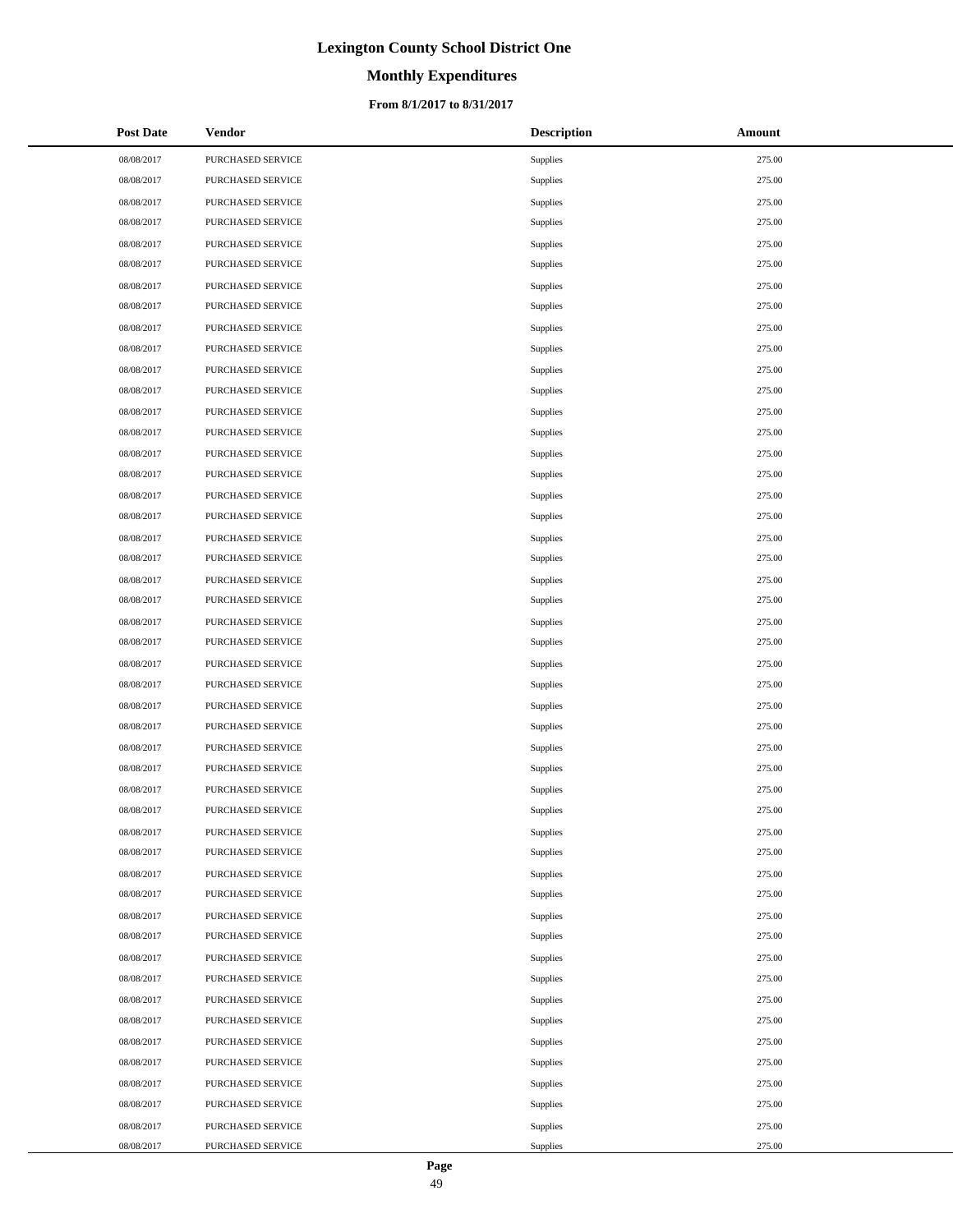# **Monthly Expenditures**

### **From 8/1/2017 to 8/31/2017**

| <b>Post Date</b> | Vendor                                             | <b>Description</b>          | Amount     |
|------------------|----------------------------------------------------|-----------------------------|------------|
| 08/08/2017       | PURCHASED SERVICE                                  | Supplies                    | 275.00     |
| 08/08/2017       | PURCHASED SERVICE                                  | Supplies                    | 275.00     |
| 08/08/2017       | <b>DELL COMPUTERS</b>                              | <b>Technology Supplies</b>  | 154,026.09 |
| 08/09/2017       | SCHOOL SPECIALTY INC                               | Supplies                    | 368.04     |
| 08/09/2017       | SCHOOL SPECIALTY INC                               | Supplies                    | 128.04     |
| 08/09/2017       | SCHOOL SPECIALTY INC                               | Supplies                    | 411.82     |
| 08/09/2017       | PRESENTATION SYSTEMS SOUTH INC                     | Supplies                    | 1,518.97   |
| 08/09/2017       | SCHOOL SPECIALTY INC                               | Supplies                    | 146.44     |
| 08/09/2017       | FORMS AND SUPPLY INC (FSI)                         | Supplies                    | 1,726.98   |
| 08/09/2017       | TRIUNE MARKETING CO                                | Supplies                    | 197.42     |
| 08/09/2017       | PINE PRESS OF LEXINGTON INC                        | Printing and Binding        | 2,878.40   |
| 08/09/2017       | J O'BRIEN CO                                       | Supplies                    | 1,095.00   |
| 08/09/2017       | SOUTHERN SCRIPT LLC                                | Supplies                    | 1,145.97   |
| 08/09/2017       | PRESENTATION SYSTEMS SOUTH INC                     | Supplies                    | 369.86     |
| 08/09/2017       | <b>PARTICIPATE</b>                                 | <b>Staff Services</b>       | 17,105.00  |
| 08/09/2017       | PITNEY BOWES (RENTMAINTSUPPLIES)                   | Supplies                    | 122.38     |
| 08/09/2017       | MSC INDUSTRIAL SUPPLY CO                           | Supplies                    | 904.49     |
| 08/09/2017       | <b>REPECHAGE</b>                                   | Supplies                    | 49.40      |
| 08/09/2017       | SC DEPARTMENT OF REVENUE (SALES TAX RETURN)        | Supplies                    | $-8.41$    |
| 08/09/2017       | STATE DEPARTMENT OF EDUCATION LEX DIST ONEBUS SHOP | <b>Pupil Transportation</b> | 368.53     |
| 08/09/2017       | OCCUPATIONAL HEALTH                                | Other Prof & Tech Service   | 1,595.00   |
| 08/09/2017       | W T COX SUBSCRIPTIONS                              | Periodicals                 | 857.70     |
| 08/09/2017       | PURCHASED SERVICE                                  | Supplies                    | 189.68     |
| 08/09/2017       | FORMS AND SUPPLY INC (FSI)                         | Supplies                    | 127.54     |
| 08/09/2017       | <b>WW GRAINGER</b>                                 | Supplies-Maintenace         | 269.64     |
| 08/09/2017       | PALMETTO PROPANE                                   | Energy                      | 468.10     |
| 08/09/2017       | SPARROW AND KENNEDY TRACTOR CO INC                 | Supplies-Maintenace         | 906.03     |
| 08/09/2017       | SPARROW AND KENNEDY TRACTOR CO INC                 | Supplies-Maintenace         | 220.22     |
| 08/09/2017       | TRITEK FIRE AND SECURITY LLC                       | Repairs and Maintenance     | 700.00     |
| 08/09/2017       | A Z LAWN MOWER PARTS                               | Supplies-Maintenace         | 282.42     |
| 08/09/2017       | <b>GE APPLIANCES</b>                               | Supplies-Maintenace         | 621.00     |
| 08/09/2017       | <b>WW GRAINGER</b>                                 | Supplies-Maintenace         | 2,164.93   |
| 08/09/2017       | TRITEK FIRE AND SECURITY LLC                       | Repairs and Maintenance     | 400.00     |
| 08/09/2017       | <b>WW GRAINGER</b>                                 | Supplies-Maintenace         | 781.96     |
| 08/09/2017       | TRITEK FIRE AND SECURITY LLC                       | Repairs and Maintenance     | 700.00     |
| 08/09/2017       | <b>GE APPLIANCES</b>                               | Supplies-Maintenace         | 1,242.00   |
| 08/09/2017       | <b>WW GRAINGER</b>                                 | Supplies-Maintenace         | 922.23     |
| 08/09/2017       | TRITEK FIRE AND SECURITY LLC                       | Repairs and Maintenance     | 550.00     |
| 08/09/2017       | ASSET TECHNOLOGIES LLC                             | Repairs and Maintenance     | 150.00     |
| 08/09/2017       | FERGUSON ENTERPRISES INC FEI 27                    | Supplies-Maintenace         | 833.54     |
| 08/09/2017       | PALMETTO PROPANE                                   | Energy                      | 418.42     |
| 08/09/2017       | <b>WW GRAINGER</b>                                 | Supplies-Maintenace         | 539.28     |
| 08/09/2017       | ASSET TECHNOLOGIES LLC                             | Repairs and Maintenance     | 497.52     |
| 08/09/2017       | SMITH AND JONES JANITORIAL SUPPLIES AND EQUIP INC  | Supplies-Maintenace         | 741.83     |
| 08/09/2017       | ASSET TECHNOLOGIES LLC                             | Repairs and Maintenance     | 1,355.36   |
| 08/09/2017       | TRITEK FIRE AND SECURITY LLC                       | Repairs and Maintenance     | 700.00     |
| 08/09/2017       | A Z LAWN MOWER PARTS                               | Supplies-Maintenace         | 282.44     |
| 08/09/2017       | TRITEK FIRE AND SECURITY LLC                       | Repairs and Maintenance     | 700.00     |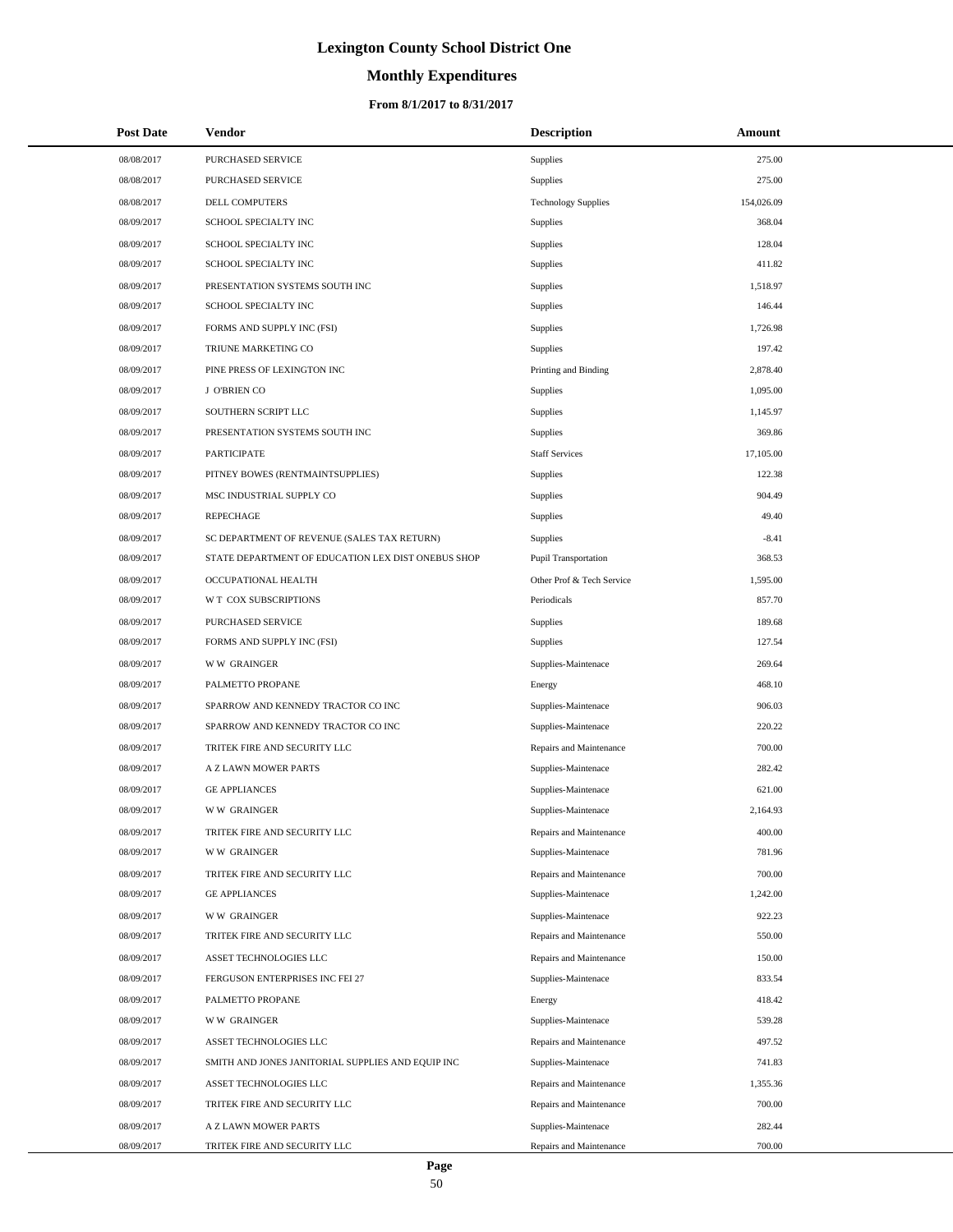# **Monthly Expenditures**

### **From 8/1/2017 to 8/31/2017**

| <b>Post Date</b> | Vendor                                             | <b>Description</b>        | <b>Amount</b> |  |
|------------------|----------------------------------------------------|---------------------------|---------------|--|
| 08/09/2017       | SPARROW AND KENNEDY TRACTOR CO INC                 | Supplies-Maintenace       | 220.23        |  |
| 08/09/2017       | <b>WW GRAINGER</b>                                 | Supplies-Maintenace       | 1,303.20      |  |
| 08/09/2017       | SC DEPARTMENT OF EDUCATION OFFICE OF TRANSPORTATIO | Pupil Transportation      | 921.92        |  |
| 08/09/2017       | <b>CENGAGE LEARNING</b>                            | <b>Supplies</b>           | 2,183.50      |  |
| 08/09/2017       | <b>EDCON INC</b>                                   | Building                  | 169,644.11    |  |
| 08/09/2017       | <b>EDCON INC</b>                                   | <b>Building</b>           | 984,567.60    |  |
| 08/09/2017       | JENKINS HANCOCK AND SIDES                          | Building                  | 8,754.30      |  |
| 08/09/2017       | <b>MEAL VIEWER</b>                                 | Software Renewal/Agreemen | 1,449.00      |  |
| 08/09/2017       | <b>MEAL VIEWER</b>                                 | Software Renewal/Agreemen | 1,449.00      |  |
| 08/09/2017       | <b>MEAL VIEWER</b>                                 | Software Renewal/Agreemen | 1,449.00      |  |
| 08/09/2017       | <b>MEAL VIEWER</b>                                 | Software Renewal/Agreemen | 1,449.00      |  |
| 08/09/2017       | <b>MEAL VIEWER</b>                                 | Software Renewal/Agreemen | 1,449.00      |  |
| 08/09/2017       | <b>MEAL VIEWER</b>                                 | Software Renewal/Agreemen | 1,449.00      |  |
| 08/09/2017       | <b>MEAL VIEWER</b>                                 | Software Renewal/Agreemen | 1,449.00      |  |
| 08/09/2017       | <b>MEAL VIEWER</b>                                 | Software Renewal/Agreemen | 1,449.00      |  |
| 08/09/2017       | <b>MEAL VIEWER</b>                                 | Software Renewal/Agreemen | 1,449.00      |  |
| 08/09/2017       | <b>MEAL VIEWER</b>                                 | Software Renewal/Agreemen | 1,449.00      |  |
| 08/09/2017       | <b>MEAL VIEWER</b>                                 | Software Renewal/Agreemen | 1,449.00      |  |
| 08/09/2017       | <b>MEAL VIEWER</b>                                 | Software Renewal/Agreemen | 1,449.00      |  |
| 08/09/2017       | <b>MEAL VIEWER</b>                                 | Software Renewal/Agreemen | 1,449.00      |  |
| 08/09/2017       | <b>MEAL VIEWER</b>                                 | Software Renewal/Agreemen | 1,449.00      |  |
| 08/09/2017       | <b>MEAL VIEWER</b>                                 | Software Renewal/Agreemen | 1,449.00      |  |
| 08/09/2017       | <b>MEAL VIEWER</b>                                 | Software Renewal/Agreemen | 1,449.00      |  |
| 08/09/2017       | <b>MEAL VIEWER</b>                                 | Software Renewal/Agreemen | 1,449.00      |  |
| 08/09/2017       | <b>MEAL VIEWER</b>                                 | Software Renewal/Agreemen | 1,449.00      |  |
| 08/09/2017       | <b>MEAL VIEWER</b>                                 | Software Renewal/Agreemen | 1,449.00      |  |
| 08/09/2017       | <b>MEAL VIEWER</b>                                 | Software Renewal/Agreemen | 1,449.00      |  |
| 08/09/2017       | <b>MEAL VIEWER</b>                                 | Software Renewal/Agreemen | 1,449.00      |  |
| 08/09/2017       | <b>MEAL VIEWER</b>                                 | Software Renewal/Agreemen | 1,449.00      |  |
| 08/09/2017       | <b>MEAL VIEWER</b>                                 | Software Renewal/Agreemen | 1,449.00      |  |
| 08/09/2017       | <b>MEAL VIEWER</b>                                 | Software Renewal/Agreemen | 1,449.00      |  |
| 08/09/2017       | <b>MEAL VIEWER</b>                                 | Software Renewal/Agreemen | 1,449.00      |  |
| 08/09/2017       | <b>MEAL VIEWER</b>                                 | Software Renewal/Agreemen | 1,449.00      |  |
| 08/09/2017       | <b>MEAL VIEWER</b>                                 | Software Renewal/Agreemen | 1,449.00      |  |
| 08/09/2017       | <b>MEAL VIEWER</b>                                 | Software Renewal/Agreemen | 1,449.00      |  |
| 08/09/2017       | <b>MEAL VIEWER</b>                                 | Software Renewal/Agreemen | 1,449.00      |  |
| 08/09/2017       | <b>MEAL VIEWER</b>                                 | Software Renewal/Agreemen | 1,449.00      |  |
| 08/09/2017       | SCHOOL SPECIALTY INC                               | Pupil Activity            | 1,516.01      |  |
| 08/09/2017       | HP INC                                             | Pupil Activity            | 270.71        |  |
| 08/09/2017       | SCHOOL SPECIALTY INC                               | Pupil Activity            | 405.44        |  |
| 08/09/2017       | GW GOODHEARTWILLCOX CO                             | Pupil Activity            | 1,083.38      |  |
| 08/09/2017       | <b>HEINEMANN</b>                                   | Pupil Activity            | 341.00        |  |
| 08/09/2017       | CASH                                               | Pupil Activity            | 6,000.00      |  |
| 08/09/2017       | STATE DEPARTMENT OF EDUCATION LEX DIST ONEBUS SHOP | Pupil Activity            | 223.20        |  |
| 08/09/2017       | <b>HUDL</b>                                        | Pupil Activity            | 1,800.00      |  |
| 08/09/2017       | STATE DEPARTMENT OF EDUCATION LEX DIST ONEBUS SHOP | Pupil Activity            | 207.08        |  |
| 08/09/2017       | CASH                                               | Pupil Activity            | 1,500.00      |  |
| 08/09/2017       | CASH                                               | Pupil Activity            | 7,000.00      |  |

 $\overline{\phantom{0}}$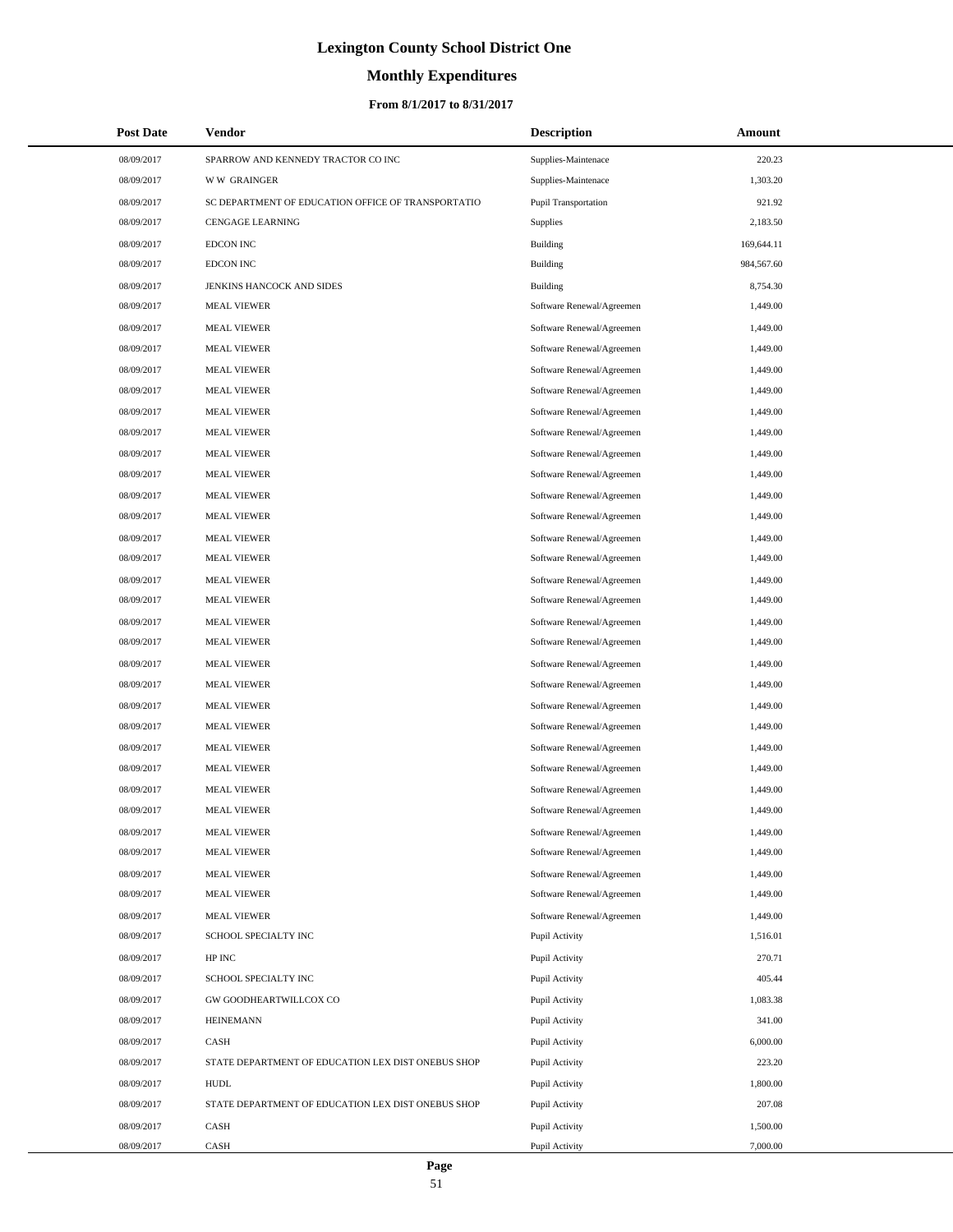# **Monthly Expenditures**

## **From 8/1/2017 to 8/31/2017**

| <b>Post Date</b> | <b>Vendor</b>                                      | <b>Description</b>         | <b>Amount</b> |  |
|------------------|----------------------------------------------------|----------------------------|---------------|--|
| 08/09/2017       | STATE DEPARTMENT OF EDUCATION LEX DIST ONEBUS SHOP | Pupil Activity             | 110.36        |  |
| 08/09/2017       | STATE DEPARTMENT OF EDUCATION LEX DIST ONEBUS SHOP | Pupil Activity             | 133.55        |  |
| 08/09/2017       | <b>HEINEMANN</b>                                   | Supplies                   | 5,095.75      |  |
| 08/10/2017       | SCHOOL SPECIALTY INC                               | <b>Supplies</b>            | 373.60        |  |
| 08/10/2017       | SCHOOL SPECIALTY INC                               | Supplies                   | 450.07        |  |
| 08/10/2017       | LORICK OFFICE PRODUCTS                             | <b>Supplies</b>            | 442.98        |  |
| 08/10/2017       | SCHOOL SPECIALTY INC                               | Supplies                   | 1,471.25      |  |
| 08/10/2017       | US INK AND TONER INC                               | <b>Supplies</b>            | 3,037.96      |  |
| 08/10/2017       | CAROLINA BIOLOGICAL SUPPLY CO                      | Supplies-Instruction       | 1,282.59      |  |
| 08/10/2017       | <b>PURCHASED SERVICE</b>                           | Travel                     | 104.86        |  |
| 08/10/2017       | HALLIGAN MAHONEY AND WILLIAMS                      | <b>Legal Services</b>      | 10,793.43     |  |
| 08/10/2017       | PURCHASED SERVICE                                  | Travel                     | 126.80        |  |
| 08/10/2017       | FORMS AND SUPPLY INC (FSI)                         | Supplies                   | 122.37        |  |
| 08/10/2017       | TERMINIX COMMERCIAL                                | Repairs and Maintenance    | 450.00        |  |
| 08/10/2017       | <b>WW GRAINGER</b>                                 | Supplies-Maintenace        | 307.80        |  |
| 08/10/2017       | <b>WW GRAINGER</b>                                 | Supplies-Maintenace        | 332.56        |  |
| 08/10/2017       | REBEL YELL INC                                     | Supplies-Maintenace        | 224.70        |  |
| 08/10/2017       | <b>WW GRAINGER</b>                                 | Supplies-Maintenace        | 166.28        |  |
| 08/10/2017       | <b>ALPINE SALES INC</b>                            | Supplies-Maintenace        | 335.55        |  |
| 08/10/2017       | SMITH AND JONES JANITORIAL SUPPLIES AND EQUIP INC  | Supplies-Maintenace        | 115.56        |  |
| 08/10/2017       | <b>GE APPLIANCES</b>                               | Supplies-Maintenace        | 144.00        |  |
| 08/10/2017       | SMITH AND JONES JANITORIAL SUPPLIES AND EQUIP INC  | Supplies-Maintenace        | 192.60        |  |
| 08/10/2017       | PELLA WINDOW AND DOOR CO                           | Repairs and Maintenance    | 1,457.20      |  |
| 08/10/2017       | SMITH AND JONES JANITORIAL SUPPLIES AND EQUIP INC  | Supplies-Maintenace        | 115.56        |  |
| 08/10/2017       | <b>WW GRAINGER</b>                                 | Supplies-Maintenace        | 749.40        |  |
| 08/10/2017       | SMITH AND JONES JANITORIAL SUPPLIES AND EQUIP INC  | Supplies-Maintenace        | 659.88        |  |
| 08/10/2017       | SMITH AND JONES JANITORIAL SUPPLIES AND EQUIP INC  | Supplies-Maintenace        | 218.28        |  |
| 08/10/2017       | <b>SOUTHEASTERN PAPER</b>                          | Supplies-Maintenace        | 667.68        |  |
| 08/10/2017       | <b>WW GRAINGER</b>                                 | Supplies-Maintenace        | 898.80        |  |
| 08/10/2017       | SMITH AND JONES JANITORIAL SUPPLIES AND EQUIP INC  | Supplies-Maintenace        | 120.70        |  |
| 08/10/2017       | <b>WW GRAINGER</b>                                 | Supplies-Maintenace        | 449.40        |  |
| 08/10/2017       | <b>ANOTHER PRINTER</b>                             | Supplies                   | 100.58        |  |
| 08/10/2017       | <b>WW GRAINGER</b>                                 | Supplies-Maintenace        | 1,089.50      |  |
| 08/10/2017       | SMITH AND JONES JANITORIAL SUPPLIES AND EQUIP INC  | Supplies-Maintenace        | 1,149.35      |  |
| 08/10/2017       | <b>WW GRAINGER</b>                                 | Supplies-Maintenace        | 2,781.46      |  |
| 08/10/2017       | <b>GS2 ENGINEERING INC</b>                         | Building                   | 705.00        |  |
| 08/10/2017       | COMMUNICATION MANAGEMENT INC                       | <b>Technology Supplies</b> | 798.00        |  |
| 08/10/2017       | PURCHASED SERVICE                                  | Travel                     | 114.49        |  |
| 08/10/2017       | COPY PICKUP INC                                    | Pupil Activity             | 290.40        |  |
| 08/10/2017       | SC HIGH SCHOOL LEAGUE                              | Pupil Activity             | 200.00        |  |
| 08/10/2017       | <b>BOOKSOURCE</b>                                  | Pupil Activity             | 773.40        |  |
| 08/10/2017       | <b>BSN SPORTS</b>                                  | Pupil Activity             | 2,376.99      |  |
| 08/10/2017       | T AND T SPORTS                                     | Pupil Activity             | 308.16        |  |
| 08/10/2017       | SC HIGH SCHOOL LEAGUE                              | Pupil Activity             | 144.00        |  |
| 08/10/2017       | VARSITY SPIRIT FASHIONS AND SUPPLIES LLC           | Pupil Activity             | 16,697.27     |  |
| 08/11/2017       | SC DEPARTMENT OF CORRECTIONS                       | Printing and Binding       | 128.56        |  |
| 08/11/2017       | SCHOOL SPECIALTY INC                               | <b>Supplies</b>            | 444.91        |  |
| 08/11/2017       | EPS LITERACY AND INTERVENTION                      | <b>Supplies</b>            | 300.00        |  |

÷.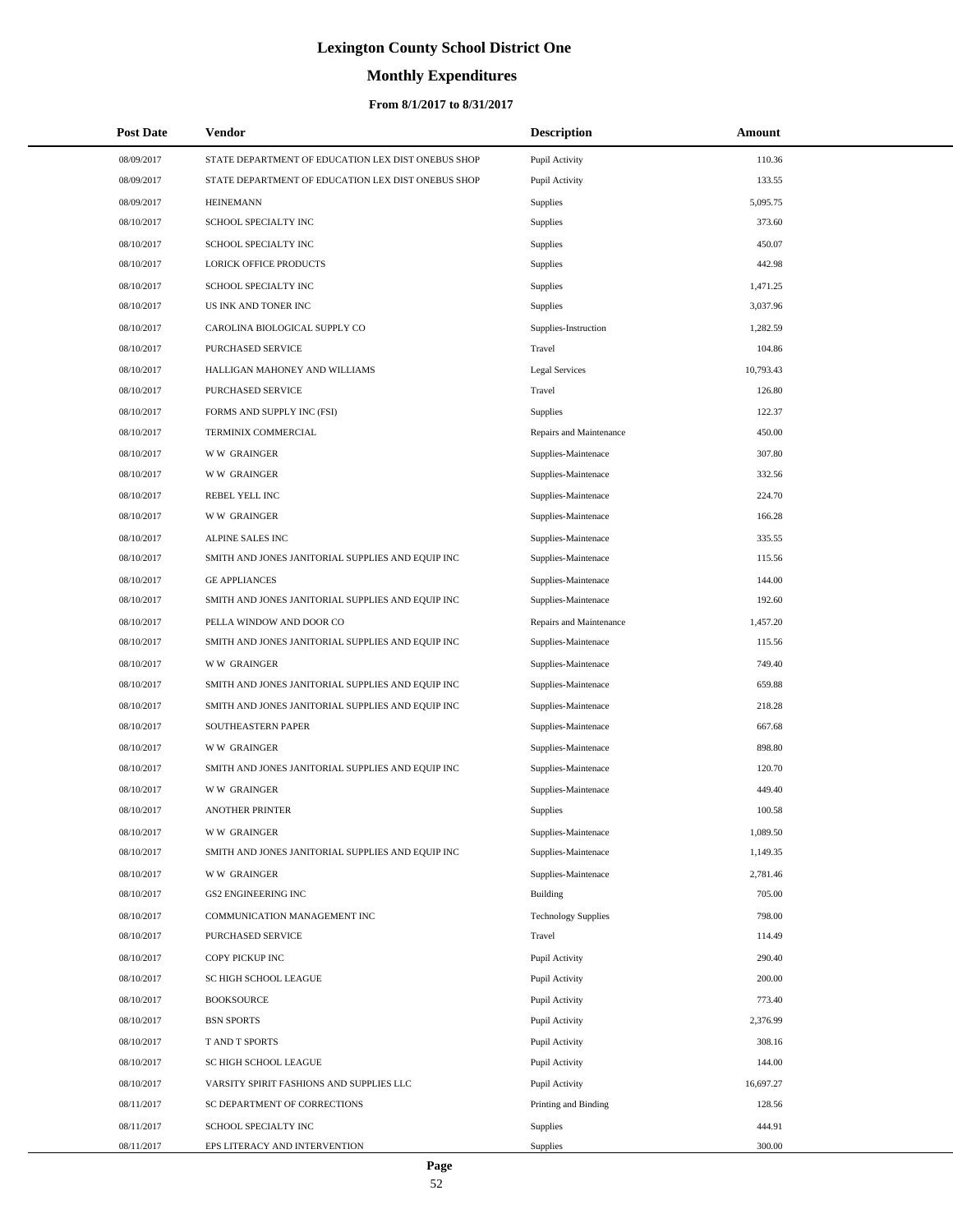# **Monthly Expenditures**

## **From 8/1/2017 to 8/31/2017**

| <b>Post Date</b> | Vendor                                            | <b>Description</b>             | Amount    |
|------------------|---------------------------------------------------|--------------------------------|-----------|
| 08/11/2017       | EDUCATORS PUBLISHING SERVICE                      | Supplies                       | 227.60    |
| 08/11/2017       | NUIDEA SCHOOL SUPPLY CO                           | Supplies                       | 2,002.51  |
| 08/11/2017       | EPS LITERACY AND INTERVENTION                     | Supplies                       | 715.11    |
| 08/11/2017       | <b>ANOTHER PRINTER</b>                            | Printing and Binding           | 804.47    |
| 08/11/2017       | NUIDEA SCHOOL SUPPLY CO                           | Supplies                       | 684.27    |
| 08/11/2017       | PURCHASED SERVICE                                 | Travel                         | 394.27    |
| 08/11/2017       | SC DEPARTMENT OF CORRECTIONS                      | Printing and Binding           | 112.44    |
| 08/11/2017       | DELL COMPUTERS                                    | Supplies                       | 5,606.77  |
| 08/11/2017       | METALS AND ALLOYS CO LLC                          | Supplies                       | 718.82    |
| 08/11/2017       | PIEDMONT FARM AND NURSERY SUPPLY CO               | Supplies                       | 1,592.29  |
| 08/11/2017       | PURCHASED SERVICE                                 | Travel                         | 310.50    |
| 08/11/2017       | PURCHASED SERVICE                                 | Travel                         | 310.50    |
| 08/11/2017       | RICHARD G MILLER                                  | Other Prof & Tech Service      | 2,800.00  |
| 08/11/2017       | <b>GREENE FINNEY AND HORTON LLP</b>               | <b>Bd of Ed Audit Services</b> | 12,500.00 |
| 08/11/2017       | PURCHASED SERVICE                                 | Travel                         | 128.00    |
| 08/11/2017       | PURCHASED SERVICE                                 | Travel                         | 288.00    |
| 08/11/2017       | PURCHASED SERVICE                                 | Travel                         | 128.00    |
| 08/11/2017       | SOUTHEASTERN PAPER                                | Supplies-Maintenace            | 385.20    |
| 08/11/2017       | SOUTHEASTERN PAPER                                | Supplies-Maintenace            | 200.30    |
| 08/11/2017       | DADE PAPER AND BAG CO                             | Supplies-Maintenace            | 459.03    |
| 08/11/2017       | SOUTHEASTERN PAPER                                | Supplies-Maintenace            | 1,438.08  |
| 08/11/2017       | MARVAIR A DIVISION OF AIRXCEL INC                 | Supplies-Maintenace            | 2,503.47  |
| 08/11/2017       | SC DEPARTMENT OF REVENUE (SALES TAX RETURN)       | Supplies-Maintenace            | 167.30    |
| 08/11/2017       | SOUTHEASTERN PAPER                                | Supplies-Maintenace            | 961.45    |
| 08/11/2017       | SOUTHEASTERN PAPER                                | Supplies-Maintenace            | 616.32    |
| 08/11/2017       | SMITH AND JONES JANITORIAL SUPPLIES AND EQUIP INC | Supplies-Maintenace            | 233.43    |
| 08/11/2017       | REBEL YELL INC                                    | Supplies-Maintenace            | 224.70    |
| 08/11/2017       | CHECKER YELLOW CAB CO INC                         | <b>Pupil Transportation</b>    | 902.00    |
| 08/11/2017       | HP INC                                            | <b>Technology Supplies</b>     | 1,599.65  |
| 08/11/2017       | SOUTHMED INC                                      | <b>Technology Supplies</b>     | 2,713.32  |
| 08/11/2017       | PURCHASED SERVICE                                 | Travel                         | 147.50    |
| 08/11/2017       | PURCHASED SERVICE                                 | Travel                         | 147.50    |
| 08/11/2017       | <b>PURCHASED SERVICE</b>                          | Travel                         | 325.12    |
| 08/11/2017       | WORKFORCE COMMUNICATIONS GROUP INC                | Advertising                    | 995.00    |
| 08/11/2017       | BUSINESS ORIENTED SOFTWARE SOLUTIONS INC          | Software Renewal/Agreemen      | 1,045.00  |
| 08/11/2017       | FOLLETT SCHOOL SOLUTIONS INC                      | Software Renewal/Agreemen      | 44,193.57 |
| 08/11/2017       | FRONTLINE TECHNOLOGIES GROUP LLC                  | Software Renewal/Agreemen      | 25,166.40 |
| 08/11/2017       | SC DEPARTMENT OF REVENUE (SALES TAX RETURN)       | Software Renewal/Agreemen      | 1,761.65  |
| 08/11/2017       | DTC WORLDWIDE                                     | <b>Supplies</b>                | 120.00    |
| 08/11/2017       | SOUTHMED INC                                      | <b>Technology Supplies</b>     | 2,205.92  |
| 08/11/2017       | PURCHASED SERVICE                                 | Travel                         | 160.00    |
| 08/11/2017       | PURCHASED SERVICE                                 | Travel                         | 160.00    |
| 08/11/2017       | KEIFFER, CYNTHIA MICHELLE                         | <b>Pupil Services</b>          | 540.00    |
| 08/11/2017       | HOUGHTON MIFFLIN HARCOURT PUBLISHING CO           | Software Renewal/Agreemen      | 11,324.88 |
| 08/11/2017       | LEXIA LEARNING SYSTEMS INC                        | Software Renewal/Agreemen      | 36,000.00 |
| 08/11/2017       | SC DEPARTMENT OF REVENUE (SALES TAX RETURN)       | Software Renewal/Agreemen      | 2,520.00  |
| 08/11/2017       | AUTISM ACADEMY OF SOUTH CAROLINA                  | <b>Pupil Services</b>          | 7,735.00  |
| 08/11/2017       | PURCHASED SERVICE                                 | Travel                         | 699.46    |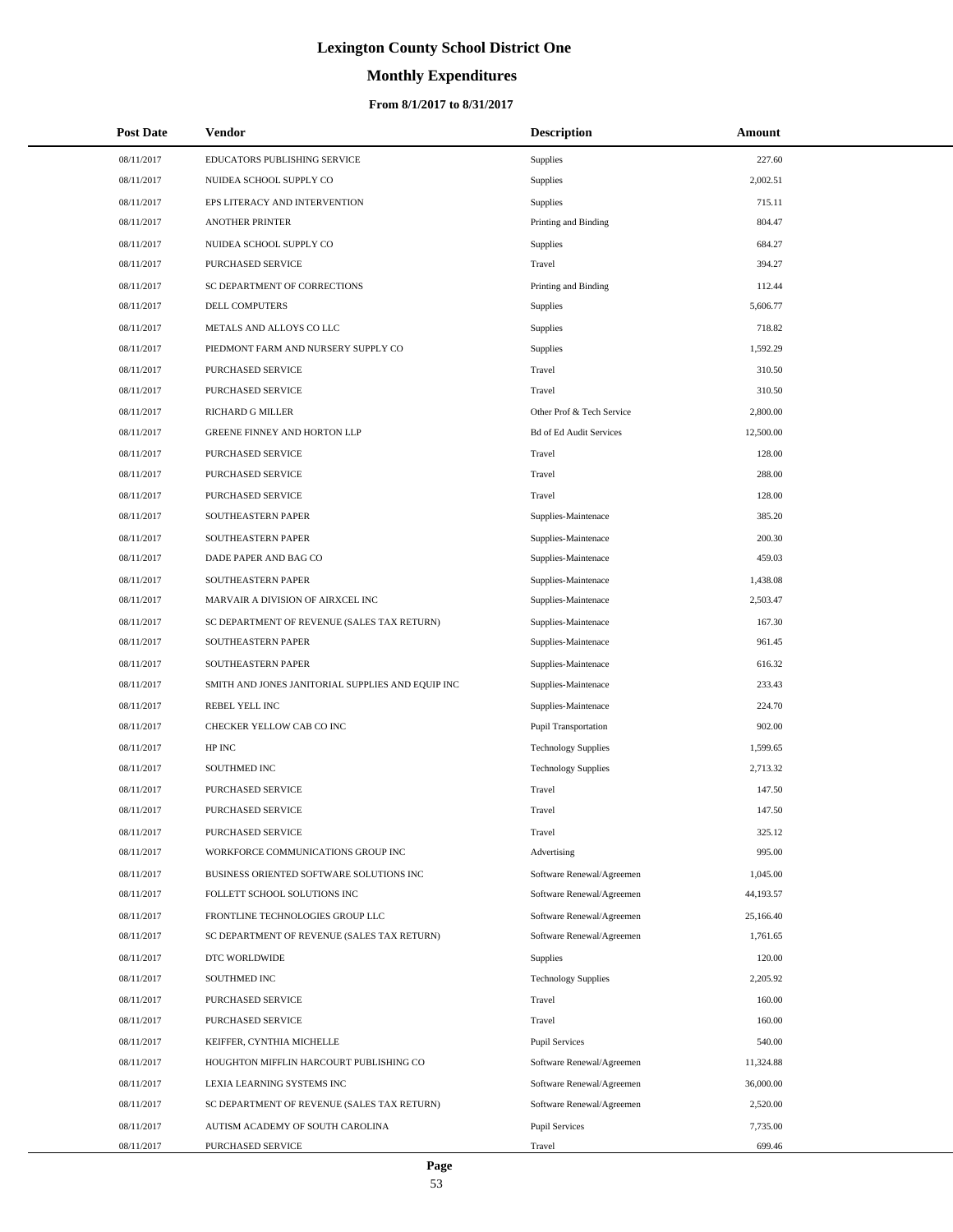# **Monthly Expenditures**

### **From 8/1/2017 to 8/31/2017**

| <b>Post Date</b> | <b>Vendor</b>                                      | <b>Description</b>         | Amount   |
|------------------|----------------------------------------------------|----------------------------|----------|
| 08/11/2017       | PURCHASED SERVICE                                  | Travel                     | 735.23   |
| 08/11/2017       | PURCHASED SERVICE                                  | Travel                     | 578.81   |
| 08/11/2017       | <b>GS2 ENGINEERING INC</b>                         | <b>Building</b>            | 1,333.00 |
| 08/11/2017       | NUIDEA SCHOOL SUPPLY CO                            | <b>Supplies</b>            | 5,638.94 |
| 08/11/2017       | <b>GS2 ENGINEERING INC</b>                         | Other Prof & Tech Service  | 420.00   |
| 08/11/2017       | THE STATE (ADS ONLY)                               | Advertising-Summer Feeding | 1,096.83 |
| 08/11/2017       | SC DEPARTMENT OF CORRECTIONS                       | Pupil Activity             | 302.32   |
| 08/11/2017       | DELL COMPUTERS                                     | Pupil Activity             | 4,633.10 |
| 08/11/2017       | <b>COASTAL ENTERPRISES</b>                         | Pupil Activity             | 1,513.80 |
| 08/11/2017       | PROJECT LEAD THE WAY INC                           | Pupil Activity             | 275.00   |
| 08/11/2017       | <b>BSN SPORTS</b>                                  | Pupil Activity             | 406.41   |
| 08/14/2017       | SCHOOL SPECIALTY INC                               | Supplies                   | 1,122.79 |
| 08/14/2017       | SCHOOL SPECIALTY INC                               | <b>Supplies</b>            | 304.88   |
| 08/14/2017       | LEXINGTON PRINTING LLC                             | Printing and Binding       | 1,400.63 |
| 08/14/2017       | HAL LEONARD CORP DBA MUSIC EXPRESS                 | <b>Supplies</b>            | 195.00   |
| 08/14/2017       | SCHOOL SPECIALTY INC                               | <b>Supplies</b>            | 1,300.22 |
| 08/14/2017       | MCGRAW HILL EDUCATION INC                          | <b>Supplies</b>            | 3,654.82 |
| 08/14/2017       | SCHOOL SPECIALTY INC                               | <b>Supplies</b>            | 504.26   |
| 08/14/2017       | PINE PRESS OF LEXINGTON INC                        | Printing and Binding       | 348.69   |
| 08/14/2017       | SCHOOL SPECIALTY INC                               | <b>Supplies</b>            | 1,570.33 |
| 08/14/2017       | SCHOOL SPECIALTY INC                               | Supplies                   | 216.05   |
| 08/14/2017       | SCHOOL SPECIALTY INC                               | Supplies                   | 100.71   |
| 08/14/2017       | RAPTOR TECHNOLOGIES LLC                            | <b>Supplies</b>            | 695.00   |
| 08/14/2017       | SCHOOL SPECIALTY INC                               | <b>Supplies</b>            | 871.59   |
| 08/14/2017       | FORMS AND SUPPLY INC (FSI)                         | <b>Supplies</b>            | 249.91   |
| 08/14/2017       | PIONEER MANUFACTURING CO                           | Supplies                   | 209.72   |
| 08/14/2017       | LEXINGTON PRINTING LLC                             | Printing and Binding       | 510.39   |
| 08/14/2017       | PINE PRESS OF LEXINGTON INC                        | Printing and Binding       | 204.73   |
| 08/14/2017       | AMERICAN BUTTON MACHINES                           | Supplies                   | 100.74   |
| 08/14/2017       | <b>PIBBS</b>                                       | Supplies                   | 143.88   |
| 08/14/2017       | SCHOOL SPECIALTY INC                               | Supplies                   | 230.04   |
| 08/14/2017       | THE BURMAX CO INC                                  | Supplies                   | 768.35   |
| 08/14/2017       | CERTIFIED TRANSLATION SERVICES                     | Other Prof & Tech Service  | 141.76   |
| 08/14/2017       | <b>COLLEGE BOARD PUBLICATIONS</b>                  | Dues and Fees              | 400.00   |
| 08/14/2017       | SCHOOL SPECIALTY INC                               | Supplies                   | 452.79   |
| 08/14/2017       | FORMS AND SUPPLY INC (FSI)                         | Supplies                   | 462.48   |
| 08/14/2017       | <b>SUPPLY WORKS</b>                                | Supplies-Maintenace        | 404.73   |
| 08/14/2017       | SIMPLEXGRINNELL                                    | Repairs and Maintenance    | 152.15   |
| 08/14/2017       | <b>WW GRAINGER</b>                                 | Supplies-Maintenace        | 1,797.60 |
| 08/14/2017       | REBEL YELL INC                                     | Supplies-Maintenace        | 224.70   |
| 08/14/2017       | SOUTHEASTERN PAPER                                 | Supplies-Maintenace        | 747.80   |
| 08/14/2017       | SOUTHEASTERN PAPER                                 | Supplies-Maintenace        | 1,335.36 |
| 08/14/2017       | SMITH AND JONES JANITORIAL SUPPLIES AND EQUIP INC  | Supplies-Maintenace        | 641.31   |
| 08/14/2017       | PINE PRESS OF LEXINGTON INC                        | Printing and Binding       | 1,837.46 |
| 08/14/2017       | JUMPER, ROBIN P                                    | Other Objects              | 120.91   |
| 08/14/2017       | MOTOROLA SOLUTIONS                                 | <b>Technology Supplies</b> | 255.20   |
| 08/14/2017       | MOTOROLA SOLUTIONS                                 | <b>Technology Supplies</b> | 170.13   |
| 08/14/2017       | KURTZ BROS DBA BENDER BURKOT EAST COAST SCHOOL SUP | Supplies                   | 121.55   |

÷.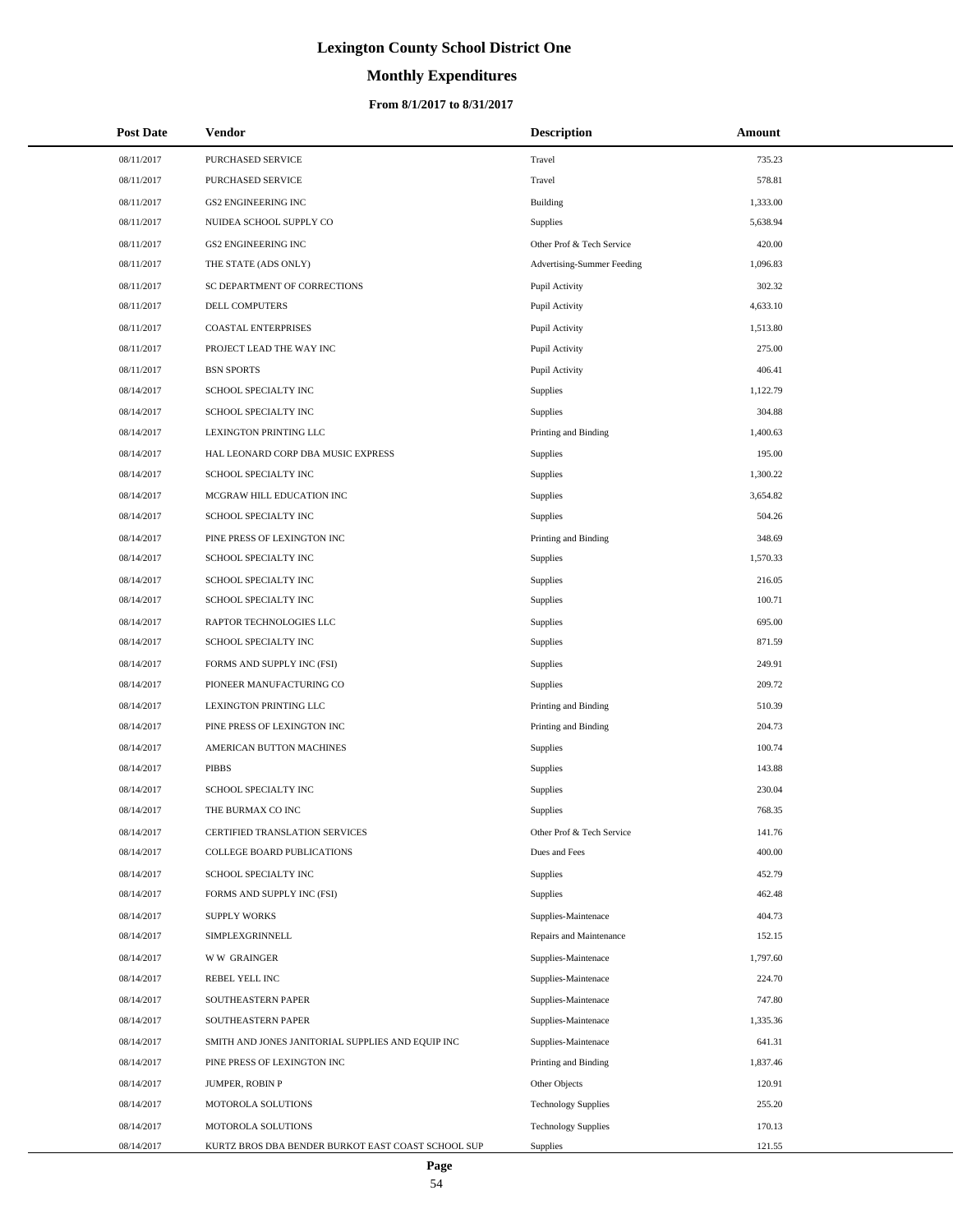# **Monthly Expenditures**

| <b>Post Date</b> | Vendor                                      | <b>Description</b>             | Amount    |
|------------------|---------------------------------------------|--------------------------------|-----------|
| 08/14/2017       | WESSLING, SARAH BROWN                       | Inst Prog Improvement          | 4,460.78  |
| 08/14/2017       | MCINTYRE, THOMAS CHARLES                    | Inst Prog Improvement          | 3,745.03  |
| 08/14/2017       | DODGE LEARNING RESOURCES                    | <b>Supplies</b>                | 1,001.25  |
| 08/14/2017       | ZIEMKE CONSULTING LLC                       | Inst Prog Improvement          | 4,868.06  |
| 08/14/2017       | PURCHASED SERVICE                           | Supplies                       | 275.00    |
| 08/14/2017       | PURCHASED SERVICE                           | Supplies                       | 275.00    |
| 08/14/2017       | PURCHASED SERVICE                           | Supplies                       | 275.00    |
| 08/14/2017       | PURCHASED SERVICE                           | Supplies                       | 275.00    |
| 08/14/2017       | PURCHASED SERVICE                           | Supplies                       | 275.00    |
| 08/14/2017       | PURCHASED SERVICE                           | Supplies                       | 275.00    |
| 08/14/2017       | PURCHASED SERVICE                           | Supplies                       | 275.00    |
| 08/14/2017       | PURCHASED SERVICE                           | Supplies                       | 275.00    |
| 08/14/2017       | PURCHASED SERVICE                           | Supplies                       | 275.00    |
| 08/14/2017       | PURCHASED SERVICE                           | Supplies                       | 275.00    |
| 08/14/2017       | PURCHASED SERVICE                           | Supplies                       | 275.00    |
| 08/14/2017       | PURCHASED SERVICE                           | Supplies                       | 275.00    |
| 08/14/2017       | PURCHASED SERVICE                           | Supplies                       | 275.00    |
| 08/14/2017       | PURCHASED SERVICE                           | Supplies                       | 275.00    |
| 08/14/2017       | MCINTYRE, THOMAS CHARLES                    | Inst Prog Improvement          | 4,000.01  |
| 08/14/2017       | CONTRACT BUILDING SYSTEMS LLC               | <b>Building</b>                | 18,835.00 |
| 08/14/2017       | RAPTOR TECHNOLOGIES LLC                     | Pupil Activity                 | 200.00    |
| 08/14/2017       | RAPTOR TECHNOLOGIES LLC                     | Pupil Activity                 | 495.00    |
| 08/14/2017       | PINE PRESS OF LEXINGTON INC                 | Pupil Activity                 | 1,092.58  |
| 08/14/2017       | SOUTHERN REEL SOULTIONS LLC                 | Pupil Activity                 | 880.00    |
| 08/14/2017       | PORTER GAUD SCHOOL                          | Pupil Activity                 | 225.00    |
| 08/14/2017       | AYNOR HIGH SCHOOL                           | Pupil Activity                 | 225.00    |
| 08/14/2017       | COUNTRY CLUB OF LEXINGTON                   | Pupil Activity                 | 1,000.00  |
| 08/14/2017       | LEXINGTON HIGH SCHOOL                       | Pupil Act-Fee/Collection Refnd | 500.00    |
| 08/14/2017       | <b>NEWSELA INC</b>                          | Software Renewal/Agreemen      | 25,000.00 |
| 08/14/2017       | SC DEPARTMENT OF REVENUE (SALES TAX RETURN) | Software Renewal/Agreemen      | 6,485.50  |
| 08/14/2017       | <b>SCHOOLOGY INC</b>                        | Software Renewal/Agreemen      | 67,650.00 |
| 08/15/2017       | SC DEPARTMENT OF REVENUE (SALES TAX RETURN) | Software Renewal/Agreemen      | 131.60    |
| 08/15/2017       | SUNTEX INTERNATIONAL INC                    | Software Renewal/Agreemen      | 1,880.00  |
| 08/15/2017       | JUMP ROPE INC                               | Software Renewal/Agreemen      | 7,200.00  |
| 08/15/2017       | SC DEPARTMENT OF REVENUE (SALES TAX RETURN) | Software Renewal/Agreemen      | 504.00    |
| 08/15/2017       | BLICK ART MATERIALS LLC                     | <b>Supplies</b>                | 100.75    |
| 08/15/2017       | HAL LEONARD CORP DBA MUSIC EXPRESS          | Supplies                       | 195.00    |
| 08/15/2017       | SCHOOL SPECIALTY INC                        | Supplies                       | 111.59    |
| 08/15/2017       | TRIUNE MARKETING CO                         | Supplies                       | 987.08    |
| 08/15/2017       | SCHOOL SPECIALTY INC                        | Supplies                       | 282.83    |
| 08/15/2017       | SCHOOL SPECIALTY INC                        | Supplies                       | 124.00    |
| 08/15/2017       | COLUMBIA FLAG AND SIGN COMPANY LLC          | Supplies                       | 499.17    |
| 08/15/2017       | ALGY COSTUMES AND UNIFORMS                  | Supplies                       | 2,255.77  |
| 08/15/2017       | BLICK ART MATERIALS LLC                     | Supplies                       | 391.49    |
| 08/15/2017       | PECKNEL MUSIC CO INC                        | Supplies                       | 891.58    |
| 08/15/2017       | ENLOWS AUTO SUPPLY                          | Supplies                       | 531.31    |
| 08/15/2017       | <b>MARIANNA</b>                             | Supplies                       | 272.00    |
| 08/15/2017       | METALS AND ALLOYS CO LLC                    | Supplies                       | 2,162.96  |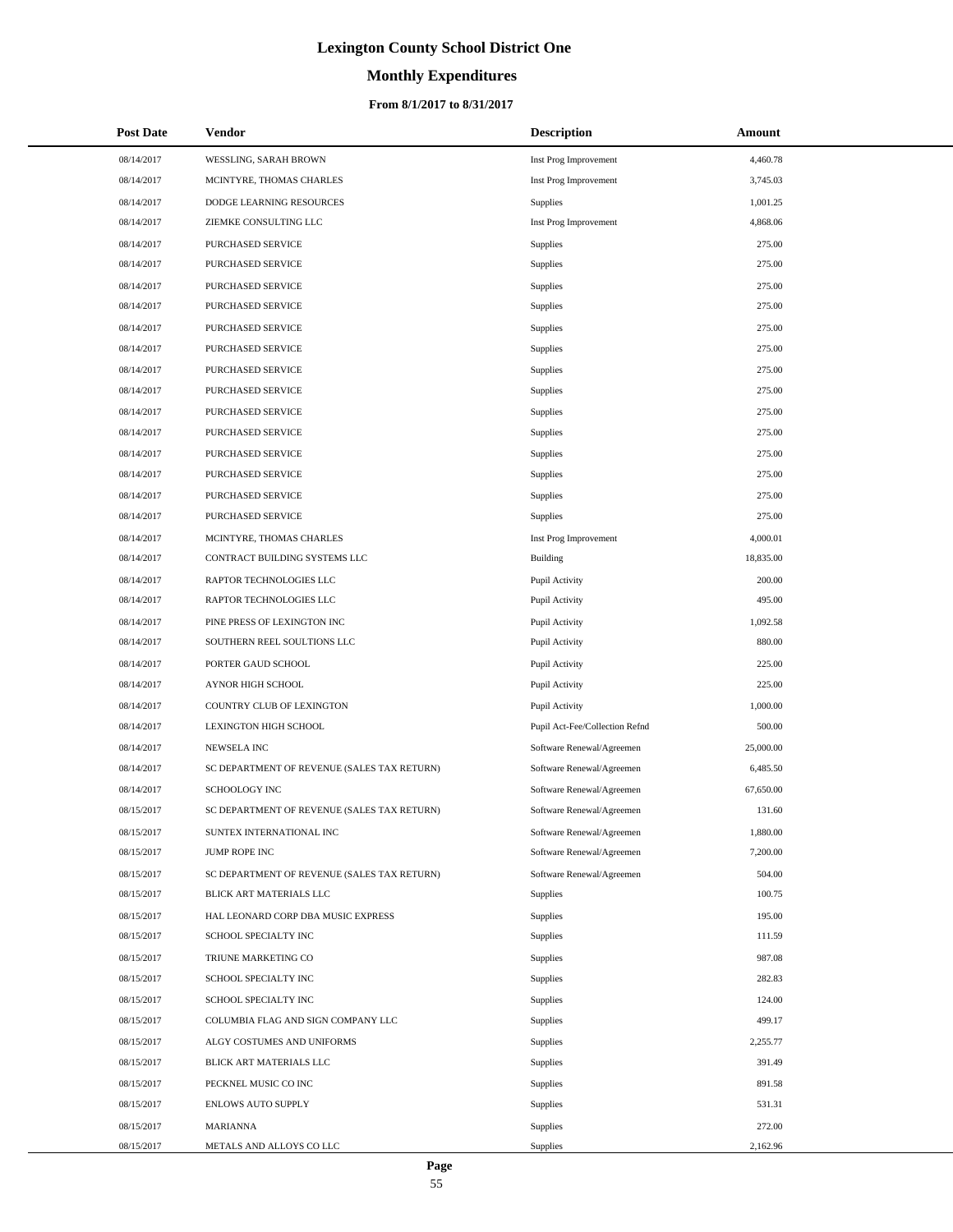# **Monthly Expenditures**

### **From 8/1/2017 to 8/31/2017**

| <b>Post Date</b> | Vendor                                            | <b>Description</b>        | Amount    |  |
|------------------|---------------------------------------------------|---------------------------|-----------|--|
| 08/15/2017       | SALLY BEAUTY SUPPLY                               | Supplies                  | 235.13    |  |
| 08/15/2017       | FORMS AND SUPPLY INC (FSI)                        | Supplies                  | 101.97    |  |
| 08/15/2017       | ORASURE TECHNOLOGIES INC                          | Other Prof & Tech Service | 14,552.00 |  |
| 08/15/2017       | MACGILL & CO                                      | Supplies                  | 1,113.60  |  |
| 08/15/2017       | FOLLETT SCHOOL SOLUTIONS INC                      | <b>Library Books</b>      | 1,777.24  |  |
| 08/15/2017       | W T COX SUBSCRIPTIONS                             | Periodicals               | 374.44    |  |
| 08/15/2017       | CERTIFIED TRANSLATION SERVICES                    | Other Prof & Tech Service | 335.04    |  |
| 08/15/2017       | <b>ASCD</b>                                       | Dues and Fees             | 104.00    |  |
| 08/15/2017       | NASSP CONVENTION (NATIONAL ASSOC OF SECONDARY SCH | Dues and Fees             | 250.00    |  |
| 08/15/2017       | US INK AND TONER INC                              | Supplies                  | 135.20    |  |
| 08/15/2017       | FIRE SYSTEMS INC                                  | Repairs and Maintenance   | 575.00    |  |
| 08/15/2017       | SC DEPARTMENT OF ADMINISTRATION                   | Repairs and Maintenance   | 1,160.75  |  |
| 08/15/2017       | COMPASS GROUP DBA CANTEEN REFRESHMENT SERV        | Supplies-Maintenace       | 100.47    |  |
| 08/15/2017       | OREILLY AUTO PARTS                                | Supplies-Maintenace       | 641.99    |  |
| 08/15/2017       | <b>SUPPLY WORKS</b>                               | Supplies-Maintenace       | 404.73    |  |
| 08/15/2017       | EA SERVICE LLC                                    | Repairs and Maintenance   | 764.00    |  |
| 08/15/2017       | H L SHEALY CO                                     | Supplies-Maintenace       | 135.68    |  |
| 08/15/2017       | EA SERVICE LLC                                    | Repairs and Maintenance   | 168.00    |  |
| 08/15/2017       | <b>HL SHEALY CO</b>                               | Supplies-Maintenace       | 135.68    |  |
| 08/15/2017       | SMITH AND JONES JANITORIAL SUPPLIES AND EQUIP INC | Supplies-Maintenace       | 855.83    |  |
| 08/15/2017       | EA SERVICE LLC                                    | Repairs and Maintenance   | 168.00    |  |
| 08/15/2017       | H L SHEALY CO                                     | Supplies-Maintenace       | 135.68    |  |
| 08/15/2017       | EA SERVICE LLC                                    | Repairs and Maintenance   | 2,756.33  |  |
| 08/15/2017       | H L SHEALY CO                                     | Supplies-Maintenace       | 135.68    |  |
| 08/15/2017       | PRECISION FIRE SOLUTIONS                          | Repairs and Maintenance   | 294.00    |  |
| 08/15/2017       | PRECISION FIRE SOLUTIONS                          | Repairs and Maintenance   | 172.81    |  |
| 08/15/2017       | OSWALD WHOLESALE LUMBER INC                       | Supplies-Maintenace       | 700.30    |  |
| 08/15/2017       | SMITH AND JONES JANITORIAL SUPPLIES AND EQUIP INC | Supplies-Maintenace       | 231.12    |  |
| 08/15/2017       | <b>HL SHEALY CO</b>                               | Supplies-Maintenace       | 135.68    |  |
| 08/15/2017       | PRECISION FIRE SOLUTIONS                          | Repairs and Maintenance   | 196.00    |  |
| 08/15/2017       | EA SERVICE LLC                                    | Repairs and Maintenance   | 168.00    |  |
| 08/15/2017       | SMITH AND JONES JANITORIAL SUPPLIES AND EQUIP INC | Supplies-Maintenace       | 239.68    |  |
| 08/15/2017       | EA SERVICE LLC                                    | Repairs and Maintenance   | 2,656.33  |  |
| 08/15/2017       | EA SERVICE LLC                                    | Repairs and Maintenance   | 207.00    |  |
| 08/15/2017       | H L SHEALY CO                                     | Supplies-Maintenace       | 135.68    |  |
| 08/15/2017       | EA SERVICE LLC                                    | Repairs and Maintenance   | 429.00    |  |
| 08/15/2017       | EA SERVICE LLC                                    | Repairs and Maintenance   | 400.00    |  |
| 08/15/2017       | EA SERVICE LLC                                    | Repairs and Maintenance   | 220.00    |  |
| 08/15/2017       | SMITH AND JONES JANITORIAL SUPPLIES AND EQUIP INC | Supplies-Maintenace       | 517.88    |  |
| 08/15/2017       | H L SHEALY CO                                     | Supplies-Maintenace       | 135.68    |  |
| 08/15/2017       | REBEL YELL INC                                    | Supplies-Maintenace       | 224.70    |  |
| 08/15/2017       | <b>CASCADE WATER SERVICES</b>                     | Repairs and Maintenance   | 107.00    |  |
| 08/15/2017       | EA SERVICE LLC                                    | Repairs and Maintenance   | 325.00    |  |
| 08/15/2017       | H L SHEALY CO                                     | Supplies-Maintenace       | 135.68    |  |
| 08/15/2017       | SMITH AND JONES JANITORIAL SUPPLIES AND EQUIP INC | Supplies-Maintenace       | 782.04    |  |
| 08/15/2017       | T AND T SPORTS                                    | Supplies-Maintenace       | 612.31    |  |
| 08/15/2017       | MANSFIELD OIL CO OF GAINESVILLE INC               | Supplies                  | 209.85    |  |
| 08/15/2017       | PURCHASED SERVICE                                 | Supplies                  | 126.36    |  |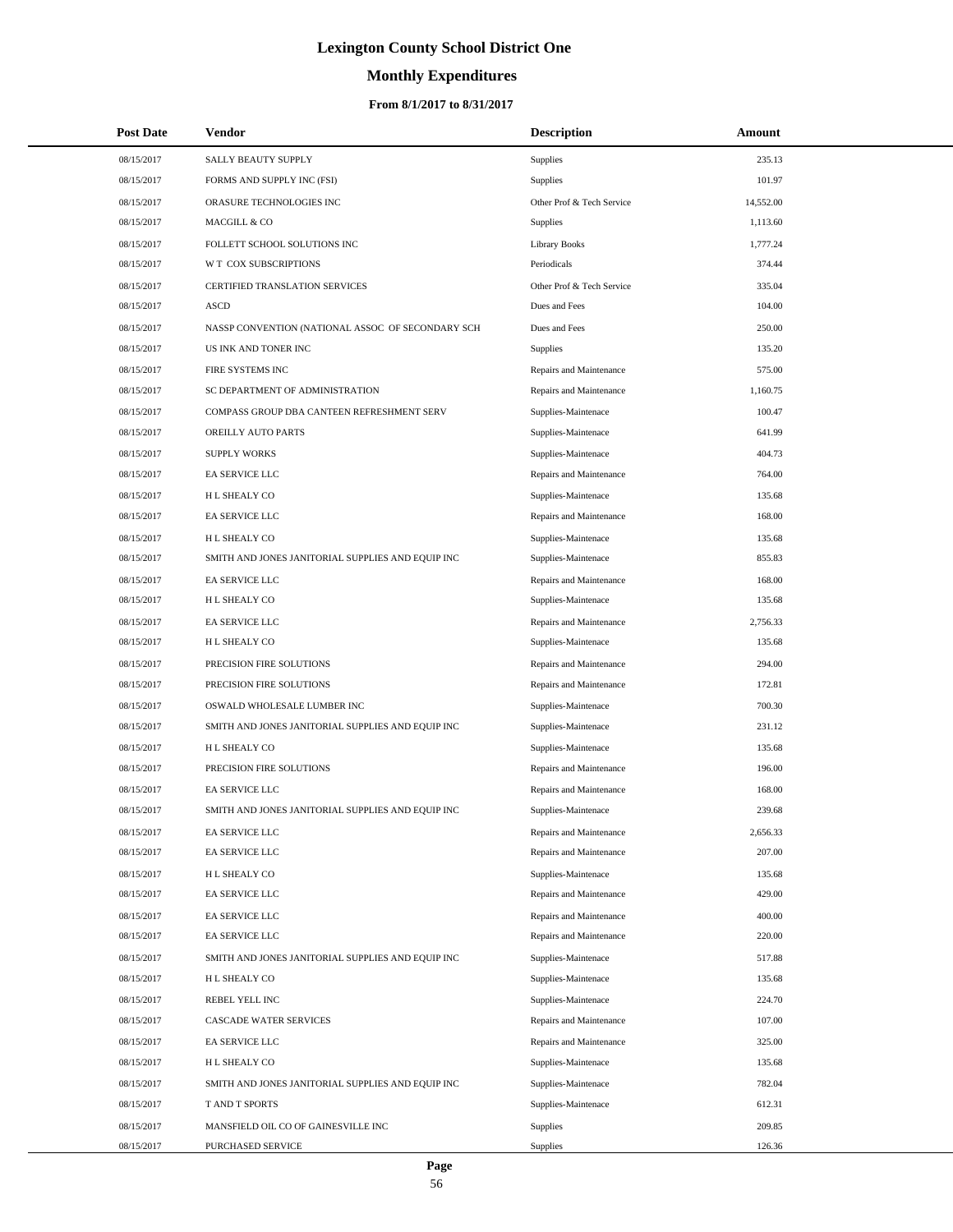# **Monthly Expenditures**

## **From 8/1/2017 to 8/31/2017**

| <b>Post Date</b> | Vendor                                   | <b>Description</b>        | Amount    |  |
|------------------|------------------------------------------|---------------------------|-----------|--|
| 08/15/2017       | SC DEPARTMENT OF SOCIAL SERVICES         | Other Prof & Tech Service | 1,040.00  |  |
| 08/15/2017       | GRAYBAR ELECTRIC CO INC                  | <b>Supplies</b>           | 281.84    |  |
| 08/15/2017       | FORMS AND SUPPLY INC (FSI)               | Supplies                  | 141.50    |  |
| 08/15/2017       | FORMS AND SUPPLY INC (FSI)               | Supplies                  | 256.73    |  |
| 08/15/2017       | <b>SCHOLASTIC INC</b>                    | Supplies                  | 4,968.59  |  |
| 08/15/2017       | FRANCIS MARION UNIVERSITY                | Inst Prog Improvement     | 2,500.00  |  |
| 08/15/2017       | <b>BENTY LLC</b>                         | Software Renewal/Agreemen | 21,774.50 |  |
| 08/15/2017       | TEST OUT CORPORATION                     | Software Renewal/Agreemen | 4,500.00  |  |
| 08/15/2017       | SCHOOL SPECIALTY INC                     | Pupil Activity            | 2,341.12  |  |
| 08/15/2017       | COOLE SCHOOL INC                         | Pupil Activity            | 2,016.00  |  |
| 08/15/2017       | ROCHESTER 100 INC                        | Pupil Activity            | 962.50    |  |
| 08/15/2017       | PINE PRESS OF LEXINGTON INC              | Pupil Activity            | 423.72    |  |
| 08/15/2017       | FORMS AND SUPPLY INC (FSI)               | Pupil Activity            | 1,295.24  |  |
| 08/15/2017       | <b>BSN SPORTS</b>                        | Pupil Activity            | 4,044.60  |  |
| 08/15/2017       | SCHOOL SPECIALTY INC                     | Pupil Activity            | 2,196.14  |  |
| 08/15/2017       | WARDS NATURAL SCIENCE EST LLC            | Pupil Activity            | 424.82    |  |
| 08/15/2017       | ECHO1612 INC                             | Pupil Activity            | 400.00    |  |
| 08/15/2017       | <b>CRAFTY THINGS</b>                     | Pupil Activity            | 231.12    |  |
| 08/15/2017       | AYNOR HIGH SCHOOL                        | Pupil Activity            | 225.00    |  |
| 08/15/2017       | CAROLINA SCREEN PRINTERS                 | Pupil Activity            | 1,370.67  |  |
| 08/15/2017       | <b>KAEDEN BOOKS</b>                      | Supplies                  | 108.50    |  |
| 08/16/2017       | SCHOOL SPECIALTY INC                     | Supplies                  | 125.44    |  |
| 08/16/2017       | FORMS AND SUPPLY INC (FSI)               | Supplies-Immersion        | 127.59    |  |
| 08/16/2017       | SCHOLASTIC INC                           | <b>Supplies</b>           | 687.50    |  |
| 08/16/2017       | RENAISSANCE LEARNING                     | Inst Prog Improvement     | 8,200.00  |  |
| 08/16/2017       | FORMS AND SUPPLY INC (FSI)               | <b>Supplies</b>           | 203.28    |  |
| 08/16/2017       | PRO ED INC                               | Supplies                  | 159.95    |  |
| 08/16/2017       | SCHOOL SPECIALTY INC                     | Supplies                  | 236.72    |  |
| 08/16/2017       | BLICK ART MATERIALS LLC                  | Supplies                  | 157.79    |  |
| 08/16/2017       | SCHOOL SPECIALTY INC                     | Supplies                  | 420.00    |  |
| 08/16/2017       | FORMS AND SUPPLY INC (FSI)               | Supplies                  | 717.48    |  |
| 08/16/2017       | FORMS AND SUPPLY INC (FSI)               | Supplies                  | 108.50    |  |
| 08/16/2017       | SCHOLASTIC INC                           | Supplies                  | 1,374.67  |  |
| 08/16/2017       | AMERICAN SIGN AND DISPLAY CO             | Supplies                  | 112.35    |  |
| 08/16/2017       | PROJECT LEAD THE WAY INC                 | Dues and Fees             | 1,725.00  |  |
| 08/16/2017       | EXPEDITIONARY LEARNING OUTWARD BOUND INC | Inst Prog Improvement     | 6,000.00  |  |
| 08/16/2017       | CAROLINA SPORTS INC                      | <b>Supplies</b>           | 1,500.00  |  |
| 08/16/2017       | MIDLANDS ELECTRICAL INC                  | Supplies                  | 2,400.00  |  |
| 08/16/2017       | PITSCO EDUCATION HEARILY AND COMPANY     | Supplies                  | 1,501.96  |  |
| 08/16/2017       | FAIR PLAY CAMP SCHOOL INC                | Tuition                   | 1,122.75  |  |
| 08/16/2017       | SCHOOL HEALTH CORP                       | Supplies                  | $-21.90$  |  |
| 08/16/2017       | FORMS AND SUPPLY INC (FSI)               | Supplies                  | 751.07    |  |
| 08/16/2017       | DADE PAPER AND BAG CO                    | Supplies-Maintenace       | 256.80    |  |
| 08/16/2017       | <b>BATTERIES PLUS BULBS</b>              | Supplies-Maintenace       | 426.29    |  |
| 08/16/2017       | GENERATOR SERVICES INC                   | Supplies-Maintenace       | 963.00    |  |
| 08/16/2017       | <b>WW GRAINGER</b>                       | Supplies-Maintenace       | 1,706.98  |  |
| 08/16/2017       | <b>WW GRAINGER</b>                       | Supplies-Maintenace       | 509.11    |  |
| 08/16/2017       | <b>BATTERIES PLUS BULBS</b>              | Supplies-Maintenace       | 165.85    |  |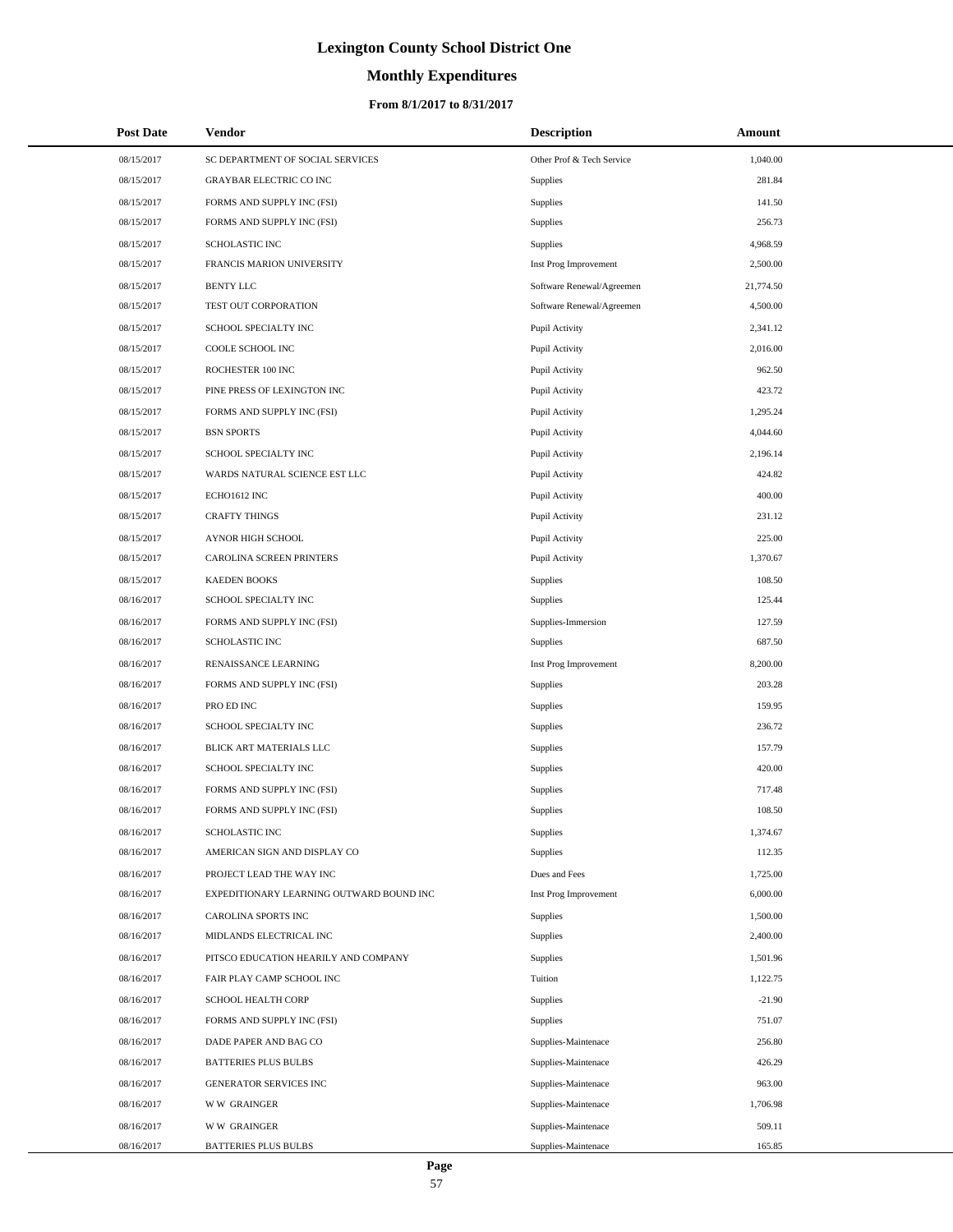# **Monthly Expenditures**

| <b>Post Date</b> | Vendor                                            | <b>Description</b>         | Amount    |
|------------------|---------------------------------------------------|----------------------------|-----------|
| 08/16/2017       | JAMES M PLEASANTS CO                              | Repairs and Maintenance    | 800.00    |
| 08/16/2017       | <b>BATTERIES PLUS BULBS</b>                       | Supplies-Maintenace        | 165.85    |
| 08/16/2017       | <b>WW GRAINGER</b>                                | Supplies-Maintenace        | 642.32    |
| 08/16/2017       | LESESNE INDUSTRIES INC                            | <b>Supplies</b>            | 463.63    |
| 08/16/2017       | ABNEY, CHERISH MONNAY                             | Other Prof & Tech Service  | 210.00    |
| 08/16/2017       | HEBBE, MARIAH MORGAN DEEN                         | Other Prof & Tech Service  | 210.00    |
| 08/16/2017       | TIMMERMAN, MATTHEW                                | Other Prof & Tech Service  | 210.00    |
| 08/16/2017       | READING AND WRITING PROJECT NETWORK LLC           | Inst Prog Improvement      | 20,800.00 |
| 08/16/2017       | MCGRAW HILL EDUCATION INC                         | Supplies                   | 549.00    |
| 08/16/2017       | SOCIAL THINKING                                   | Supplies                   | 259.98    |
| 08/16/2017       | SCHOOL SPECIALTY INC                              | Supplies                   | 158.92    |
| 08/16/2017       | MCINTYRE, THOMAS CHARLES                          | Inst Prog Improvement      | 694.21    |
| 08/16/2017       | <b>KAEDEN BOOKS</b>                               | Supplies                   | 542.50    |
| 08/16/2017       | READING AND WRITING PROJECT NETWORK LLC           | Inst Prog Improvement      | 10,000.00 |
| 08/16/2017       | AECOM TECHNICAL SERVICES INC                      | Land                       | 14,775.00 |
| 08/16/2017       | SPORTSFIELD SPECIALTIES INC DBA PROMATS ATHLETICS | Supplies                   | 5,556.76  |
| 08/16/2017       | BLICK ART MATERIALS LLC                           | Pupil Activity             | 635.15    |
| 08/16/2017       | <b>SCHOLASTIC INC</b>                             | Pupil Activity             | 215.76    |
| 08/16/2017       | PECKNEL MUSIC CO INC                              | Pupil Activity             | 119.00    |
| 08/16/2017       | ID WHOLESALE LLC                                  | Pupil Activity             | 2,200.00  |
| 08/16/2017       | R L BRYAN CO TEXTBOOK DEPOSITORY                  | Pupil Activity             | 6,295.00  |
| 08/16/2017       | PITSCO EDUCATION HEARILY AND COMPANY              | Pupil Activity             | 373.88    |
| 08/16/2017       | <b>BSN SPORTS</b>                                 | Pupil Activity             | 4,330.31  |
| 08/16/2017       | READING AND WRITING PROJECT NETWORK LLC           | Inst Prog Improvement      | 10,000.00 |
| 08/17/2017       | <b>LENOVO US</b>                                  | <b>Technology Supplies</b> | 374.50    |
| 08/17/2017       | MOORE MEDICAL CORP                                | <b>Supplies</b>            | 697.54    |
| 08/17/2017       | PITSCO EDUCATION HEARILY AND COMPANY              | Supplies                   | 595.99    |
| 08/17/2017       | POCKET NURSE                                      | Supplies                   | 270.88    |
| 08/17/2017       | SWEET MAGNOLIAS CATERING                          | Other Objects              | 437.63    |
| 08/17/2017       | SWEET MAGNOLIAS CATERING                          | Other Objects              | 144.45    |
| 08/17/2017       | <b>LIONS CLUB</b>                                 | Supplies-Maintenace        | 576.00    |
| 08/17/2017       | <b>SUPPLY WORKS</b>                               | Supplies-Maintenace        | 1,073.00  |
| 08/17/2017       | CONCEPT UNLIMITED INC                             | Repairs and Maintenance    | 809.00    |
| 08/17/2017       | CONCEPT UNLIMITED INC                             | Supplies-Maintenace        | 3,910.85  |
| 08/17/2017       | FERGUSON ENTERPRISES INC FEI 27                   | Supplies-Maintenace        | 303.88    |
| 08/17/2017       | CREATING MEMORIES PHOTOGRAPHY                     | Other Prof & Tech Service  | 612.50    |
| 08/17/2017       | THE ALPHA GROUP                                   | Other Prof & Tech Service  | 450.00    |
| 08/17/2017       | THOMPSON, NICHOLAS REED                           | Other Prof & Tech Service  | 210.00    |
| 08/17/2017       | <b>APPLE INC</b>                                  | Supplies                   | 10,165.00 |
| 08/17/2017       | <b>APPLE INC</b>                                  | <b>Technology Supplies</b> | 1,829.70  |
| 08/17/2017       | <b>APPLE INC</b>                                  | <b>Technology Supplies</b> | 1,748.38  |
| 08/17/2017       | <b>APPLE INC</b>                                  | <b>Technology Supplies</b> | 1,667.06  |
| 08/17/2017       | <b>APPLE INC</b>                                  | <b>Technology Supplies</b> | 1,667.06  |
| 08/17/2017       | <b>APPLE INC</b>                                  | <b>Technology Supplies</b> | 1,667.06  |
| 08/17/2017       | <b>APPLE INC</b>                                  | <b>Technology Supplies</b> | 1,748.38  |
| 08/17/2017       | <b>APPLE INC</b>                                  | <b>Technology Supplies</b> | 1,667.06  |
| 08/17/2017       | <b>APPLE INC</b>                                  | <b>Technology Supplies</b> | 1,667.06  |
| 08/17/2017       | APPLE INC                                         | <b>Technology Supplies</b> | 1,667.06  |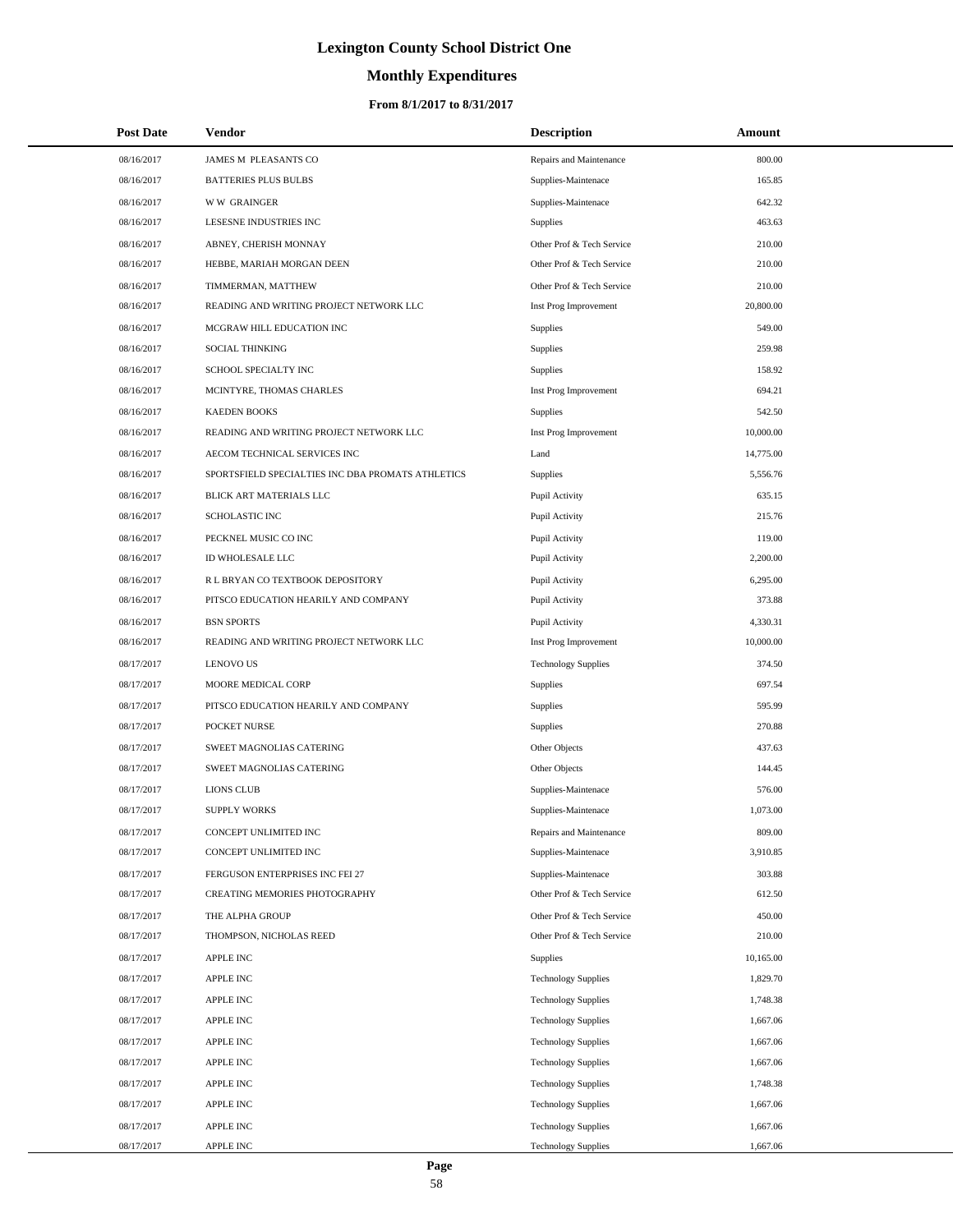# **Monthly Expenditures**

## **From 8/1/2017 to 8/31/2017**

| <b>Post Date</b> | Vendor                                            | <b>Description</b>         | <b>Amount</b> |
|------------------|---------------------------------------------------|----------------------------|---------------|
| 08/17/2017       | <b>APPLE INC</b>                                  | <b>Technology Supplies</b> | 1,667.06      |
| 08/17/2017       | <b>APPLE INC</b>                                  | <b>Technology Supplies</b> | 1,667.06      |
| 08/17/2017       | <b>APPLE INC</b>                                  | <b>Technology Supplies</b> | 1,667.06      |
| 08/17/2017       | YOUTHLIGHT INC                                    | Supplies                   | 87.48         |
| 08/17/2017       | THE EDUCATIONAL GROUP INC                         | Land                       | 4,300.00      |
| 08/17/2017       | PINE PRESS OF LEXINGTON INC                       | Pupil Activity             | 112.79        |
| 08/17/2017       | US SPECIALTY COATINGS INC                         | Pupil Activity             | 1,288.38      |
| 08/17/2017       | WHEELIN WATER LLC                                 | Pupil Activity             | 368.00        |
| 08/17/2017       | <b>TAND T SPORTS</b>                              | Pupil Activity             | 2,508.62      |
| 08/17/2017       | US SPECIALTY COATINGS INC                         | Pupil Activity             | 906.29        |
| 08/17/2017       | SC TRACK AND CROSS COUNTRY COACHES ASSOC (SCTCC   | Pupil Activity             | 160.00        |
| 08/17/2017       | CHAPIN HIGH SCHOOL                                | Pupil Activity             | 125.00        |
| 08/17/2017       | T AND T SPORTS                                    | Pupil Activity             | 2,059.75      |
| 08/17/2017       | THREADS EMBROIDERY LLC                            | Pupil Activity             | 778.96        |
| 08/17/2017       | <b>KAEDEN BOOKS</b>                               | <b>Supplies</b>            | 1,302.00      |
| 08/18/2017       | LEXINGTON COUNTY SCHOOL DIST 2                    | Tuition-LEA                | 29,830.00     |
| 08/18/2017       | SCHOOL DISTRICT OF NEWBERRY COUNTY                | Tuition-LEA                | 2,046.24      |
| 08/18/2017       | SCHOOL SPECIALTY INC                              | Supplies                   | 336.80        |
| 08/18/2017       | MUSICAL INNOVATIONS                               | Repairs and Maintenance    | 1,642.19      |
| 08/18/2017       | <b>LENOVO US</b>                                  | <b>Technology Supplies</b> | 193.67        |
| 08/18/2017       | MIDLANDS TECH COLLEGE AIRPORT BOOKSTORE #8136     | <b>Supplies</b>            | 6,281.25      |
| 08/18/2017       | DELL COMPUTERS                                    | Supplies                   | 1,806.01      |
| 08/18/2017       | FORMS AND SUPPLY INC (FSI)                        | <b>Supplies</b>            | 900.72        |
| 08/18/2017       | <b>LENOVO US</b>                                  | <b>Technology Supplies</b> | 106.69        |
| 08/18/2017       | W T COX SUBSCRIPTIONS                             | Periodicals                | 716.40        |
| 08/18/2017       | EDLEADER21                                        | Travel                     | 5,391.00      |
| 08/18/2017       | FORMS AND SUPPLY INC (FSI)                        | Supplies                   | 216.68        |
| 08/18/2017       | <b>DELL COMPUTERS</b>                             | Supplies                   | 228.79        |
| 08/18/2017       | MIDCAROLINA ELEC COOP INC                         | <b>Public Utilities</b>    | 133.00        |
| 08/18/2017       | PRECISION FIRE SOLUTIONS                          | Repairs and Maintenance    | 130.97        |
| 08/18/2017       | MIDCAROLINA ELEC COOP INC                         | <b>Public Utilities</b>    | 30,768.00     |
| 08/18/2017       | <b>WW GRAINGER</b>                                | Supplies-Maintenace        | 885.10        |
| 08/18/2017       | THOMPSON RENTAL SERVICES                          | Rentals                    | 160.50        |
| 08/18/2017       | PALMETTO PROPANE                                  | Energy                     | 813.57        |
| 08/18/2017       | SMITH AND JONES JANITORIAL SUPPLIES AND EQUIP INC | Supplies-Maintenace        | 809.69        |
| 08/18/2017       | <b>WW GRAINGER</b>                                | Supplies-Maintenace        | 719.04        |
| 08/18/2017       | SMITH AND JONES JANITORIAL SUPPLIES AND EQUIP INC | Supplies-Maintenace        | 697.64        |
| 08/18/2017       | <b>ANOTHER PRINTER</b>                            | Printing and Binding       | 149.56        |
| 08/18/2017       | SERVICE PRINTING CO INC                           | Printing and Binding       | 2,005.18      |
| 08/18/2017       | CREATING MEMORIES PHOTOGRAPHY                     | Other Prof & Tech Service  | 245.00        |
| 08/18/2017       | KENDRICK GRAPHICS LLC                             | Supplies                   | 1,085.24      |
| 08/18/2017       | <b>LENOVO US</b>                                  | <b>Technology Supplies</b> | 860.72        |
| 08/18/2017       | SMARTPHONE MEDIC LLC                              | Pupil Activity             | 594.00        |
| 08/18/2017       | SMARTPHONE MEDIC LLC                              | Pupil Activity             | 149.00        |
| 08/18/2017       | <b>LENOVO US</b>                                  | Pupil Activity             | 123.99        |
| 08/18/2017       | BARNES & NOBLE BOOKSELLERS INC                    | Pupil Activity             | 4,118.00      |
| 08/18/2017       | LEXINGTON PRINTING LLC                            | Pupil Activity             | 104.86        |
| 08/18/2017       | <b>BG ENTERPRISES</b>                             | Pupil Activity             | 2,120.00      |

 $\overline{\phantom{0}}$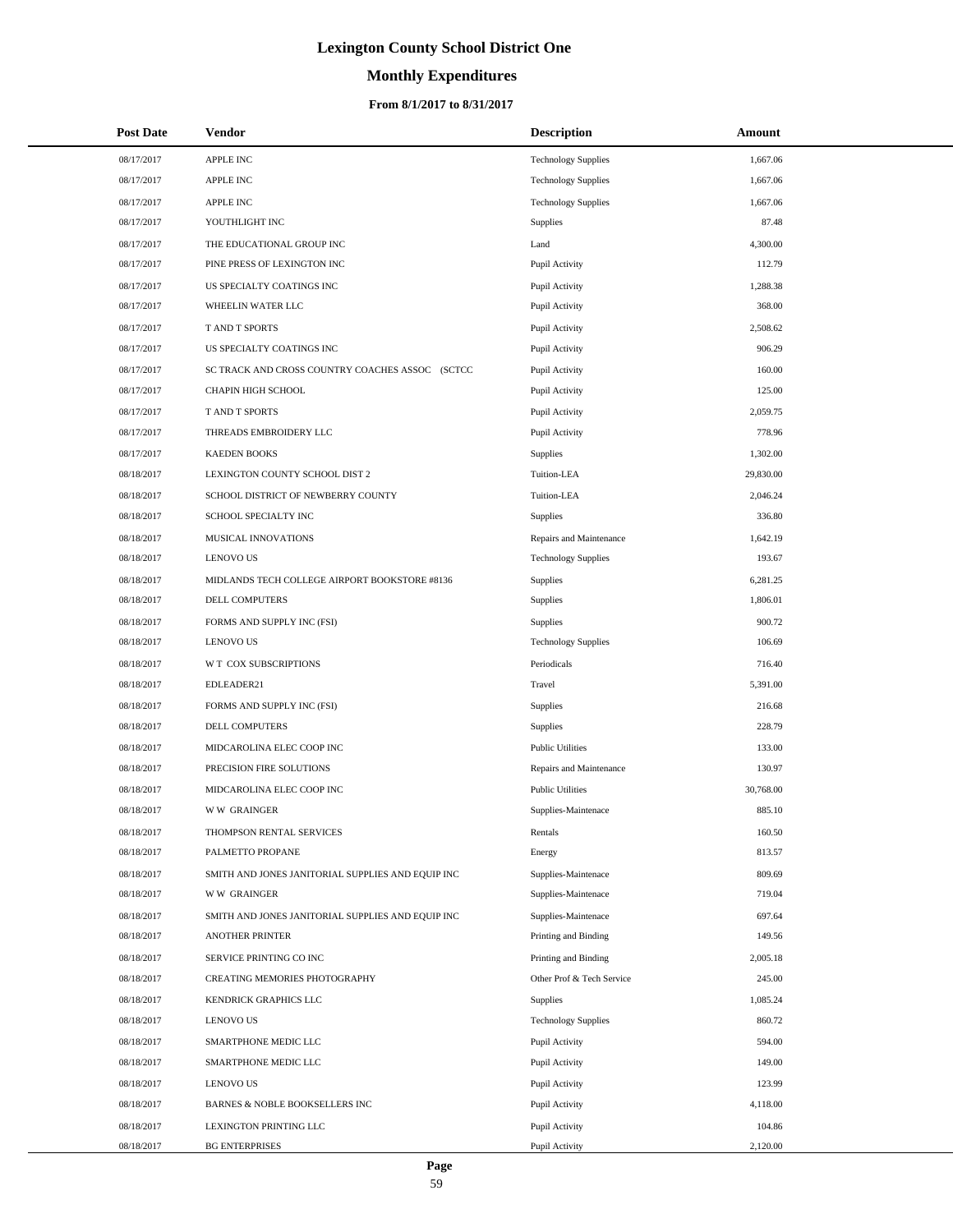# **Monthly Expenditures**

### **From 8/1/2017 to 8/31/2017**

| <b>Post Date</b> | Vendor                                      | <b>Description</b>         | Amount   |
|------------------|---------------------------------------------|----------------------------|----------|
| 08/18/2017       | ENTERPRISE LEASING COMPANY SOUTHEAST        | Pupil Activity             | 155.69   |
| 08/18/2017       | CULLER, DOUGLAS L                           | Pupil Activity             | 200.00   |
| 08/18/2017       | LAM, MATTHEW                                | Pupil Activity             | 200.00   |
| 08/18/2017       | RENTZ, ELIZABETH BAXLEY                     | Pupil Activity             | 200.00   |
| 08/18/2017       | <b>BLOOMBOARD INC</b>                       | Software Renewal/Agreemen  | 6,710.00 |
| 08/18/2017       | SC DEPARTMENT OF REVENUE (SALES TAX RETURN) | Software Renewal/Agreemen  | 469.70   |
| 08/22/2017       | DIDAX EDUCATIONAL RESOURCES                 | Supplies                   | 379.00   |
| 08/22/2017       | SCHOOL SPECIALTY INC                        | Supplies                   | 174.87   |
| 08/22/2017       | DIDAX EDUCATIONAL RESOURCES                 | Supplies                   | 215.70   |
| 08/22/2017       | DIDAX EDUCATIONAL RESOURCES                 | Supplies-Immersion         | 107.85   |
| 08/22/2017       | BLICK ART MATERIALS LLC                     | Supplies                   | 437.18   |
| 08/22/2017       | SCHOOL SPECIALTY INC                        | Supplies                   | 751.50   |
| 08/22/2017       | <b>HEINEMANN</b>                            | Supplies                   | 5,723.19 |
| 08/22/2017       | SCHOOL SPECIALTY INC                        | Supplies                   | 111.34   |
| 08/22/2017       | BLICK ART MATERIALS LLC                     | Supplies                   | 251.17   |
| 08/22/2017       | DIDAX EDUCATIONAL RESOURCES                 | Supplies                   | 461.14   |
| 08/22/2017       | US INK AND TONER INC                        | Supplies                   | 320.82   |
| 08/22/2017       | SCHOOL SPECIALTY INC                        | Supplies                   | 100.95   |
| 08/22/2017       | PURCHASED SERVICE                           | Travel                     | 441.35   |
| 08/22/2017       | PURCHASED SERVICE                           | Travel                     | 333.00   |
| 08/22/2017       | SCHOOL DATEBOOKS INC                        | <b>Supplies</b>            | 3,319.37 |
| 08/22/2017       | FORMS AND SUPPLY INC (FSI)                  | Supplies                   | 400.19   |
| 08/22/2017       | SCHOOL SPECIALTY INC                        | Supplies                   | 245.67   |
| 08/22/2017       | BLICK ART MATERIALS LLC                     | Supplies                   | 544.87   |
| 08/22/2017       | OPTIMA INC                                  | <b>Supplies</b>            | 209.95   |
| 08/22/2017       | PEARSON EDUCATION INC                       | Supplies                   | 2,514.66 |
| 08/22/2017       | SCHOOL SPECIALTY INC                        | Supplies                   | 2,688.18 |
| 08/22/2017       | PURCHASED SERVICE                           | Travel                     | 310.50   |
| 08/22/2017       | PURCHASED SERVICE                           | Travel                     | 331.00   |
| 08/22/2017       | PURCHASED SERVICE                           | Travel                     | 147.50   |
| 08/22/2017       | FORMS AND SUPPLY INC (FSI)                  | Supplies                   | 663.65   |
| 08/22/2017       | PURCHASED SERVICE                           | Travel                     | 310.50   |
| 08/22/2017       | <b>PURCHASED SERVICE</b>                    | Travel                     | 376.50   |
| 08/22/2017       | PURCHASED SERVICE                           | Travel                     | 128.00   |
| 08/22/2017       | SCHOOL SPECIALTY INC                        | Supplies                   | 100.92   |
| 08/22/2017       | FORMS AND SUPPLY INC (FSI)                  | Supplies                   | 627.35   |
| 08/22/2017       | SOUTHEASTERN PAPER                          | Supplies-Maintenace        | 227.70   |
| 08/22/2017       | GATEWAY SUPPLY CO INC                       | Supplies-Maintenace        | 383.28   |
| 08/22/2017       | TENNICO OF COLUMBIA INC                     | Supplies-Maintenace        | 483.37   |
| 08/22/2017       | TV EYES INC                                 | Other Prof & Tech Service  | 1,800.00 |
| 08/22/2017       | PURCHASED SERVICE                           | Travel                     | 326.73   |
| 08/22/2017       | PURCHASED SERVICE                           | Travel                     | 326.73   |
| 08/22/2017       | DELL COMPUTERS                              | Supplies                   | 1,944.78 |
| 08/22/2017       | SHEALY'S BARBEQUE                           | Other Objects              | 4,309.43 |
| 08/22/2017       | ALEWINE, EARL DICKSON RIDGEWAY              | Other Prof & Tech Service  | 175.00   |
| 08/22/2017       | FORMS AND SUPPLY INC (FSI)                  | <b>Supplies</b>            | 190.54   |
| 08/22/2017       | COMMUNICATION MANAGEMENT INC                | <b>Technology Supplies</b> | 1,153.79 |
| 08/22/2017       | DATA NETWORK SOLUTIONS                      | <b>Technology Supplies</b> | 431.56   |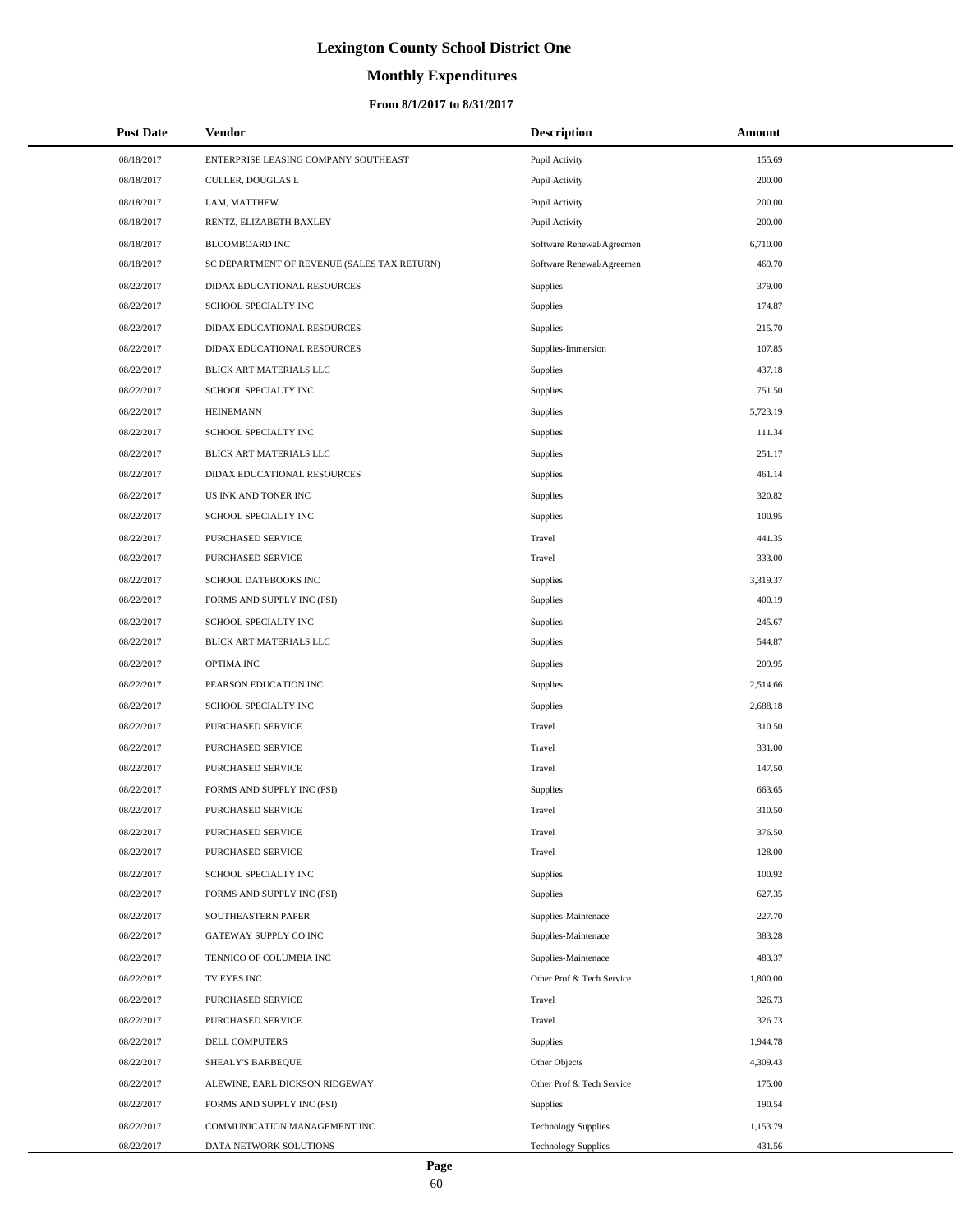# **Monthly Expenditures**

| <b>Post Date</b> | <b>Vendor</b>                               | <b>Description</b>             | Amount      |
|------------------|---------------------------------------------|--------------------------------|-------------|
| 08/22/2017       | SCHOLASTIC INC                              | Supplies                       | 10,546.80   |
| 08/22/2017       | PURCHASED SERVICE                           | Travel                         | 160.00      |
| 08/22/2017       | MCGRAW HILL EDUCATION INC                   | Supplies                       | 2,949.40    |
| 08/22/2017       | DODGE LEARNING RESOURCES                    | Supplies                       | 259.50      |
| 08/22/2017       | FORMS AND SUPPLY INC (FSI)                  | Supplies                       | 1,826.01    |
| 08/22/2017       | SCHOLASTIC INC                              | Supplies                       | 4,377.72    |
| 08/22/2017       | PURCHASED SERVICE                           | Travel                         | 310.50      |
| 08/22/2017       | LS3P ASSOCIATED LTD                         | Building                       | 2,222.20    |
| 08/22/2017       | MAR CONSTRUCTION COMPANY INC                | Equipment - Nonexpendable      | 3,715.25    |
| 08/22/2017       | MAR CONSTRUCTION COMPANY INC                | Equipment - Nonexpendable      | 48,443.00   |
| 08/22/2017       | MAR CONSTRUCTION COMPANY INC                | Equipment - Nonexpendable      | 27, 237. 13 |
| 08/22/2017       | <b>GS2 ENGINEERING INC</b>                  | Other Prof & Tech Service      | 697.50      |
| 08/22/2017       | FBI CONSTRUCTION INC                        | Equipment - Nonexpendable      | 82,875.41   |
| 08/22/2017       | FBI CONSTRUCTION INC                        | Equipment - Nonexpendable      | 76,048.03   |
| 08/22/2017       | PURCHASED SERVICE                           | <b>Travel-Summer Feeding</b>   | 198.22      |
| 08/22/2017       | BLICK ART MATERIALS LLC                     | Pupil Activity                 | 186.43      |
| 08/22/2017       | BLICK ART MATERIALS LLC                     | Pupil Activity                 | 110.95      |
| 08/22/2017       | SCHOOL SPECIALTY INC                        | Pupil Activity                 | 331.59      |
| 08/22/2017       | FREY SCIENTIFIC                             | Pupil Activity                 | 277.94      |
| 08/22/2017       | T AND T SPORTS                              | Pupil Activity                 | 1,353.55    |
| 08/22/2017       | PORTA PHONE                                 | Pupil Activity                 | 699.00      |
| 08/22/2017       | LEXINGTON HIGH SCHOOL                       | Pupil Act-Fee/Collection Refnd | 125.00      |
| 08/22/2017       | PURCHASED SERVICE                           | Pupil Activity                 | 526.95      |
| 08/22/2017       | T AND T SPORTS                              | Pupil Activity                 | 5,885.00    |
| 08/22/2017       | DODGE LEARNING RESOURCES                    | Supplies                       | 225.15      |
| 08/22/2017       | <b>HEINEMANN</b>                            | Supplies                       | 1,402.50    |
| 08/23/2017       | EPS LITERACY AND INTERVENTION               | Supplies                       | 692.87      |
| 08/23/2017       | SCHOOL SPECIALTY INC                        | Supplies                       | 419.75      |
| 08/23/2017       | HOUGHTON MIFFLIN HARCOURT PUBLISHING CO     | Software Renewal/Agreemen      | 5,992.00    |
| 08/23/2017       | <b>HEINEMANN</b>                            | Supplies                       | 3,623.16    |
| 08/23/2017       | VOYAGER SOPRIS LEARNING                     | Supplies                       | 12,380.67   |
| 08/23/2017       | SCHOOL SPECIALTY INC                        | Supplies                       | 1,586.61    |
| 08/23/2017       | FORMS AND SUPPLY INC (FSI)                  | Supplies                       | 120.44      |
| 08/23/2017       | FORMS AND SUPPLY INC (FSI)                  | Supplies                       | 357.27      |
| 08/23/2017       | <b>WW GRAINGER</b>                          | Supplies                       | 182.87      |
| 08/23/2017       | THE UPS STORE                               | Printing and Binding           | 2,127.16    |
| 08/23/2017       | ALLENS COMPRESSOR SERVICE INC               | Repairs and Maintenance        | 1,192.14    |
| 08/23/2017       | FORMS AND SUPPLY INC (FSI)                  | Supplies                       | 101.18      |
| 08/23/2017       | HP INC                                      | Supplies                       | 1,680.12    |
| 08/23/2017       | PINE PRESS OF LEXINGTON INC                 | Supplies                       | 114.62      |
| 08/23/2017       | PROFESSIONAL SOFTWARE FOR NURSES INC        | Software Renewal/Agreemen      | 29,197.00   |
| 08/23/2017       | SC DEPARTMENT OF REVENUE (SALES TAX RETURN) | Software Renewal/Agreemen      | 1,887.20    |
| 08/23/2017       | PROFESSIONAL SOFTWARE FOR NURSES INC        | <b>Technology Supplies</b>     | 10,061.95   |
| 08/23/2017       | SC DEPARTMENT OF REVENUE (SALES TAX RETURN) | <b>Technology Supplies</b>     | 704.34      |
| 08/23/2017       | FOLLETT SCHOOL SOLUTIONS INC                | <b>Library Books</b>           | 682.17      |
| 08/23/2017       | DEMCO INC                                   | Supplies                       | 2,021.00    |
| 08/23/2017       | FOLLETT SCHOOL SOLUTIONS INC                | <b>Library Books</b>           | 103.42      |
| 08/23/2017       | FOLLETT SCHOOL SOLUTIONS INC                | <b>Library Books</b>           | 941.86      |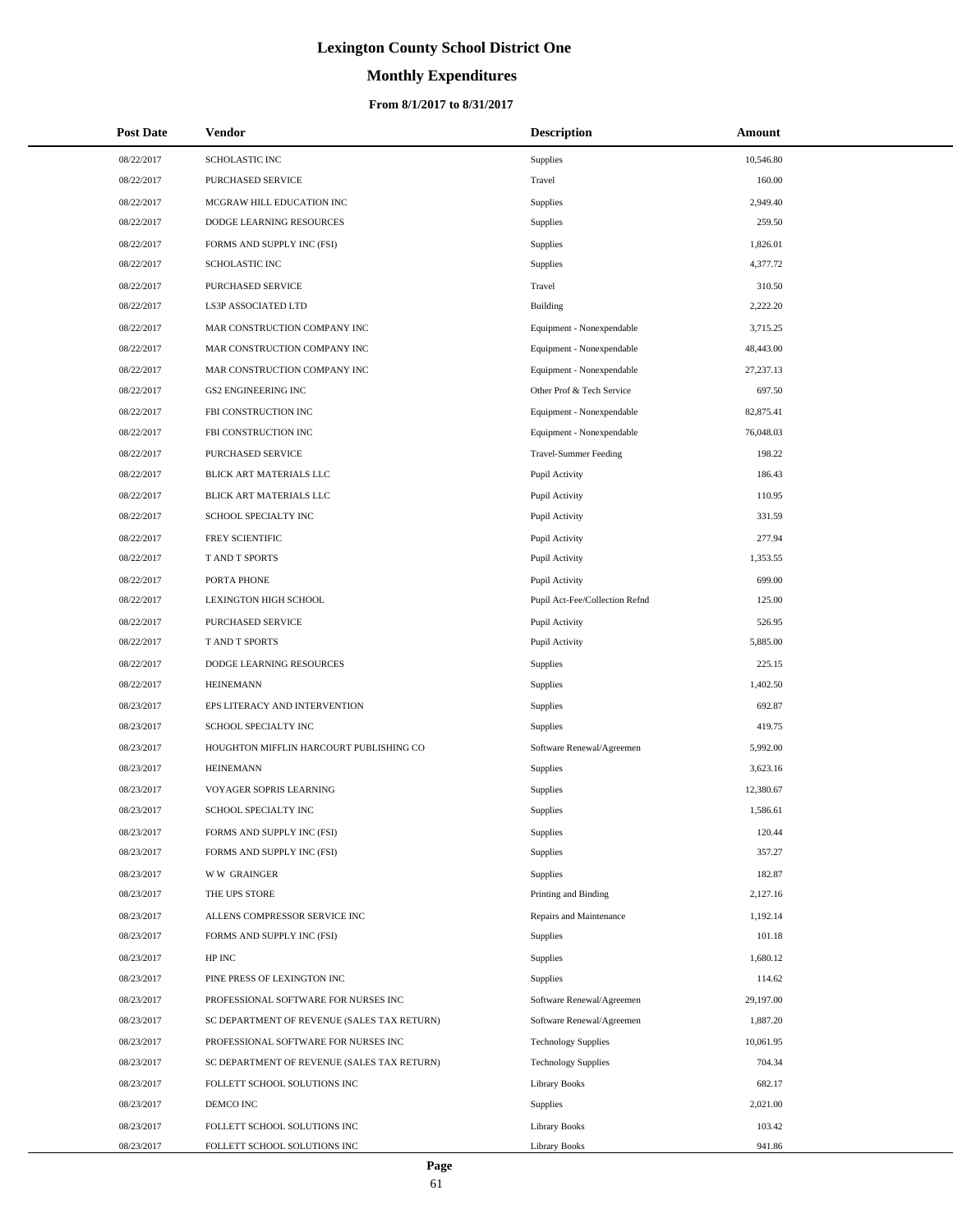# **Monthly Expenditures**

| <b>Post Date</b> | Vendor                                            | <b>Description</b>      | Amount    |
|------------------|---------------------------------------------------|-------------------------|-----------|
| 08/23/2017       | NEW YORK CITY LEADERSHIP ACADEMY                  | Inst Prog Improvement   | 61,500.00 |
| 08/23/2017       | US INK AND TONER INC                              | Supplies                | 116.42    |
| 08/23/2017       | SCE&G                                             | <b>Public Utilities</b> | 404.39    |
| 08/23/2017       | MIDLANDS FIRE PROTECTION INC                      | Repairs and Maintenance | 300.00    |
| 08/23/2017       | SCE&G                                             | <b>Public Utilities</b> | 934.82    |
| 08/23/2017       | <b>LIONS CLUB</b>                                 | Supplies-Maintenace     | 480.00    |
| 08/23/2017       | MIDLANDS FIRE PROTECTION INC                      | Repairs and Maintenance | 1,350.00  |
| 08/23/2017       | PIONEER MANUFACTURING CO                          | Supplies-Maintenace     | 481.50    |
| 08/23/2017       | SCE&G                                             | <b>Public Utilities</b> | 828.67    |
| 08/23/2017       | SCE&G                                             | <b>Public Utilities</b> | 10,092.36 |
| 08/23/2017       | MIDLANDS FIRE PROTECTION INC                      | Repairs and Maintenance | 725.00    |
| 08/23/2017       | CITY ELECTRIC SUPPLY CO                           | Supplies-Maintenace     | 282.54    |
| 08/23/2017       | PIONEER MANUFACTURING CO                          | Supplies-Maintenace     | 337.05    |
| 08/23/2017       | SCE&G                                             | <b>Public Utilities</b> | 8,363.94  |
| 08/23/2017       | SCE&G                                             | <b>Public Utilities</b> | 23,823.67 |
| 08/23/2017       | MIDLANDS FIRE PROTECTION INC                      | Repairs and Maintenance | 125.00    |
| 08/23/2017       | PIONEER MANUFACTURING CO                          | Supplies-Maintenace     | 337.05    |
| 08/23/2017       | SCE&G                                             | <b>Public Utilities</b> | 13,229.48 |
| 08/23/2017       | MIDLANDS FIRE PROTECTION INC                      | Repairs and Maintenance | 300.00    |
| 08/23/2017       | MIDLANDS FIRE PROTECTION INC                      | Repairs and Maintenance | 550.00    |
| 08/23/2017       | SCE&G                                             | <b>Public Utilities</b> | 9,899.48  |
| 08/23/2017       | MIDLANDS FIRE PROTECTION INC                      | Repairs and Maintenance | 250.00    |
| 08/23/2017       | REBEL YELL INC                                    | Supplies-Maintenace     | 224.70    |
| 08/23/2017       | SMITH AND JONES JANITORIAL SUPPLIES AND EQUIP INC | Supplies-Maintenace     | 582.08    |
| 08/23/2017       | SCE&G                                             | <b>Public Utilities</b> | 11,427.54 |
| 08/23/2017       | SCE&G                                             | <b>Public Utilities</b> | 43,873.23 |
| 08/23/2017       | MIDLANDS FIRE PROTECTION INC                      | Repairs and Maintenance | 1,100.00  |
| 08/23/2017       | PIONEER MANUFACTURING CO                          | Supplies-Maintenace     | 481.50    |
| 08/23/2017       | SCE&G                                             | <b>Public Utilities</b> | 9,622.82  |
| 08/23/2017       | <b>HALL SIGNS</b>                                 | Supplies-Maintenace     | 129.28    |
| 08/23/2017       | SCE&G                                             | <b>Public Utilities</b> | 9,849.36  |
| 08/23/2017       | SCE&G                                             | <b>Public Utilities</b> | 17,515.15 |
| 08/23/2017       | MIDLANDS FIRE PROTECTION INC                      | Repairs and Maintenance | 300.00    |
| 08/23/2017       | SCE&G                                             | <b>Public Utilities</b> | 7,902.87  |
| 08/23/2017       | MIDLANDS FIRE PROTECTION INC                      | Repairs and Maintenance | 300.00    |
| 08/23/2017       | SCE&G                                             | <b>Public Utilities</b> | 3,312.95  |
| 08/23/2017       | MIDCAROLINA ELEC COOP INC                         | <b>Public Utilities</b> | 14,837.00 |
| 08/23/2017       | MIDLANDS FIRE PROTECTION INC                      | Repairs and Maintenance | 300.00    |
| 08/23/2017       | SMITH AND JONES JANITORIAL SUPPLIES AND EQUIP INC | Supplies-Maintenace     | 170.13    |
| 08/23/2017       | MIDCAROLINA ELEC COOP INC                         | <b>Public Utilities</b> | 12,123.00 |
| 08/23/2017       | MIDLANDS FIRE PROTECTION INC                      | Repairs and Maintenance | 300.00    |
| 08/23/2017       | SCE&G                                             | <b>Public Utilities</b> | 16,874.04 |
| 08/23/2017       | MIDLANDS FIRE PROTECTION INC                      | Repairs and Maintenance | 550.00    |
| 08/23/2017       | SCE&G                                             | <b>Public Utilities</b> | 10,386.85 |
| 08/23/2017       | MIDLANDS FIRE PROTECTION INC                      | Repairs and Maintenance | 300.00    |
| 08/23/2017       | SCE&G                                             | <b>Public Utilities</b> | 9,558.64  |
| 08/23/2017       | MIDLANDS FIRE PROTECTION INC                      | Repairs and Maintenance | 300.00    |
| 08/23/2017       | MIDLANDS FIRE PROTECTION INC                      | Repairs and Maintenance | 550.00    |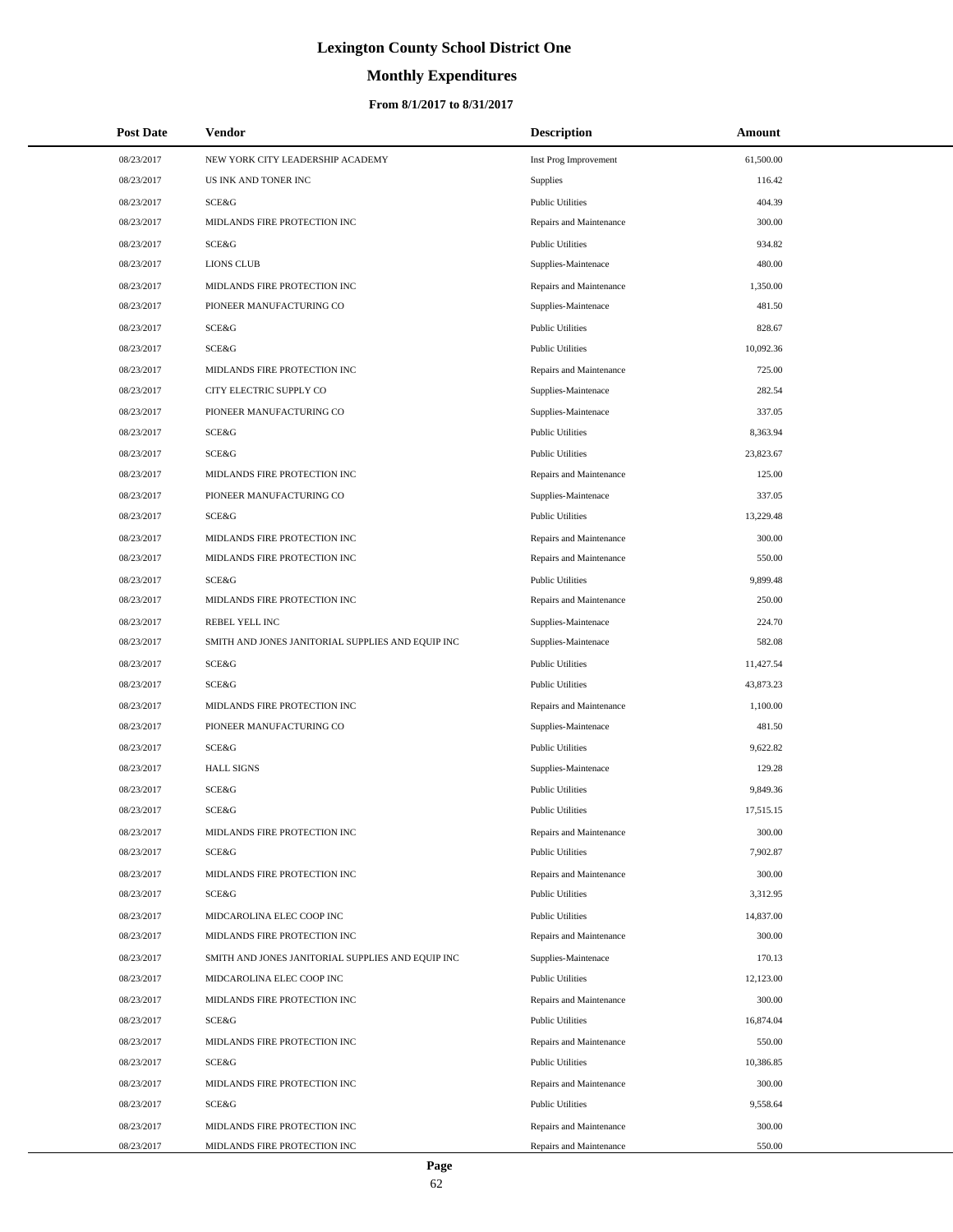# **Monthly Expenditures**

| <b>Post Date</b> | Vendor                                      | <b>Description</b>         | Amount    |
|------------------|---------------------------------------------|----------------------------|-----------|
| 08/23/2017       | MIDCAROLINA ELEC COOP INC                   | <b>Public Utilities</b>    | 7,596.00  |
| 08/23/2017       | MIDLANDS FIRE PROTECTION INC                | Repairs and Maintenance    | 350.00    |
| 08/23/2017       | SCE&G                                       | <b>Public Utilities</b>    | 12,854.25 |
| 08/23/2017       | MIDLANDS FIRE PROTECTION INC                | Repairs and Maintenance    | 300.00    |
| 08/23/2017       | <b>SCE&amp;G</b>                            | <b>Public Utilities</b>    | 23,615.14 |
| 08/23/2017       | MIDLANDS FIRE PROTECTION INC                | Repairs and Maintenance    | 300.00    |
| 08/23/2017       | SCE&G                                       | <b>Public Utilities</b>    | 70,079.41 |
| 08/23/2017       | KYZERS TREE SERVICE LLC                     | Repairs and Maintenance    | 1,800.00  |
| 08/23/2017       | MIDLANDS FIRE PROTECTION INC                | Repairs and Maintenance    | 1,100.00  |
| 08/23/2017       | PIONEER MANUFACTURING CO                    | Supplies-Maintenace        | 385.20    |
| 08/23/2017       | <b>SCE&amp;G</b>                            | <b>Public Utilities</b>    | 12,206.51 |
| 08/23/2017       | MIDLANDS FIRE PROTECTION INC                | Repairs and Maintenance    | 300.00    |
| 08/23/2017       | <b>SCE&amp;G</b>                            | <b>Public Utilities</b>    | 194.09    |
| 08/23/2017       | SC DEPARTMENT OF ADMINISTRATION             | Repairs and Maintenance    | 22,380.74 |
| 08/23/2017       | HUDSON'S SMOKEHOUSE OF LEXINGTON LLC        | Other Objects              | 2,725.29  |
| 08/23/2017       | AMERICAN SOCIETY OF SAFETY ENGINEERS        | Dues and Fees              | 175.00    |
| 08/23/2017       | HAIGLER III, THOMAS I                       | Other Prof & Tech Service  | 120.00    |
| 08/23/2017       | WILFONG, MICHAEL BRIAN                      | Other Prof & Tech Service  | 120.00    |
| 08/23/2017       | PINE PRESS OF LEXINGTON INC                 | Printing and Binding       | 384.56    |
| 08/23/2017       | <b>READABLE INK</b>                         | Other Prof & Tech Service  | 2,000.00  |
| 08/23/2017       | SOLARWINDS WORLDWIDE LLC                    | Software Renewal/Agreemen  | 775.00    |
| 08/23/2017       | CABLE AND CONNECTIONS                       | Supplies                   | 128.40    |
| 08/23/2017       | <b>FEDEX</b>                                | Supplies                   | 466.27    |
| 08/23/2017       | MCGRAW HILL EDUCATION INC                   | Supplies                   | 547.68    |
| 08/23/2017       | GLOBAL BEAUTY NETWORK INC                   | <b>Supplies</b>            | 665.00    |
| 08/23/2017       | <b>MARIANNA</b>                             | Supplies                   | 1,633.62  |
| 08/23/2017       | SC DEPARTMENT OF REVENUE (SALES TAX RETURN) | Supplies                   | 114.35    |
| 08/23/2017       | PURCHASED SERVICE                           | Supplies                   | 275.00    |
| 08/23/2017       | PURCHASED SERVICE                           | <b>Supplies</b>            | 275.00    |
| 08/23/2017       | PURCHASED SERVICE                           | Supplies                   | 275.00    |
| 08/23/2017       | <b>PURCHASED SERVICE</b>                    | Supplies                   | 275.00    |
| 08/23/2017       | PURCHASED SERVICE                           | Supplies                   | 275.00    |
| 08/23/2017       | PURCHASED SERVICE                           | Supplies                   | 275.00    |
| 08/23/2017       | PURCHASED SERVICE                           | Supplies                   | 275.00    |
| 08/23/2017       | PURCHASED SERVICE                           | Supplies                   | 275.00    |
| 08/23/2017       | PURCHASED SERVICE                           | Supplies                   | 275.00    |
| 08/23/2017       | NUIDEA SCHOOL SUPPLY CO                     | Supplies                   | 1,784.76  |
| 08/23/2017       | NUIDEA SCHOOL SUPPLY CO                     | Supplies                   | 1,784.76  |
| 08/23/2017       | NUIDEA SCHOOL SUPPLY CO                     | Supplies                   | 1,784.76  |
| 08/23/2017       | LEGO EDUCATION NOTH AMERICA                 | <b>Technology Supplies</b> | 84,007.85 |
| 08/23/2017       | <b>GS2 ENGINEERING INC</b>                  | Building                   | 1,065.00  |
| 08/23/2017       | ROCHESTER 100 INC                           | Pupil Activity             | 1,463.00  |
| 08/23/2017       | PINE PRESS OF LEXINGTON INC                 | Pupil Activity             | 454.17    |
| 08/23/2017       | BARRETT, S LEE                              | Pupil Activity             | 135.00    |
| 08/23/2017       | <b>BURNS, JENNIFER L</b>                    | Pupil Activity             | 120.00    |
| 08/23/2017       | CHURCH, ELIZABETH J                         | Pupil Activity             | 120.00    |
| 08/23/2017       | LINT, CHARLES ROBERT                        | Pupil Activity             | 120.00    |
| 08/23/2017       | MIXON, CHRISTOPHER DOUGLAS                  | Pupil Activity             | 120.00    |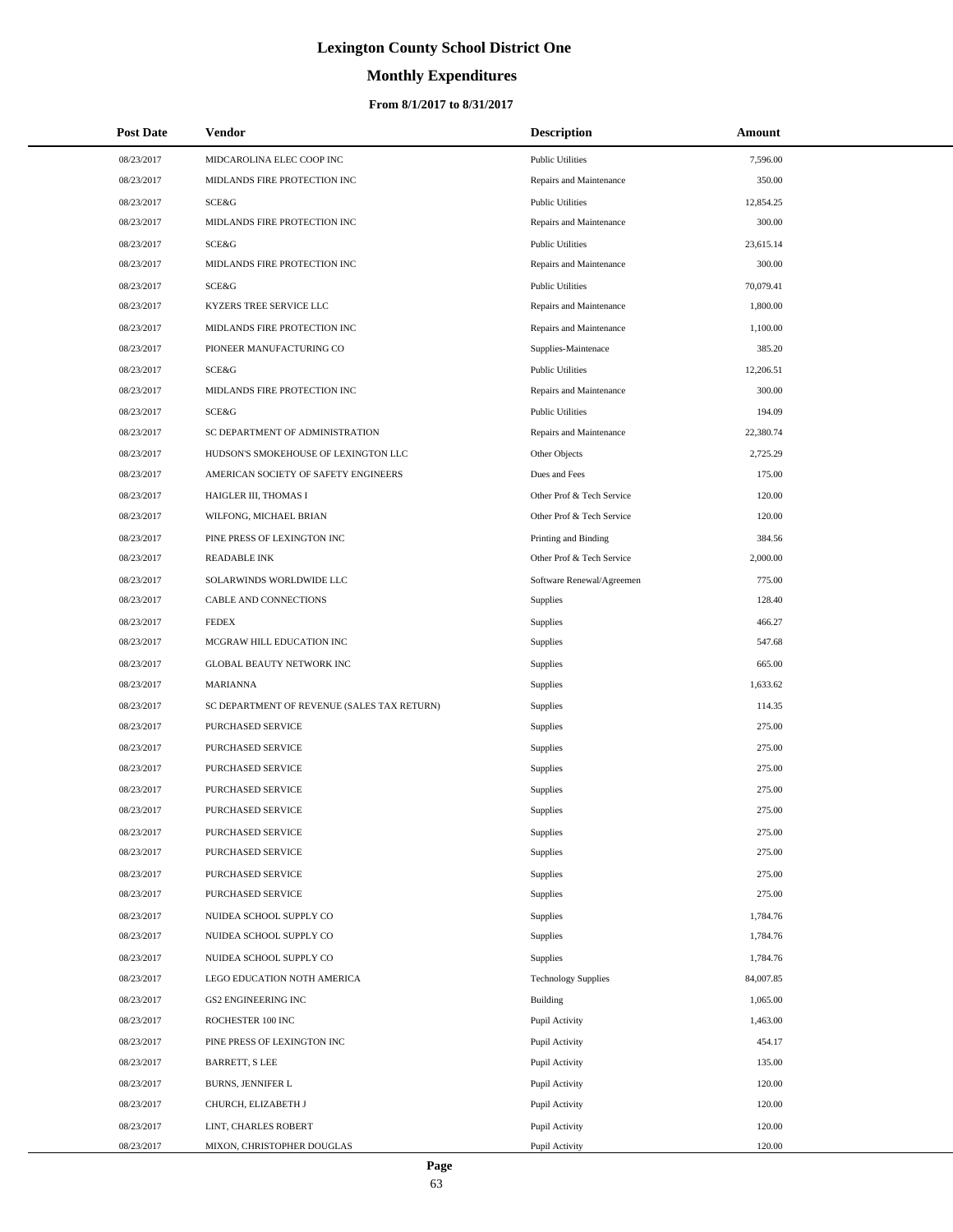# **Monthly Expenditures**

| <b>Post Date</b> | Vendor                                      | <b>Description</b>         | Amount   |
|------------------|---------------------------------------------|----------------------------|----------|
| 08/23/2017       | REED, JOHN MARCUS                           | Pupil Activity             | 150.00   |
| 08/23/2017       | SPIVEY, STEPHEN J                           | Pupil Activity             | 120.00   |
| 08/23/2017       | AMERICAN LEGACY PUBLISHING                  | Pupil Activity             | 155.00   |
| 08/23/2017       | <b>BROOME, ROBBIE SHANE</b>                 | Pupil Activity             | 149.60   |
| 08/23/2017       | HARLEY, JOHN H                              | Pupil Activity             | 119.90   |
| 08/23/2017       | KOONE, MICHAEL L                            | Pupil Activity             | 107.70   |
| 08/23/2017       | MESSER, BENSON GARRICK                      | Pupil Activity             | 101.00   |
| 08/23/2017       | ROBINSON, RICKY D                           | Pupil Activity             | 145.10   |
| 08/23/2017       | FOSTER, CHARLES RICHARD                     | Pupil Activity             | 120.00   |
| 08/23/2017       | NESBITT, JOHNNIE A                          | Pupil Activity             | 120.00   |
| 08/23/2017       | BRUNSON, RAYMOND                            | Pupil Activity             | 113.30   |
| 08/23/2017       | DEMARY, DAVID                               | Pupil Activity             | 116.00   |
| 08/23/2017       | HOOK, STEPHEN E                             | Pupil Activity             | 122.30   |
| 08/23/2017       | PIXLEY, MELVIN                              | Pupil Activity             | 115.10   |
| 08/23/2017       | COCKERILL, STEFFONIE CAROL LYNN             | Pupil Activity             | 210.00   |
| 08/23/2017       | DAVIS, MATTHEW A                            | Pupil Activity             | 210.00   |
| 08/23/2017       | DIAZ, LUIS ANTONIO                          | Pupil Activity             | 175.00   |
| 08/23/2017       | GUGEL, SCOTT                                | Pupil Activity             | 175.00   |
| 08/23/2017       | HOBBS, WILLIAM IRA                          | Pupil Activity             | 175.00   |
| 08/23/2017       | SILCOX, MELISSA BARBARA                     | Pupil Activity             | 210.00   |
| 08/23/2017       | SMITH, DANIEL JOHN                          | Pupil Activity             | 175.00   |
| 08/23/2017       | STOWE, THOMAS JASON                         | Pupil Activity             | 175.00   |
| 08/23/2017       | STURGES, RONNIE EARRON                      | Pupil Activity             | 210.00   |
| 08/23/2017       | WILLIAMSON, JONATHAN PAUL                   | Pupil Activity             | 175.00   |
| 08/23/2017       | DAVIS, SAMUEL B                             | Pupil Activity             | 110.00   |
| 08/23/2017       | MADISON, TERENCE D                          | Pupil Activity             | 136.10   |
| 08/23/2017       | MAUFFRAY, JONATHAN                          | Pupil Activity             | 101.00   |
| 08/23/2017       | RANDOLPH, BILL S                            | Pupil Activity             | 101.00   |
| 08/23/2017       | RICHLAND COUNTY SCHOOL DISTRICT ONE         | Supplies                   | 300.67   |
| 08/24/2017       | REALLY GOOD STUFF                           | Supplies                   | 339.99   |
| 08/24/2017       | <b>HEINEMANN</b>                            | Supplies                   | 242.87   |
| 08/24/2017       | <b>LANYARD LAB</b>                          | Supplies                   | 1,472.00 |
| 08/24/2017       | SC DEPARTMENT OF REVENUE (SALES TAX RETURN) | Supplies                   | 103.04   |
| 08/24/2017       | APPLE INC                                   | <b>Technology Supplies</b> | 478.29   |
| 08/24/2017       | SCHOOL SPECIALTY INC                        | Supplies                   | 168.53   |
| 08/24/2017       | US INK AND TONER INC                        | Supplies                   | 824.25   |
| 08/24/2017       | SCHOOL SPECIALTY INC                        | Supplies                   | 828.49   |
| 08/24/2017       | <b>LENOVO US</b>                            | <b>Technology Supplies</b> | 545.70   |
| 08/24/2017       | US INK AND TONER INC                        | Supplies                   | 4,876.28 |
| 08/24/2017       | <b>APPLE INC</b>                            | <b>Technology Supplies</b> | 127.33   |
| 08/24/2017       | <b>SIGN A RAMA</b>                          | Supplies                   | 1,397.96 |
| 08/24/2017       | US INK AND TONER INC                        | Supplies                   | 1,869.94 |
| 08/24/2017       | ATLANTA MARRIOTT MARQUIS                    | Travel                     | 7,259.49 |
| 08/24/2017       | CERTIFIED TRANSLATION SERVICES              | Other Prof & Tech Service  | 372.42   |
| 08/24/2017       | CULLUM SERVICES INC                         | Repairs and Maintenance    | 2,687.50 |
| 08/24/2017       | CULLUM SERVICES INC                         | Repairs and Maintenance    | 9,585.00 |
| 08/24/2017       | CULLUM SERVICES INC                         | Repairs and Maintenance    | 2,216.16 |
| 08/24/2017       | CULLUM SERVICES INC                         | Repairs and Maintenance    | 9,022.06 |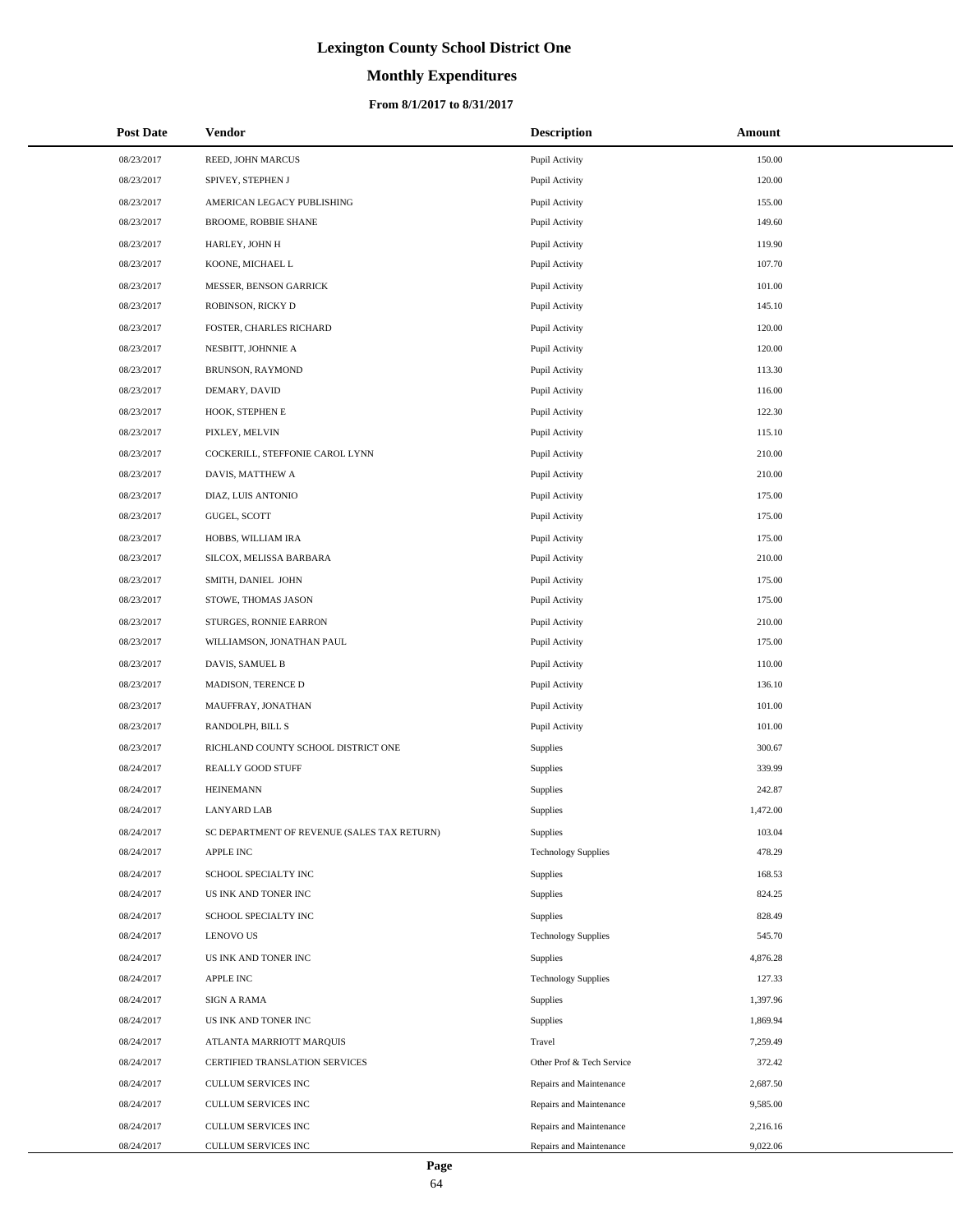# **Monthly Expenditures**

### **From 8/1/2017 to 8/31/2017**

| <b>Post Date</b> | <b>Vendor</b>                               | <b>Description</b>         | <b>Amount</b> |
|------------------|---------------------------------------------|----------------------------|---------------|
| 08/24/2017       | CULLUM SERVICES INC                         | Repairs and Maintenance    | 2,047.50      |
| 08/24/2017       | CULLUM SERVICES INC                         | Repairs and Maintenance    | 720.00        |
| 08/24/2017       | CULLUM SERVICES INC                         | Repairs and Maintenance    | 2,758.34      |
| 08/24/2017       | CULLUM SERVICES INC                         | Repairs and Maintenance    | 881.26        |
| 08/24/2017       | CULLUM SERVICES INC                         | Repairs and Maintenance    | 5,460.00      |
| 08/24/2017       | CULLUM SERVICES INC                         | Repairs and Maintenance    | 1,515.00      |
| 08/24/2017       | CULLUM SERVICES INC                         | Repairs and Maintenance    | 2,745.00      |
| 08/24/2017       | <b>CULLUM SERVICES INC</b>                  | Repairs and Maintenance    | 2,711.26      |
| 08/24/2017       | <b>CULLUM SERVICES INC</b>                  | Repairs and Maintenance    | 2,118.76      |
| 08/24/2017       | SCHOOL SPECIALTY INC                        | Supplies-Maintenace        | 876.24        |
| 08/24/2017       | CULLUM SERVICES INC                         | Repairs and Maintenance    | 2,662.50      |
| 08/24/2017       | CULLUM SERVICES INC                         | Repairs and Maintenance    | 3,585.00      |
| 08/24/2017       | CULLUM SERVICES INC                         | Repairs and Maintenance    | 7,577.08      |
| 08/24/2017       | COOK & BOARDMAN LLC                         | Supplies-Maintenace        | 1,737.68      |
| 08/24/2017       | CULLUM SERVICES INC                         | Repairs and Maintenance    | 3,382.50      |
| 08/24/2017       | CULLUM SERVICES INC                         | Repairs and Maintenance    | 3,075.00      |
| 08/24/2017       | CULLUM SERVICES INC                         | Repairs and Maintenance    | 2,298.76      |
| 08/24/2017       | CULLUM SERVICES INC                         | Repairs and Maintenance    | 6,345.44      |
| 08/24/2017       | CULLUM SERVICES INC                         | Repairs and Maintenance    | 2,250.00      |
| 08/24/2017       | <b>CULLUM SERVICES INC</b>                  | Repairs and Maintenance    | 3,030.00      |
| 08/24/2017       | CULLUM SERVICES INC                         | Repairs and Maintenance    | 2,752.50      |
| 08/24/2017       | CULLUM SERVICES INC                         | Repairs and Maintenance    | 3,060.00      |
| 08/24/2017       | CULLUM SERVICES INC                         | Repairs and Maintenance    | 2,411.22      |
| 08/24/2017       | CULLUM SERVICES INC                         | Repairs and Maintenance    | 2,553.76      |
| 08/24/2017       | CULLUM SERVICES INC                         | Repairs and Maintenance    | 1,241.24      |
| 08/24/2017       | CULLUM SERVICES INC                         | Repairs and Maintenance    | 4,743.76      |
| 08/24/2017       | CULLUM SERVICES INC                         | Repairs and Maintenance    | 2,906.24      |
| 08/24/2017       | CULLUM SERVICES INC                         | Repairs and Maintenance    | 4,875.00      |
| 08/24/2017       | CULLUM SERVICES INC                         | Repairs and Maintenance    | 11,775.00     |
| 08/24/2017       | REBEL YELL INC                              | Supplies-Maintenace        | 224.70        |
| 08/24/2017       | <b>CULLUM SERVICES INC</b>                  | Repairs and Maintenance    | 2,906.26      |
| 08/24/2017       | SOUTHMED INC                                | <b>Technology Supplies</b> | 5,075.64      |
| 08/24/2017       | CREATING MEMORIES PHOTOGRAPHY               | Other Prof & Tech Service  | 201.25        |
| 08/24/2017       | <b>PURCHASED SERVICE</b>                    | Travel                     | 107.00        |
| 08/24/2017       | PURCHASED SERVICE                           | Travel                     | 239.41        |
| 08/24/2017       | SIGNAL TECHNOLOGIES INC                     | <b>Technology Supplies</b> | 6,970.44      |
| 08/24/2017       | MCGRAW HILL EDUCATION INC                   | Supplies                   | 106.38        |
| 08/24/2017       | MEDICALESHOP INC                            | Supplies                   | 8,554.00      |
| 08/24/2017       | SC DEPARTMENT OF REVENUE (SALES TAX RETURN) | Supplies                   | 281.40        |
| 08/24/2017       | <b>NCS PEARSON</b>                          | Software Renewal/Agreemen  | 9,811.91      |
| 08/24/2017       | COMPUTER DESIGN CONSULTING SERVICE LLC      | Printing and Binding       | 245.78        |
| 08/24/2017       | SCHOOL SPECIALTY INC                        | <b>Supplies</b>            | 1,040.46      |
| 08/24/2017       | PATTERSON, MICHAEL SCOTT                    | Pupil Activity             | 155.00        |
| 08/24/2017       | T AND T SPORTS                              | Pupil Activity             | 2,102.55      |
| 08/24/2017       | AUGUSTA SWIM SUPPLY                         | Pupil Activity             | 1,335.36      |
| 08/25/2017       | EPS LITERACY AND INTERVENTION               | Supplies                   | 2,793.79      |
| 08/25/2017       | NUIDEA SCHOOL SUPPLY CO                     | Supplies                   | 684.27        |
| 08/25/2017       | SCHOOL SPECIALTY INC                        | Supplies                   | 116.82        |

 $\overline{\phantom{0}}$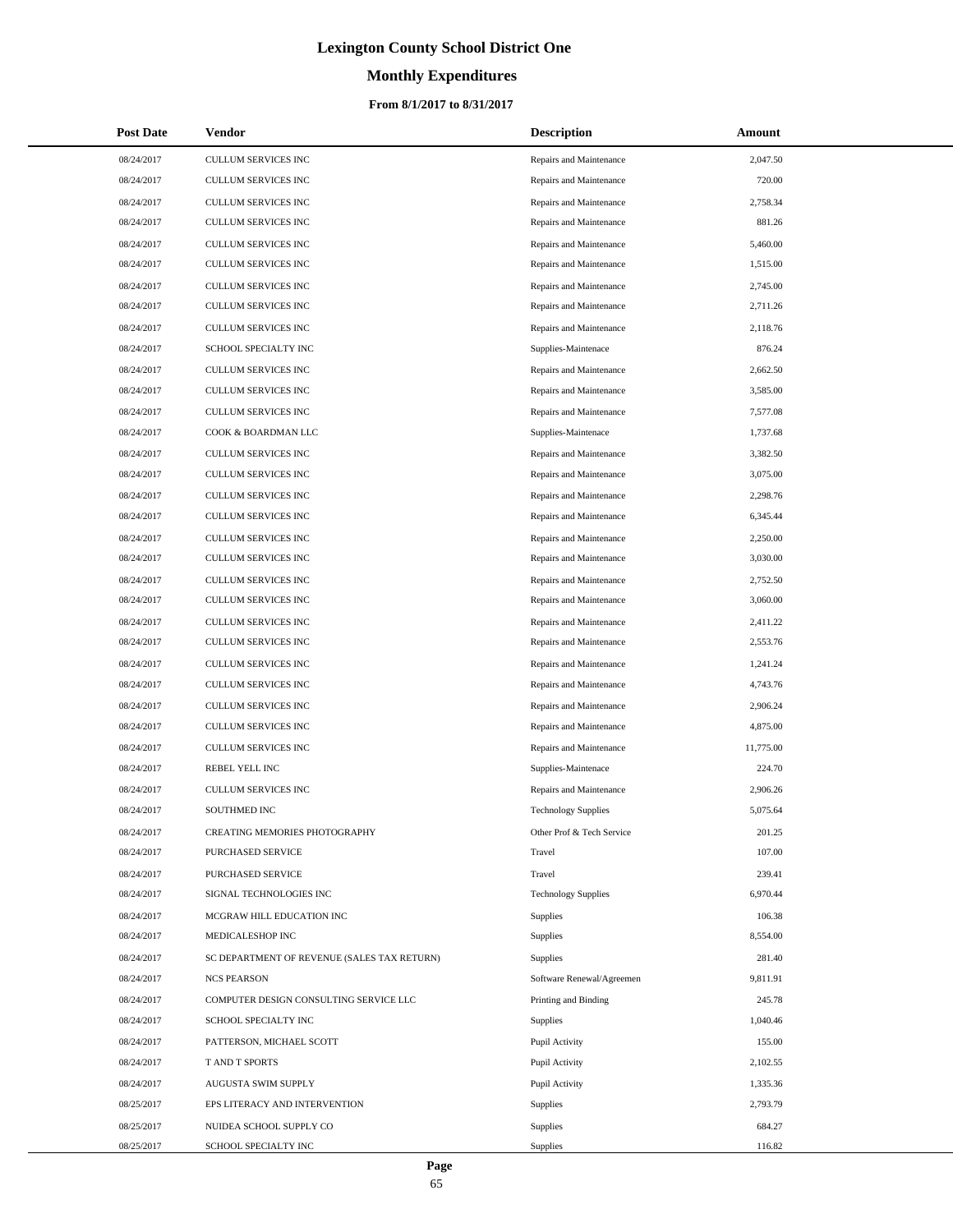# **Monthly Expenditures**

| <b>Post Date</b> | Vendor                                            | <b>Description</b>         | Amount    |
|------------------|---------------------------------------------------|----------------------------|-----------|
| 08/25/2017       | APPLE INC                                         | <b>Technology Supplies</b> | 5,414.20  |
| 08/25/2017       | <b>LENOVO US</b>                                  | <b>Technology Supplies</b> | 331.70    |
| 08/25/2017       | US INK AND TONER INC                              | Supplies                   | 1,196.55  |
| 08/25/2017       | ALLENS COMPRESSOR SERVICE INC                     | Repairs and Maintenance    | 375.00    |
| 08/25/2017       | ALLENS COMPRESSOR SERVICE INC                     | Supplies                   | 1,984.38  |
| 08/25/2017       | SCHOOL SPECIALTY INC                              | Supplies                   | 293.91    |
| 08/25/2017       | MANAGEDPRINT                                      | Supplies                   | 1,423.10  |
| 08/25/2017       | SCHOOL SPECIALTY INC                              | Supplies                   | 121.95    |
| 08/25/2017       | DELL COMPUTERS                                    | Supplies-Maintenace        | 362.25    |
| 08/25/2017       | GATEWAY SUPPLY CO INC                             | Supplies-Maintenace        | 433.42    |
| 08/25/2017       | SMITH AND JONES JANITORIAL SUPPLIES AND EQUIP INC | Supplies-Maintenace        | 989.50    |
| 08/25/2017       | ALPINE SALES INC                                  | Supplies-Maintenace        | 396.25    |
| 08/25/2017       | <b>INTERSTATE SOLUTIONS</b>                       | Supplies-Maintenace        | 310.30    |
| 08/25/2017       | <b>INTERSTATE SOLUTIONS</b>                       | Supplies-Maintenace        | 248.24    |
| 08/25/2017       | THYSSENKRUPP ELEVATOR                             | Repairs and Maintenance    | 992.90    |
| 08/25/2017       | <b>INTERSTATE SOLUTIONS</b>                       | Supplies-Maintenace        | 620.60    |
| 08/25/2017       | <b>INTERSTATE SOLUTIONS</b>                       | Supplies-Maintenace        | 124.12    |
| 08/25/2017       | INTERSTATE SOLUTIONS                              | Supplies-Maintenace        | 248.24    |
| 08/25/2017       | VOYAGER SOPRIS LEARNING                           | Supplies                   | 1,802.97  |
| 08/25/2017       | FORMS AND SUPPLY INC (FSI)                        | Supplies                   | 103.65    |
| 08/25/2017       | GS2 ENGINEERING INC                               | <b>Building</b>            | 2,159.60  |
| 08/25/2017       | GS2 ENGINEERING INC                               | <b>Building</b>            | 720.00    |
| 08/25/2017       | LEXINGTON PRINTING LLC                            | Printing and Binding       | 1,572.90  |
| 08/25/2017       | GREATER COLUMBIA FOOTBALL OFFICIALS ASSN          | Pupil Activity             | 400.00    |
| 08/25/2017       | PARKER'S OF LEXINGTON                             | Pupil Activity             | 117.70    |
| 08/25/2017       | PARKER'S OF LEXINGTON                             | Pupil Activity             | 141.24    |
| 08/25/2017       | PARKER'S OF LEXINGTON                             | Pupil Activity             | 128.40    |
| 08/25/2017       | <b>AYNOR HIGH SCHOOL</b>                          | Pupil Activity             | 225.00    |
| 08/25/2017       | FORT DORCHESTER HIGH SCHOOL                       | Pupil Activity             | 300.00    |
| 08/25/2017       | <b>GREENWOOD HIGH SCHOOL</b>                      | Pupil Activity             | 175.00    |
| 08/25/2017       | PARKER'S OF LEXINGTON                             | Pupil Activity             | 117.70    |
| 08/25/2017       | PARKER'S OF LEXINGTON                             | Pupil Activity             | 211.86    |
| 08/28/2017       | QUAVERMUSIC.COM LLC                               | Software Renewal/Agreemen  | 17,600.00 |
| 08/28/2017       | SC DEPARTMENT OF REVENUE (SALES TAX RETURN)       | Software Renewal/Agreemen  | 1,232.00  |
| 08/28/2017       | <b>HEINEMANN</b>                                  | Supplies                   | 860.00    |
| 08/28/2017       | SCHOOL SPECIALTY INC                              | Supplies                   | 308.93    |
| 08/28/2017       | TRIUNE MARKETING CO                               | Supplies                   | 358.45    |
| 08/28/2017       | US INK AND TONER INC                              | Supplies                   | 540.80    |
| 08/28/2017       | LDH SPORTS AND MORE LLC                           | Supplies                   | 337.05    |
| 08/28/2017       | US INK AND TONER INC                              | Supplies                   | 478.69    |
| 08/28/2017       | DELL COMPUTERS                                    | Supplies                   | 1,640.76  |
| 08/28/2017       | APPLE INC                                         | <b>Technology Supplies</b> | 1,496.93  |
| 08/28/2017       | COMMUNICATION DYNASTY LLC                         | Other Prof & Tech Service  | 1,995.00  |
| 08/28/2017       | TIME WARNER CABLE                                 | Communication              | 118.15    |
| 08/28/2017       | <b>GE APPLIANCES</b>                              | Supplies-Maintenace        | 312.00    |
| 08/28/2017       | SMITH AND JONES JANITORIAL SUPPLIES AND EQUIP INC | Supplies-Maintenace        | 283.34    |
| 08/28/2017       | SMITH AND JONES JANITORIAL SUPPLIES AND EQUIP INC | Repairs and Maintenance    | 262.57    |
| 08/28/2017       | SMITH AND JONES JANITORIAL SUPPLIES AND EQUIP INC | Supplies-Maintenace        | 290.61    |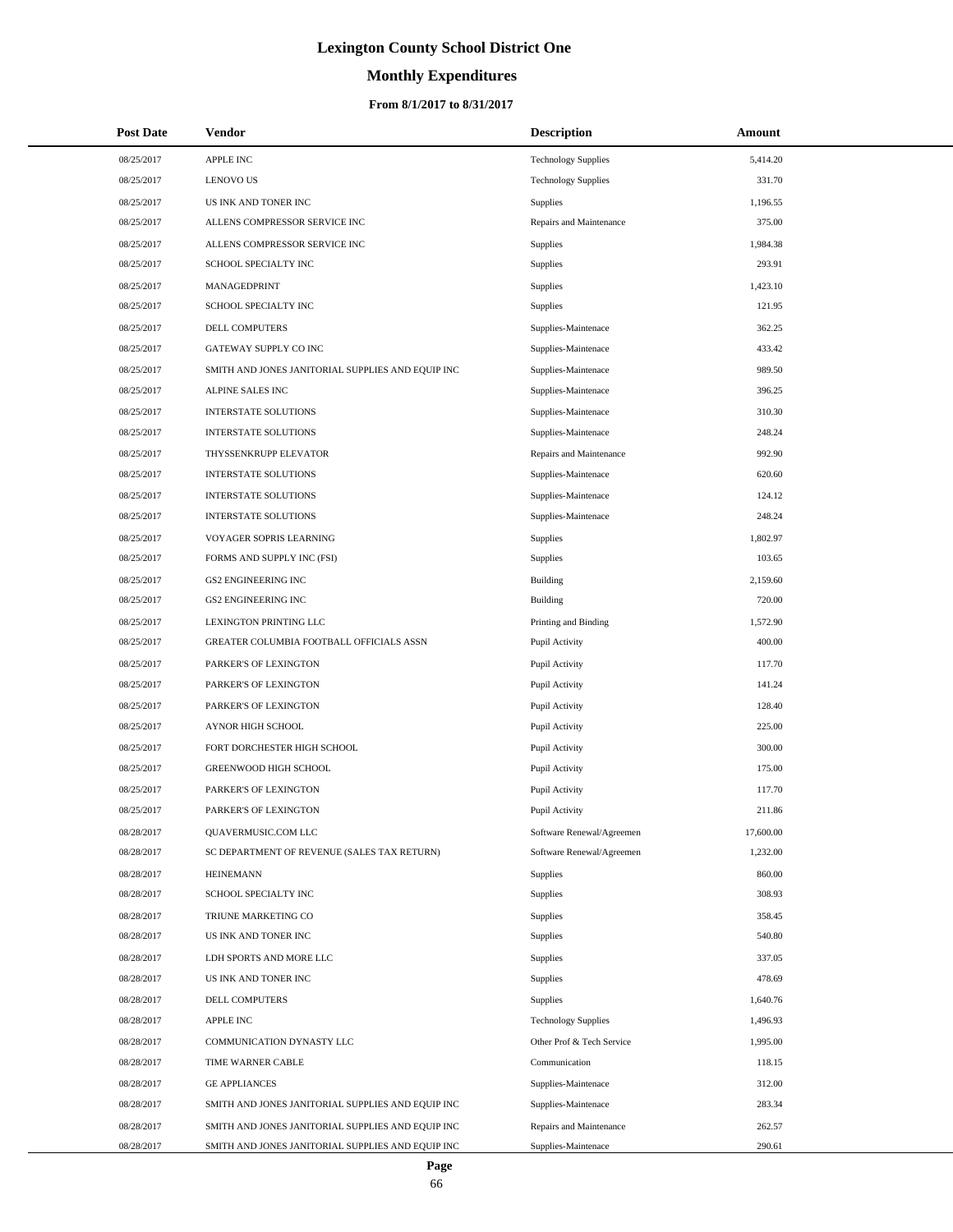# **Monthly Expenditures**

| <b>Post Date</b> | Vendor                                            | <b>Description</b>         | Amount   |
|------------------|---------------------------------------------------|----------------------------|----------|
| 08/28/2017       | <b>WW GRAINGER</b>                                | Supplies-Maintenace        | 632.58   |
| 08/28/2017       | <b>WW GRAINGER</b>                                | Supplies-Maintenace        | 208.20   |
| 08/28/2017       | PRECISION FIRE SOLUTIONS                          | Repairs and Maintenance    | 5,326.00 |
| 08/28/2017       | NUIDEA SCHOOL SUPPLY CO                           | Supplies-Maintenace        | 214.96   |
| 08/28/2017       | <b>INTERSTATE SOLUTIONS</b>                       | Supplies-Maintenace        | 372.36   |
| 08/28/2017       | SMITH AND JONES JANITORIAL SUPPLIES AND EQUIP INC | Supplies-Maintenace        | 1,197.01 |
| 08/28/2017       | <b>ADM SIGNS</b>                                  | Supplies-Maintenace        | 149.80   |
| 08/28/2017       | COOK & BOARDMAN LLC                               | Supplies-Maintenace        | 930.90   |
| 08/28/2017       | SMITH AND JONES JANITORIAL SUPPLIES AND EQUIP INC | Supplies-Maintenace        | 537.88   |
| 08/28/2017       | SOUTHEASTERN PAPER                                | Supplies-Maintenace        | 217.42   |
| 08/28/2017       | SMITH AND JONES JANITORIAL SUPPLIES AND EQUIP INC | Supplies-Maintenace        | 581.52   |
| 08/28/2017       | SMITH AND JONES JANITORIAL SUPPLIES AND EQUIP INC | Supplies-Maintenace        | 548.01   |
| 08/28/2017       | SMITH AND JONES JANITORIAL SUPPLIES AND EQUIP INC | Supplies-Maintenace        | 266.00   |
| 08/28/2017       | CAROLINA FURNISHINGS AND DESIGN                   | <b>Supplies</b>            | 160.50   |
| 08/28/2017       | THE LITTLE BAKE SHOPPE LLC                        | Other Objects              | 1,200.00 |
| 08/28/2017       | MOORE, MARK                                       | Other Prof & Tech Service  | 120.00   |
| 08/28/2017       | <b>APPLE INC</b>                                  | <b>Technology Supplies</b> | 1,336.43 |
| 08/28/2017       | GRAYBAR ELECTRIC CO INC                           | <b>Technology Supplies</b> | 385.20   |
| 08/28/2017       | <b>ANOTHER PRINTER</b>                            | <b>Supplies</b>            | 2,011.77 |
| 08/28/2017       | <b>NCS PEARSON</b>                                | Software Renewal/Agreemen  | 694.43   |
| 08/28/2017       | <b>NCS PEARSON</b>                                | <b>Supplies</b>            | 926.88   |
| 08/28/2017       | <b>TPM</b>                                        | <b>Supplies</b>            | 2,291.41 |
| 08/28/2017       | NUIDEA SCHOOL SUPPLY CO                           | <b>Supplies</b>            | 4,016.69 |
| 08/28/2017       | <b>SC DHEC</b>                                    | Improv Other Than Bldg     | 125.00   |
| 08/28/2017       | <b>SC DHEC</b>                                    | Improv Other Than Bldg     | 125.00   |
| 08/28/2017       | DELL COMPUTERS                                    | Pupil Activity             | 1,119.61 |
| 08/28/2017       | FORMS AND SUPPLY INC (FSI)                        | Pupil Activity             | 106.41   |
| 08/28/2017       | KENDRICK, CAROLYN                                 | Pupil Activity             | 103.50   |
| 08/28/2017       | LAM, MATTHEW                                      | Pupil Activity             | 102.00   |
| 08/28/2017       | MADISON, ZELL                                     | Pupil Activity             | 108.00   |
| 08/28/2017       | MOORE, PATTI I                                    | Pupil Activity             | 112.80   |
| 08/28/2017       | OLAWSKY, KELVIN KEITH                             | Pupil Activity             | 102.00   |
| 08/28/2017       | REYNOLDS, BRITTONI                                | Pupil Activity             | 111.00   |
| 08/28/2017       | SAUTER, MICHELLE                                  | Pupil Activity             | 108.00   |
| 08/28/2017       | FORMS AND SUPPLY INC (FSI)                        | Pupil Activity             | 297.47   |
| 08/28/2017       | COOPER, JOEL L                                    | Pupil Activity             | 240.00   |
| 08/28/2017       | FRANKLIN, TIMOTHY WILLIAM                         | Pupil Activity             | 120.00   |
| 08/28/2017       | <b>GAMBLE, STEPHEN J</b>                          | Pupil Activity             | 240.00   |
| 08/28/2017       | RIVERA JR, LUIS M                                 | Pupil Activity             | 120.00   |
| 08/28/2017       | ROGERS, MATTHEW                                   | Pupil Activity             | 120.00   |
| 08/28/2017       | SHEALY, CANDI YVETTE                              | Pupil Activity             | 240.00   |
| 08/28/2017       | TAYLOR, MICHAEL HAMPTON                           | Pupil Activity             | 120.00   |
| 08/28/2017       | LAM, MATTHEW                                      | Pupil Activity             | 102.50   |
| 08/28/2017       | MARCHANT, WAYNE H                                 | Pupil Activity             | 125.00   |
| 08/28/2017       | PIXLEY, MELVIN                                    | Pupil Activity             | 108.80   |
| 08/28/2017       | RHODES, RONNIE                                    | Pupil Activity             | 138.50   |
| 08/28/2017       | SMALLS, DWAYNE L                                  | Pupil Activity             | 113.30   |
| 08/28/2017       | WARD, RANDY B                                     | Pupil Activity             | 113.30   |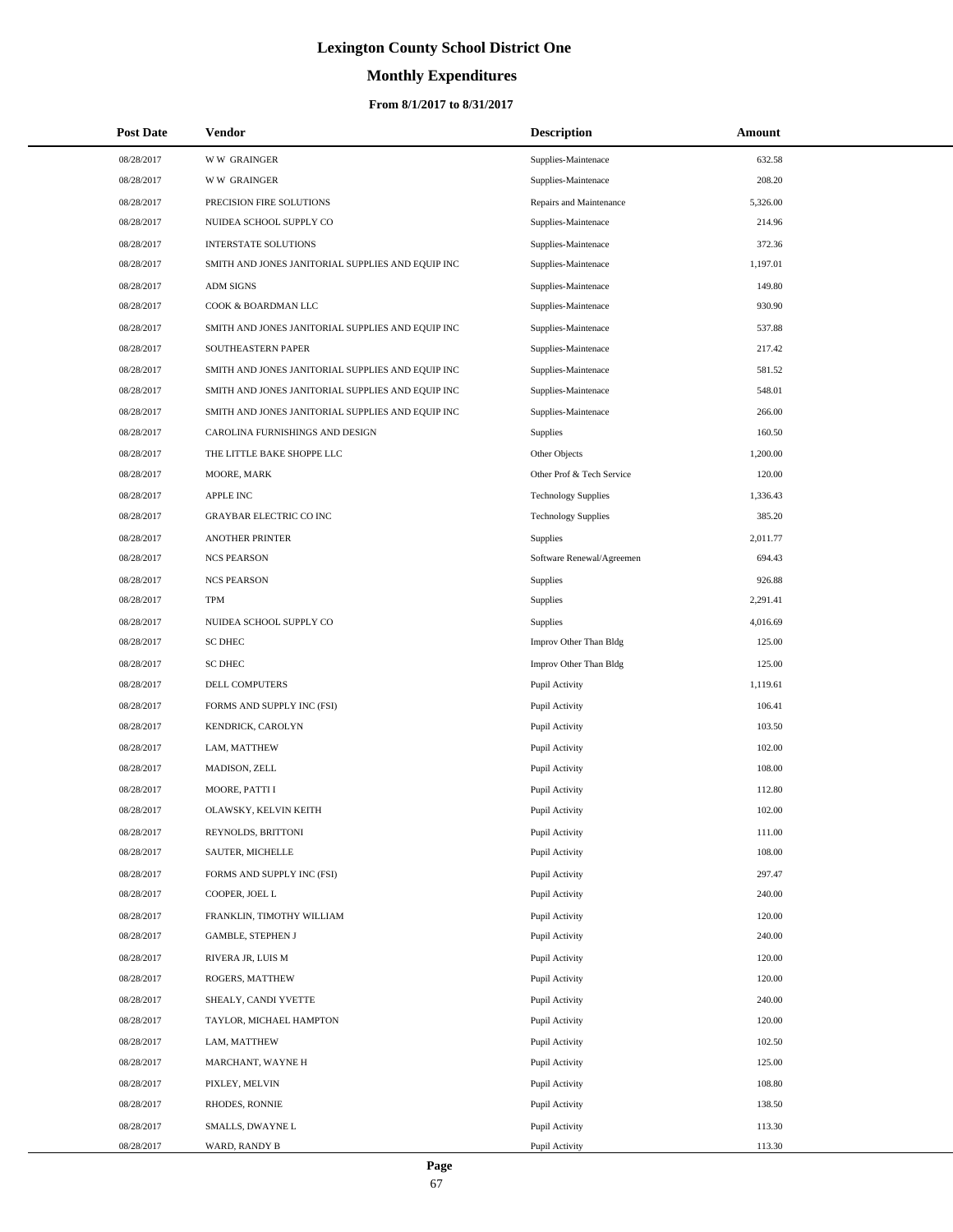# **Monthly Expenditures**

| <b>Post Date</b> | <b>Vendor</b>                                  | <b>Description</b>         | <b>Amount</b> |
|------------------|------------------------------------------------|----------------------------|---------------|
| 08/28/2017       | KELLY, ALLEN WADE                              | Pupil Activity             | 120.00        |
| 08/28/2017       | NESBITT, JOHNNIE A                             | Pupil Activity             | 120.00        |
| 08/28/2017       | SHUMPERT, GROVER KEITH                         | Pupil Activity             | 120.00        |
| 08/28/2017       | STROCK, BENJAMIN H                             | Pupil Activity             | 120.00        |
| 08/28/2017       | BOATWRIGHT, ALAN                               | Pupil Activity             | 145.70        |
| 08/28/2017       | POPE, WYMAN                                    | Pupil Activity             | 122.30        |
| 08/28/2017       | RHODES, RONNIE                                 | Pupil Activity             | 135.80        |
| 08/28/2017       | GWYN, JAIME L                                  | Pupil Activity             | 135.00        |
| 08/28/2017       | HART, MICHAEL JOSEPH                           | Pupil Activity             | 127.50        |
| 08/28/2017       | LINT, CHARLES ROBERT                           | Pupil Activity             | 127.50        |
| 08/28/2017       | SMITH, BRIAN                                   | Pupil Activity             | 127.50        |
| 08/28/2017       | STOKES, JAMES LEE                              | Pupil Activity             | 127.50        |
| 08/28/2017       | ZYLSTRA, SCOTT LEWIS                           | Pupil Activity             | 112.50        |
| 08/28/2017       | DOUGLAS, JERRY D                               | Pupil Activity             | 101.00        |
| 08/28/2017       | O'KEEFE, DENNIS                                | Pupil Activity             | 111.80        |
| 08/28/2017       | RITTER, WILLIAM KEITH                          | Pupil Activity             | 105.50        |
| 08/28/2017       | SANFORD, BERT H                                | Pupil Activity             | 137.00        |
| 08/28/2017       | WILSON, CHRISTOPHER GREG                       | Pupil Activity             | 101.00        |
| 08/28/2017       | T AND T SPORTS                                 | Pupil Activity             | 2,196.18      |
| 08/28/2017       | T AND T SPORTS                                 | Pupil Activity             | 590.00        |
| 08/28/2017       | OLAWSKY, KELVIN KEITH                          | Pupil Activity             | 102.00        |
| 08/28/2017       | PERFORMANCE HEALTH SUPPLY INC DBA MEDCO SUPPLY | Pupil Activity             | 157.50        |
| 08/28/2017       | PERFORMANCE HEALTH SUPPLY INC DBA MEDCO SUPPLY | Pupil Activity             | 101.25        |
| 08/28/2017       | T AND T SPORTS                                 | Pupil Activity             | 115.56        |
| 08/28/2017       | MCWILLIAMS, LYDIA ASHLEY                       | Pupil Activity             | 350.00        |
| 08/28/2017       | MORTENSON, CAMERON                             | Pupil Activity             | 210.00        |
| 08/28/2017       | STOWE, THOMAS JASON                            | Pupil Activity             | 210.00        |
| 08/28/2017       | WILKIE, RYAN                                   | Pupil Activity             | 155.00        |
| 08/28/2017       | <b>GTM SPORTSWEAR</b>                          | Pupil Activity             | 139.10        |
| 08/29/2017       | SCHOOL SPECIALTY INC                           | <b>Supplies</b>            | 533.13        |
| 08/29/2017       | REALLY GOOD STUFF                              | <b>Supplies</b>            | 379.76        |
| 08/29/2017       | MOBYMAX LLC                                    | Software Renewal/Agreemen  | 1,988.00      |
| 08/29/2017       | RENAISSANCE LEARNING                           | Software Renewal/Agreemen  | 8,500.00      |
| 08/29/2017       | SC DEPARTMENT OF REVENUE (SALES TAX RETURN)    | Software Renewal/Agreemen  | 595.00        |
| 08/29/2017       | <b>HEINEMANN</b>                               | Supplies                   | 21,321.49     |
| 08/29/2017       | SCHOOL SPECIALTY INC                           | Supplies                   | 171.70        |
| 08/29/2017       | BLICK ART MATERIALS LLC                        | Supplies                   | 257.92        |
| 08/29/2017       | COLUMBIA FLAG AND SIGN COMPANY LLC             | Supplies                   | 457.96        |
| 08/29/2017       | HP INC                                         | <b>Technology Supplies</b> | 319.93        |
| 08/29/2017       | US INK AND TONER INC                           | Supplies                   | 897.24        |
| 08/29/2017       | PECKNEL MUSIC CO INC                           | Repairs and Maintenance    | 280.00        |
| 08/29/2017       | BARNES & NOBLE BOOKSELLERS INC                 | Supplies                   | 570.00        |
| 08/29/2017       | FORMS AND SUPPLY INC (FSI)                     | Supplies                   | 698.18        |
| 08/29/2017       | SCHOOL SPECIALTY INC                           | Supplies                   | 2,575.98      |
| 08/29/2017       | PECKNEL MUSIC CO INC                           | Supplies                   | 256.80        |
| 08/29/2017       | PITSCO EDUCATION HEARILY AND COMPANY           | Supplies                   | 522.11        |
| 08/29/2017       | SCHOOL SPECIALTY INC                           | Supplies                   | 293.91        |
| 08/29/2017       | BARNES & NOBLE BOOKSELLERS INC                 | Supplies                   | 1,000.00      |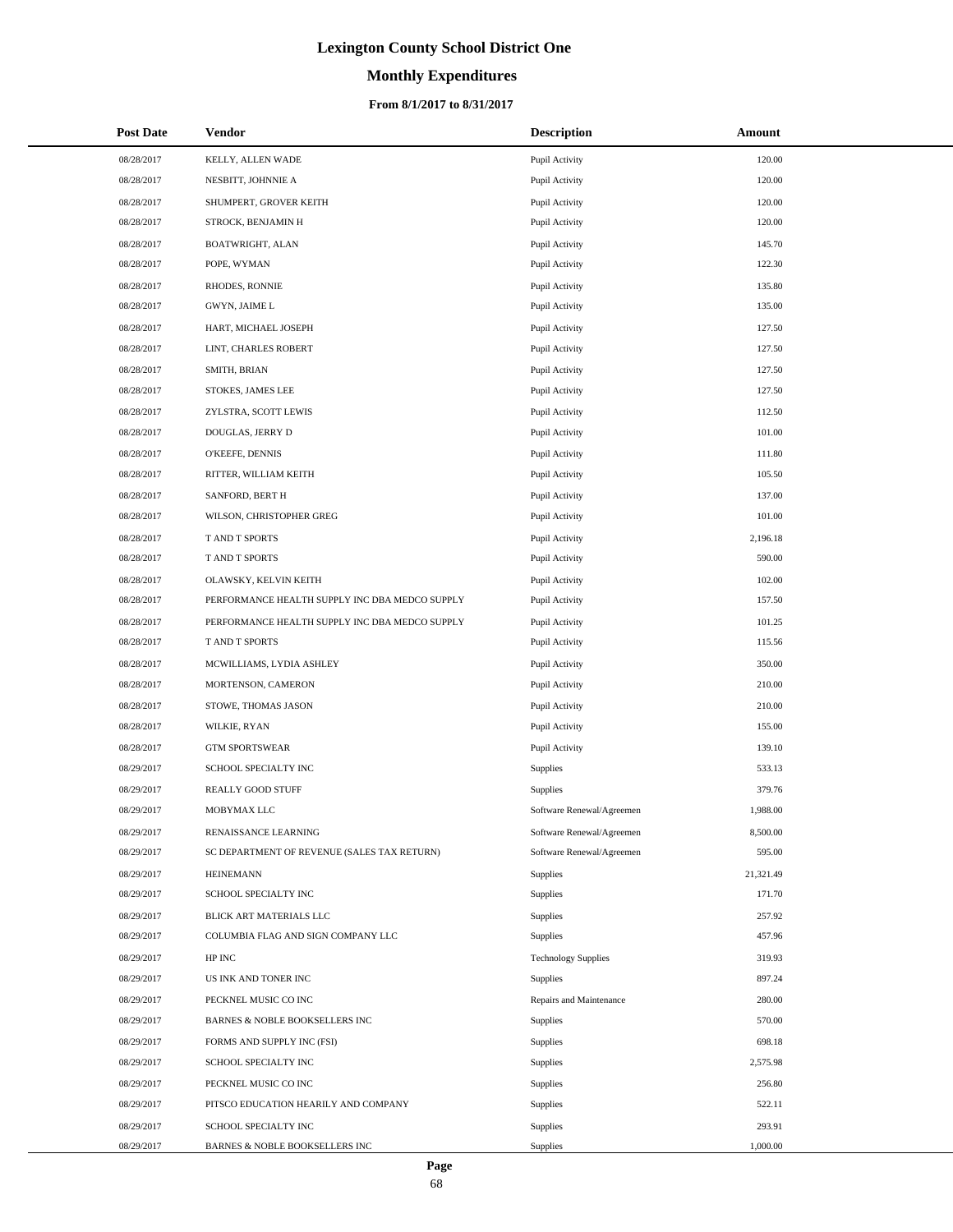# **Monthly Expenditures**

## **From 8/1/2017 to 8/31/2017**

| <b>Post Date</b> | Vendor                                             | <b>Description</b>        | Amount    |  |
|------------------|----------------------------------------------------|---------------------------|-----------|--|
| 08/29/2017       | EDLEADER21                                         | Travel                    | 450.00    |  |
| 08/29/2017       | CERTIFIED TRANSLATION SERVICES                     | Other Prof & Tech Service | 262.24    |  |
| 08/29/2017       | SC ASSOCIATION SCHOOL ADMINISTRATORS               | Other Objects             | 6,404.00  |  |
| 08/29/2017       | THE STATE MEDIA CO                                 | <b>Supplies</b>           | 132.60    |  |
| 08/29/2017       | FORMS AND SUPPLY INC (FSI)                         | Supplies                  | 344.86    |  |
| 08/29/2017       | SUPERIOR RECREATIONAL PRODUCT DBA GROUNDS FOR PLAY | <b>Supplies</b>           | 1,797.60  |  |
| 08/29/2017       | <b>BONITZ</b>                                      | Repairs and Maintenance   | 840.60    |  |
| 08/29/2017       | ADI                                                | Supplies-Maintenace       | 1,180.29  |  |
| 08/29/2017       | SCHOOL SPECIALTY INC                               | Supplies-Maintenace       | 408.68    |  |
| 08/29/2017       | LEXINGTON MEDICAL CENTER OCCUPATIONAL HEALTH       | Other Prof & Tech Service | 2,550.00  |  |
| 08/29/2017       | HINZ, BRIAN E                                      | Other Prof & Tech Service | 120.00    |  |
| 08/29/2017       | YOUNG, MATTHEW                                     | Other Prof & Tech Service | 120.00    |  |
| 08/29/2017       | SNUFFER, ROBERT                                    | Other Prof & Tech Service | 120.00    |  |
| 08/29/2017       | COLLINS, STEPHEN M                                 | Other Prof & Tech Service | 120.00    |  |
| 08/29/2017       | HAIGLER III, THOMAS I                              | Other Prof & Tech Service | 120.00    |  |
| 08/29/2017       | HINZ, BRIAN E                                      | Other Prof & Tech Service | 120.00    |  |
| 08/29/2017       | MCMANUS, JOHN-PATRICK A.                           | Other Prof & Tech Service | 120.00    |  |
| 08/29/2017       | EGGS UP GRILL 16                                   | Other Objects             | 1,579.24  |  |
| 08/29/2017       | MCGRAW HILL EDUCATION INC                          | Supplies                  | 675.03    |  |
| 08/29/2017       | WILSON LANGUAGE TRAINING                           | <b>Supplies</b>           | 144.45    |  |
| 08/29/2017       | PURCHASED SERVICE                                  | Travel                    | 101.65    |  |
| 08/29/2017       | <b>HEINEMANN</b>                                   | Supplies                  | 557.90    |  |
| 08/29/2017       | MOVE INTERNATIONAL                                 | Inst Prog Improvement     | 4,057.21  |  |
| 08/29/2017       | COMPUTER DESIGN CONSULTING SERVICE LLC             | Printing and Binding      | 322.07    |  |
| 08/29/2017       | NUIDEA SCHOOL SUPPLY CO                            | <b>Supplies</b>           | 4,819.19  |  |
| 08/29/2017       | SCHOLASTIC INC                                     | Pupil Activity            | 632.50    |  |
| 08/29/2017       | BLICK ART MATERIALS LLC                            | Pupil Activity            | 1,224.09  |  |
| 08/29/2017       | KENDALL HUNT PUBLISHING CO                         | Pupil Activity            | 845.75    |  |
| 08/29/2017       | WHITE SEWING CENTER                                | Pupil Activity            | 845.00    |  |
| 08/29/2017       | <b>BG ENTERPRISES</b>                              | Pupil Activity            | 1,350.00  |  |
| 08/29/2017       | <b>SCHOLASTIC INC</b>                              | Pupil Activity            | 759.00    |  |
| 08/29/2017       | <b>FULLY PROMOTED</b>                              | Pupil Activity            | 428.00    |  |
| 08/29/2017       | SC HIGH SCHOOL LEAGUE                              | Pupil Activity            | 5,214.00  |  |
| 08/29/2017       | HENRY SCHEIN INC MEDICAL SPECIAL MARKETS           | Pupil Activity            | 143.08    |  |
| 08/29/2017       | WHEELIN WATER LLC                                  | Pupil Activity            | 650.00    |  |
| 08/29/2017       | <b>GRAY COLLEGIATE ACADEMY</b>                     | Pupil Activity            | 2,733.20  |  |
| 08/29/2017       | PIONEER MANUFACTURING CO                           | Pupil Activity            | 716.90    |  |
| 08/29/2017       | T AND T SPORTS                                     | Pupil Activity            | 1,821.79  |  |
| 08/29/2017       | PONDEROSA COUNTRY CLUB                             | Pupil Activity            | 250.00    |  |
| 08/29/2017       | <b>HUDL</b>                                        | Pupil Activity            | 2,300.00  |  |
| 08/29/2017       | SC DEPARTMENT OF REVENUE (SALES TAX RETURN)        | Pupil Activity            | 105.00    |  |
| 08/29/2017       | <b>CAROLINA IDEAS</b>                              | Pupil Activity            | 1,294.70  |  |
| 08/29/2017       | <b>KAEDEN BOOKS</b>                                | Supplies                  | 217.00    |  |
| 08/30/2017       | PURCHASED SERVICE                                  | Supplies                  | 201.65    |  |
| 08/30/2017       | <b>HEINEMANN</b>                                   | Supplies                  | 10,537.94 |  |
| 08/30/2017       | PREMIER AGENDAS LLC                                | Printing and Binding      | 1,692.90  |  |
| 08/30/2017       | SCHOOL SPECIALTY INC                               | Supplies                  | 529.64    |  |
| 08/30/2017       | FORMS AND SUPPLY INC (FSI)                         | Supplies                  | 242.08    |  |

 $\overline{\phantom{0}}$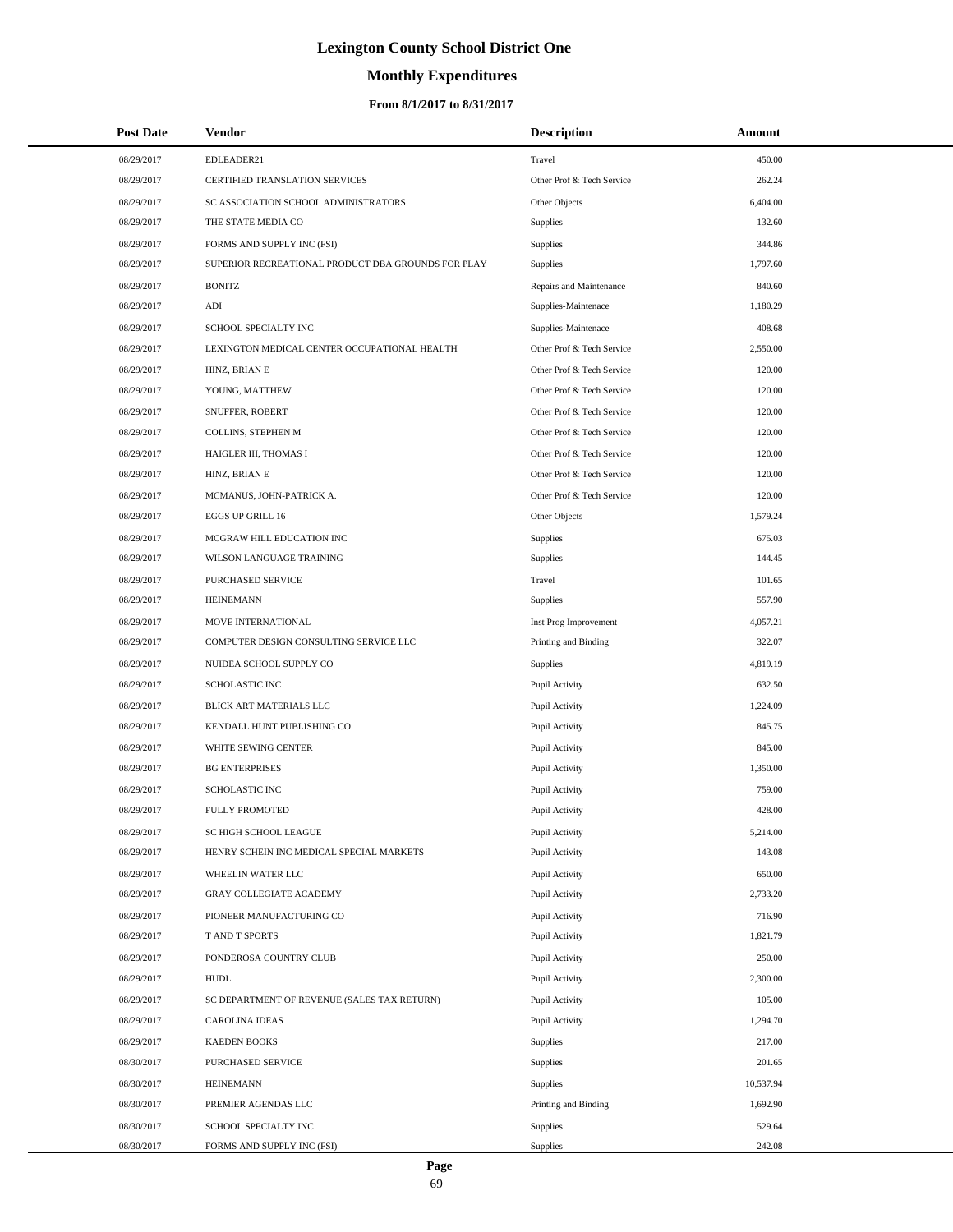# **Monthly Expenditures**

### **From 8/1/2017 to 8/31/2017**

| <b>Post Date</b> | <b>Vendor</b>                               | <b>Description</b>         | Amount   |
|------------------|---------------------------------------------|----------------------------|----------|
| 08/30/2017       | SCHOOL SPECIALTY INC                        | <b>Supplies</b>            | 121.22   |
| 08/30/2017       | US INK AND TONER INC                        | <b>Supplies</b>            | 1,404.59 |
| 08/30/2017       | SCHOOL SPECIALTY INC                        | <b>Supplies</b>            | 362.82   |
| 08/30/2017       | SHIFFLER EQUIPMENT SALES INC                | Supplies                   | 1,717.80 |
| 08/30/2017       | FRANKLIN COVEY                              | Inst Prog Improvement      | 8,371.34 |
| 08/30/2017       | SCHOOL SPECIALTY INC                        | Supplies                   | 410.89   |
| 08/30/2017       | SCHOOL SPECIALTY INC                        | Supplies                   | 293.91   |
| 08/30/2017       | ULTIMATE OFFICE INC                         | Supplies                   | 109.00   |
| 08/30/2017       | <b>GROVE MEDICAL</b>                        | Supplies                   | 1,382.79 |
| 08/30/2017       | PURCHASED SERVICE                           | Travel                     | 386.32   |
| 08/30/2017       | FIRE CONTROL SYSTEMS OF CHARLOTTE INC       | Repairs and Maintenance    | 350.00   |
| 08/30/2017       | ACE GLASS CO INC                            | Repairs and Maintenance    | 334.49   |
| 08/30/2017       | EA SERVICE LLC                              | Repairs and Maintenance    | 764.00   |
| 08/30/2017       | <b>GENERATOR SERVICES INC</b>               | Repairs and Maintenance    | 225.00   |
| 08/30/2017       | GILBERTSUMMIT RURAL WATER DISTRICT          | <b>Public Utilities</b>    | 889.74   |
| 08/30/2017       | EA SERVICE LLC                              | Repairs and Maintenance    | 168.00   |
| 08/30/2017       | GILBERTSUMMIT RURAL WATER DISTRICT          | <b>Public Utilities</b>    | 798.82   |
| 08/30/2017       | EA SERVICE LLC                              | Repairs and Maintenance    | 168.00   |
| 08/30/2017       | CITY ELECTRIC SUPPLY CO                     | Supplies-Maintenace        | 202.23   |
| 08/30/2017       | <b>BARNES PROPANE</b>                       | Energy                     | 773.40   |
| 08/30/2017       | EA SERVICE LLC                              | Repairs and Maintenance    | 2,756.33 |
| 08/30/2017       | COOK & BOARDMAN LLC                         | Supplies-Maintenace        | 914.14   |
| 08/30/2017       | ADI                                         | Supplies-Maintenace        | 116.37   |
| 08/30/2017       | GILBERTSUMMIT RURAL WATER DISTRICT          | <b>Public Utilities</b>    | 406.70   |
| 08/30/2017       | EA SERVICE LLC                              | Repairs and Maintenance    | 168.00   |
| 08/30/2017       | RITE TEMP HEATING AND AIR LLC               | Repairs and Maintenance    | 1,640.00 |
| 08/30/2017       | GILBERTSUMMIT RURAL WATER DISTRICT          | <b>Public Utilities</b>    | 834.90   |
| 08/30/2017       | EA SERVICE LLC                              | Repairs and Maintenance    | 2,656.33 |
| 08/30/2017       | A Z LAWN MOWER PARTS                        | Supplies-Maintenace        | 960.86   |
| 08/30/2017       | EA SERVICE LLC                              | Repairs and Maintenance    | 207.00   |
| 08/30/2017       | EA SERVICE LLC                              | Repairs and Maintenance    | 429.00   |
| 08/30/2017       | EA SERVICE LLC                              | Repairs and Maintenance    | 400.00   |
| 08/30/2017       | GILBERTSUMMIT RURAL WATER DISTRICT          | <b>Public Utilities</b>    | 416.15   |
| 08/30/2017       | EA SERVICE LLC                              | Repairs and Maintenance    | 220.00   |
| 08/30/2017       | EA SERVICE LLC                              | Repairs and Maintenance    | 325.00   |
| 08/30/2017       | GENERATOR SERVICES INC                      | Repairs and Maintenance    | 135.00   |
| 08/30/2017       | SPICER ONCALL SERVICES                      | Repairs and Maintenance    | 455.00   |
| 08/30/2017       | DATA IMAGING AND ASSOCIATES                 | Supplies                   | 1,631.75 |
| 08/30/2017       | SNUFFER, ROBERT                             | Other Prof & Tech Service  | 120.00   |
| 08/30/2017       | <b>APPLE INC</b>                            | Supplies                   | 3,212.14 |
| 08/30/2017       | MONOPRICE.COM                               | <b>Supplies</b>            | 113.00   |
| 08/30/2017       | <b>APPLE INC</b>                            | <b>Technology Supplies</b> | 2,927.52 |
| 08/30/2017       | <b>GROVE MEDICAL</b>                        | Supplies                   | 588.43   |
| 08/30/2017       | QBS INC                                     | Inst Prog Improvement      | 1,200.00 |
| 08/30/2017       | COPY PICKUP INC                             | Supplies                   | 385.74   |
| 08/30/2017       | PRO ED INC                                  | Supplies                   | 4,620.00 |
| 08/30/2017       | SC DEPARTMENT OF REVENUE (SALES TAX RETURN) | Supplies                   | 294.00   |
| 08/30/2017       | SCHOOL SPECIALTY INC                        | Supplies                   | 567.78   |

 $\overline{\phantom{0}}$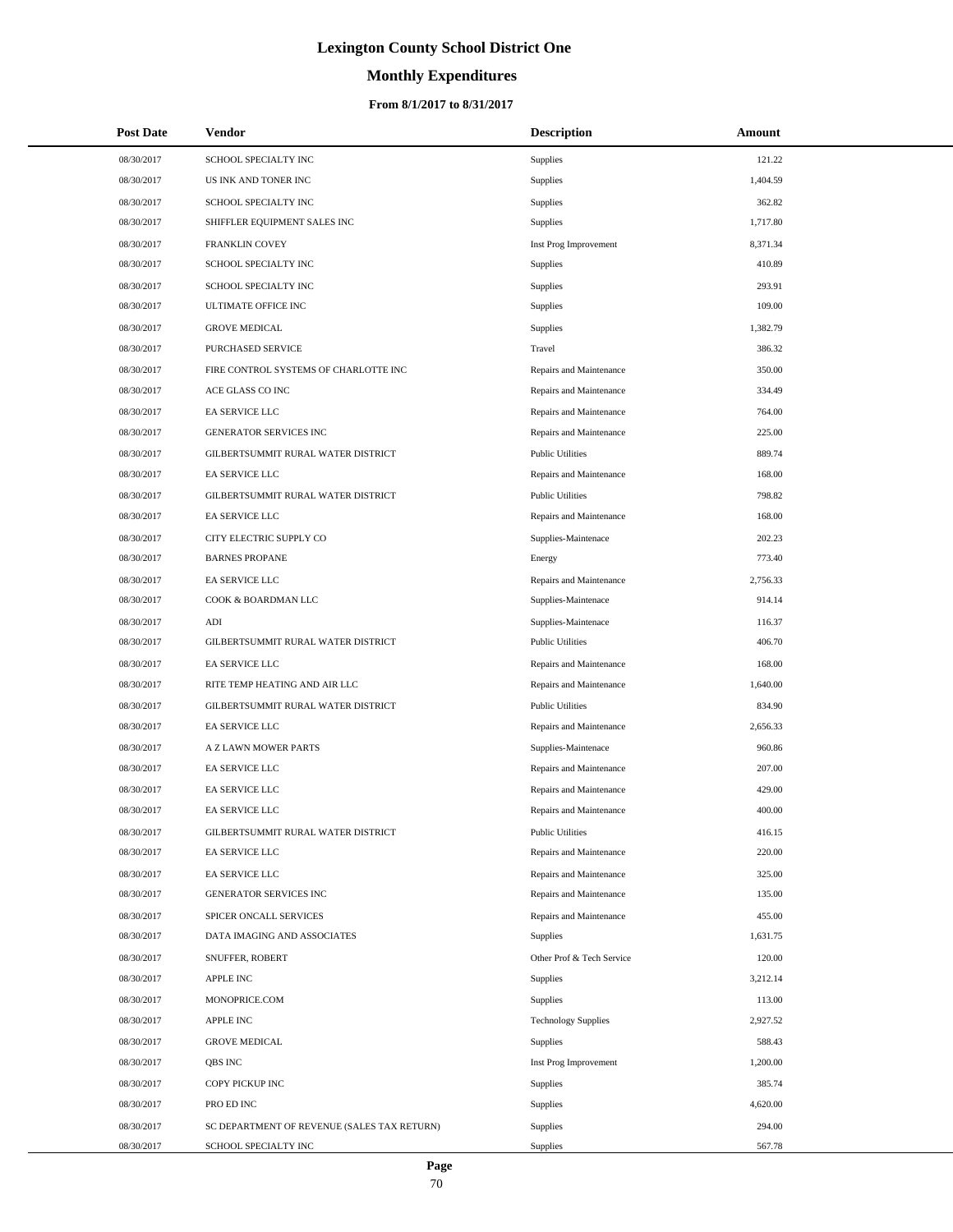# **Monthly Expenditures**

| <b>Post Date</b> | Vendor                                          | <b>Description</b>        | Amount     |  |
|------------------|-------------------------------------------------|---------------------------|------------|--|
| 08/30/2017       | SCHOOL SPECIALTY INC                            | Pupil Activity            | 121.22     |  |
| 08/30/2017       | WEISSMAN THEATRICAL SUPPLY DBA DESIGN FOR DANCE | Pupil Activity            | 322.05     |  |
| 08/30/2017       | <b>BSN SPORTS</b>                               | Pupil Activity            | 406.60     |  |
| 08/30/2017       | <b>CRAFTY THINGS</b>                            | Pupil Activity            | 192.60     |  |
| 08/30/2017       | BLACK, LEWIS ALLEN                              | Pupil Activity            | 175.00     |  |
| 08/30/2017       | LUDWIG, SHAWN MCGILL                            | Pupil Activity            | 175.00     |  |
| 08/30/2017       | MCWILLIAMS, LYDIA ASHLEY                        | Pupil Activity            | 175.00     |  |
| 08/30/2017       | RIVERA, JONATHAN GARCIA                         | Pupil Activity            | 175.00     |  |
| 08/30/2017       | ROLIN, ROBERT W                                 | Pupil Activity            | 175.00     |  |
| 08/30/2017       | STOWE, THOMAS JASON                             | Pupil Activity            | 175.00     |  |
| 08/30/2017       | VORAVUDHI, CAITLIN VICTORIA                     | Pupil Activity            | 175.00     |  |
| 08/30/2017       | WALKER, RONALD PAUL                             | Pupil Activity            | 175.00     |  |
| 08/30/2017       | <b>BOLAND, ROBERT H</b>                         | Pupil Activity            | 105.50     |  |
| 08/30/2017       | KUHN, DAVID H                                   | Pupil Activity            | 103.70     |  |
| 08/30/2017       | LAM, MATTHEW                                    | Pupil Activity            | 101.00     |  |
| 08/30/2017       | STROMAN, ANTHONY C                              | Pupil Activity            | 101.00     |  |
| 08/30/2017       | STUTTS, JAMES ROYCE                             | Pupil Activity            | 148.70     |  |
| 08/30/2017       | RIDDELL / ALL AMERICAN                          | Pupil Activity            | 8,260.35   |  |
| 08/30/2017       | HALO BRANDED SOLUTIONS INC                      | Pupil Activity            | 1,259.06   |  |
| 08/30/2017       | ACHIEVE 3000                                    | Software Renewal/Agreemen | 48,300.00  |  |
| 08/30/2017       | <b>EDGENUITY</b>                                | Software Renewal/Agreemen | 133,322.00 |  |
| 08/30/2017       | SC DEPARTMENT OF REVENUE (SALES TAX RETURN)     | Software Renewal/Agreemen | 3,314.50   |  |
| 08/31/2017       | <b>KAEDEN BOOKS</b>                             | Supplies                  | 108.50     |  |
| 08/31/2017       | BLICK ART MATERIALS LLC                         | Supplies                  | 221.90     |  |
| 08/31/2017       | SCHOOL SPECIALTY INC                            | Supplies                  | 127.91     |  |
| 08/31/2017       | PURCHASED SERVICE                               | Travel                    | 156.22     |  |
| 08/31/2017       | NUIDEA SCHOOL SUPPLY CO                         | Supplies                  | 426.93     |  |
| 08/31/2017       | DELL COMPUTERS                                  | Supplies                  | 280.32     |  |
| 08/31/2017       | <b>KAEDEN BOOKS</b>                             | Supplies                  | 108.50     |  |
| 08/31/2017       | PURCHASED SERVICE                               | Travel                    | 333.00     |  |
| 08/31/2017       | PURCHASED SERVICE                               | Travel                    | 127.50     |  |
| 08/31/2017       | <b>ACTIVE/SCSCA</b>                             | Travel                    | 150.00     |  |
| 08/31/2017       | MSC INDUSTRIAL SUPPLY CO                        | Supplies                  | 197.99     |  |
| 08/31/2017       | PURCHASED SERVICE                               | Travel                    | 161.94     |  |
| 08/31/2017       | PURCHASED SERVICE                               | Travel                    | 148.46     |  |
| 08/31/2017       | CERTIFIED TRANSLATION SERVICES                  | Other Prof & Tech Service | 384.00     |  |
| 08/31/2017       | LESESNE INDUSTRIES INC                          | Supplies                  | 1,094.00   |  |
| 08/31/2017       | DUFF AND CHILDS LLC                             | <b>Legal Services</b>     | 2,707.02   |  |
| 08/31/2017       | PURCHASED SERVICE                               | Travel                    | 256.61     |  |
| 08/31/2017       | PURCHASED SERVICE                               | Travel                    | 379.50     |  |
| 08/31/2017       | PURCHASED SERVICE                               | Travel                    | 231.12     |  |
| 08/31/2017       | DATA MANAGEMENT INC                             | Other Prof & Tech Service | 900.00     |  |
| 08/31/2017       | <b>SCE&amp;G</b>                                | <b>Public Utilities</b>   | 17,514.16  |  |
| 08/31/2017       | SCE&G                                           | <b>Public Utilities</b>   | 54,936.48  |  |
| 08/31/2017       | <b>SCE&amp;G</b>                                | <b>Public Utilities</b>   | 7,372.25   |  |
| 08/31/2017       | SCE&G                                           | <b>Public Utilities</b>   | 17,347.60  |  |
| 08/31/2017       | SCE&G                                           | <b>Public Utilities</b>   | 12,953.22  |  |
| 08/31/2017       | SCE&G                                           | <b>Public Utilities</b>   | 19,761.15  |  |